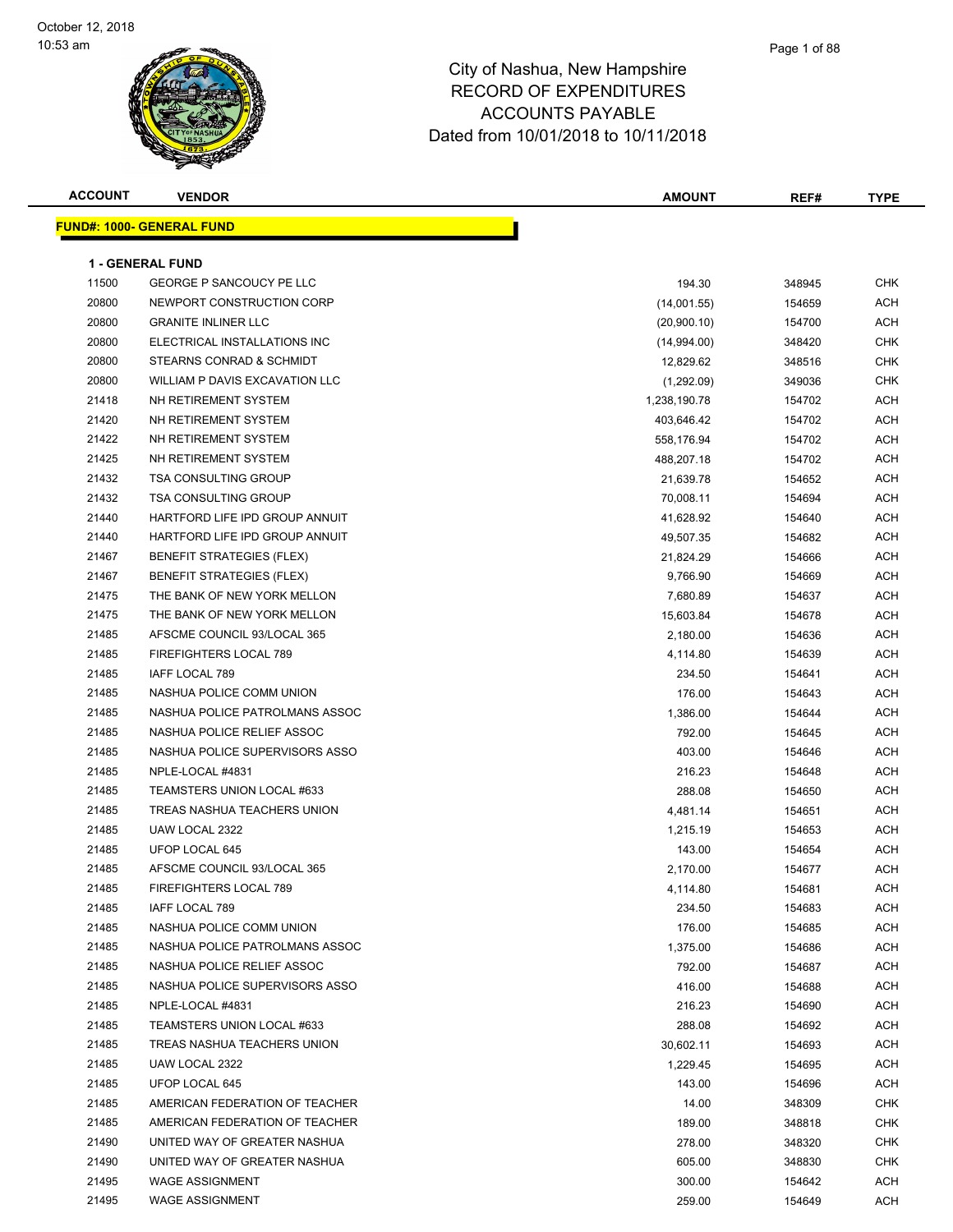| <b>ACCOUNT</b> | <b>VENDOR</b>                                     | <b>AMOUNT</b>  | REF#   | <b>TYPE</b> |
|----------------|---------------------------------------------------|----------------|--------|-------------|
|                | <b>FUND#: 1000- GENERAL FUND</b>                  |                |        |             |
|                |                                                   |                |        |             |
| 21495          | <b>1 - GENERAL FUND</b><br><b>WAGE ASSIGNMENT</b> | 250.00         | 154680 | <b>ACH</b>  |
| 21495          | <b>WAGE ASSIGNMENT</b>                            | 300.00         | 154684 | ACH         |
| 21495          | <b>WAGE ASSIGNMENT</b>                            | 259.00         | 154691 | <b>ACH</b>  |
| 21495          | <b>WAGE ASSIGNMENT</b>                            | 934.00         | 348310 | CHK         |
| 21495          | <b>WAGE ASSIGNMENT</b>                            | 75.98          | 348311 | <b>CHK</b>  |
| 21495          | <b>WAGE ASSIGNMENT</b>                            | 100.00         |        | <b>CHK</b>  |
| 21495          | <b>WAGE ASSIGNMENT</b>                            |                | 348312 |             |
|                |                                                   | 155.00         | 348313 | <b>CHK</b>  |
| 21495          | <b>WAGE ASSIGNMENT</b>                            | 104.00         | 348314 | <b>CHK</b>  |
| 21495          | <b>WAGE ASSIGNMENT</b>                            | 25.00          | 348315 | <b>CHK</b>  |
| 21495          | <b>WAGE ASSIGNMENT</b>                            | 1,253.59       | 348316 | CHK         |
| 21495          | <b>WAGE ASSIGNMENT</b>                            | 11.54          | 348317 | CHK         |
| 21495          | <b>WAGE ASSIGNMENT</b>                            | 90.00          | 348318 | CHK         |
| 21495          | <b>WAGE ASSIGNMENT</b>                            | 311.88         | 348319 | CHK         |
| 21495          | <b>WAGE ASSIGNMENT</b>                            | 538.55         | 348321 | <b>CHK</b>  |
| 21495          | <b>WAGE ASSIGNMENT</b>                            | 934.00         | 348819 | CHK         |
| 21495          | <b>WAGE ASSIGNMENT</b>                            | 79.18          | 348820 | <b>CHK</b>  |
| 21495          | <b>WAGE ASSIGNMENT</b>                            | 100.00         | 348821 | <b>CHK</b>  |
| 21495          | <b>WAGE ASSIGNMENT</b>                            | 149.76         | 348822 | CHK         |
| 21495          | <b>WAGE ASSIGNMENT</b>                            | 155.00         | 348823 | <b>CHK</b>  |
| 21495          | <b>WAGE ASSIGNMENT</b>                            | 104.00         | 348824 | CHK         |
| 21495          | <b>WAGE ASSIGNMENT</b>                            | 75.00          | 348825 | CHK         |
| 21495          | <b>WAGE ASSIGNMENT</b>                            | 1,530.09       | 348826 | CHK         |
| 21495          | <b>WAGE ASSIGNMENT</b>                            | 225.18         | 348827 | CHK         |
| 21495          | <b>WAGE ASSIGNMENT</b>                            | 90.00          | 348828 | <b>CHK</b>  |
| 21495          | <b>WAGE ASSIGNMENT</b>                            | 311.88         | 348829 | <b>CHK</b>  |
| 21495          | <b>WAGE ASSIGNMENT</b>                            | 943.24         | 348831 | CHK         |
| 21495          | <b>WAGE ASSIGNMENT</b>                            | 195.61         | 348832 | <b>CHK</b>  |
| 21538          | NASHUA TEACHERS UNION                             | 87.35          | 154647 | <b>ACH</b>  |
| 21538          | NASHUA TEACHERS UNION                             | 3,088.30       | 154689 | <b>ACH</b>  |
| 21780          | <b>CITY OF NASHUA</b>                             | 461.55         | 348753 | <b>CHK</b>  |
| 21780          | <b>BLANK, MARQUES J &amp;</b>                     | 2,884.61       | 348756 | <b>CHK</b>  |
| 21780          | BROKERS TITLE & CLOSING, LLC                      | 1,250.00       | 348757 | <b>CHK</b>  |
| 21780          | CORELOGIC                                         | 1,922.81       | 348759 | CHK         |
| 21780          | CORELOGIC                                         | 1,676.35       | 348760 | <b>CHK</b>  |
| 21780          | <b>LERETA LLC</b>                                 | 315.93         | 348774 | <b>CHK</b>  |
| 21921          | STATE OF NH-MV                                    | 22,956.81      | 154626 | <b>ACH</b>  |
| 21921          | STATE OF NH-MV                                    | 25,377.99      | 154629 | <b>ACH</b>  |
| 21921          | STATE OF NH -MV                                   | 15,667.30      | 154632 | <b>ACH</b>  |
| 21921          | STATE OF NH-MV                                    | 14,893.45      | 154664 | <b>ACH</b>  |
| 21921          | STATE OF NH-MV                                    | 15,861.51      | 154668 | <b>ACH</b>  |
| 21921          | STATE OF NH-MV                                    | 14,642.21      | 154671 | ACH         |
| 21921          | STATE OF NH-MV                                    | 10,595.57      | 154672 | <b>ACH</b>  |
| 21921          | STATE OF NH -MV                                   | 10,716.75      | 154675 | <b>ACH</b>  |
| 21921          | STATE OF NH -MV                                   | 10,702.37      | 154697 | <b>ACH</b>  |
|                |                                                   | \$3,109,152.03 |        |             |
|                | <b>TOTAL 1 - GENERAL FUND</b>                     |                |        |             |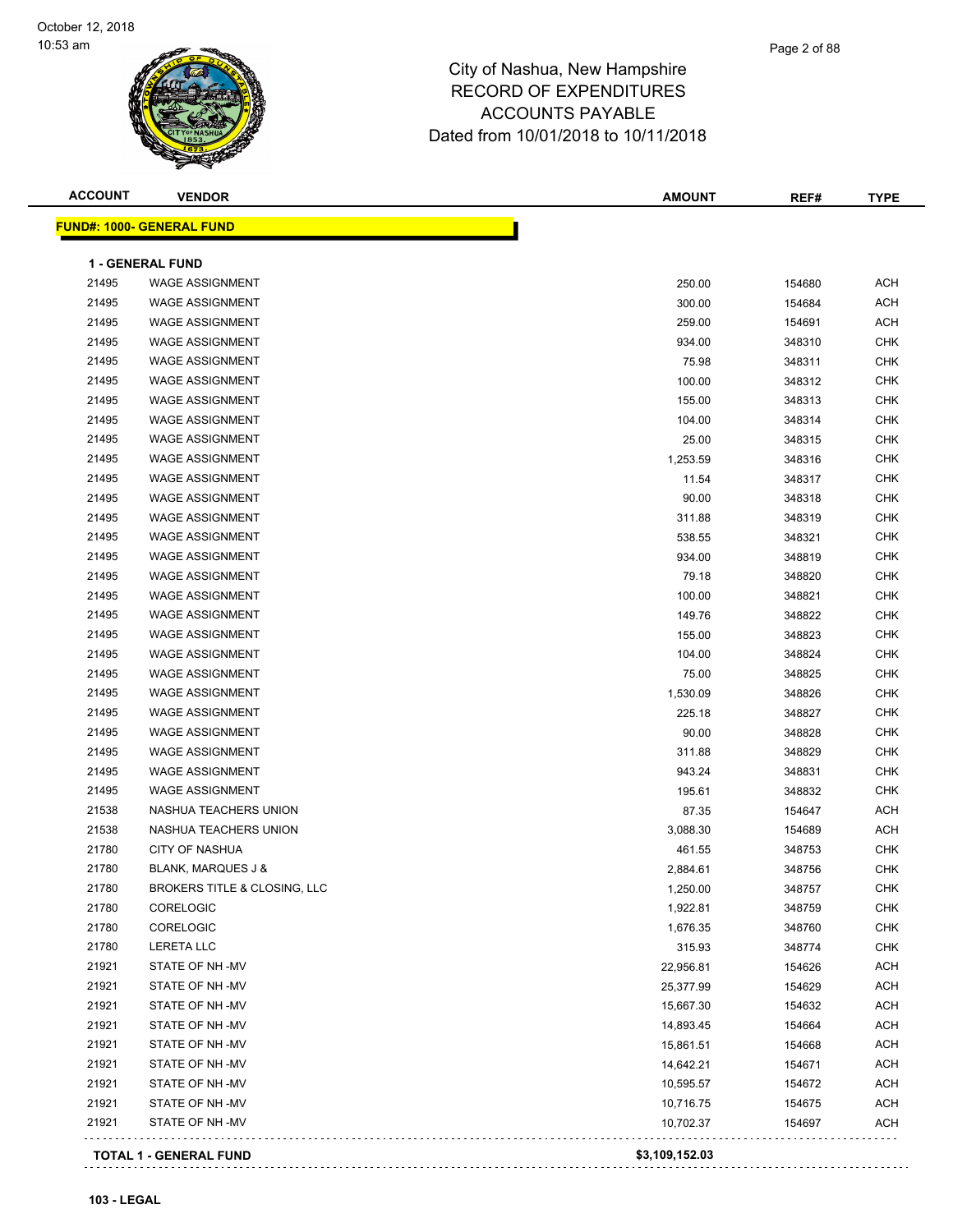|                    | <b>VENDOR</b>                                       | <b>AMOUNT</b> | REF#   | <b>TYPE</b>                            |
|--------------------|-----------------------------------------------------|---------------|--------|----------------------------------------|
|                    | <b>FUND#: 1000- GENERAL FUND</b>                    |               |        |                                        |
| <b>103 - LEGAL</b> |                                                     |               |        |                                        |
| 55300              | <b>STEVEN A BOLTON</b>                              | 47.60         | 348326 | <b>CHK</b>                             |
| 55300              | <b>CELIA LEONARD</b>                                | 47.60         | 348834 | <b>CHK</b>                             |
| 55495              | <b>HCSO</b>                                         | 31.00         | 348443 | <b>CHK</b>                             |
| 61100              | WB MASON CO INC                                     | 106.98        | 348531 | <b>CHK</b>                             |
| 61100              | WB MASON CO INC                                     | 74.24         | 349035 | <b>CHK</b>                             |
| 61807              | LAWYERS DIARY AND MANUAL LLC                        | 162.00        | 348458 | <b>CHK</b>                             |
| 61807              | MATTHEW BENDER & CO INC                             | 149.43        | 348980 | <b>CHK</b>                             |
|                    | <b>TOTAL 103 - LEGAL</b>                            | \$618.85      |        |                                        |
|                    | 107 - CITY CLERK                                    |               |        |                                        |
| 42508              | TREASURER STATE OF NH                               | 1,548.00      | 348379 | <b>CHK</b>                             |
| 44149              | TREASURER STATE OF NH                               | 6,488.00      | 348379 | <b>CHK</b>                             |
| 61807              | THOMPSON-REUTERS                                    | 44.10         | 348522 | <b>CHK</b>                             |
|                    | <b>TOTAL 107 - CITY CLERK</b>                       | \$8,080.10    |        |                                        |
|                    | <b>109 - CIVIC &amp; COMMUNITY ACTIVITIES</b>       |               |        |                                        |
| 56200              | NASHUA ROTARY CLUB                                  | 1,000.00      | 348348 | <b>CHK</b>                             |
| 56200              | NASHUA EDUCATION FOUNDATION                         | 500.00        | 348856 | <b>CHK</b>                             |
| 56214              | HUMANE SOCIETY FOR GREATER                          | 8,256.75      | 348961 | <b>CHK</b>                             |
|                    | <b>TOTAL 109 - CIVIC &amp; COMMUNITY ACTIVITIES</b> | \$9,756.75    |        |                                        |
|                    |                                                     |               |        |                                        |
|                    | <b>111 - HUMAN RESOURCES</b>                        |               |        |                                        |
| 55425              | PEOPLEFACTS LLC                                     | 44.09         | 348376 | <b>CHK</b>                             |
|                    | <b>TOTAL 111 - HUMAN RESOURCES</b>                  | \$44.09       |        |                                        |
|                    | <b>120 - TELECOMMUNICATIONS</b>                     |               |        |                                        |
| 55109              | CONSOLIDATED COMMUNICATIONS                         | 428.68        | 348360 | <b>CHK</b>                             |
| 55109              | PACIFIC TELEMANAGEMENT SERVICE                      | 75.00         | 348495 |                                        |
| 55109              | CONSOLIDATED COMMUNICATIONS                         | 849.89        | 348867 |                                        |
|                    | <b>TOTAL 120 - TELECOMMUNICATIONS</b>               | \$1,353.57    |        |                                        |
|                    | <b>122 - INFORMATION TECHNOLOGY</b>                 |               |        | <b>CHK</b><br>CHK                      |
| 54407              | COMPUTER SCIENCES CORP                              | 31,365.92     | 348928 | <b>CHK</b>                             |
| 54421              | CONWAY OFFICE SOLUTIONS                             | 36.00         | 348414 | <b>CHK</b>                             |
| 55118              | VERIZON WIRELESS-985557535                          | 40.01         | 348891 |                                        |
| 61100              | AMAZON.COM LLC                                      | 43.56         | 154655 |                                        |
| 71207              | COMPUTER HUT dba IT INSIDERS                        | 899.95        | 348450 | <b>CHK</b><br><b>ACH</b><br><b>CHK</b> |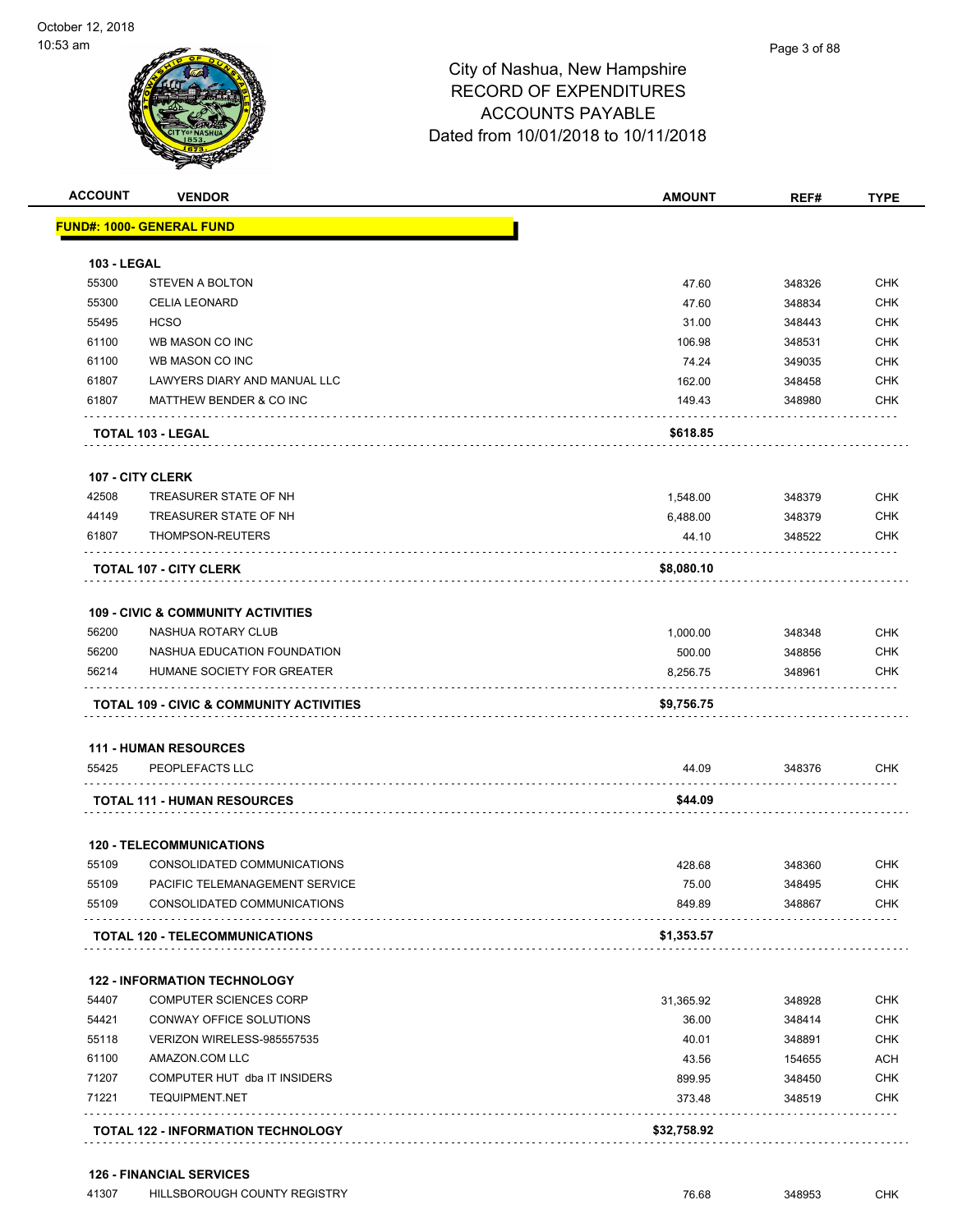| <b>ACCOUNT</b> | <b>VENDOR</b>                         | <b>AMOUNT</b> | REF#   | <b>TYPE</b> |
|----------------|---------------------------------------|---------------|--------|-------------|
|                | <b>FUND#: 1000- GENERAL FUND</b>      |               |        |             |
|                | <b>126 - FINANCIAL SERVICES</b>       |               |        |             |
| 42200          | <b>JOSEPH ACETO</b>                   | 169.00        | 348388 | <b>CHK</b>  |
| 42200          | <b>DEALERTRACK REG &amp; TITLING</b>  | 304.00        | 348416 | <b>CHK</b>  |
| 42200          | <b>GALE D DOHERTY</b>                 | 529.20        | 348418 | <b>CHK</b>  |
| 42200          | ROBBIN GOULET                         | 22.00         | 348431 | <b>CHK</b>  |
| 42200          | CHERYL ANNE JONES                     | 13.00         | 348455 | <b>CHK</b>  |
| 42200          | <b>JENESSA M PATTEN</b>               | 12.60         | 348496 | <b>CHK</b>  |
| 42200          | <b>RAPID FINISHING CORP</b>           | 10.00         | 348503 | <b>CHK</b>  |
| 42200          | <b>SULLIVAN TIRE INC</b>              | 574.60        | 348517 | <b>CHK</b>  |
| 42200          | MIGUEL A BISONO                       | 88.00         | 348914 | <b>CHK</b>  |
| 42200          | PATRICK H COMEAU                      | 134.00        | 348927 | <b>CHK</b>  |
| 42200          | RAJESHKUMAR RAJENDRAN                 | 108.00        | 349012 | <b>CHK</b>  |
| 54390          | NORTHSHIRE INC                        | 700.00        | 348493 | <b>CHK</b>  |
| 55307          | <b>DEREK DANIELSON</b>                | 134.07        | 348332 | <b>CHK</b>  |
| 55421          | <b>DEREK DANIELSON</b>                | 548.55        | 348332 | <b>CHK</b>  |
| 55421          | ROSEMARIE EVANS                       | 237.08        | 348336 | <b>CHK</b>  |
| 55421          | <b>JOHN GRIFFIN</b>                   | 199.52        | 348338 | <b>CHK</b>  |
| 55421          | <b>REAN LAM</b>                       | 748.07        | 348341 | <b>CHK</b>  |
| 55421          | RACHAEL LAVOIE                        | 170.04        | 348352 | <b>CHK</b>  |
| 55421          | <b>JANET GRAZIANO</b>                 | 775.85        | 348841 | <b>CHK</b>  |
| 55607          | MAILINGS UNLIMITED - MVR              | 1,890.00      | 154631 | <b>ACH</b>  |
| 55607          | UNITED PARCEL SERVICE                 | 10.12         | 348381 | <b>CHK</b>  |
| 61100          | WB MASON CO INC                       | 74.07         | 348531 | <b>CHK</b>  |
| 61100          | WB MASON CO INC                       | 189.87        | 349035 | <b>CHK</b>  |
|                | <b>TOTAL 126 - FINANCIAL SERVICES</b> | \$7,718.32    |        |             |
|                |                                       |               |        |             |
|                | <b>129 - CITY BUILDINGS</b>           |               |        |             |
| 54100          | <b>EVERSOURCE</b>                     | 3,319.63      | 348365 | <b>CHK</b>  |
| 54114          | <b>LIBERTY UTILITIES - NH</b>         | 215.08        | 348873 | <b>CHK</b>  |
| 54114          | <b>DIRECT ENERGY BUSINESS</b>         | 49.10         | 348934 | <b>CHK</b>  |
| 54280          | <b>BATTERIES PLUS</b>                 | 255.78        | 348395 | <b>CHK</b>  |
| 54280          | <b>HAJOCA CORPORATION</b>             | 128.50        | 348439 | <b>CHK</b>  |
| 54280          | <b>HUFF &amp; GAUTHIER INC</b>        | 316.84        | 348447 | <b>CHK</b>  |
| 54280          | M & M ELECTRICAL SUPPLY CO INC        | 207.45        | 348462 | <b>CHK</b>  |

|       | <b>TOTAL 129 - CITY BUILDINGS</b> | \$5,669.16 |        |            |
|-------|-----------------------------------|------------|--------|------------|
| 61428 | HILLYARD - NEW ENGLAND            | 47.94      | 348954 | <b>CHK</b> |
| 61428 | BANNER SYSTEMS OF MASSACHUSETT    | 89.50      | 348908 | <b>CHK</b> |
| 61107 | <b>M &amp; N SPORTS LLC</b>       | 664.05     | 348849 | <b>CHK</b> |
| 54280 | HAJOCA CORPORATION                | 11.37      | 348951 | <b>CHK</b> |
| 54280 | CINTAS FIRE PROTECTION            | 85.73      | 348924 | <b>CHK</b> |
| 54280 | BATTERIES PLUS                    | 173.88     | 348909 | <b>CHK</b> |
| 54280 | PROTECTION ONE ALARM MONTORING    | 104.31     | 348502 | <b>CHK</b> |

#### **130 - PURCHASING**

| 55307 | <b>DANIEL KOOKEN</b> | 34.16  | 348844 | <b>CHK</b> |
|-------|----------------------|--------|--------|------------|
| 61242 | WB MASON CO INC      | 369.50 | 348531 | CHK        |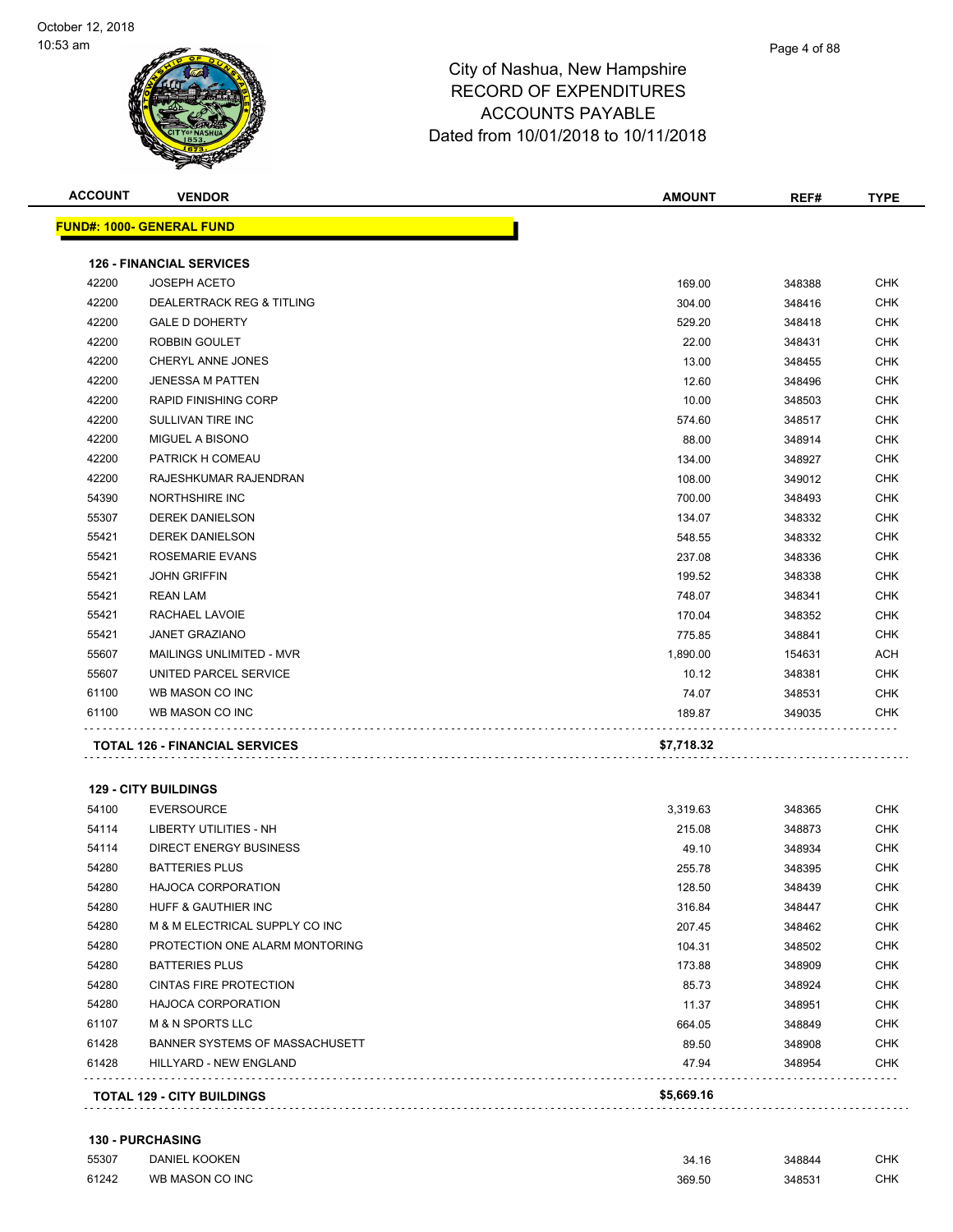#### Page 5 of 88

|                | <b>VENDOR</b>                                         | <b>AMOUNT</b> | REF#             | <b>TYPE</b>                                                                                                                                                                                                                  |
|----------------|-------------------------------------------------------|---------------|------------------|------------------------------------------------------------------------------------------------------------------------------------------------------------------------------------------------------------------------------|
|                | <u> FUND#: 1000- GENERAL FUND</u>                     |               |                  |                                                                                                                                                                                                                              |
|                | <b>TOTAL 130 - PURCHASING</b>                         | \$403.66      |                  |                                                                                                                                                                                                                              |
|                |                                                       |               |                  |                                                                                                                                                                                                                              |
|                | 132 - ASSESSING                                       |               |                  |                                                                                                                                                                                                                              |
| 55200          | <b>GMNBR</b>                                          | 180.00        | 348430           | <b>CHK</b>                                                                                                                                                                                                                   |
| 55307          | MICHAEL MANDILE                                       | 156.96        | 348343           | <b>CHK</b>                                                                                                                                                                                                                   |
| 55307          | AMANDA MAZEROLLE                                      | 184.20        | 348854           | <b>CHK</b>                                                                                                                                                                                                                   |
| 55307          | <b>GARY TURGISS</b>                                   | 201.11        | 349028           | <b>CHK</b>                                                                                                                                                                                                                   |
| 55421          | <b>NHAAO</b>                                          | 625.00        | 348885           | <b>CHK</b>                                                                                                                                                                                                                   |
| 61100          | WB MASON CO INC                                       | 64.06         | 349035           | <b>CHK</b>                                                                                                                                                                                                                   |
| 61807          | <b>CITY DIRECTORIES</b>                               | 100.00        | 348412           | <b>CHK</b>                                                                                                                                                                                                                   |
| 61830          | <b>COSTAR REALTY INFORMATION</b>                      | 762.85        | 348930           | <b>CHK</b>                                                                                                                                                                                                                   |
| 71999          | <b>CITY DIRECTORIES</b>                               | 225.00        | 348412           | <b>CHK</b>                                                                                                                                                                                                                   |
|                | <b>TOTAL 132 - ASSESSING</b>                          | \$2,499.18    |                  |                                                                                                                                                                                                                              |
| 134 - GIS      |                                                       |               |                  |                                                                                                                                                                                                                              |
| 55421          | ANGELO MARINO                                         | 287.60        | 348852           | <b>CHK</b>                                                                                                                                                                                                                   |
|                | <b>TOTAL 134 - GIS</b>                                | \$287.60      |                  |                                                                                                                                                                                                                              |
|                |                                                       |               |                  |                                                                                                                                                                                                                              |
|                | <b>140 - PINEWOOD CEMETERY</b>                        |               |                  |                                                                                                                                                                                                                              |
|                |                                                       |               |                  |                                                                                                                                                                                                                              |
| 55699          | <b>BLACK DAWG</b>                                     | 2,835.00      | 348400           | CHK                                                                                                                                                                                                                          |
|                | TOTAL 140 - PINEWOOD CEMETERY                         | \$2,835.00    |                  |                                                                                                                                                                                                                              |
|                |                                                       |               |                  |                                                                                                                                                                                                                              |
|                | <b>142 - WOODLAWN CEMETERY</b>                        |               |                  |                                                                                                                                                                                                                              |
| 54100          | <b>EVERSOURCE</b>                                     | 373.46        | 348365           |                                                                                                                                                                                                                              |
| 54114          | <b>DIRECT ENERGY BUSINESS</b>                         | 3.22          | 348361           |                                                                                                                                                                                                                              |
| 54280          | HOME DEPOT CREDIT SERVICE 3065                        | 79.56         | 348445           |                                                                                                                                                                                                                              |
| 54280          | NASHUA WALLPAPER & PAINT CO                           | 989.82        | 348488           |                                                                                                                                                                                                                              |
| 54280          | HOME DEPOT CREDIT SERVICE 3065                        | 306.34        | 348955           |                                                                                                                                                                                                                              |
| 54487          | NASHUA OUTDOOR POWER EQUIPMENT                        | 135.90        | 348992           |                                                                                                                                                                                                                              |
| 61499          | AMAZON.COM LLC                                        | 14.98         | 154698           |                                                                                                                                                                                                                              |
| 61499          | <b>CINTAS</b>                                         | 207.66        | 348410           |                                                                                                                                                                                                                              |
| 61705<br>61799 | <b>MAYNARD &amp; LESIEUR INC</b><br><b>SANEL NAPA</b> | 24.00<br>7.99 | 348474<br>348511 |                                                                                                                                                                                                                              |
|                |                                                       |               |                  |                                                                                                                                                                                                                              |
|                | <b>TOTAL 142 - WOODLAWN CEMETERY</b>                  | \$2,142.93    |                  |                                                                                                                                                                                                                              |
|                | <b>144 - EDGEWOOD &amp; SUBURBAN CEMETERIES</b>       |               |                  |                                                                                                                                                                                                                              |
| 54100          | <b>EVERSOURCE</b>                                     | 114.71        | 348365           |                                                                                                                                                                                                                              |
| 54280          | HOME DEPOT CREDIT SERVICE 3065                        | 273.20        | 348445           |                                                                                                                                                                                                                              |
| 54487          | CARPARTS DISTRIBUTION CENTER,                         | 92.58         | 348406           |                                                                                                                                                                                                                              |
| 54487          | CARPARTS DISTRIBUTION CENTER,                         | 5.00          | 348921           |                                                                                                                                                                                                                              |
| 54487          | RC WELDING LLC                                        | 350.00        | 349013           |                                                                                                                                                                                                                              |
| 61300          | DENNIS K BURKE INC                                    | 570.70        | 348933           | <b>CHK</b><br><b>CHK</b><br><b>CHK</b><br><b>CHK</b><br><b>CHK</b><br><b>CHK</b><br><b>ACH</b><br><b>CHK</b><br><b>CHK</b><br><b>CHK</b><br><b>CHK</b><br><b>CHK</b><br><b>CHK</b><br><b>CHK</b><br><b>CHK</b><br><b>CHK</b> |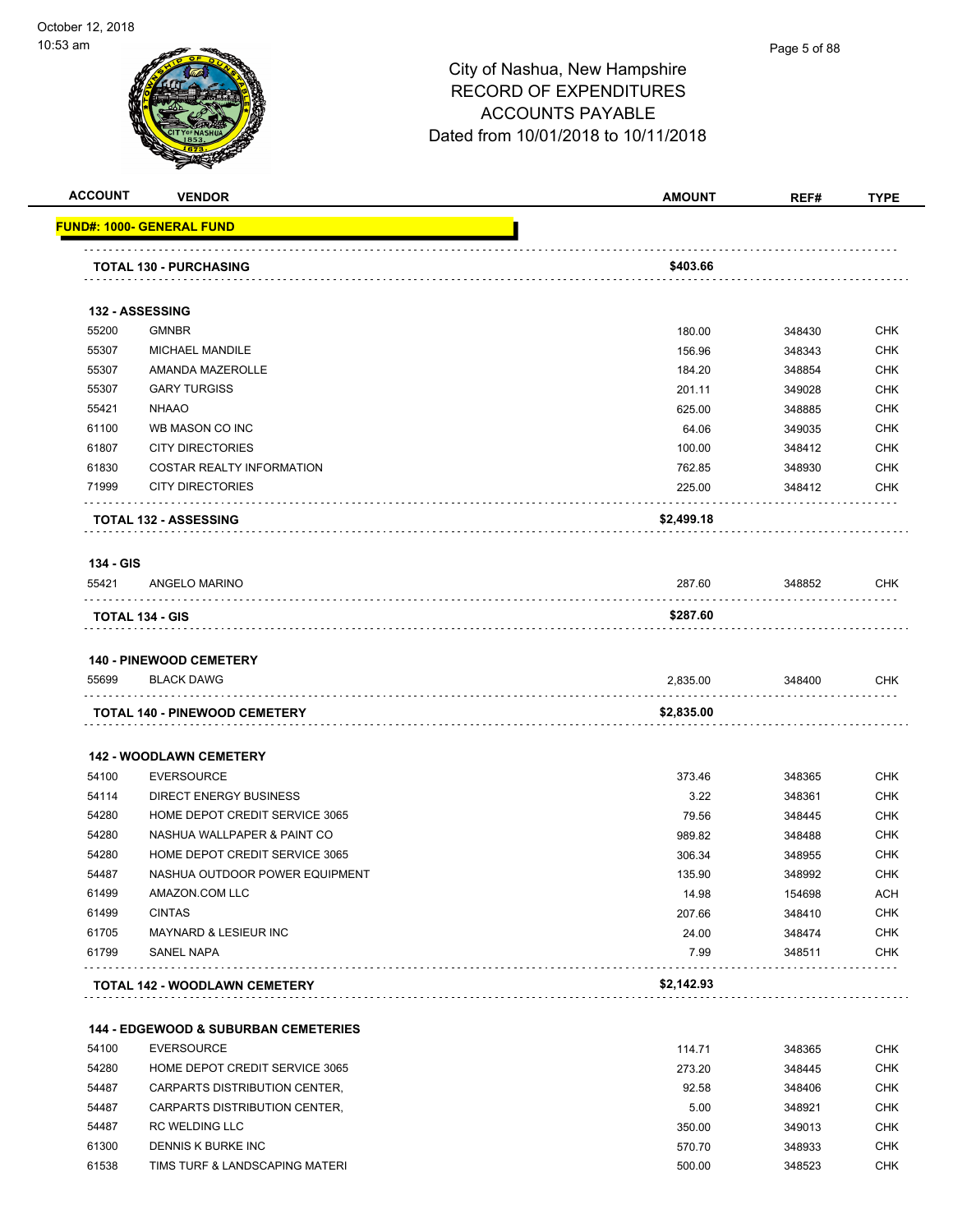#### Page 6 of 88

| <b>ACCOUNT</b> | <b>VENDOR</b>                                         | <b>AMOUNT</b> | REF#   | <b>TYPE</b> |
|----------------|-------------------------------------------------------|---------------|--------|-------------|
|                | FUND#: 1000- GENERAL FUND                             |               |        |             |
|                |                                                       |               |        |             |
|                | <b>TOTAL 144 - EDGEWOOD &amp; SUBURBAN CEMETERIES</b> | \$1,906.19    |        |             |
|                |                                                       |               |        |             |
| 150 - POLICE   |                                                       |               |        |             |
| 53149          | <b>BROOKLINE ANIMAL HOSPITAL</b>                      | 62.50         | 348917 | <b>CHK</b>  |
| 53999          | AAA CREDIT SCREENING SERV LLC                         | 60.00         | 348897 | <b>CHK</b>  |
| 54100          | <b>EVERSOURCE</b>                                     | 19,438.57     | 348362 | <b>CHK</b>  |
| 54100          | <b>EVERSOURCE</b>                                     | 249.44        | 348365 | CHK         |
| 54114          | LIBERTY UTILITIES - NH                                | 56.58         | 348368 | <b>CHK</b>  |
| 54141          | PENNICHUCK WATER WORKS INC                            | 1,352.25      | 348886 | <b>CHK</b>  |
| 54243          | J LAWRENCE HALL INC                                   | 3,292.65      | 348452 | <b>CHK</b>  |
| 54243          | J LAWRENCE HALL INC                                   | 730.00        | 348965 | <b>CHK</b>  |
| 54280          | METRO GROUP INC                                       | 243.00        | 348479 | <b>CHK</b>  |
| 54280          | NASHUA WALLPAPER & PAINT CO                           | 36.99         | 348488 | <b>CHK</b>  |
| 54280          | SITEONE LANDSCAPE SUPPLY LLC                          | 222.08        | 349019 | <b>CHK</b>  |
| 54407          | RELX INC DBA LEXISNEXIS                               | 165.00        | 349014 | <b>CHK</b>  |
| 54600          | BROADSIDE COLLISION LLC                               | 1,132.23      | 348402 | <b>CHK</b>  |
| 54600          | <b>BEST FORD</b>                                      | 50.00         | 348912 | <b>CHK</b>  |
| 54849          | <b>CAITLIN BOUCHER</b>                                | 45.96         | 348328 | <b>CHK</b>  |
| 54849          | PETER CINFO                                           | 45.96         | 348329 | <b>CHK</b>  |
| 54849          | CONSOLIDATED COMMUNICATIONS                           | 36.29         | 348360 | <b>CHK</b>  |
| 54849          | VERIZON WIRELESS-286546928                            | 1,094.88      | 348384 | <b>CHK</b>  |
| 54849          | CONSOLIDATED COMMUNICATIONS                           | 275.38        | 348867 | <b>CHK</b>  |
| 55200          | TREASURER STATE OF NH                                 | 75.00         | 348380 | <b>CHK</b>  |
| 55300          | ROBERT GOODWIN                                        | 70.00         | 348840 | CHK         |
| 55300          | PATRICK HANNON                                        | 353.70        | 348842 | <b>CHK</b>  |
| 55300          | <b>ANDREW LANE</b>                                    | 70.00         | 348845 | <b>CHK</b>  |
| 55300          | <b>BRIAN MOORES</b>                                   | 70.00         | 348855 | <b>CHK</b>  |
| 55307          | <b>JAMES STONE</b>                                    | 65.51         | 348353 | <b>CHK</b>  |
| 55307          | <b>BENJAMIN TURNER</b>                                | 43.60         | 348354 | <b>CHK</b>  |
| 55307          | <b>MATTHEW FOSS</b>                                   | 43.60         | 348838 | <b>CHK</b>  |
| 55400          | <b>CITY OF NASHUA</b>                                 | 25.00         | 348322 | <b>CHK</b>  |
| 55400          | PS DIVE SHOP LCC                                      | 56.00         | 349009 | <b>CHK</b>  |
| 55607          | PETTY CASH                                            | 15.43         | 348350 | <b>CHK</b>  |
| 55607          | UNITED PARCEL SERVICE                                 | 66.83         | 348381 | <b>CHK</b>  |
| 55699          | NASHUA MILLYARD ASSOC INC                             | 388.46        | 348486 | <b>CHK</b>  |
| 55699          | 24 TRAUMA                                             | 75.00         | 348896 | <b>CHK</b>  |
| 61100          | <b>GRANITE STATE STAMPS INC</b>                       | 20.60         | 348435 | <b>CHK</b>  |
| 61100          | J GARDNER & ASSOCIATES LLC                            | 578.00        | 348451 | <b>CHK</b>  |
| 61100          | THE COLLINS GROUP INC                                 | 549.78        | 348521 | <b>CHK</b>  |
| 61100          | WB MASON CO INC                                       | 486.44        | 348531 | <b>CHK</b>  |
| 61100          | <b>GRANITE STATE STAMPS INC</b>                       | 36.83         | 348949 | <b>CHK</b>  |
| 61100          | WB MASON CO INC                                       | 560.09        | 349035 | <b>CHK</b>  |
| 61107          | <b>BEN'S UNIFORMS</b>                                 | 382.00        | 348396 | <b>CHK</b>  |
| 61107          | <b>BEN'S UNIFORMS</b>                                 | 250.00        | 348910 | <b>CHK</b>  |
| 61110          | <b>BEN'S UNIFORMS</b>                                 | 178.00        | 348396 | CHK         |
| 61110          | <b>BEN'S UNIFORMS</b>                                 | 980.00        | 348910 | <b>CHK</b>  |
| 61121          | OPTICSPLANET.COM                                      | 225.00        | 348998 | <b>CHK</b>  |
| 61185          | LOWE'S - 3502                                         | 71.83         | 348461 | <b>CHK</b>  |
|                |                                                       |               |        |             |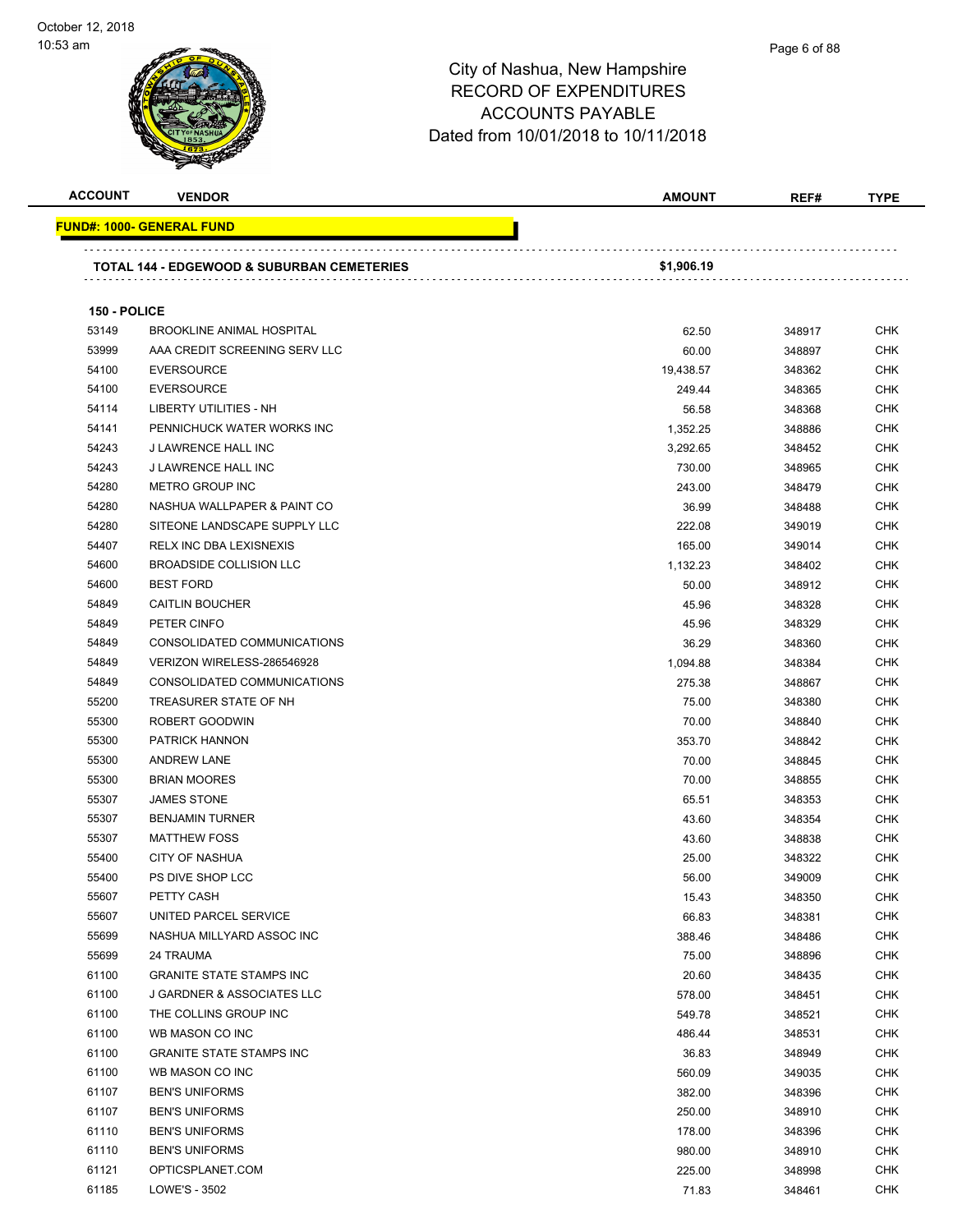

| <b>ACCOUNT</b>      | <b>VENDOR</b>                     | <b>AMOUNT</b> | REF#   | <b>TYPE</b> |
|---------------------|-----------------------------------|---------------|--------|-------------|
|                     | <u> FUND#: 1000- GENERAL FUND</u> |               |        |             |
| <b>150 - POLICE</b> |                                   |               |        |             |
| 61299               | OCCAM VIDEO SOLUTIONS LLC         | 2,495.00      | 154661 | ACH         |
| 61299               | DME FORENSICS INC                 | 2,995.00      | 348936 | <b>CHK</b>  |
| 61299               | HOME DEPOT CREDIT SERVICE 3073    | 195.49        | 348956 | <b>CHK</b>  |
| 61428               | <b>REXEL OF AMERICA LLC</b>       | 204.23        | 349015 | <b>CHK</b>  |
| 61607               | <b>HTH ENGINEERING</b>            | 389.00        | 348960 | <b>CHK</b>  |
| 61650               | WB MASON CO INC                   | 291.43        | 348531 | <b>CHK</b>  |
| 61705               | <b>MAYNARD &amp; LESIEUR INC</b>  | 3,192.48      | 348469 | CHK         |
| 61799               | <b>FACTORY MOTOR PARTS</b>        | 363.09        | 154657 | ACH         |
| 61799               | <b>BEST FORD</b>                  | 58.53         | 348398 | <b>CHK</b>  |
| 61799               | CARPARTS DISTRIBUTION CENTER,     | 142.58        | 348406 | <b>CHK</b>  |
| 61799               | <b>G H BERLIN WINDWARD</b>        | (20.00)       | 348424 | <b>CHK</b>  |
| 61799               | ADAMSON INDUSTRIES CORP           | 202.95        | 348900 | <b>CHK</b>  |
| 61799               | <b>BEST FORD</b>                  | 515.84        | 348912 | CHK         |
| 61799               | CARPARTS DISTRIBUTION CENTER,     | 143.32        | 348921 | <b>CHK</b>  |
| 61799               | DENNIS K BURKE INC                | 1,404.53      | 348933 | <b>CHK</b>  |
| 61799               | NORTHERN FOREIGN CAR PARTS INC    | 468.06        | 348997 | CHK         |
| 61799               | <b>QUIRK GM PARTS DEPOT</b>       | 177.05        | 349010 | <b>CHK</b>  |
| 61799               | SULLIVAN TIRE COMPANY             | 84.00         | 349023 | <b>CHK</b>  |
| 61807               | MATTHEW BENDER & CO INC           | 235.59        | 348467 | <b>CHK</b>  |
| 61910               | PETTY CASH                        | 8.30          | 348350 | <b>CHK</b>  |
| 61910               | PETTY CASH                        | 2.83          | 348351 | <b>CHK</b>  |
| 61910               | PETTY CASH                        | 46.40         | 348858 | <b>CHK</b>  |
| 61910               | PETTY CASH                        | 52.50         | 348859 | <b>CHK</b>  |
| 71025               | SNAP ON TOOLS                     | 34.75         | 349020 | <b>CHK</b>  |
| 71221               | <b>GLACIER COMPUTER LLC</b>       | 263.00        | 348428 | <b>CHK</b>  |
| 71221               | <b>GOVCONNECTION INC</b>          | 75.45         | 348432 | <b>CHK</b>  |
| 71221               | <b>DELL MARKETING LP</b>          | 7,987.50      | 348932 | <b>CHK</b>  |
| 71228               | <b>GOVCONNECTION INC</b>          | 3,750.00      | 348946 | <b>CHK</b>  |
| 71414               | W B HUNT CO INC                   | 4,181.70      | 349033 | CHK         |
|                     | <b>TOTAL 150 - POLICE</b>         | \$64,267.06   |        |             |
|                     |                                   |               |        |             |

#### **152 - FIRE**

| 54100 | <b>EVERSOURCE</b>              | 12,154.76 | 348365 | <b>CHK</b> |
|-------|--------------------------------|-----------|--------|------------|
| 54100 | <b>EVERSOURCE</b>              | 598.72    | 348869 | <b>CHK</b> |
| 54114 | DIRECT ENERGY BUSINESS         | 199.06    | 348361 | <b>CHK</b> |
| 54114 | LIBERTY UTILITIES - NH         | 106.18    | 348876 | <b>CHK</b> |
| 54141 | PENNICHUCK WATER WORKS INC     | 303.11    | 348375 | <b>CHK</b> |
| 54141 | PENNICHUCK WATER WORKS INC     | 62.46     | 348886 | <b>CHK</b> |
| 54228 | J P PEST SERVICES INC          | 89.00     | 348966 | <b>CHK</b> |
| 54280 | PETTY CASH                     | 55.99     | 348857 | <b>CHK</b> |
| 54280 | HOME DEPOT CREDIT SERVICE 3065 | 339.98    | 348955 | <b>CHK</b> |
| 54414 | SNAP ON TOOLS                  | 500.00    | 349020 | <b>CHK</b> |
| 54487 | KERRY FIRE PROTECTION INC      | 735.50    | 348972 | <b>CHK</b> |
| 54600 | <b>FACTORY MOTOR PARTS</b>     | 761.85    | 154657 | <b>ACH</b> |
| 54600 | SANEL NAPA                     | 187.10    | 348510 | <b>CHK</b> |
| 54600 | NEW ENGLAND KENWORTH           | 394.36    | 348995 | <b>CHK</b> |
| 55607 | PETTY CASH                     | 11.09     | 348857 | <b>CHK</b> |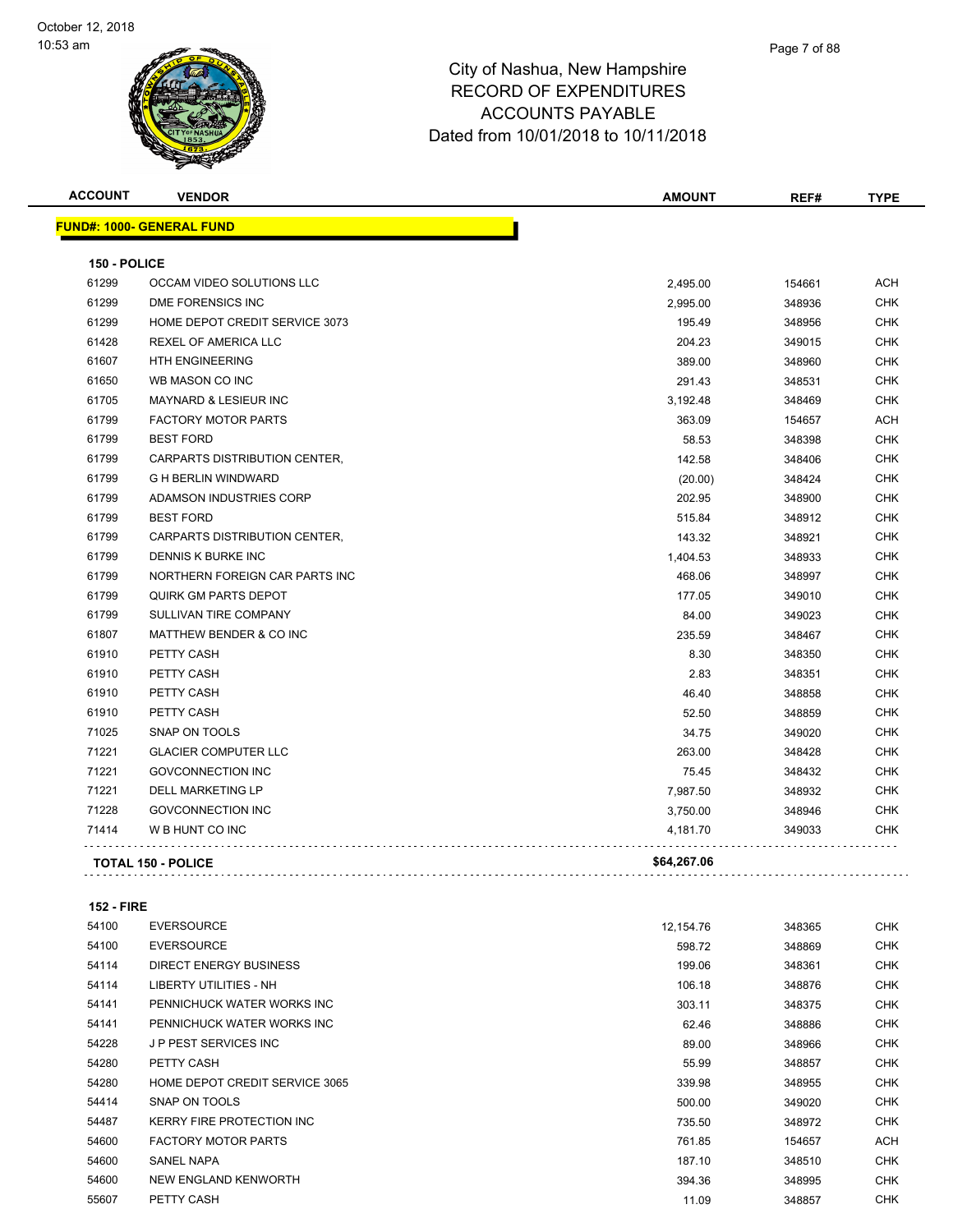| <b>ACCOUNT</b>    | <b>VENDOR</b>                    | <b>AMOUNT</b> | REF#   | <b>TYPE</b> |
|-------------------|----------------------------------|---------------|--------|-------------|
|                   | <b>FUND#: 1000- GENERAL FUND</b> |               |        |             |
| <b>152 - FIRE</b> |                                  |               |        |             |
| 55699             | NATIONAL ENGINEERING & TESTING   | 3,800.00      | 348994 | <b>CHK</b>  |
| 55699             | TRUE BLUE CLEANERS               | 112.68        | 349026 | CHK         |
| 55699             | UNITED SITE SERVICES NORTHEAST   | 78.97         | 349030 | <b>CHK</b>  |
| 61100             | AMAZON.COM LLC                   | 15.70         | 154698 | <b>ACH</b>  |
| 61100             | WB MASON CO INC                  | 32.88         | 348531 | <b>CHK</b>  |
| 61107             | ALECS SHOE STORE INC             | 124.95        | 348390 | <b>CHK</b>  |
| 61110             | BERGERON PROTECTIVE CLOTHING     | 3,648.07      | 348397 | <b>CHK</b>  |
| 61110             | BERGERON PROTECTIVE CLOTHING     | 2,497.88      | 348911 | <b>CHK</b>  |
| 61142             | PETTY CASH                       | 16.47         | 348857 | <b>CHK</b>  |
| 61299             | PETTY CASH                       | 12.18         | 348857 | <b>CHK</b>  |
| 61299             | <b>B &amp; S LOCKSMITHS INC</b>  | 183.00        | 348906 | <b>CHK</b>  |
| 61307             | NEW ENGLAND KENWORTH             | 57.54         | 348489 | <b>CHK</b>  |
| 61428             | NEW ENGLAND PAPER & SUPPLY       | 602.17        | 348491 | <b>CHK</b>  |
| 61428             | PETTY CASH                       | 27.98         | 348857 | <b>CHK</b>  |
| 61428             | NEW ENGLAND PAPER & SUPPLY       | 378.25        | 348996 | <b>CHK</b>  |
| 61699             | POWER & TELEPHONE SUPPLY CO      | 665.01        | 348501 | CHK         |
| 61705             | <b>MAYNARD &amp; LESIEUR INC</b> | 120.00        | 348470 | <b>CHK</b>  |
| 61799             | <b>BATTERIES PLUS</b>            | 88.04         | 348395 | <b>CHK</b>  |
| 61799             | <b>FASTENAL CO</b>               | 6.43          | 348422 | CHK         |
| 61799             | MHQ MUNICIPAL VEHICLES           | 164.24        | 348480 | <b>CHK</b>  |
| 61799             | MINUTEMAN TRUCKS INC             | 2,526.04      | 348482 | <b>CHK</b>  |
| 61799             | <b>NEW ENGLAND KENWORTH</b>      | 260.24        | 348489 | <b>CHK</b>  |
| 61799             | <b>BATTERIES PLUS</b>            | 78.12         | 348909 | <b>CHK</b>  |
| 61799             | <b>FLEETPRIDE INC</b>            | 2,202.51      | 348942 | <b>CHK</b>  |
| 61799             | KUSSMAUL ELECTRONICS CO INC      | 1,220.12      | 348973 | <b>CHK</b>  |
| 71025             | SNAP ON TOOLS                    | 499.00        | 349020 | <b>CHK</b>  |
| 71400             | FIRE TECH & SAFETY OF NEW ENGL   | 33.00         | 348941 | <b>CHK</b>  |
| 71432             | COASTAL FIRE SYSTEMS INC         | 2,361.75      | 348926 | <b>CHK</b>  |
| 71432             | FIRE TECH & SAFETY OF NEW ENGL   | 440.00        | 348941 | <b>CHK</b>  |
| 71999             | AMAZON.COM LLC                   | 94.68         | 154698 | ACH         |
|                   | <b>TOTAL 152 - FIRE</b>          | \$38,847.06   |        |             |
|                   |                                  |               |        |             |

#### **153 - BUILDING INSPECTION**

|       | <b>TOTAL 153 - BUILDING INSPECTION</b> | \$2.819.54 |        |            |
|-------|----------------------------------------|------------|--------|------------|
| 55421 | <b>WILLIAM MCKINNEY</b>                | 326.55     | 348864 | <b>CHK</b> |
| 55421 | <b>JEFFREY RICHARD</b>                 | 448.16     | 348861 | <b>CHK</b> |
| 55421 | <b>RUSS MARCUM</b>                     | 350.00     | 348851 | <b>CHK</b> |
| 55307 | <b>WILLIAM MCKINNEY</b>                | 83.93      | 348864 | <b>CHK</b> |
| 55307 | <b>JEFFREY RICHARD</b>                 | 352.07     | 348861 | <b>CHK</b> |
| 55307 | <b>WILLIAM MCKINNEY</b>                | 200.56     | 348357 | <b>CHK</b> |
| 55307 | <b>DAWN MICHAUD</b>                    | 235.44     | 348347 | <b>CHK</b> |
| 55307 | <b>RUSS MARCUM</b>                     | 312.12     | 348344 | <b>CHK</b> |
| 55307 | <b>TIMOTHY DUPONT</b>                  | 413.19     | 348334 | <b>CHK</b> |
| 55100 | VERIZON WIRELESS-642044677             | 80.02      | 348385 | <b>CHK</b> |
| 42314 | JOYCE COOLING & HEATING INC            | 17.50      | 348971 | <b>CHK</b> |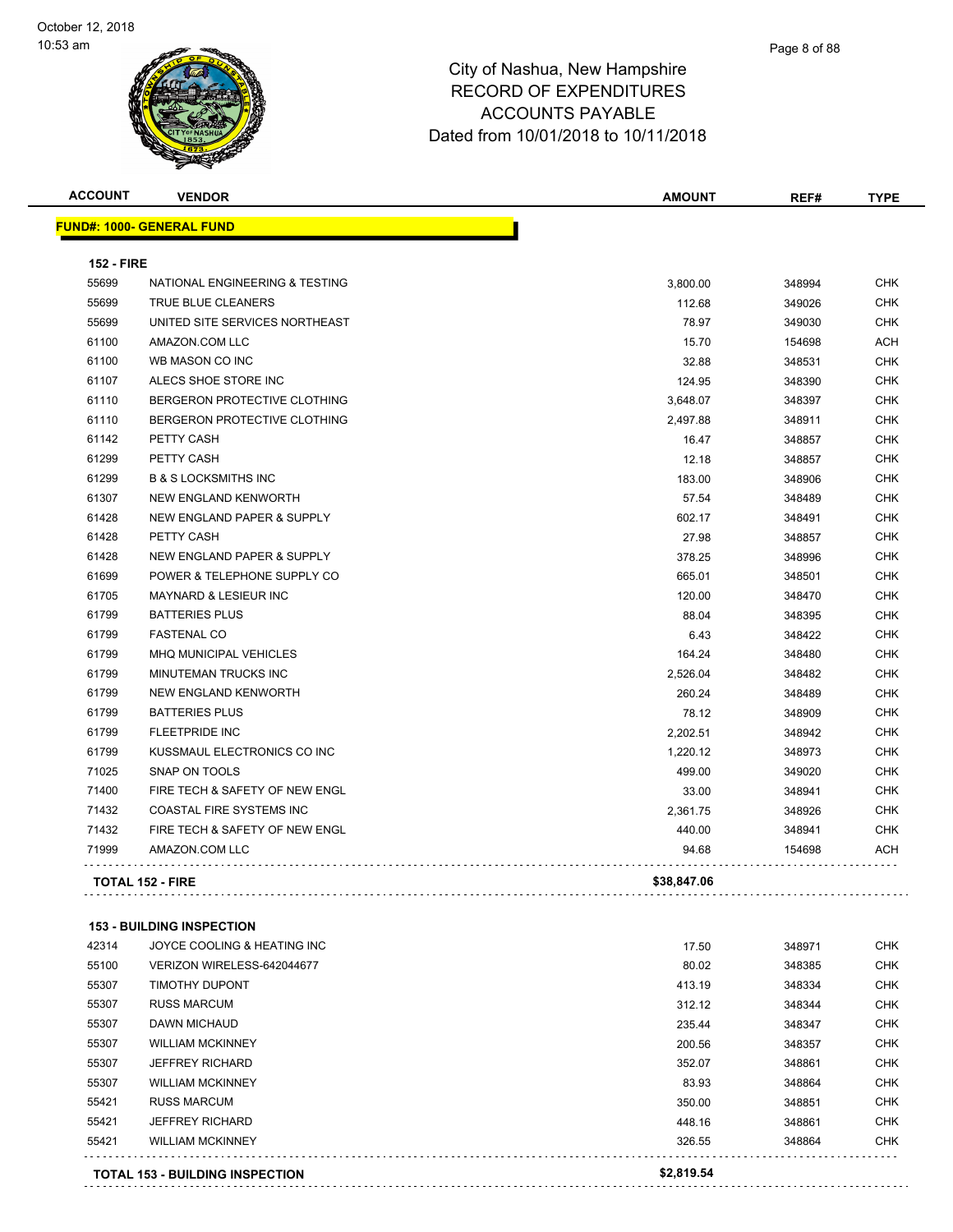| <b>ACCOUNT</b> | <b>VENDOR</b>                                   | <b>AMOUNT</b> | REF#   | <b>TYPE</b> |
|----------------|-------------------------------------------------|---------------|--------|-------------|
|                | <u> FUND#: 1000- GENERAL FUND</u>               |               |        |             |
|                | <b>155 - CODE ENFORCEMENT</b>                   |               |        |             |
| 55200          | TREASURER STATE OF NH                           | 75.00         | 348380 | <b>CHK</b>  |
| 55307          | <b>NELSON ORTEGA</b>                            | 187.32        | 348494 | <b>CHK</b>  |
|                | <b>TOTAL 155 - CODE ENFORCEMENT</b>             | \$262.32      |        |             |
|                | <b>157 - CITYWIDE COMMUNICATIONS</b>            |               |        |             |
| 54100          | <b>EVERSOURCE</b>                               | 390.12        | 348365 | <b>CHK</b>  |
| 54435          | MOTOROLA SOLUTIONS INC                          | (2,074.30)    | 348881 | <b>CHK</b>  |
| 54487          | <b>MILTON CAT</b>                               | 1,711.82      | 348371 | <b>CHK</b>  |
| 54487          | MOTOROLA SOLUTIONS INC                          | 1,601.80      | 348881 | <b>CHK</b>  |
| 71207          | MOTOROLA SOLUTIONS INC                          | 1,207.81      | 348881 | CHK         |
|                | <b>TOTAL 157 - CITYWIDE COMMUNICATIONS</b>      | \$2,837.25    |        |             |
|                | <b>159 - OTHER PUBLIC SAFETY</b>                |               |        |             |
| 54835          | PENNICHUCK WATER WORKS INC                      | 241,279.33    | 348375 | CHK         |
|                | TOTAL 159 - OTHER PUBLIC SAFETY                 | \$241,279.33  |        |             |
|                | <b>160 - PW-ADMIN &amp; ENGINEERING</b>         |               |        |             |
| 54141          | PENNICHUCK WATER WORKS INC                      | 106.06        | 348375 | <b>CHK</b>  |
| 54280          | J LAWRENCE HALL INC                             | 155.00        | 348452 | <b>CHK</b>  |
| 55307          | <b>ROBERT MEUNIER</b>                           | 141.16        | 348346 | <b>CHK</b>  |
| 55307          | <b>EMIL BRAVO</b>                               | 78.48         | 348833 | <b>CHK</b>  |
| 55307          | <b>WAYNE HUSBAND</b>                            | 46.87         | 348863 | <b>CHK</b>  |
| 55307          | <b>MARK SAUNDERS</b>                            | 155.33        | 349017 | <b>CHK</b>  |
| 55699          | PATRICIA A GEDZIUN                              | 175.00        | 348426 | <b>CHK</b>  |
| 55699          | LFRT CLEANING SERVICES INC                      | 665.00        | 348459 | <b>CHK</b>  |
| 61100          | WB MASON CO INC                                 | 217.71        | 348531 | <b>CHK</b>  |
| 61107          | ALECS SHOE STORE INC                            | 220.00        | 348390 | <b>CHK</b>  |
| 61107          | UNIFIRST CORPORATION                            | 249.52        | 349029 | <b>CHK</b>  |
|                | <b>TOTAL 160 - PW-ADMIN &amp; ENGINEERING</b>   | \$2,210.13    |        |             |
| 161 - STREETS  |                                                 |               |        |             |
| 54100          | <b>EVERSOURCE</b>                               | 1,185.50      | 348365 | <b>CHK</b>  |
|                |                                                 |               |        |             |
| 54100          | <b>EVERSOURCE</b><br>PENNICHUCK WATER WORKS INC | 604.22        | 348869 | <b>CHK</b>  |
| 54141          |                                                 | 450.87        | 348375 | <b>CHK</b>  |
| 54200          | LFRT CLEANING SERVICES INC                      | 855.00        | 348459 | <b>CHK</b>  |
| 54280          | <b>HOP SALES &amp; SERVICE</b>                  | 144.50        | 348957 | <b>CHK</b>  |
| 54305          | <b>MARLIN CONTROLS INC</b>                      | 1,510.00      | 348465 | <b>CHK</b>  |
| 54600          | <b>FACTORY MOTOR PARTS</b>                      | 201.27        | 154657 | <b>ACH</b>  |
| 54600          | <b>BEST FORD</b>                                | 188.78        | 348398 | CHK         |
| 54600          | CARPARTS DISTRIBUTION CENTER,                   | 426.38        | 348406 | CHK         |
| 54600          | <b>FASTENAL CO</b>                              | 127.27        | 348422 | CHK         |
| 54600          | LIBERTY INTNL TRUCKS OF NH LLC                  | 525.72        | 348460 | <b>CHK</b>  |
| 54600          | MACMULKIN CHEVROLET INC                         | 82.04         | 348463 | <b>CHK</b>  |
| 54600          | MCDEVITT TRUCKS INC                             | 230.97        | 348476 | CHK         |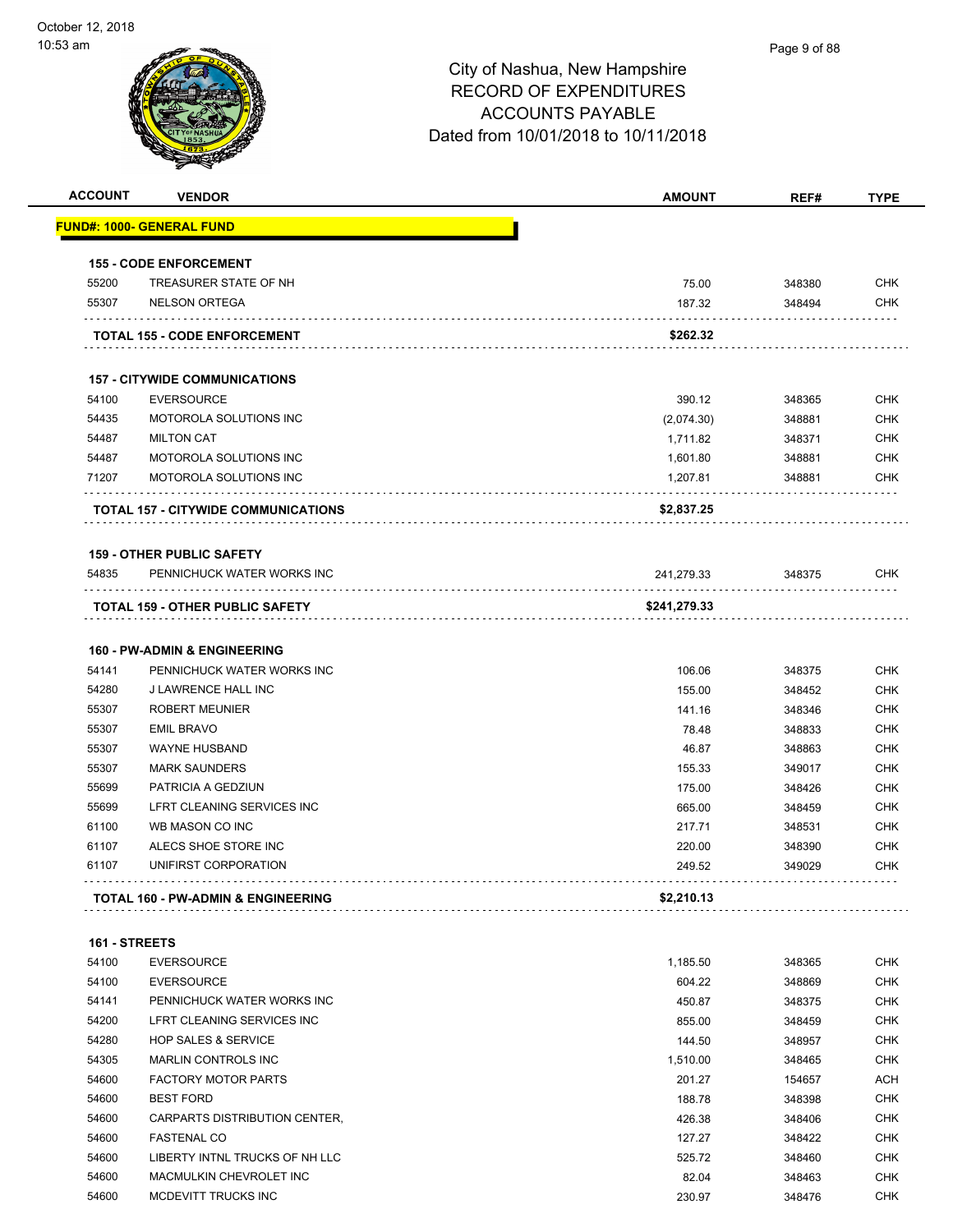

| <b>ACCOUNT</b> | <b>VENDOR</b>                        | <b>AMOUNT</b> | REF#   | <b>TYPE</b> |
|----------------|--------------------------------------|---------------|--------|-------------|
|                | <b>FUND#: 1000- GENERAL FUND</b>     |               |        |             |
| 161 - STREETS  |                                      |               |        |             |
| 54600          | <b>SANEL NAPA</b>                    | 1,588.90      | 348509 | <b>CHK</b>  |
| 54600          | <b>TEXTRAIL TRAILER PARTS</b>        | 300.04        | 348520 | <b>CHK</b>  |
| 54600          | CARPARTS DISTRIBUTION CENTER,        | 194.56        | 348921 | <b>CHK</b>  |
| 54600          | DONOVAN SPRING CO INC                | 261.13        | 348937 | <b>CHK</b>  |
| 54600          | <b>FASTENAL CO</b>                   | 50.70         | 348940 | <b>CHK</b>  |
| 54600          | <b>FREIGHTLINER OF NH INC</b>        | 298.33        | 348943 | <b>CHK</b>  |
| 54600          | HOWARD P FAIRFIELD LLC               | 304.76        | 348958 | <b>CHK</b>  |
| 54600          | <b>JOE GRAFIX LLC</b>                | 1,110.00      | 348968 | <b>CHK</b>  |
| 54600          | TENNANT SALES & SERVICE CO           | 449.60        | 349024 | <b>CHK</b>  |
| 61100          | WB MASON CO INC                      | 85.69         | 348531 | <b>CHK</b>  |
| 61107          | UNIFIRST CORPORATION                 | 772.89        | 348526 | <b>CHK</b>  |
| 61107          | UNIFIRST CORPORATION                 | 387.47        | 349029 | <b>CHK</b>  |
| 61166          | <b>BOT L GAS INC</b>                 | 24.75         | 348916 | <b>CHK</b>  |
| 61299          | <b>FASTENAL CO</b>                   | 15.42         | 348940 | <b>CHK</b>  |
| 61300          | DENNIS K BURKE INC                   | 13,170.00     | 348417 | <b>CHK</b>  |
| 61428          | BANNER SYSTEMS OF MASSACHUSETT       | 139.12        | 348908 | <b>CHK</b>  |
| 61507          | CONTINENTAL PAVING INC               | 662.39        | 348413 | <b>CHK</b>  |
| 61507          | CONTINENTAL PAVING INC               | 3,454.39      | 348929 | CHK         |
| 61535          | <b>BROX INDUSTRIES INC</b>           | 597.80        | 348918 | <b>CHK</b>  |
| 61542          | PERMA LINE CORP OF NEW ENGLAND       | 79.66         | 348497 | <b>CHK</b>  |
| 61542          | PERMA LINE CORP OF NEW ENGLAND       | 238.70        | 349002 | <b>CHK</b>  |
| 61560          | <b>GRANITE STATE CONCRETE CO INC</b> | 950.00        | 348434 | <b>CHK</b>  |
| 61560          | NASHUA WALLPAPER & PAINT CO          | 33.99         | 348488 | <b>CHK</b>  |
| 61705          | <b>MAYNARD &amp; LESIEUR INC</b>     | 650.00        | 348472 | <b>CHK</b>  |
| 61705          | MAYNARD & LESIEUR INC                | 135.15        | 348473 | <b>CHK</b>  |
| 61709          | <b>IRVING BLENDING AND PACKAGING</b> | 345.51        | 348964 | <b>CHK</b>  |
| 61799          | JOHNSON SUPPLY CO INC                | 184.60        | 348969 | <b>CHK</b>  |
| 71025          | <b>FASTENAL CO</b>                   | 59.98         | 348422 | <b>CHK</b>  |
| 71999          | AMAZON.COM LLC                       | 614.97        | 154698 | ACH         |
|                | <b>TOTAL 161 - STREETS</b>           | \$33,693.02   |        |             |
|                |                                      |               |        |             |

#### **162 - STREET LIGHTING**

| 54100 | EVERSOURCE                         | 270.97   | 348365 | <b>CHK</b> |
|-------|------------------------------------|----------|--------|------------|
| 54100 | EVERSOURCE                         | 56.89    | 348869 | <b>CHK</b> |
|       | <b>TOTAL 162 - STREET LIGHTING</b> | \$327.86 |        |            |

#### **166 - PARKING OPERATIONS**

| 54100 | <b>EVERSOURCE</b>             | 493.91   | 348365 | <b>CHK</b> |
|-------|-------------------------------|----------|--------|------------|
| 54600 | CARPARTS DISTRIBUTION CENTER. | 100.37   | 348406 | <b>CHK</b> |
| 54600 | CARPARTS DISTRIBUTION CENTER. | 19.97    | 348921 | <b>CHK</b> |
| 54600 | MAYNARD & LESIEUR INC         | 273.70   | 348982 | <b>CHK</b> |
| 55100 | CALE AMERICA INC              | 1.040.00 | 348404 | <b>CHK</b> |
| 55100 | CALE AMERICA INC              | 1.140.00 | 348920 | <b>CHK</b> |
| 55699 | CALE AMERICA INC              | 400.00   | 348404 | <b>CHK</b> |
| 55699 | POM INC                       | 100.00   | 348500 | <b>CHK</b> |
| 55699 | CALE AMERICA INC              | 400.00   | 348920 | <b>CHK</b> |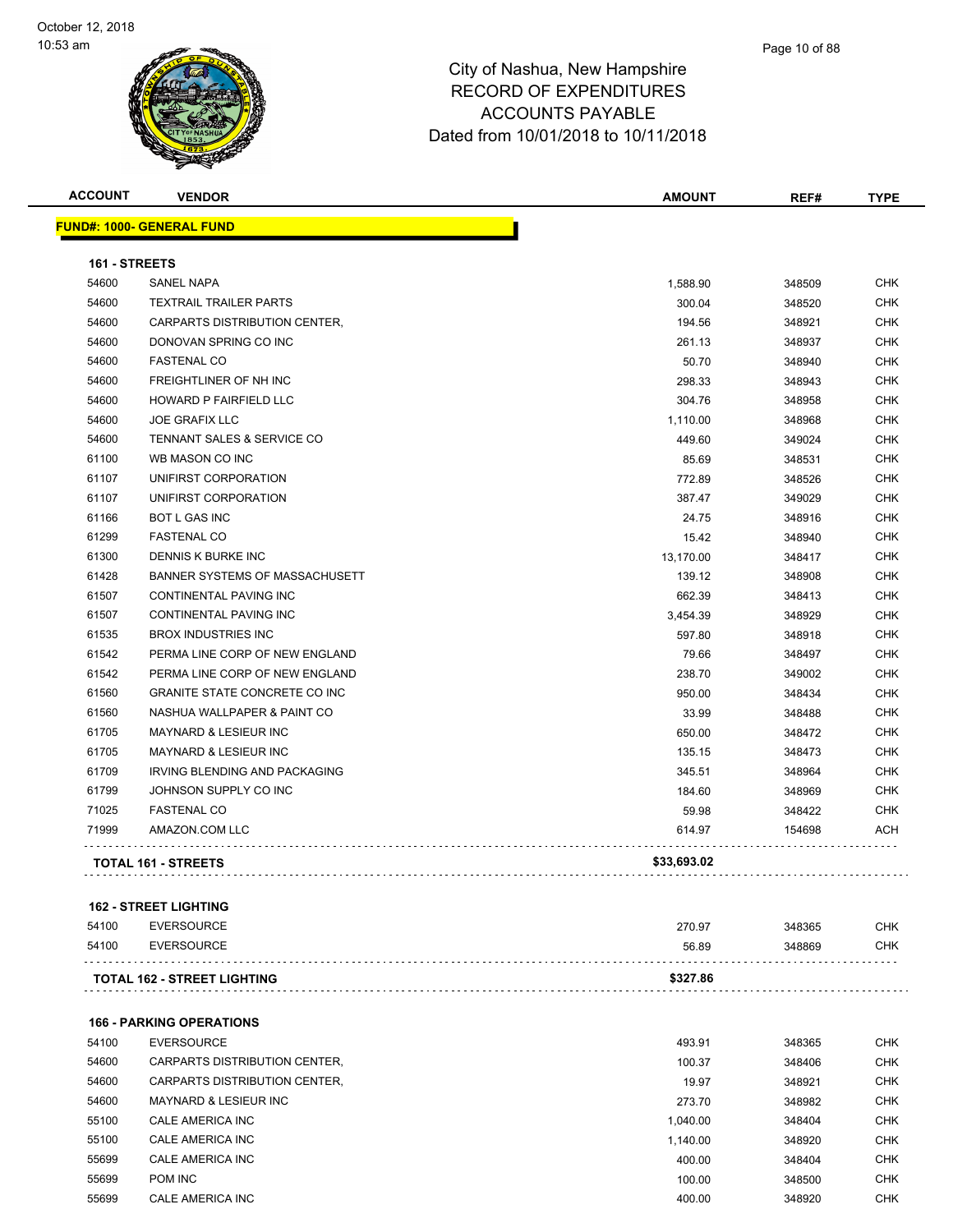| <b>ACCOUNT</b> | <b>VENDOR</b>                                                    | <b>AMOUNT</b> | REF#   | <b>TYPE</b> |
|----------------|------------------------------------------------------------------|---------------|--------|-------------|
|                | <u> FUND#: 1000- GENERAL FUND</u>                                |               |        |             |
|                | <b>166 - PARKING OPERATIONS</b>                                  |               |        |             |
| 61299          | NASHUA WALLPAPER & PAINT CO                                      | 11.98         | 348488 | <b>CHK</b>  |
| 61299          | NASHUA WALLPAPER & PAINT CO                                      | 4.59          | 348993 | CHK         |
|                | <b>TOTAL 166 - PARKING OPERATIONS</b>                            | \$3,984.52    |        |             |
|                | <b>170 - HYDROELECTRIC OPERATIONS</b>                            |               |        |             |
| 54100          | <b>EVERSOURCE</b>                                                | 1,007.28      | 348868 | <b>CHK</b>  |
| 54221          | WASTE MANAGMENT OF<br>.                                          | 77.16         | 348895 | <b>CHK</b>  |
|                | <b>TOTAL 170 - HYDROELECTRIC OPERATIONS</b>                      | \$1,084.44    |        |             |
|                | <b>172 - COMMUNITY HEALTH</b>                                    |               |        |             |
| 55307          | <b>CHRISTINE PAULIK</b>                                          | 20.93         | 349001 | <b>CHK</b>  |
| 55400          | <b>SNHAHEC</b>                                                   | 250.00        | 349021 | <b>CHK</b>  |
| 55421          | <b>CHRISTINE PAULIK</b>                                          | 554.90        | 349001 | CHK         |
| 61144          | NH MEDICAL DENTAL SUPPLY LLC                                     | 84.25         | 348492 | CHK         |
|                | <b>TOTAL 172 - COMMUNITY HEALTH</b>                              | \$910.08      |        |             |
|                |                                                                  |               |        |             |
| 53142          | <b>173 - ENVIRONMENTAL HEALTH</b><br>DRAGON MOSQUITO CONTROL INC | 2,000.00      | 348938 | <b>CHK</b>  |
|                |                                                                  |               |        |             |
|                | TOTAL 173 - ENVIRONMENTAL HEALTH                                 | \$2,000.00    |        |             |
|                | <b>174 - WELFARE ADMINISTRATION</b>                              |               |        |             |
| 55307          | <b>JESSICA KARWATSKE</b>                                         | 46.53         | 348340 | <b>CHK</b>  |
| 55307          | ROBERT MACK                                                      | 89.35         | 348850 | <b>CHK</b>  |
| 55400          | NH MUNICIPAL ASSOCIATION INC                                     | 75.00         | 348884 | CHK         |
|                | TOTAL 174 - WELFARE ADMINISTRATION                               | \$210.88      |        |             |
|                | <b>175 - WELFARE ASSISTANCE</b>                                  |               |        |             |
| 55810          | 188 CONCORD ST LLC                                               | 1,175.22      | 348791 | <b>CHK</b>  |
| 55810          | 23-25 TEMPLE ST REALTY LLC                                       | 290.00        | 348792 | <b>CHK</b>  |
| 55810          | CENTRAL REALTY INC                                               | 900.00        | 348793 | <b>CHK</b>  |
| 55810          | COUNTRY BARN MOTEL                                               | 680.73        | 348794 | <b>CHK</b>  |
| 55810          | FIELDS GROVE FLATS LLC                                           | 720.00        | 348796 | <b>CHK</b>  |
| 55810          | FIRESIDE INN & SUITES                                            | 648.55        | 348797 | <b>CHK</b>  |
| 55810          | EDWARD PAQUIN                                                    | 840.00        | 348798 | <b>CHK</b>  |
| 55810          | THE FRONT DOOR AGENCY INC                                        | 850.00        | 348800 | <b>CHK</b>  |
| 55810          | 13-15 COURTLAND STREET REALTY                                    | 1,000.00      | 349228 | <b>CHK</b>  |
| 55810          | 23-25 TEMPLE ST REALTY LLC                                       | 1,100.00      | 349229 | <b>CHK</b>  |
| 55810          | ANIL D'SILVA                                                     | 800.00        | 349230 | <b>CHK</b>  |
| 55810          | <b>WILLIAM DEIBERT</b>                                           | 900.00        | 349231 | <b>CHK</b>  |
| 55810          | FIRESIDE INN & SUITES                                            | 555.90        | 349232 | <b>CHK</b>  |
| 55810          | RAYMOND L FORREST                                                | 375.00        | 349233 | <b>CHK</b>  |
| 55810          | <b>FRANCISCO PROPERTIES LLC</b>                                  | 400.00        | 349234 | <b>CHK</b>  |
| 55810          | HAO LU                                                           | 1,150.00      | 349235 | <b>CHK</b>  |
|                |                                                                  |               |        |             |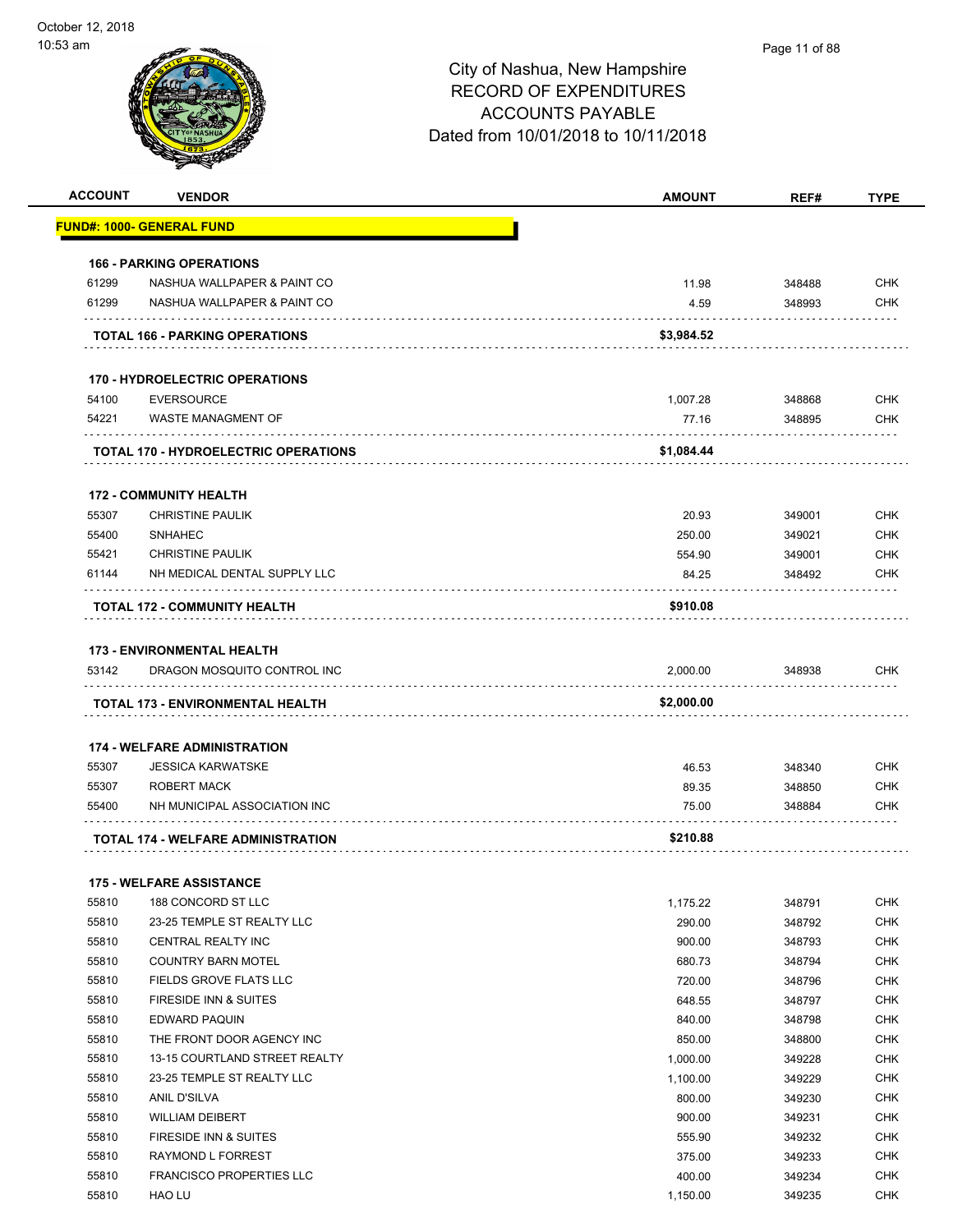

| <b>ACCOUNT</b> | <b>VENDOR</b>                         | <b>AMOUNT</b> | REF#   | <b>TYPE</b> |
|----------------|---------------------------------------|---------------|--------|-------------|
|                | <u> FUND#: 1000- GENERAL FUND</u>     |               |        |             |
|                |                                       |               |        |             |
|                | <b>175 - WELFARE ASSISTANCE</b>       |               |        |             |
| 55810          | <b>DIANNE FONG LEE</b>                | 775.00        | 349236 | <b>CHK</b>  |
| 55810          | <b>GILLES QUIRION</b>                 | 900.00        | 349237 | CHK         |
| 55810          | RODGERS MOBILE HOME PARK INC          | 418.00        | 349238 | CHK         |
| 55810          | THE FRONT DOOR AGENCY INC             | 850.00        | 349239 | <b>CHK</b>  |
| 55810          | YAWEN WANG                            | 1,300.00      | 349240 | CHK         |
| 55812          | RITE AID ACCT#1009804                 | 126.86        | 348799 | CHK         |
| 55814          | <b>EVERSOURCE</b>                     | 583.84        | 348789 | CHK         |
| 55814          | <b>LIBERTY UTILITIES</b>              | 35.38         | 348790 | CHK         |
| 55814          | <b>EVERSOURCE</b>                     | 690.34        | 349227 | <b>CHK</b>  |
| 55820          | DAVIS FUNERAL HOME                    | 750.00        | 348795 | CHK         |
| 55822          | PETTY CASH                            | 6.00          | 348349 | CHK         |
|                |                                       |               |        |             |
|                | <b>TOTAL 175 - WELFARE ASSISTANCE</b> | \$18,820.82   |        |             |
|                |                                       |               |        |             |
|                | <b>177 - PARKS &amp; RECREATION</b>   |               |        |             |
| 54100          | <b>EVERSOURCE</b>                     | 4,494.85      | 348363 | <b>CHK</b>  |
| 54100          | <b>EVERSOURCE</b>                     | 29.78         | 348869 | CHK         |
| 54114          | LIBERTY UTILITIES - NH                | 62.23         | 348872 | CHK         |
| 54114          | LIBERTY UTILITIES - NH                | 121.51        | 348877 | CHK         |
| 54141          | PENNICHUCK WATER WORKS INC            | 2,455.54      | 348375 | CHK         |
| 54141          | PENNICHUCK WATER WORKS INC            | 1,172.68      | 348886 | CHK         |
| 54253          | PIONEER TREE SERVICE LLC              | 1,250.00      | 348499 | CHK         |
| 54280          | AMAZON.COM LLC                        | 29.20         | 154655 | ACH         |
| 54280          | F W WEBB COMPANY                      | 11.05         | 348421 | <b>CHK</b>  |
| 54280          | <b>FASTENAL CO</b>                    | 38.38         | 348422 | CHK         |
| 54280          | GATE CITY FENCE CO INC                | 4,430.00      | 348425 | CHK         |
| 54280          | <b>HAJOCA CORPORATION</b>             | 158.18        | 348437 | <b>CHK</b>  |
| 54280          | HOME DEPOT CREDIT SERVICE 3065        | 279.02        | 348445 | CHK         |
| 54280          | JP PEST SERVICES INC                  | 68.60         | 348453 | CHK         |
| 54280          | LFRT CLEANING SERVICES INC            | 300.00        | 348459 | CHK         |
| 54280          | M & M ELECTRICAL SUPPLY CO INC        | 587.02        | 348462 | CHK         |
| 54280          | NASHUA WALLPAPER & PAINT CO           | 116.97        | 348488 | <b>CHK</b>  |
| 54280          | PIONEER TREE SERVICE LLC              | 2,400.00      | 348499 | CHK         |
| 54280          | SITEONE LANDSCAPE SUPPLY LLC          | 2,306.36      | 348514 | <b>CHK</b>  |
| 54280          | HAJOCA CORPORATION                    | 247.43        | 348950 | <b>CHK</b>  |
| 54280          | JOHNSONS ELECTRIC INC                 | 573.82        | 348970 | <b>CHK</b>  |
| 54280          | LOWE'S - 3502                         | 168.26        | 348974 | <b>CHK</b>  |
| 54280          | M & M ELECTRICAL SUPPLY CO INC        | 66.31         | 348975 | <b>CHK</b>  |
| 54280          | MUSCO SPORTS LIGHTING, LLC            | 850.00        | 348989 | CHK         |
| 54280          | SITEONE LANDSCAPE SUPPLY LLC          | 465.95        | 349019 | CHK         |
| 54487          | CARPARTS DISTRIBUTION CENTER,         | 76.62         | 348406 | CHK         |
| 54600          | SANEL NAPA                            | 249.95        | 348506 | CHK         |
| 54600          | <b>TURF PRODUCTS</b>                  | 1,432.65      | 348525 | <b>CHK</b>  |
| 54821          | UNITED SITE SERVICES NORTHEAST        | 1,154.43      | 348527 | CHK         |
| 61107          | <b>M &amp; N SPORTS LLC</b>           | 468.00        | 348976 | CHK         |
| 61128          | AMAZON.COM LLC                        | 439.90        | 154698 | ACH         |
| 61128          | <b>BSN SPORTS LLC</b>                 | 3,429.00      | 348403 | CHK         |
| 61128          | <b>BSN SPORTS LLC</b>                 | 4,489.64      | 348919 | <b>CHK</b>  |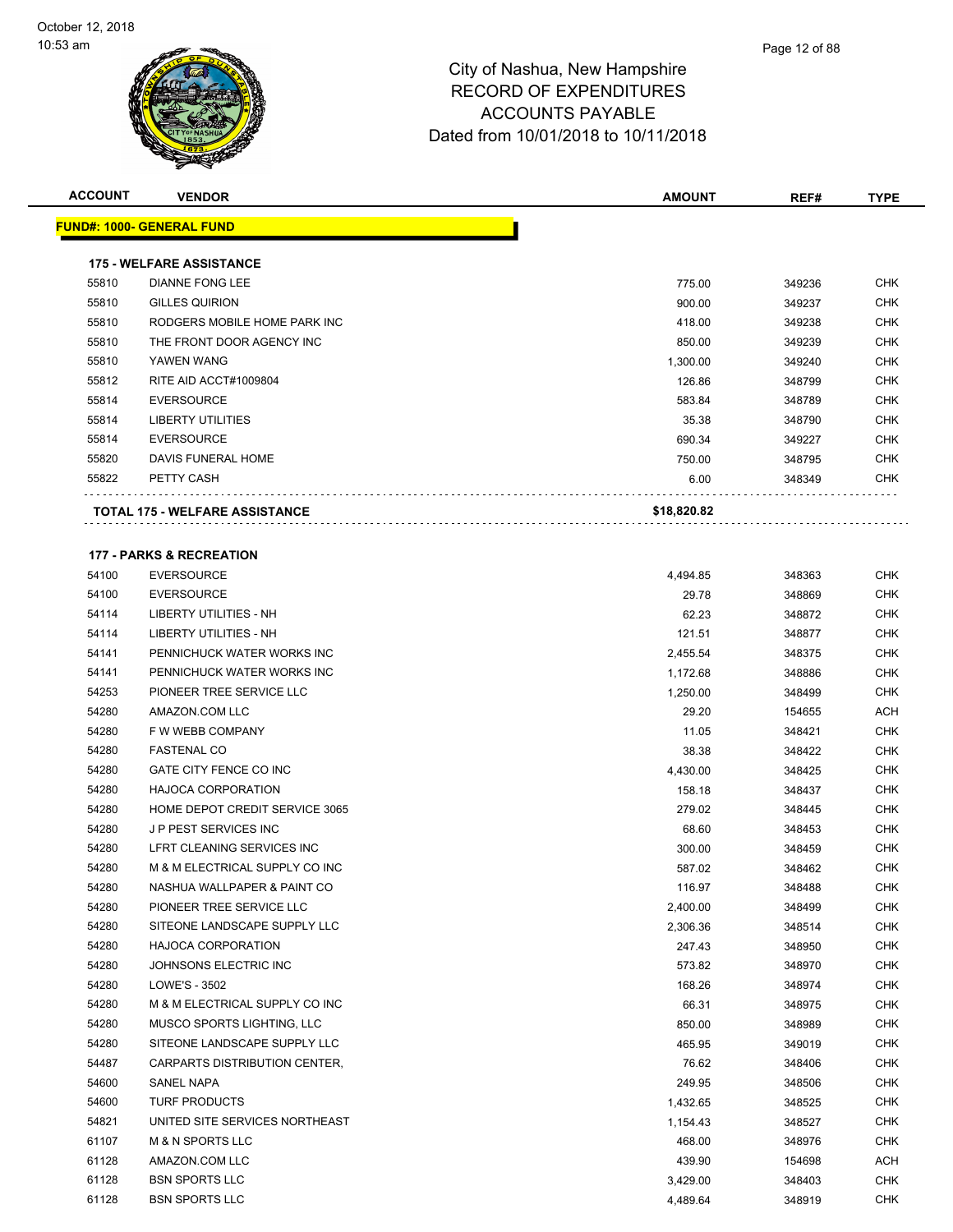| <b>ACCOUNT</b> | <b>VENDOR</b>                             | <b>AMOUNT</b>   | REF#   | <b>TYPE</b> |
|----------------|-------------------------------------------|-----------------|--------|-------------|
|                | <b>FUND#: 1000- GENERAL FUND</b>          |                 |        |             |
|                | <b>177 - PARKS &amp; RECREATION</b>       |                 |        |             |
| 61542          | MARSHALL SIGNS INC                        | 45.00           | 348466 | <b>CHK</b>  |
| 61705          | <b>MAYNARD &amp; LESIEUR INC</b>          | 386.14          | 348471 | <b>CHK</b>  |
| 61799          | <b>FACTORY MOTOR PARTS</b>                | 79.09           | 154657 | <b>ACH</b>  |
| 61799          | <b>BEST FORD</b>                          | 242.55          | 348398 | <b>CHK</b>  |
| 61799          | CARPARTS DISTRIBUTION CENTER,             | 150.00          | 348406 | <b>CHK</b>  |
| 61799          | <b>D &amp; R TOWING INC</b>               | 165.00          | 348415 | <b>CHK</b>  |
| 61799          | LIBERTY INTNL TRUCKS OF NH LLC            | 2.229.83        | 348460 | <b>CHK</b>  |
| 61799          | NASHUA OUTDOOR POWER EQUIPMENT            | 102.71          | 348487 | <b>CHK</b>  |
| 61799          | PINE MOTOR PARTS                          | 44.98           | 348498 | <b>CHK</b>  |
| 61799          | <b>SANEL NAPA</b>                         | 407.98          | 348506 | <b>CHK</b>  |
| 61799          | <b>SANEL NAPA</b>                         | 149.55          | 348509 | <b>CHK</b>  |
| 61799          | <b>MILTON CAT</b>                         | 164.76          | 348880 | <b>CHK</b>  |
| 61799          | <b>BEST FORD</b>                          | (14.68)         | 348912 | <b>CHK</b>  |
| 61799          | CARPARTS DISTRIBUTION CENTER,             | 55.40           | 348921 | <b>CHK</b>  |
| 61799          | <b>D &amp; R TOWING INC</b>               | 165.00          | 348931 | <b>CHK</b>  |
| 61799          | <b>TURF PRODUCTS</b>                      | 98.17           | 349027 | <b>CHK</b>  |
| 71999          | AMAZON.COM LLC                            | (34.99)         | 154655 | <b>ACH</b>  |
| 71999          | R WHITE EQUIPMENT CENTER INC              | 107.17          | 349011 | <b>CHK</b>  |
|                | <b>TOTAL 177 - PARKS &amp; RECREATION</b> | \$38,966.99     |        |             |
| 179 - LIBRARY  |                                           |                 |        |             |
| 54100          | EVERSOURCE                                | <b>8 647 18</b> | 348364 | <b>CHK</b>  |

| 179 - LIBRARY<br>54100<br><b>EVERSOURCE</b><br>8,647.18<br>348364<br>J P PEST SERVICES INC<br>54280<br>114.00<br>348966<br><b>SIRSIDYNIX</b><br>54414<br>349018<br>48,162.52<br><b>JANDI ENTERPRISES INC</b><br>54428<br>820.00<br>348967<br><b>SIRSIDYNIX</b><br>54428<br>8,459.30<br>349018<br>55200<br>ISABELLA STEWART GARDNERMUSEUM<br>195.00<br>348366<br>55307<br><b>LINDSEY JACKSON</b><br>62.86<br>348339<br>55307<br><b>LARRY CASE</b><br>42.51<br>348342<br><b>MARITA KLEMENTS</b><br>35.00<br>348853<br>55400<br>USPS-CMRS-PB #49113079<br>55607<br>1,000.00<br>154674<br>AMAZON.COM LLC<br>148.91<br>154698<br>61100<br>WB MASON CO INC<br>61100<br>82.20<br>348531<br>WB MASON CO INC<br>14.54<br>61100<br>349035<br>61299<br>AMAZON.COM LLC<br>573.01<br>154698<br>AMAZON.COM LLC<br>61807<br>41.98<br>154655<br>61807<br><b>BAKER &amp; TAYLOR</b><br>457.81<br>348394<br><b>CITY DIRECTORIES</b><br>61807<br>275.00<br>348412<br><b>INGRAM LIBRARY SERVICES</b><br>61807<br>1,503.80<br>348448<br>61807<br>THOMPSON-REUTERS<br>44.10<br>348522<br><b>BAKER &amp; TAYLOR</b><br>61807<br>1,765.47<br>348907<br>61807<br><b>INGRAM LIBRARY SERVICES</b><br>586.01<br>348962<br>61814<br><b>BLACKSTONE PUBLISHING</b><br>97.49<br>348401<br><b>MIDWEST TAPE</b><br>61814<br>262.64<br>348481<br><b>MULTICULTURAL BOOKS &amp; VIDEOS</b><br>64.07<br>61814<br>348484<br><b>BLACKSTONE PUBLISHING</b><br>67.99<br>61814<br>348915 |       | TOTAL 177 - PARKS & RECREATION | \$??`APP`AA |        |            |
|-----------------------------------------------------------------------------------------------------------------------------------------------------------------------------------------------------------------------------------------------------------------------------------------------------------------------------------------------------------------------------------------------------------------------------------------------------------------------------------------------------------------------------------------------------------------------------------------------------------------------------------------------------------------------------------------------------------------------------------------------------------------------------------------------------------------------------------------------------------------------------------------------------------------------------------------------------------------------------------------------------------------------------------------------------------------------------------------------------------------------------------------------------------------------------------------------------------------------------------------------------------------------------------------------------------------------------------------------------------------------------------------------------------------------------------------------|-------|--------------------------------|-------------|--------|------------|
|                                                                                                                                                                                                                                                                                                                                                                                                                                                                                                                                                                                                                                                                                                                                                                                                                                                                                                                                                                                                                                                                                                                                                                                                                                                                                                                                                                                                                                               |       |                                |             |        |            |
|                                                                                                                                                                                                                                                                                                                                                                                                                                                                                                                                                                                                                                                                                                                                                                                                                                                                                                                                                                                                                                                                                                                                                                                                                                                                                                                                                                                                                                               |       |                                |             |        | CHK        |
|                                                                                                                                                                                                                                                                                                                                                                                                                                                                                                                                                                                                                                                                                                                                                                                                                                                                                                                                                                                                                                                                                                                                                                                                                                                                                                                                                                                                                                               |       |                                |             |        | CHK        |
|                                                                                                                                                                                                                                                                                                                                                                                                                                                                                                                                                                                                                                                                                                                                                                                                                                                                                                                                                                                                                                                                                                                                                                                                                                                                                                                                                                                                                                               |       |                                |             |        | CHK        |
|                                                                                                                                                                                                                                                                                                                                                                                                                                                                                                                                                                                                                                                                                                                                                                                                                                                                                                                                                                                                                                                                                                                                                                                                                                                                                                                                                                                                                                               |       |                                |             |        | CHK        |
|                                                                                                                                                                                                                                                                                                                                                                                                                                                                                                                                                                                                                                                                                                                                                                                                                                                                                                                                                                                                                                                                                                                                                                                                                                                                                                                                                                                                                                               |       |                                |             |        | CHK        |
|                                                                                                                                                                                                                                                                                                                                                                                                                                                                                                                                                                                                                                                                                                                                                                                                                                                                                                                                                                                                                                                                                                                                                                                                                                                                                                                                                                                                                                               |       |                                |             |        | CHK        |
|                                                                                                                                                                                                                                                                                                                                                                                                                                                                                                                                                                                                                                                                                                                                                                                                                                                                                                                                                                                                                                                                                                                                                                                                                                                                                                                                                                                                                                               |       |                                |             |        | CHK        |
|                                                                                                                                                                                                                                                                                                                                                                                                                                                                                                                                                                                                                                                                                                                                                                                                                                                                                                                                                                                                                                                                                                                                                                                                                                                                                                                                                                                                                                               |       |                                |             |        | <b>CHK</b> |
|                                                                                                                                                                                                                                                                                                                                                                                                                                                                                                                                                                                                                                                                                                                                                                                                                                                                                                                                                                                                                                                                                                                                                                                                                                                                                                                                                                                                                                               |       |                                |             |        | <b>CHK</b> |
|                                                                                                                                                                                                                                                                                                                                                                                                                                                                                                                                                                                                                                                                                                                                                                                                                                                                                                                                                                                                                                                                                                                                                                                                                                                                                                                                                                                                                                               |       |                                |             |        | <b>ACH</b> |
|                                                                                                                                                                                                                                                                                                                                                                                                                                                                                                                                                                                                                                                                                                                                                                                                                                                                                                                                                                                                                                                                                                                                                                                                                                                                                                                                                                                                                                               |       |                                |             |        | <b>ACH</b> |
|                                                                                                                                                                                                                                                                                                                                                                                                                                                                                                                                                                                                                                                                                                                                                                                                                                                                                                                                                                                                                                                                                                                                                                                                                                                                                                                                                                                                                                               |       |                                |             |        | CHK        |
|                                                                                                                                                                                                                                                                                                                                                                                                                                                                                                                                                                                                                                                                                                                                                                                                                                                                                                                                                                                                                                                                                                                                                                                                                                                                                                                                                                                                                                               |       |                                |             |        | CHK        |
|                                                                                                                                                                                                                                                                                                                                                                                                                                                                                                                                                                                                                                                                                                                                                                                                                                                                                                                                                                                                                                                                                                                                                                                                                                                                                                                                                                                                                                               |       |                                |             |        | <b>ACH</b> |
|                                                                                                                                                                                                                                                                                                                                                                                                                                                                                                                                                                                                                                                                                                                                                                                                                                                                                                                                                                                                                                                                                                                                                                                                                                                                                                                                                                                                                                               |       |                                |             |        | <b>ACH</b> |
|                                                                                                                                                                                                                                                                                                                                                                                                                                                                                                                                                                                                                                                                                                                                                                                                                                                                                                                                                                                                                                                                                                                                                                                                                                                                                                                                                                                                                                               |       |                                |             |        | CHK        |
|                                                                                                                                                                                                                                                                                                                                                                                                                                                                                                                                                                                                                                                                                                                                                                                                                                                                                                                                                                                                                                                                                                                                                                                                                                                                                                                                                                                                                                               |       |                                |             |        | CHK        |
|                                                                                                                                                                                                                                                                                                                                                                                                                                                                                                                                                                                                                                                                                                                                                                                                                                                                                                                                                                                                                                                                                                                                                                                                                                                                                                                                                                                                                                               |       |                                |             |        | CHK        |
|                                                                                                                                                                                                                                                                                                                                                                                                                                                                                                                                                                                                                                                                                                                                                                                                                                                                                                                                                                                                                                                                                                                                                                                                                                                                                                                                                                                                                                               |       |                                |             |        | CHK        |
|                                                                                                                                                                                                                                                                                                                                                                                                                                                                                                                                                                                                                                                                                                                                                                                                                                                                                                                                                                                                                                                                                                                                                                                                                                                                                                                                                                                                                                               |       |                                |             |        | CHK        |
|                                                                                                                                                                                                                                                                                                                                                                                                                                                                                                                                                                                                                                                                                                                                                                                                                                                                                                                                                                                                                                                                                                                                                                                                                                                                                                                                                                                                                                               |       |                                |             |        | CHK        |
|                                                                                                                                                                                                                                                                                                                                                                                                                                                                                                                                                                                                                                                                                                                                                                                                                                                                                                                                                                                                                                                                                                                                                                                                                                                                                                                                                                                                                                               |       |                                |             |        | CHK        |
|                                                                                                                                                                                                                                                                                                                                                                                                                                                                                                                                                                                                                                                                                                                                                                                                                                                                                                                                                                                                                                                                                                                                                                                                                                                                                                                                                                                                                                               |       |                                |             |        | <b>CHK</b> |
|                                                                                                                                                                                                                                                                                                                                                                                                                                                                                                                                                                                                                                                                                                                                                                                                                                                                                                                                                                                                                                                                                                                                                                                                                                                                                                                                                                                                                                               |       |                                |             |        | <b>CHK</b> |
|                                                                                                                                                                                                                                                                                                                                                                                                                                                                                                                                                                                                                                                                                                                                                                                                                                                                                                                                                                                                                                                                                                                                                                                                                                                                                                                                                                                                                                               |       |                                |             |        | CHK        |
|                                                                                                                                                                                                                                                                                                                                                                                                                                                                                                                                                                                                                                                                                                                                                                                                                                                                                                                                                                                                                                                                                                                                                                                                                                                                                                                                                                                                                                               | 61814 | <b>MIDWEST TAPE</b>            | 389.25      | 348985 | CHK        |
|                                                                                                                                                                                                                                                                                                                                                                                                                                                                                                                                                                                                                                                                                                                                                                                                                                                                                                                                                                                                                                                                                                                                                                                                                                                                                                                                                                                                                                               |       |                                |             |        |            |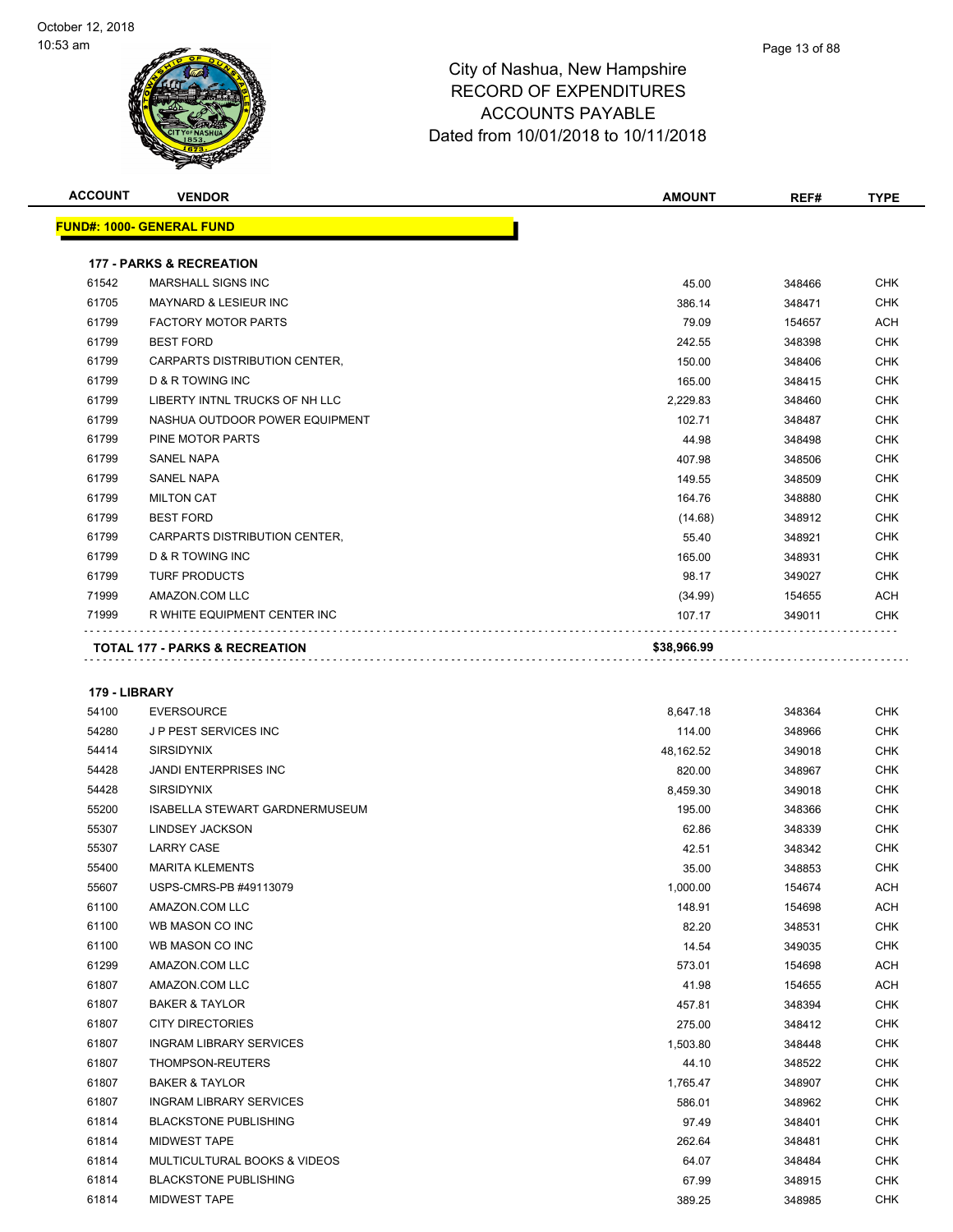| <b>ACCOUNT</b>      | <b>VENDOR</b>                            | <b>AMOUNT</b>      | REF#             | <b>TYPE</b> |
|---------------------|------------------------------------------|--------------------|------------------|-------------|
|                     | <u> FUND#: 1000- GENERAL FUND</u>        |                    |                  |             |
| 179 - LIBRARY       |                                          |                    |                  |             |
| 68322               | AMAZON.COM LLC                           | 40.25              | 154698           | ACH         |
| 68322               | OTC BRANDS INC                           | 234.43             | 348374           | <b>CHK</b>  |
| 68322               | <b>MARITA KLEMENTS</b>                   | 5.72               | 348853           | <b>CHK</b>  |
| 71221               | AMAZON.COM LLC                           | 24.99              | 154698           | <b>ACH</b>  |
|                     |                                          |                    |                  |             |
|                     | TOTAL 179 - LIBRARY                      | \$74,218.03        |                  |             |
|                     | <b>181 - COMMUNITY DEVELOPMENT</b>       |                    |                  |             |
| 61100               | WB MASON CO INC                          | 48.33              | 349035           | <b>CHK</b>  |
| 61650               | WB MASON CO INC                          | 58.06              | 348531           | <b>CHK</b>  |
| 61650               | WB MASON CO INC                          | 29.03              | 349035           | <b>CHK</b>  |
|                     | <b>TOTAL 181 - COMMUNITY DEVELOPMENT</b> | \$135.42           |                  |             |
|                     |                                          |                    |                  |             |
|                     | <b>182 - PLANNING AND ZONING</b>         |                    |                  |             |
| 55307               | <b>CARTER FALK</b>                       | 120.45             | 348337           | <b>CHK</b>  |
| 55307               | <b>DONALD SCOTT MCPHIE</b>               | 115.00             | 348345           | <b>CHK</b>  |
|                     | <b>TOTAL 182 - PLANNING AND ZONING</b>   | \$235.45           |                  |             |
|                     |                                          |                    |                  |             |
|                     | <b>183 - ECONOMIC DEVELOPMENT</b>        |                    |                  |             |
| 55200               | <b>NEREJ</b>                             | 69.50              | 348882           | <b>CHK</b>  |
| 55200               | NASHUA MILLYARD ASSOC INC                | 373.13             | 348991           | <b>CHK</b>  |
|                     | <b>TOTAL 183 - ECONOMIC DEVELOPMENT</b>  | \$442.63           |                  |             |
| <b>191 - SCHOOL</b> |                                          |                    |                  |             |
| 44700               | <b>ERIN CONVERY</b>                      | 32.50              | 348582           | <b>CHK</b>  |
| 44700               | <b>STACIE CROWE</b>                      | 65.00              | 348586           | <b>CHK</b>  |
| 53614               | AMY MCCARTNEY                            | 17,907.50          | 348550           | <b>CHK</b>  |
| 53628               | AMERICAN CULINARY FEDERATION             | 1,288.45           | 348549           | <b>CHK</b>  |
| 53628               | FIRE PROTECTION TEAM                     | 8,896.00           | 348601           | <b>CHK</b>  |
| 53628               | PERFORMANCE REHAB INC                    | 5,532.88           | 348698           | <b>CHK</b>  |
| 53628               | UNITED SITE SERVICES NORTHEAST           | 95.35              | 348741           | <b>CHK</b>  |
| 53628               | MSB CONSULTING GROUP LLC                 | 5,411.01           | 349164           | <b>CHK</b>  |
| 54100               | <b>EVERSOURCE</b>                        | 44,141.39          | 348538           | <b>CHK</b>  |
| 54100               | <b>EVERSOURCE</b>                        | 8,962.75           | 349042           | <b>CHK</b>  |
| 54114               | LIBERTY UTILITIES                        | 1,450.30           | 348540           | <b>CHK</b>  |
| 54114               | <b>DIRECT ENERGY BUSINESS</b>            | 339.72             | 348592           | <b>CHK</b>  |
| 54114               | LIBERTY UTILITIES                        | 3,020.20           | 349044           | <b>CHK</b>  |
| 54114               | <b>DIRECT ENERGY BUSINESS</b>            |                    |                  | <b>CHK</b>  |
| 54141               | PENNICHUCK WATER WORKS INC               | 548.85<br>5,704.05 | 349087<br>348542 | <b>CHK</b>  |
| 54141               | PENNICHUCK WATER WORKS INC               | 6,071.67           | 349045           | <b>CHK</b>  |
| 54280               | PLANT OPS PETTY CASH                     | 14.73              | 348543           | <b>CHK</b>  |
|                     | <b>B &amp; S LOCKSMITHS INC</b>          |                    |                  | <b>CHK</b>  |
| 54280<br>54280      |                                          | 699.86             | 348554           | <b>CHK</b>  |
|                     | <b>BELLETETES INC</b>                    | 116.83             | 348560           |             |
| 54280               | NASHUA WALLPAPER & PAINT CO              | 78.92              | 348687           | <b>CHK</b>  |
| 54280               | POWER & TELEPHONE SUPPLY CO              | 207.67             | 348703           | <b>CHK</b>  |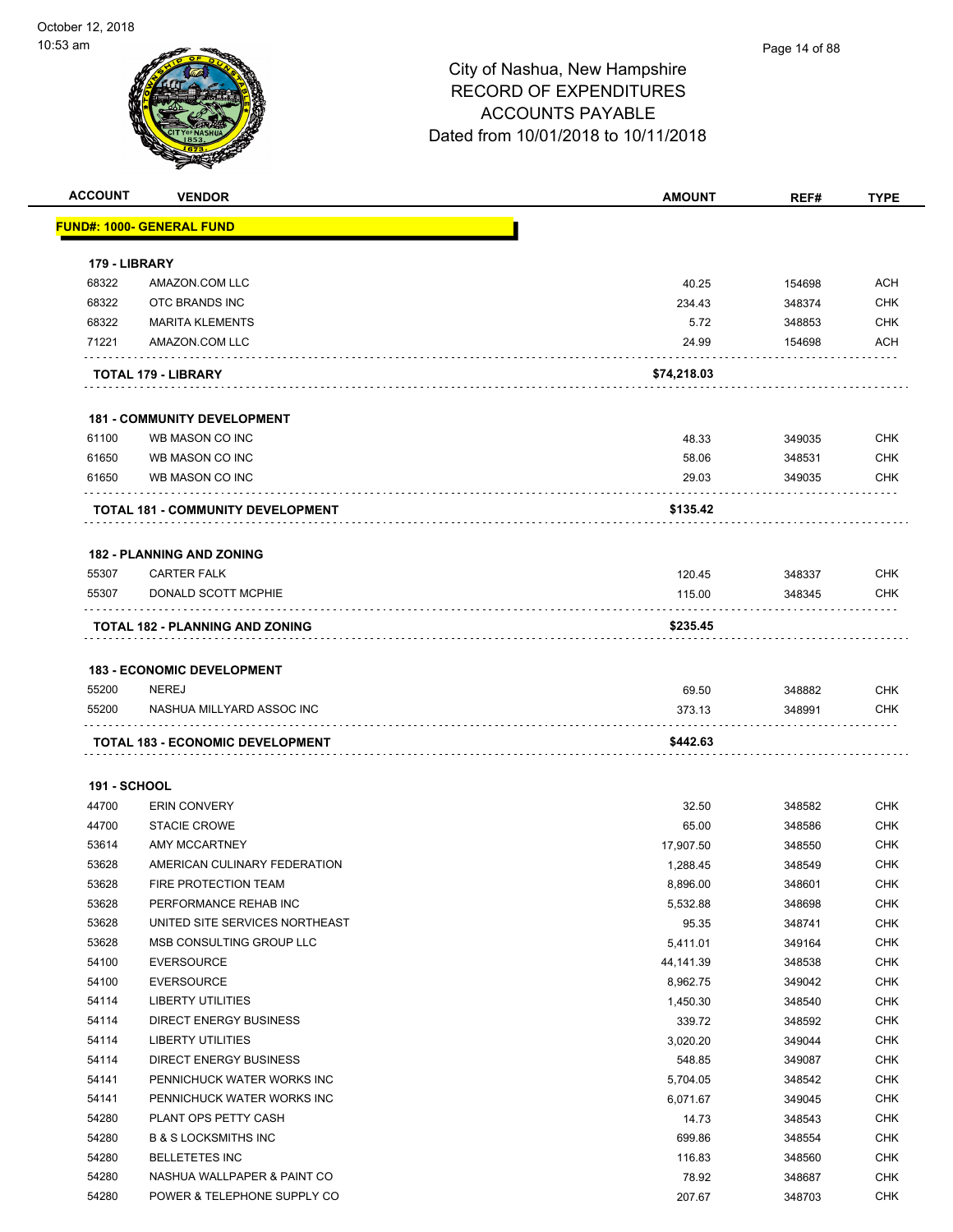

| <b>ACCOUNT</b>      | <b>VENDOR</b>                      | <b>AMOUNT</b> | REF#   | <b>TYPE</b> |
|---------------------|------------------------------------|---------------|--------|-------------|
|                     | <b>FUND#: 1000- GENERAL FUND</b>   |               |        |             |
|                     |                                    |               |        |             |
| <b>191 - SCHOOL</b> |                                    |               |        |             |
| 54280               | <b>BELLETETES INC</b>              | 117.07        | 349057 | <b>CHK</b>  |
| 54280               | HOME DEPOT CREDIT SERVICES         | 193.32        | 349122 | <b>CHK</b>  |
| 54280               | NASHUA WALLPAPER & PAINT CO        | 66.73         | 349168 | <b>CHK</b>  |
| 54280               | <b>PASEK CORP</b>                  | 451.11        | 349180 | <b>CHK</b>  |
| 54280               | SECURADYNE SYSTEMS                 | 7,720.50      | 349202 | <b>CHK</b>  |
| 54280               | STANLEY ELEVATOR CO INC            | 638.00        | 349210 | CHK         |
| 54487               | DAVID BAILEY                       | 60.00         | 348555 | <b>CHK</b>  |
| 54487               | JOHNSON CONTROLS FIRE PROTECT.     | 853.00        | 348635 | <b>CHK</b>  |
| 54487               | RIDDELL/ALL AMERICAN SPORTS CO     | 1,246.00      | 348711 | <b>CHK</b>  |
| 54487               | <b>TURF PRODUCTS</b>               | 184.19        | 348739 | <b>CHK</b>  |
| 54487               | DAVID BAILEY                       | 150.00        | 349053 | <b>CHK</b>  |
| 54487               | <b>HYDRAULIC EQUIPMENT</b>         | 1,728.59      | 349124 | <b>CHK</b>  |
| 54487               | J SALLESE & SONS LOCKSMITH         | 5,190.00      | 349127 | <b>CHK</b>  |
| 54487               | LINEN & SHADE BIN INC              | 75.00         | 349148 | <b>CHK</b>  |
| 54487               | <b>TURF PRODUCTS</b>               | 1,613.48      | 349215 | <b>CHK</b>  |
| 54600               | <b>MAYNARD &amp; LESIEUR INC</b>   | 513.45        | 348666 | <b>CHK</b>  |
| 54600               | <b>BOND AUTO PARTS</b>             | 13.28         | 349060 | CHK         |
| 54600               | D & R TOWING INC                   | 45.00         | 349083 | <b>CHK</b>  |
| 54600               | <b>SANEL NAPA</b>                  | 53.88         | 349195 | <b>CHK</b>  |
| 55109               | CONSOLIDATED COMMUNICATIONS        | 3,313.87      | 348536 | <b>CHK</b>  |
| 55109               | CUSTOM COMPUTER SPECIALIST INC     | 1,187.75      | 348589 | <b>CHK</b>  |
| 55109               | CONSOLIDATED COMMUNICATIONS        | 876.28        | 348867 | <b>CHK</b>  |
| 55109               | <b>COMCAST</b>                     | 1,900.00      | 349038 | CHK         |
| 55109               | <b>COMCAST</b>                     | 511.55        | 349039 | <b>CHK</b>  |
| 55109               | CONSOLIDATED COMMUNICATIONS        | 140.42        | 349040 | <b>CHK</b>  |
| 55109               | <b>EARTHLINK BUSINESS</b>          | 954.25        | 349041 | <b>CHK</b>  |
| 55109               | <b>FIRSTLIGHT</b>                  | 2,252.80      | 349043 | <b>CHK</b>  |
| 55200               | NASHUA SCHOOL DISTRICT 42          | 110.00        | 154701 | ACH         |
| 55200               | <b>NHBCO</b>                       | 90.00         | 348541 | <b>CHK</b>  |
| 55200               | <b>ASCD</b>                        | 219.00        | 348552 | <b>CHK</b>  |
| 55200               | <b>MICHELE BORIS</b>               | 135.00        | 349062 | <b>CHK</b>  |
| 55200               | <b>NAFME</b>                       | 100.00        | 349167 | <b>CHK</b>  |
| 55200               | <b>NH SMASH</b>                    | 100.00        | 349172 | <b>CHK</b>  |
| 55200               | <b>NHASP</b>                       | 60.00         | 349173 | <b>CHK</b>  |
| 55200               | <b>NHBCO</b>                       | 90.00         | 349174 | <b>CHK</b>  |
| 55200               | ST JOSEPHS HOSPITAL                | 238.00        | 349209 | <b>CHK</b>  |
| 55300               | <b>GATEWAYS COMMUNITY SERVICES</b> | 300.00        | 348613 | <b>CHK</b>  |
| 55307               | FAIRGROUNDS MIDDLE SCH PETTY C     | 4.97          | 348539 | <b>CHK</b>  |
| 55307               | DANIEL ALEXANDER                   | 116.36        | 348547 | <b>CHK</b>  |
| 55307               | <b>RUSSELL CARDIN</b>              | 17.71         | 348570 | <b>CHK</b>  |
| 55307               | <b>DONNA FITZPATRICK</b>           | 25.83         | 348604 | <b>CHK</b>  |
| 55307               | LISA GINGRAS                       | 374.33        | 348616 | <b>CHK</b>  |
| 55307               | <b>ASHLEY GREENE</b>               | 121.65        | 348619 | <b>CHK</b>  |
| 55307               | <b>JOANNE LAKE</b>                 | 38.36         | 348645 | <b>CHK</b>  |
| 55307               | <b>MARK LUCAS</b>                  | 34.88         | 348656 | <b>CHK</b>  |
| 55307               | NATHAN MAZEROLLE                   | 84.22         | 348667 | <b>CHK</b>  |
| 55307               | <b>JAHMAL MOSLEY</b>               | 33.70         | 348677 | <b>CHK</b>  |
| 55307               | PAULA PAPANICOLAOU                 | 91.83         | 348696 | <b>CHK</b>  |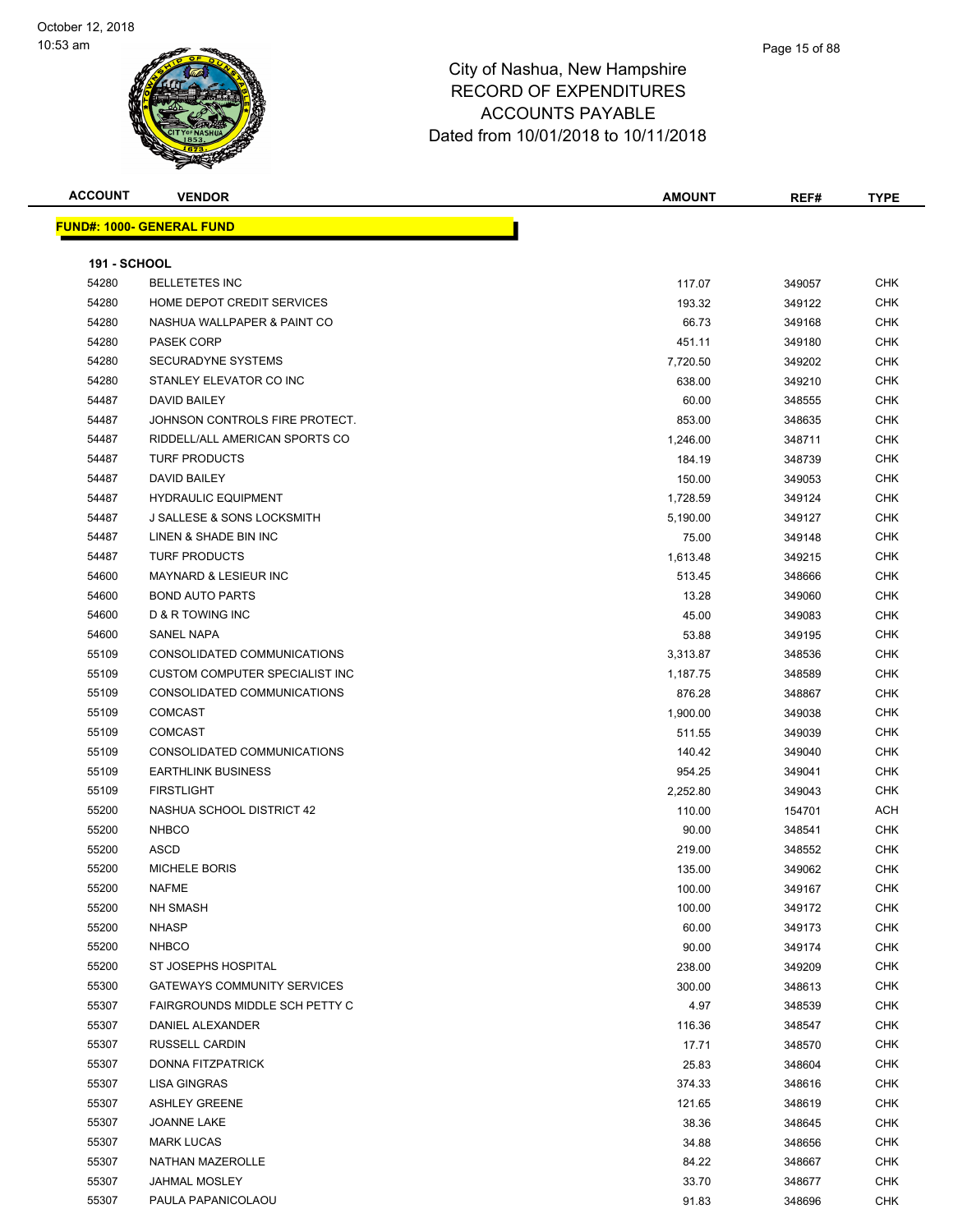#### Page 16 of 88

| <b>ACCOUNT</b>      | <b>VENDOR</b>                    | <b>AMOUNT</b> | REF#   | <b>TYPE</b> |
|---------------------|----------------------------------|---------------|--------|-------------|
|                     | <b>FUND#: 1000- GENERAL FUND</b> |               |        |             |
|                     |                                  |               |        |             |
| <b>191 - SCHOOL</b> |                                  |               |        |             |
| 55307               | <b>JESSICA STASKIEWICZ</b>       | 46.35         | 348729 | <b>CHK</b>  |
| 55307               | <b>GABRIELE VERNACCHIO</b>       | 4.03          | 348744 | <b>CHK</b>  |
| 55307               | <b>STEPHEN CROSS</b>             | 24.53         | 349081 | <b>CHK</b>  |
| 55307               | DONNA LATINA                     | 43.73         | 349141 | CHK         |
| 55307               | <b>HOLLY LAVINE</b>              | 51.50         | 349143 | <b>CHK</b>  |
| 55307               | <b>SUSAN A LEWIS</b>             | 8.17          | 349147 | <b>CHK</b>  |
| 55307               | <b>JUDITH LOFTUS</b>             | 27.93         | 349149 | <b>CHK</b>  |
| 55307               | MICHAEL MCQUILKIN                | 116.08        | 349161 | <b>CHK</b>  |
| 55307               | <b>RENEE SCHWARZ</b>             | 73.58         | 349201 | <b>CHK</b>  |
| 55307               | <b>MEGHAN STAPLES</b>            | 6.54          | 349211 | <b>CHK</b>  |
| 55307               | <b>ALAN VERLEY</b>               | 5.26          | 349220 | <b>CHK</b>  |
| 55307               | <b>JESSICA WOJCIK</b>            | 112.46        | 349225 | <b>CHK</b>  |
| 55500               | <b>CONCORD MONITOR</b>           | 25.00         | 348866 | <b>CHK</b>  |
| 55600               | <b>JOSTENS INC</b>               | 25.36         | 348639 | <b>CHK</b>  |
| 55600               | THE COPY SHOP                    | 478.16        | 349079 | <b>CHK</b>  |
| 55607               | <b>BROAD ST PETTY CASH</b>       | 18.88         | 348534 | <b>CHK</b>  |
| 55607               | <b>ELM ST PETTY CASH</b>         | 20.26         | 348537 | <b>CHK</b>  |
| 55607               | FAIRGROUNDS MIDDLE SCH PETTY C   | 90.08         | 348539 | <b>CHK</b>  |
| 55607               | PLANT OPS PETTY CASH             | 3.95          | 348543 | <b>CHK</b>  |
| 55607               | US POSTAL SERVICE                | 60.00         | 348742 | <b>CHK</b>  |
| 55607               | US POSTAL SERVICE                | 300.00        | 348743 | <b>CHK</b>  |
| 55607               | <b>USPS HASLER</b>               | 2,000.00      | 349218 | <b>CHK</b>  |
| 55635               | NASHUA SCHOOL DISTRICT 42        | 1,360.00      | 154701 | <b>ACH</b>  |
| 55642               | <b>LAUREN BENSON</b>             | 146.00        | 348561 | <b>CHK</b>  |
| 55642               | <b>KENNETH A BOURQUE</b>         | 68.00         | 348566 | <b>CHK</b>  |
| 55642               | <b>JOSEPH BRUNS</b>              | 68.00         | 348568 | <b>CHK</b>  |
| 55642               | <b>MARK CHERBONNEAU</b>          | 88.00         | 348575 | <b>CHK</b>  |
| 55642               | PHILIP CLINTON                   | 68.00         | 348578 | <b>CHK</b>  |
| 55642               | MICHAEL CROSBY                   | 68.00         | 348588 | <b>CHK</b>  |
| 55642               | <b>FRANCIS DEPINTO</b>           | 146.00        | 348591 | <b>CHK</b>  |
| 55642               | DONALD HURLEY                    | 68.00         | 348594 | <b>CHK</b>  |
| 55642               | WILLIAM J DONOVAN                | 126.00        | 348595 | <b>CHK</b>  |
| 55642               | <b>DUSTIN DULAC</b>              | 58.00         | 348597 | <b>CHK</b>  |
| 55642               | <b>MARK T FOLEY</b>              | 88.00         | 348606 | <b>CHK</b>  |
| 55642               | <b>KEITH FRONK</b>               | 88.00         | 348609 | <b>CHK</b>  |
| 55642               | JAMES D GLEASON                  | 102.00        | 348617 | <b>CHK</b>  |
| 55642               | ANDREW HARTERY                   | 106.00        | 348624 | <b>CHK</b>  |
| 55642               | <b>SCOTT ARTHUR HAZZARD</b>      | 58.00         | 348625 | CHK         |
| 55642               | <b>LANCE HEDQUIST</b>            | 68.00         | 348626 | <b>CHK</b>  |
| 55642               | <b>MARC R JOHNSON</b>            | 340.00        | 348636 | <b>CHK</b>  |
| 55642               | ROBERT JOHNSON                   | 68.00         | 348637 | <b>CHK</b>  |
| 55642               | ROGER KONSTANT                   | 146.00        | 348641 | <b>CHK</b>  |
| 55642               | <b>TERESA KUKESH</b>             | 160.00        | 348643 | <b>CHK</b>  |
| 55642               | <b>DAVID KUZMICK</b>             | 204.00        | 348644 | <b>CHK</b>  |
| 55642               | <b>JOHN LEQUIN</b>               | 166.00        | 348650 | <b>CHK</b>  |
| 55642               | PETER LIMBEK                     | 58.00         | 348654 | <b>CHK</b>  |
| 55642               | <b>WILLIAM MAKARAWICZ</b>        | 146.00        | 348661 | CHK         |
| 55642               | <b>NICK MANDRAVELIS</b>          | 146.00        | 348662 | <b>CHK</b>  |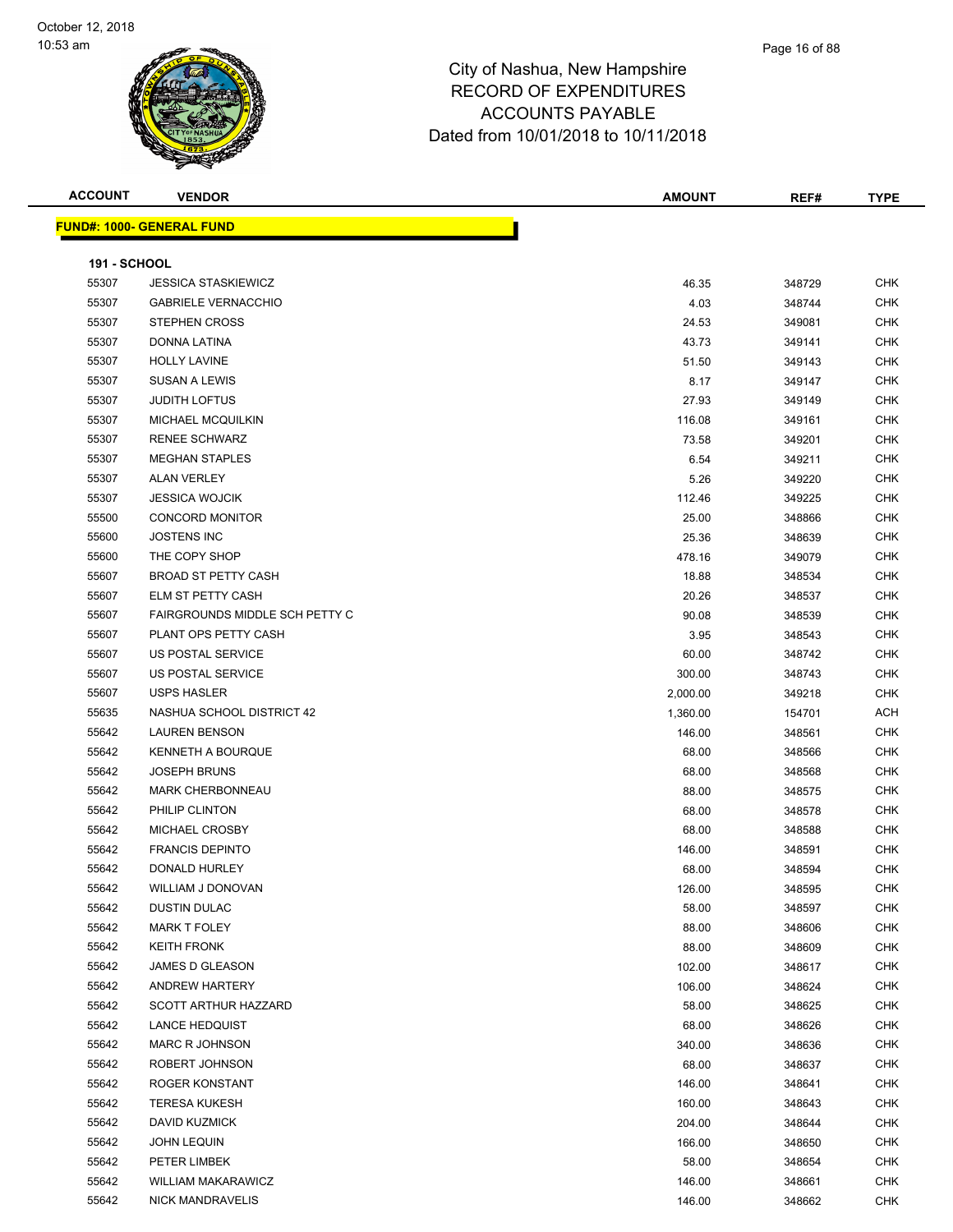#### Page 17 of 88

| <b>ACCOUNT</b>      | <b>VENDOR</b>                    | <b>AMOUNT</b> | REF#   | <b>TYPE</b> |
|---------------------|----------------------------------|---------------|--------|-------------|
|                     | <b>FUND#: 1000- GENERAL FUND</b> |               |        |             |
|                     |                                  |               |        |             |
| <b>191 - SCHOOL</b> |                                  |               |        |             |
| 55642               | PATRICK MCCARTHY                 | 88.00         | 348669 | <b>CHK</b>  |
| 55642               | <b>CHANTAL MCGUIRE</b>           | 88.00         | 348670 | <b>CHK</b>  |
| 55642               | <b>JOHN W MERRIKEN</b>           | 68.00         | 348672 | <b>CHK</b>  |
| 55642               | <b>MICHAEL MORGAN</b>            | 88.00         | 348675 | <b>CHK</b>  |
| 55642               | MICHAEL MURPHY                   | 102.00        | 348679 | <b>CHK</b>  |
| 55642               | <b>JOACHIM S MUSEKIWA</b>        | 68.00         | 348680 | <b>CHK</b>  |
| 55642               | <b>JOHN KEVIN O'LEARY</b>        | 88.00         | 348694 | <b>CHK</b>  |
| 55642               | ROBERT ODIERNA                   | 88.00         | 348695 | <b>CHK</b>  |
| 55642               | <b>HARRY ROSENSTEIN</b>          | 136.00        | 348713 | <b>CHK</b>  |
| 55642               | SANTEE NED                       | 146.00        | 348716 | <b>CHK</b>  |
| 55642               | <b>GREG SARETTE</b>              | 58.00         | 348717 | <b>CHK</b>  |
| 55642               | <b>KYLE SCOFIELD</b>             | 88.00         | 348720 | <b>CHK</b>  |
| 55642               | MIKE SMITH                       | 88.00         | 348725 | <b>CHK</b>  |
| 55642               | DEBRA STOLL                      | 136.00        | 348730 | <b>CHK</b>  |
| 55642               | <b>THOMAS G THORNE</b>           | 68.00         | 348735 | <b>CHK</b>  |
| 55642               | <b>WILLIAM G THORNTON</b>        | 88.00         | 348736 | <b>CHK</b>  |
| 55642               | <b>TOD TRASK</b>                 | 102.00        | 348738 | <b>CHK</b>  |
| 55642               | ELIZABETH M TWITCHELL            | 68.00         | 348740 | <b>CHK</b>  |
| 55642               | <b>JAMES WILKINSON</b>           | 146.00        | 348749 | <b>CHK</b>  |
| 55642               | DAVE ZWICKER                     | 176.00        | 348752 | <b>CHK</b>  |
| 55642               | <b>GREGORY ANDRUSKEVICH</b>      | 136.00        | 349051 | <b>CHK</b>  |
| 55642               | PIERRE BELANGER                  | 146.00        | 349055 | <b>CHK</b>  |
| 55642               | DANA BOURASSA                    | 146.00        | 349063 | <b>CHK</b>  |
| 55642               | <b>JOSEPH BRUNS</b>              | 68.00         | 349065 | <b>CHK</b>  |
| 55642               | <b>BRIAN CAMPBELL</b>            | 68.00         | 349066 | <b>CHK</b>  |
| 55642               | DAVE CHESTNUTT                   | 68.00         | 349075 | <b>CHK</b>  |
| 55642               | MICHAEL CROSBY                   | 88.00         | 349080 | <b>CHK</b>  |
| 55642               | <b>KARI CROWE</b>                | 102.00        | 349082 | <b>CHK</b>  |
| 55642               | <b>FRANCIS DEPINTO</b>           | 146.00        | 349086 | <b>CHK</b>  |
| 55642               | <b>SUSAN DOUGLAS</b>             | 68.00         | 349090 | <b>CHK</b>  |
| 55642               | <b>THOMAS FISCHER</b>            | 68.00         | 349100 | <b>CHK</b>  |
| 55642               | PAUL FLEISNER                    | 88.00         | 349101 | <b>CHK</b>  |
| 55642               | <b>JOHN GEISLER</b>              | 68.00         | 349106 | <b>CHK</b>  |
| 55642               | <b>GEORGE R HAMILTON</b>         | 82.00         | 349112 | <b>CHK</b>  |
| 55642               | <b>WAYNE P HAMILTON</b>          | 68.00         | 349113 | <b>CHK</b>  |
| 55642               | ANDREW HARTERY                   | 68.00         | 349115 | <b>CHK</b>  |
| 55642               | <b>LANCE HEDQUIST</b>            | 68.00         | 349116 | <b>CHK</b>  |
| 55642               | <b>RICHARD HIGGINS</b>           | 68.00         | 349119 | <b>CHK</b>  |
| 55642               | ROBERT L HOLMES                  | 88.00         | 349120 | <b>CHK</b>  |
| 55642               | DANIEL HURLEY JR                 | 176.00        | 349123 | CHK         |
| 55642               | ROBERT JOHNSON                   | 68.00         | 349129 | CHK         |
| 55642               | <b>CHARLES KAJEN</b>             | 136.00        | 349131 | <b>CHK</b>  |
| 55642               | <b>TERESA KUKESH</b>             | 160.00        | 349134 | <b>CHK</b>  |
| 55642               | <b>JOSEPH KURTA</b>              | 136.00        | 349135 | <b>CHK</b>  |
| 55642               | DAVID KUZMICK                    | 68.00         | 349136 | <b>CHK</b>  |
| 55642               | <b>MICHAEL LAFOND</b>            | 68.00         | 349137 | <b>CHK</b>  |
| 55642               | MICHAEL LAROCQUE                 | 438.00        | 349139 | <b>CHK</b>  |
| 55642               | <b>FREDERICK LATHAM</b>          | 146.00        | 349140 | <b>CHK</b>  |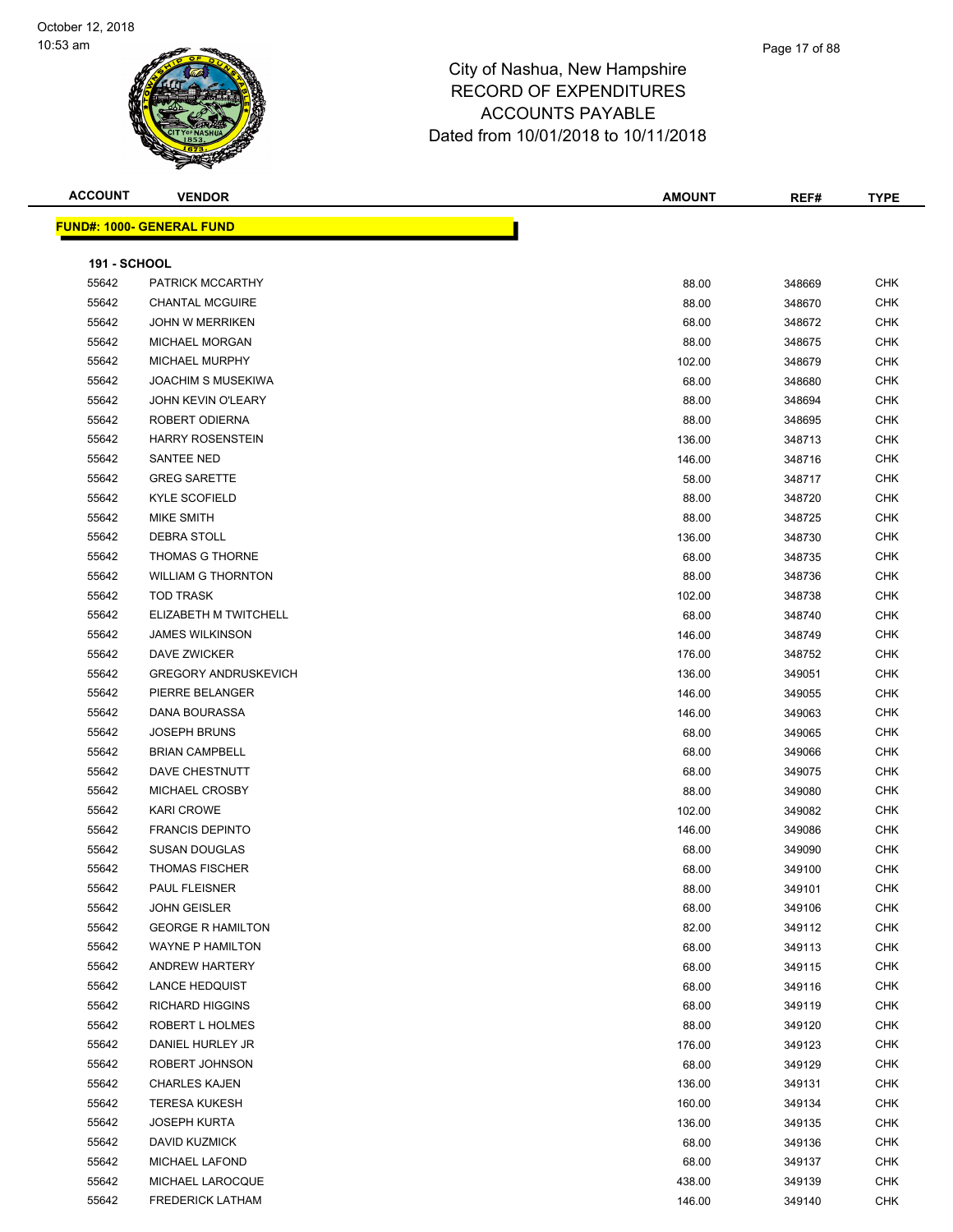#### Page 18 of 88

| <b>ACCOUNT</b>      | <b>VENDOR</b>                            | <b>AMOUNT</b> | REF#   | <b>TYPE</b> |
|---------------------|------------------------------------------|---------------|--------|-------------|
|                     | <b>FUND#: 1000- GENERAL FUND</b>         |               |        |             |
|                     |                                          |               |        |             |
| <b>191 - SCHOOL</b> |                                          |               |        |             |
| 55642               | <b>CORETTA LEE</b>                       | 68.00         | 349145 | <b>CHK</b>  |
| 55642               | <b>SARA LOUGHLIN</b>                     | 146.00        | 349150 | <b>CHK</b>  |
| 55642               | WILLIAM H MAIN                           | 88.00         | 349153 | <b>CHK</b>  |
| 55642               | <b>NICK MANDRAVELIS</b>                  | 68.00         | 349154 | <b>CHK</b>  |
| 55642               | PHIL MCCARTHY                            | 68.00         | 349158 | <b>CHK</b>  |
| 55642               | DONALD MCGUIGAN                          | 68.00         | 349160 | <b>CHK</b>  |
| 55642               | <b>RICHARD MILBURN</b>                   | 146.00        | 349162 | <b>CHK</b>  |
| 55642               | <b>JOACHIM S MUSEKIWA</b>                | 204.00        | 349165 | <b>CHK</b>  |
| 55642               | <b>JOHN KEVIN O'LEARY</b>                | 88.00         | 349177 | CHK         |
| 55642               | DONNA PLUMB                              | 146.00        | 349183 | <b>CHK</b>  |
| 55642               | <b>JAMES R PRESHER</b>                   | 88.00         | 349187 | <b>CHK</b>  |
| 55642               | <b>WALT PRYOR</b>                        | 146.00        | 349189 | <b>CHK</b>  |
| 55642               | <b>ISAAC RUGALI</b>                      | 68.00         | 349192 | CHK         |
| 55642               | <b>GEORGE RUPPEL</b>                     | 88.00         | 349193 | <b>CHK</b>  |
| 55642               | RALPH P SIDORE                           | 68.00         | 349205 | <b>CHK</b>  |
| 55642               | <b>WILLIAM SMALLWOOD</b>                 | 68.00         | 349206 | <b>CHK</b>  |
| 55642               | <b>HECTOR F URREA</b>                    | 68.00         | 349217 | <b>CHK</b>  |
| 55642               | <b>BRIAN VARGA</b>                       | 88.00         | 349219 | <b>CHK</b>  |
| 55642               | <b>JAMES WILKINSON</b>                   | 88.00         | 349223 | <b>CHK</b>  |
| 55690               | FIRST STUDENT INC                        | 1,370.31      | 348602 | <b>CHK</b>  |
| 55690               | FIRST STUDENT INC                        | 83,173.95     | 349099 | <b>CHK</b>  |
| 55690               | U-HAUL                                   | 82.16         | 349216 | <b>CHK</b>  |
| 55691               | SARAH WINSLOW                            | 245.25        | 348751 | <b>CHK</b>  |
| 55691               | <b>BRAD CANFIELD</b>                     | 981.00        | 349067 | <b>CHK</b>  |
| 55691               | CARING HANDS TRANSPORTATION LL           | 24,280.00     | 349070 | <b>CHK</b>  |
| 55691               | FIRST STUDENT INC                        | 13,305.42     | 349099 | <b>CHK</b>  |
| 55694               | <b>CEDARCREST INC</b>                    | 2,250.00      | 348572 | <b>CHK</b>  |
| 55694               | <b>CREST</b>                             | 31,061.00     | 348587 | <b>CHK</b>  |
| 55694               | <b>GATEWAYS COMMUNITY SERVICES</b>       | 1,142.10      | 348613 | <b>CHK</b>  |
| 55694               | LEARNING PREP SCHOOL                     | 4,083.57      | 348647 | <b>CHK</b>  |
| 55694               | LEARNING SKILLS ACADEMY                  | 6,067.17      | 348648 | <b>CHK</b>  |
| 55694               | LIGHTHOUSE SCHOOL INC                    | 167,809.32    | 348653 | CHK         |
| 55694               | MELMARK NEW ENGLAND                      | 22,295.36     | 348671 | <b>CHK</b>  |
| 55694               | MARLENE S MORGAN                         | 300.00        | 348674 | <b>CHK</b>  |
| 55694               | NASHOBA LEARNING GROUP                   | 19,068.02     | 348683 | <b>CHK</b>  |
| 55694               | NASHUA CHILDRENS HOME                    | 10,972.08     | 348684 | <b>CHK</b>  |
| 55694               | THE PLUS CO INC                          | 8,942.16      | 348701 | <b>CHK</b>  |
| 55694               | <b>REGIONAL SERVICES &amp; EDUCATION</b> | 5,158.62      | 348707 | <b>CHK</b>  |
| 55694               | SHAKER REGIONAL SCHOOL DISTRIC           | 2,856.24      | 348722 | <b>CHK</b>  |
| 55694               | WHITE MOUNTAIN SCHOOL                    | 20,000.00     | 348747 | CHK         |
| 55694               | WILLIAM J WHITE CONSULTING               | 1,774.50      | 348750 | CHK         |
| 55694               | DOCTOR FRANKLIN PERKINS SCH              | 12,365.94     | 349089 | <b>CHK</b>  |
| 55694               | NFI NORTH INC                            | 3,312.00      | 349171 | <b>CHK</b>  |
| 55694               | PARKER EDUCATION                         | 17,378.73     | 349178 | <b>CHK</b>  |
| 55694               | THE PLUS CO INC                          | 42.00         | 349184 | <b>CHK</b>  |
| 55694               | <b>REGIONAL SERVICES &amp; EDUCATION</b> | 27,583.46     | 349190 | CHK         |
| 55694               | SPAULDING YOUTH CTR                      | 32,138.20     | 349208 | CHK         |
| 55699               | EXTRA DUTY SOLUTIONS                     | 794.48        | 154663 | ACH         |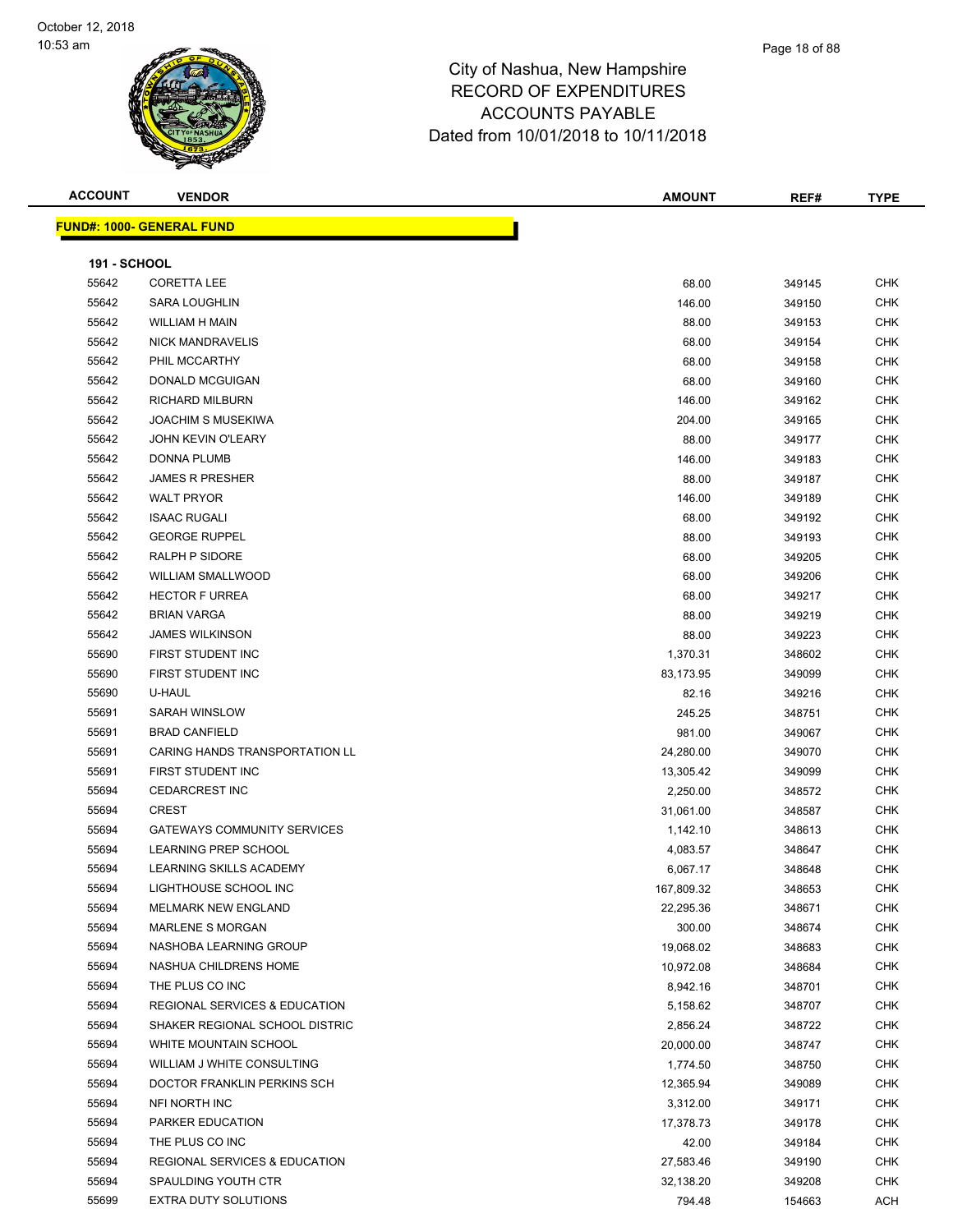#### Page 19 of 88

| <b>ACCOUNT</b>      | <b>VENDOR</b>                    | <b>AMOUNT</b> | REF#   | TYPE       |
|---------------------|----------------------------------|---------------|--------|------------|
|                     | <b>FUND#: 1000- GENERAL FUND</b> |               |        |            |
|                     |                                  |               |        |            |
| <b>191 - SCHOOL</b> |                                  |               |        |            |
| 55699               | <b>EXTRA DUTY SOLUTIONS</b>      | 1,060.48      | 154706 | ACH        |
| 55699               | SADECKY'S PUPPETS                | 650.00        | 349194 | <b>CHK</b> |
| 61100               | AMAZON.COM LLC                   | 39.77         | 154662 | ACH        |
| 61100               | ELM ST PETTY CASH                | 41.48         | 348537 | <b>CHK</b> |
| 61100               | RINA DRAKE                       | 165.99        | 348596 | <b>CHK</b> |
| 61100               | NASHUA EDUCATION FOUNDATION      | 175.00        | 348685 | <b>CHK</b> |
| 61100               | PRO AV SYSTEMS INC               | 180.00        | 348704 | <b>CHK</b> |
| 61100               | PAULA REYNOLDS                   | 20.13         | 348709 | <b>CHK</b> |
| 61100               | WB MASON CO INC                  | 6,558.99      | 348746 | <b>CHK</b> |
| 61100               | WB MASON CO INC                  | 1,229.88      | 349222 | <b>CHK</b> |
| 61135               | AMAZON.COM LLC                   | 1,187.32      | 154662 | ACH        |
| 61135               | AMAZON.COM LLC                   | 696.18        | 154705 | ACH        |
| 61135               | ELM ST PETTY CASH                | 14.98         | 348537 | <b>CHK</b> |
| 61135               | TREASURER STATE OF NH            | 49.82         | 348544 | <b>CHK</b> |
| 61135               | <b>BELLETETES INC</b>            | 71.52         | 348560 | <b>CHK</b> |
| 61135               | <b>BLICK ART MATERIALS</b>       | 519.61        | 348563 | <b>CHK</b> |
| 61135               | <b>BLUE ROBOTICS INC</b>         | 293.00        | 348564 | <b>CHK</b> |
| 61135               | <b>HEATHER BRICKNER</b>          | 34.50         | 348567 | <b>CHK</b> |
| 61135               | CARTRIDGE WORLD MANCHESTER       | 142.00        | 348571 | <b>CHK</b> |
| 61135               | <b>ASHLEY CLARKE</b>             | 283.19        | 348576 | <b>CHK</b> |
| 61135               | <b>MARTINE CLOUTIER</b>          | 110.10        | 348579 | CHK        |
| 61135               | <b>ERIC ARMIN INC</b>            | 33.85         | 348598 | CHK        |
| 61135               | <b>KESLEY FITZ</b>               | 136.76        | 348603 | <b>CHK</b> |
| 61135               | ROBERTA FLANAGAN                 | 64.17         | 348605 | <b>CHK</b> |
| 61135               | <b>SUSAN FOREMAN</b>             | 72.75         | 348608 | <b>CHK</b> |
| 61135               | PATRICIA GAGNON                  | 200.68        | 348611 | <b>CHK</b> |
| 61135               | <b>GENERAL LINEN SERVICE INC</b> | 186.44        | 348614 | CHK        |
| 61135               | <b>HANNAFORD</b>                 | 403.75        | 348622 | <b>CHK</b> |
| 61135               | <b>HEINEMANN</b>                 | 1,277.10      | 348627 | <b>CHK</b> |
| 61135               | HOME DEPOT CREDIT SERVICE        | 638.95        | 348629 | <b>CHK</b> |
| 61135               | J W PEPPER & SONS INC            | 123.99        | 348634 | <b>CHK</b> |
| 61135               | <b>ALEXIS LECLAIR</b>            | 81.85         | 348649 | CHK        |
| 61135               | SUSAN A LEWIS                    | 63.55         | 348651 | <b>CHK</b> |
| 61135               | ANASTASIA LOPEZ                  | 25.90         | 348655 | <b>CHK</b> |
| 61135               | <b>DONNA LUNA</b>                | 63.40         | 348657 | <b>CHK</b> |
| 61135               | MARKET BASKET ACCT 2589096       | 231.42        | 348663 | <b>CHK</b> |
| 61135               | MATHCOUNTS FOUNDATION            | 120.00        | 348664 | <b>CHK</b> |
| 61135               | PATRICK MATTHEWS                 | 237.92        | 348665 | <b>CHK</b> |
| 61135               | <b>MOEMS</b>                     | 109.00        | 348673 | <b>CHK</b> |
| 61135               | <b>MUSIC &amp; ART CENTERS</b>   | 1,178.97      | 348681 | <b>CHK</b> |
| 61135               | <b>NASCO</b>                     | 71.64         | 348682 | <b>CHK</b> |
| 61135               | NASHUA OUTDOOR POWER EQUIPMENT   | 114.33        | 348686 | <b>CHK</b> |
| 61135               | NIXON CO INC                     | 145.00        | 348692 | <b>CHK</b> |
| 61135               | PERIPOLE INC                     | 291.85        | 348699 | <b>CHK</b> |
| 61135               | PORTLAND POTTERY                 | 6,380.02      | 348702 | <b>CHK</b> |
| 61135               | REALLY GOOD STUFF LLC            | 69.99         | 348706 | <b>CHK</b> |
| 61135               | <b>ALLAN SAULNIER</b>            | 699.00        | 348718 | <b>CHK</b> |
| 61135               | <b>SCHOOL SPECIALTY</b>          | 2,682.03      | 348719 | <b>CHK</b> |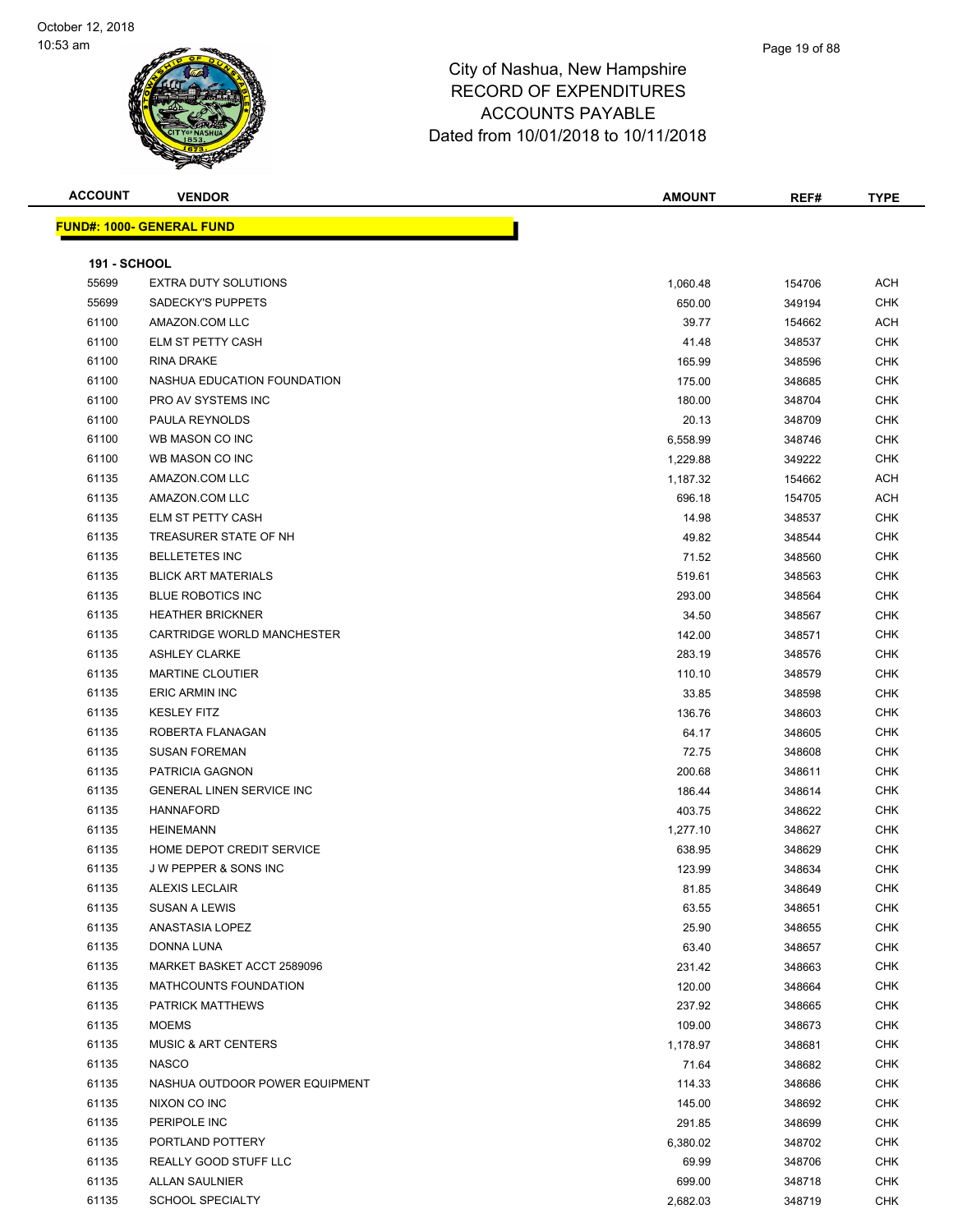| <b>ACCOUNT</b>      | <b>VENDOR</b>                     | <b>AMOUNT</b> | REF#   | <b>TYPE</b> |
|---------------------|-----------------------------------|---------------|--------|-------------|
|                     | <u> FUND#: 1000- GENERAL FUND</u> |               |        |             |
|                     |                                   |               |        |             |
| <b>191 - SCHOOL</b> |                                   |               |        |             |
| 61135               | <b>MARYBETH THOMPSON</b>          | 63.12         | 348734 | <b>CHK</b>  |
| 61135               | <b>WAL-MART</b>                   | 39.50         | 348745 | <b>CHK</b>  |
| 61135               | WB MASON CO INC                   | 5,945.18      | 348746 | <b>CHK</b>  |
| 61135               | HILARY WHITEHEAD                  | 265.50        | 348748 | <b>CHK</b>  |
| 61135               | BICENTENNIAL SCHOOL PETTY CASH    | 195.88        | 349037 | <b>CHK</b>  |
| 61135               | AC MOORE                          | 40.75         | 349048 | <b>CHK</b>  |
| 61135               | <b>BELLETETES INC</b>             | 192.91        | 349057 | <b>CHK</b>  |
| 61135               | SAMANTHA BENCIVENGA               | 94.71         | 349058 | <b>CHK</b>  |
| 61135               | <b>DEBORAH BRITENRIKER</b>        | 40.20         | 349064 | <b>CHK</b>  |
| 61135               | <b>CARD TECH ID</b>               | 185.47        | 349069 | <b>CHK</b>  |
| 61135               | CARTRIDGE WORLD MANCHESTER        | 308.98        | 349071 | <b>CHK</b>  |
| 61135               | <b>DONNA COLLINS</b>              | 352.69        | 349078 | <b>CHK</b>  |
| 61135               | <b>DEMCO</b>                      | 82.73         | 349085 | <b>CHK</b>  |
| 61135               | EDUCATIONAL OUTFITTERS OF NH      | 2,309.78      | 349091 | <b>CHK</b>  |
| 61135               | F W WEBB COMPANY                  | 738.92        | 349094 | <b>CHK</b>  |
| 61135               | <b>JULIE GUAY</b>                 | 115.24        | 349110 | <b>CHK</b>  |
| 61135               | <b>HANNAFORD</b>                  | 351.55        | 349114 | <b>CHK</b>  |
| 61135               | <b>HEINEMANN</b>                  | 108.90        | 349117 | <b>CHK</b>  |
| 61135               | HOME DEPOT CREDIT SERVICE         | 1,677.03      | 349121 | <b>CHK</b>  |
| 61135               | COMPUTER HUT dba IT INSIDERS      | 749.50        | 349126 | <b>CHK</b>  |
| 61135               | J W PEPPER & SONS INC             | 452.24        | 349128 | <b>CHK</b>  |
| 61135               | <b>BECKY LEEDS</b>                | 86.50         | 349146 | <b>CHK</b>  |
| 61135               | MARKET BASKET ACCT 2589096        | 590.89        | 349155 | <b>CHK</b>  |
| 61135               | PATRICK MATTHEWS                  | 134.95        | 349156 | <b>CHK</b>  |
| 61135               | <b>CHAS MILLER</b>                | 139.98        | 349163 | <b>CHK</b>  |
| 61135               | <b>MUSIC &amp; ART CENTERS</b>    | 35.95         | 349166 | <b>CHK</b>  |
| 61135               | NORTHCENTER FOODS                 | 595.43        | 349176 | <b>CHK</b>  |
| 61135               | POSITIVE PROMOTIONS INC           | 96.75         | 349185 | <b>CHK</b>  |
| 61135               | <b>SCANTRON CORP</b>              | 163.26        | 349196 | <b>CHK</b>  |
| 61135               | <b>SCHOOL SPECIALTY</b>           | 4,383.37      | 349199 | <b>CHK</b>  |
| 61135               | SHEET MUSIC PLUS                  | 42.50         | 349203 | <b>CHK</b>  |
| 61135               | WB MASON CO INC                   | 4,350.67      | 349222 | <b>CHK</b>  |
| 61142               | AMAZON.COM LLC                    | 11.99         | 154662 | ACH         |
| 61142               | MEDCO SUPPLY INC                  | 5,963.42      | 154707 | ACH         |
| 61142               | WB MASON CO INC                   | 25.69         | 348746 | <b>CHK</b>  |
| 61142               | <b>SCHOOL HEALTH CORP</b>         | 538.41        | 349197 | <b>CHK</b>  |
| 61249               | AUGMENTATIVE RESOURCES INC        | 85.75         | 348553 | <b>CHK</b>  |
| 61249               | <b>NCS PEARSON</b>                | 3,009.94      | 348690 | <b>CHK</b>  |
| 61299               | AMAZON.COM LLC                    | 42.49         | 154662 | ACH         |
| 61299               | PLANT OPS PETTY CASH              | 98.21         | 348543 | <b>CHK</b>  |
| 61299               | <b>FASTENAL CO</b>                | 161.47        | 348599 | <b>CHK</b>  |
| 61299               | <b>DONNA FITZPATRICK</b>          | 53.70         | 348604 | <b>CHK</b>  |
| 61299               | <b>THOMAS HORNE</b>               | 179.10        | 348630 | <b>CHK</b>  |
| 61299               | NHSAA                             | 40.00         | 348691 | <b>CHK</b>  |
| 61299               | <b>JOHN RICHARD</b>               | 171.00        | 348710 | <b>CHK</b>  |
| 61299               | <b>JESSICA STASKIEWICZ</b>        | 11.37         | 348729 | CHK         |
| 61299               | <b>GABRIELE VERNACCHIO</b>        | 172.92        | 348744 | CHK         |
| 61299               | <b>WAL-MART</b>                   | 91.70         | 348745 | <b>CHK</b>  |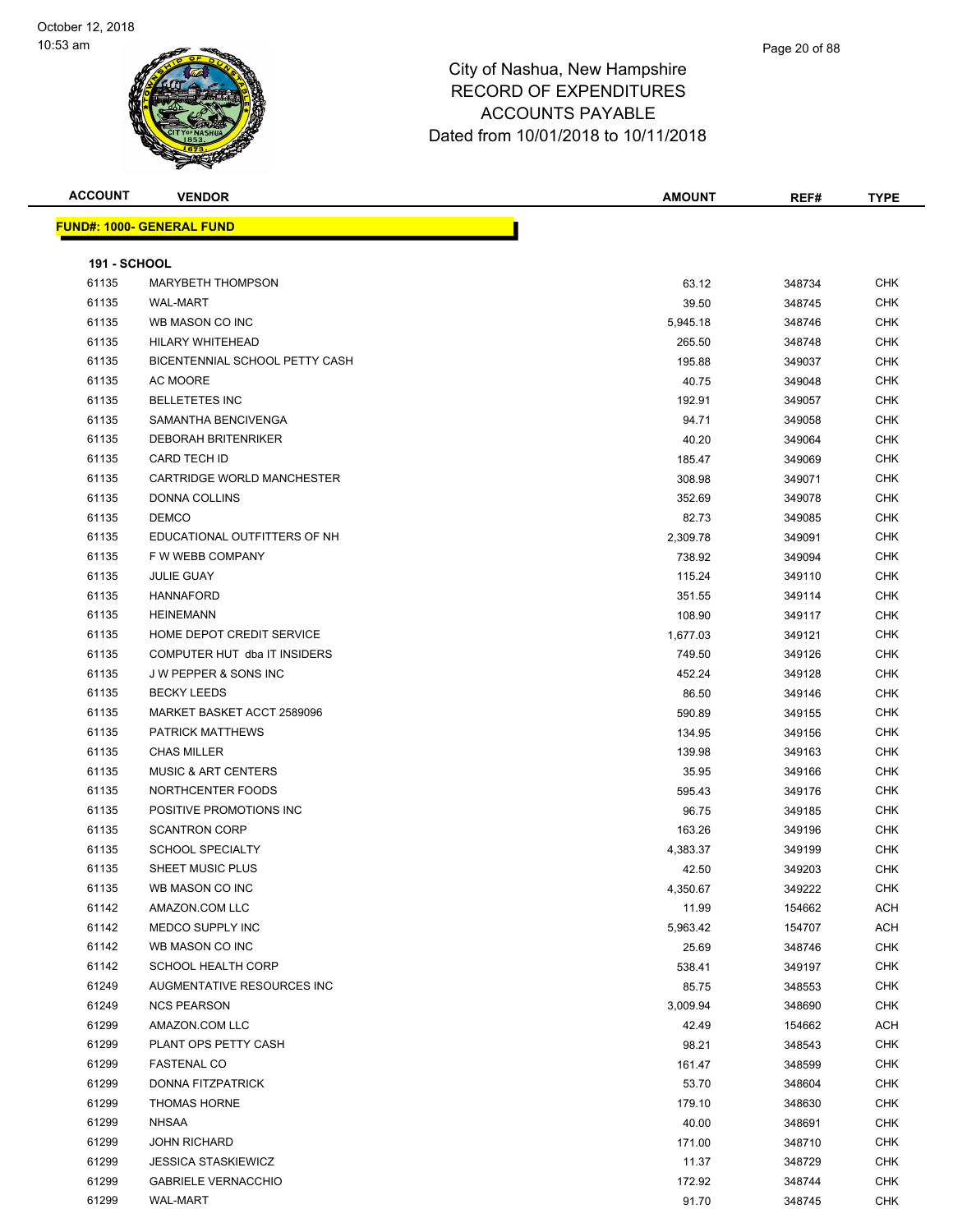#### Page 21 of 88

#### City of Nashua, New Hampshire RECORD OF EXPENDITURES ACCOUNTS PAYABLE Dated from 10/01/2018 to 10/11/2018

| <b>ACCOUNT</b> |  |
|----------------|--|
|----------------|--|

| ACCOUNT | <b>VENDOR</b>                    | <b>AMOUNT</b> | REF#   | <b>TYPE</b> |
|---------|----------------------------------|---------------|--------|-------------|
|         | <u> IND#: 1000- GENERAL FUND</u> |               |        |             |
|         | <b>191 - SCHOOL</b>              |               |        |             |
| 61299   | ARCSOURCE INC                    | 14.30         | 349052 | <b>CHK</b>  |
| 61299   | <b>FASTENAL CO</b>               | 350.84        | 349095 | <b>CHK</b>  |
| 61299   | <b>DAVID PELLETIER</b>           | 115.46        | 349181 | <b>CHK</b>  |
| 61299   | WB MASON CO INC                  | 543.43        | 349222 | <b>CHK</b>  |
| 61407   | CEN-COM                          | 106.00        | 348573 | <b>CHK</b>  |
|         |                                  |               |        |             |

|       | <b>FUND#: 1000- GENERAL FUND</b>     |          |        |            |
|-------|--------------------------------------|----------|--------|------------|
|       | <b>191 - SCHOOL</b>                  |          |        |            |
| 61299 | ARCSOURCE INC                        | 14.30    | 349052 | <b>CHK</b> |
| 61299 | <b>FASTENAL CO</b>                   | 350.84   | 349095 | CHK        |
| 61299 | <b>DAVID PELLETIER</b>               | 115.46   | 349181 | CHK        |
| 61299 | WB MASON CO INC                      | 543.43   | 349222 | <b>CHK</b> |
| 61407 | CEN-COM                              | 106.00   | 348573 | <b>CHK</b> |
| 61407 | <b>FAY ELECTRIC MOTORS</b>           | 2,527.50 | 348600 | CHK        |
| 61407 | <b>GRAINGER</b>                      | 3,302.54 | 348618 | CHK        |
| 61407 | <b>INTERSTATE ALL BATTERY CENTER</b> | 1,869.00 | 348632 | CHK        |
| 61407 | M & M ELECTRICAL SUPPLY CO INC       | 1,303.95 | 348658 | CHK        |
| 61407 | <b>REXEL OF AMERICA LLC</b>          | 15.87    | 348708 | <b>CHK</b> |
| 61407 | <b>ALARMAX</b>                       | 350.64   | 349050 | CHK        |
| 61407 | <b>FAY ELECTRIC MOTORS</b>           | 738.78   | 349096 | <b>CHK</b> |
| 61407 | <b>GRAINGER</b>                      | 2,104.15 | 349109 | CHK        |
| 61407 | M & M ELECTRICAL SUPPLY CO INC       | 1,768.37 | 349151 | CHK        |
| 61407 | WILLIAMS COMMUNICATIONS SERVIC       | 380.00   | 349224 | <b>CHK</b> |
| 61414 | <b>HAJOCA CORPORATION</b>            | 51.81    | 348621 | <b>CHK</b> |
| 61414 | <b>HAJOCA CORPORATION</b>            | 92.84    | 349111 | CHK        |
| 61421 | <b>CAPP INC</b>                      | 190.00   | 348569 | CHK        |
| 61421 | <b>DAIKIN APPLIED</b>                | 2,573.00 | 348590 | CHK        |
| 61421 | JOMAR DISTRIBUTORS INC               | 1,706.17 | 348638 | CHK        |
| 61421 | TOTAL AIR SUPPLY INC                 | 121.36   | 348737 | <b>CHK</b> |
| 61421 | <b>CAPP INC</b>                      | 8,346.00 | 349068 | <b>CHK</b> |
| 61421 | FILTER SALES & SERVICE INC           | 3,318.96 | 349097 | CHK        |
| 61421 | <b>JOMAR DISTRIBUTORS INC</b>        | 20.12    | 349130 | CHK        |
| 61421 | TOTAL AIR SUPPLY INC                 | 51.17    | 349214 | CHK        |

61428 CENTRAL PAPER PRODUCTS CO **1,891.62** 348574 CHK CLEAN-O-RAMA 519.26 348577 CHK CCM & SUPPLY CO 2,719.89 349072 CHK er and the Separate CENTRAL PAPER PRODUCTS CO and the Separate CHK in the Separate CHK in the Separate CHK in the Separate CHK CLEAN-O-RAMA 660.73 349076 CHK NATIONWIDE SALES & SERVICE 4,389.91 349169 CHK er 1428 SHIFFLER EQUIPMENT SALES INC 159.69 349204 CHK COUSINEAU FOREST PRODUCTS 1,800.00 348585 CHK FRANKLIN PAINT CO INC 604.80 349103 CHK AMAZON.COM LLC 148.28 154662 ACH AMAZON.COM LLC 23.98 154705 ACH KONICA MINOLTA BUSINESS 82.42 349133 CHK AMAZON.COM LLC 49.49 154705 ACH FOLLETT SCHOOL SOLUTIONS INC 120.27 348607 CHK PERMA-BOUND 76.39 348700 CHK PERMA-BOUND 872.47 349182 CHK ENCHANTED LEARNING LLC 125.00 349093 CHK FOLLETT SCHOOL SOLUTIONS INC 295.62 349102 CHK AMAZON.COM LLC 387.89 154662 ACH BARNES & NOBLE INC 1,078.20 348556 CHK LEARNING A-Z 109.95 349144 CHK APPLE INC 1,699.00 348551 CHK The Substitute CUSTOM COMPUTER SPECIALIST INC And the Substitute of the Substitute of the Substitute of the Substitute of the Substitute of the Substitute of the Substitute of the Substitute of the Substitute of the Substi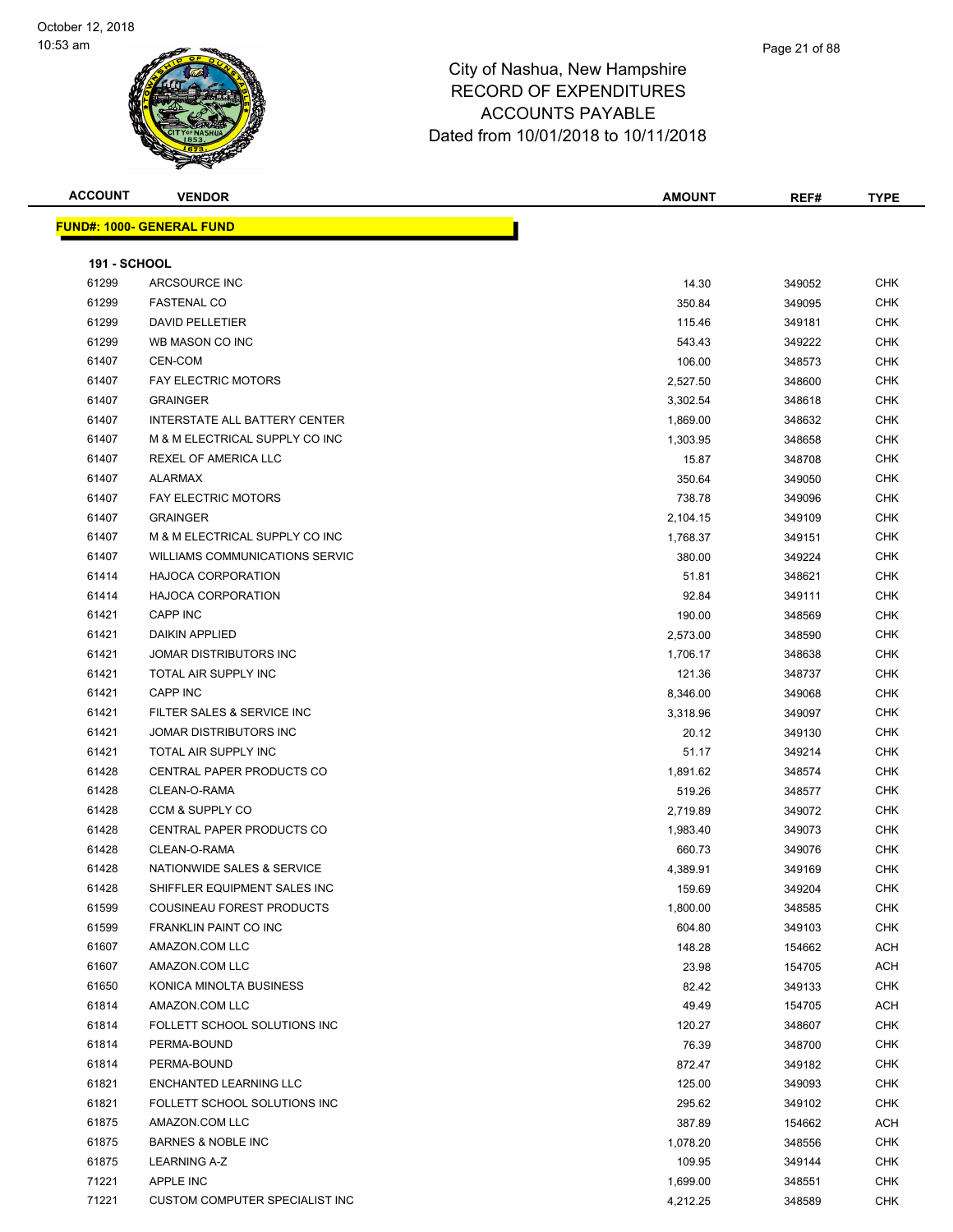

| <b>ACCOUNT</b>      | <b>VENDOR</b>                                       | <b>AMOUNT</b>  | REF#   | <b>TYPE</b> |
|---------------------|-----------------------------------------------------|----------------|--------|-------------|
|                     | <b>FUND#: 1000- GENERAL FUND</b>                    |                |        |             |
|                     |                                                     |                |        |             |
| <b>191 - SCHOOL</b> |                                                     |                |        |             |
| 71221               | HP INC                                              | 1,205.16       | 348631 | <b>CHK</b>  |
| 71221               | NATIONAL CHEMICAL LABS                              | 1,935.87       | 348688 | <b>CHK</b>  |
| 71221               | COMPUTER HUT dba IT INSIDERS                        | 227.98         | 349126 | <b>CHK</b>  |
| 71800               | M E O'BRIEN & SONS INC                              | 419.57         | 348659 | <b>CHK</b>  |
| 71800               | PRO AV SYSTEMS INC                                  | 622.00         | 348704 | <b>CHK</b>  |
| 71999               | AMAZON.COM LLC                                      | 85.72          | 154705 | <b>ACH</b>  |
| 71999               | HOME DEPOT CREDIT SERVICE                           | 565.65         | 349121 | <b>CHK</b>  |
|                     | <b>TOTAL 191 - SCHOOL</b>                           | \$806,391.04   |        |             |
|                     | <b>193 - DEBT SERVICE</b>                           |                |        |             |
| 75100               | US BANK N.A. (091000022)                            | 590,000.00     | 154704 | <b>ACH</b>  |
| 75200               | US BANK N.A. (091000022)                            | 112,825.01     | 154704 | <b>ACH</b>  |
| 75300               | <b>LOCKE LORD LLP</b>                               | 42,500.00      | 348369 | <b>CHK</b>  |
| 75300               | UNITED PARCEL SERVICE                               | 12.50          | 348381 | <b>CHK</b>  |
| 75300               | HILLTOP SECURITIES INC                              | 39,762.50      | 348444 | <b>CHK</b>  |
| 75300               | PAUL H MURPHY & COMPANY                             | 1,875.00       | 349000 | <b>CHK</b>  |
|                     | <b>TOTAL 193 - DEBT SERVICE</b>                     | \$786,975.01   |        |             |
|                     | <b>TOTAL FUND 1000 - GENERAL FUND</b>               | \$5,306,145.23 |        |             |
|                     |                                                     |                |        |             |
|                     | <b>FUND#: 1001- GF-CAPITAL IMPROVEMENTS</b>         |                |        |             |
| 161 - STREETS       |                                                     |                |        |             |
| 81100               | <b>LEIGHTON A WHITE</b>                             | 81,562.95      | 348847 | <b>CHK</b>  |
| 81100               | <b>GRANITE STATE CONCRETE CO INC</b>                | 912.50         | 348948 | <b>CHK</b>  |
|                     |                                                     |                |        |             |
|                     | <b>TOTAL 161 - STREETS</b>                          | \$82,475.45    |        |             |
|                     | TOTAL FUND 1001 - GF-CAPITAL IMPROVEMENTS           | \$82,475.45    |        |             |
|                     |                                                     |                |        |             |
|                     | <b>FUND#: 1010- GF-PRIOR YEAR ENC &amp; ESCROWS</b> |                |        |             |
|                     | <b>111 - HUMAN RESOURCES</b>                        |                |        |             |
| 53142               | RK PAYROLL SOLUTIONS INC                            | 820.00         | 348504 | <b>CHK</b>  |
| 53142               | <b>ACCOUNTEMPS</b>                                  | 151.76         | 348899 | <b>CHK</b>  |
| 53142               | RK PAYROLL SOLUTIONS INC                            | 410.00         | 349016 | <b>CHK</b>  |
|                     |                                                     |                |        |             |
|                     | <b>TOTAL 111 - HUMAN RESOURCES</b>                  | \$1,381.76     |        |             |
|                     | 132 - ASSESSING                                     |                |        |             |
| 55699               | <b>EXTRA DUTY SOLUTIONS</b>                         | 892.80         | 154656 | ACH         |
| 55699               | <b>EXTRA DUTY SOLUTIONS</b>                         | 562.39         | 154699 | ACH         |
|                     | <b>TOTAL 132 - ASSESSING</b>                        | \$1,455.19     |        |             |
|                     |                                                     |                |        |             |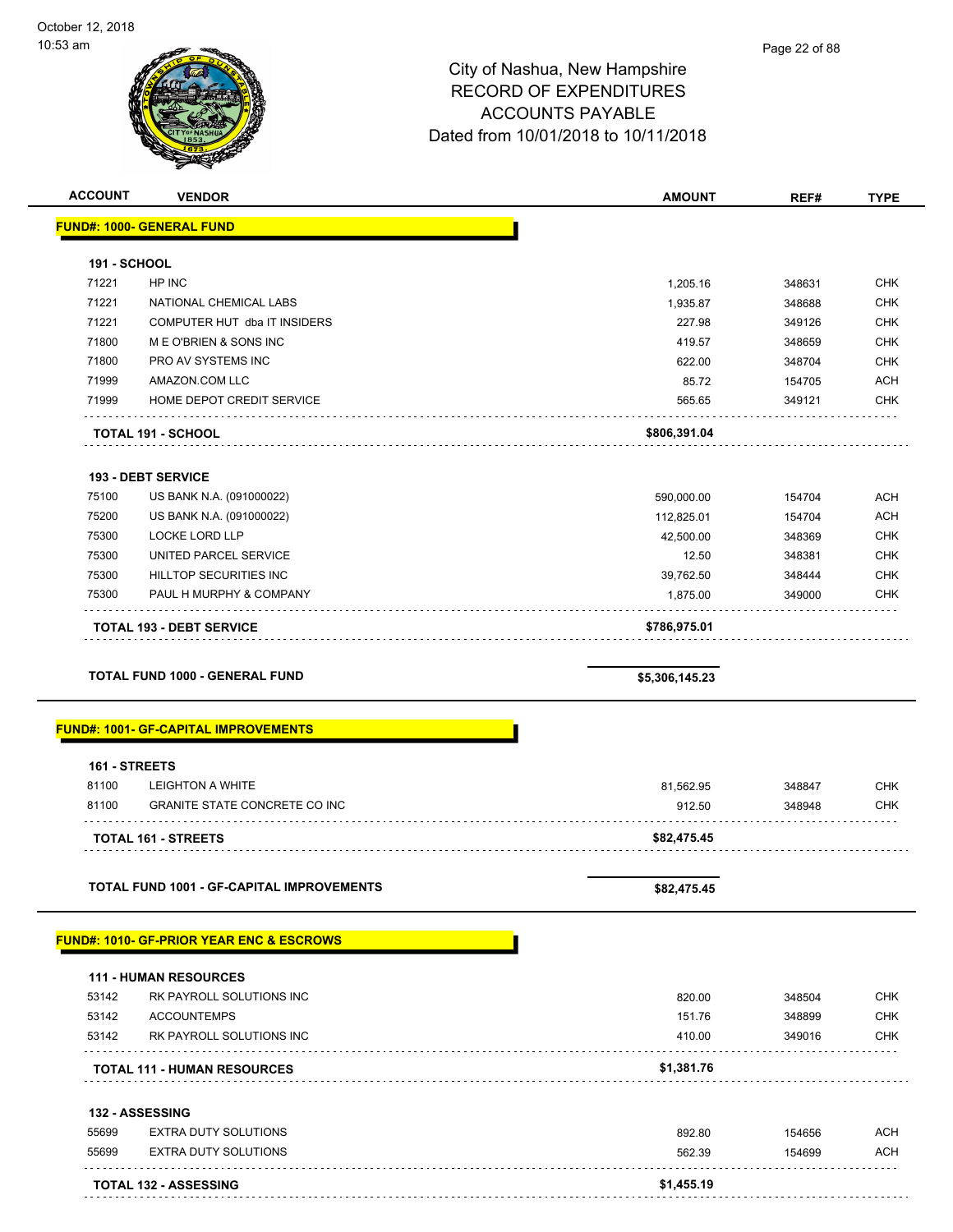| <b>ACCOUNT</b>      | <b>VENDOR</b>                                            | <b>AMOUNT</b>        | REF#             | <b>TYPE</b>              |
|---------------------|----------------------------------------------------------|----------------------|------------------|--------------------------|
|                     | <b>FUND#: 1010- GF-PRIOR YEAR ENC &amp; ESCROWS</b>      |                      |                  |                          |
|                     |                                                          |                      |                  |                          |
| 150 - POLICE        |                                                          |                      |                  |                          |
| 53999               | MARSHALL SIGNS INC                                       | 125.00               | 348979           | <b>CHK</b>               |
| 61807               | MATTHEW BENDER & CO INC                                  | 98.72                | 348467           | <b>CHK</b>               |
|                     |                                                          |                      |                  |                          |
|                     | <b>TOTAL 150 - POLICE</b>                                | \$223.72             |                  |                          |
|                     |                                                          |                      |                  |                          |
|                     | <b>177 - PARKS &amp; RECREATION</b>                      |                      |                  |                          |
| 54280               | JOHNSONS ELECTRIC INC                                    | 3,325.00             | 348454           | <b>CHK</b>               |
|                     |                                                          |                      |                  |                          |
|                     | TOTAL 177 - PARKS & RECREATION                           | \$3,325.00           |                  |                          |
|                     |                                                          |                      |                  |                          |
| <b>191 - SCHOOL</b> |                                                          |                      |                  |                          |
| 71228               | FILTERED NET CAPITAL                                     | 32,999.96            | 349098           | <b>CHK</b>               |
|                     |                                                          |                      |                  |                          |
|                     | TOTAL 191 - SCHOOL                                       | \$32,999.96          |                  |                          |
|                     |                                                          |                      |                  |                          |
|                     | <b>TOTAL FUND 1010 - GF-PRIOR YEAR ENC &amp; ESCROWS</b> | \$39,385.63          |                  |                          |
|                     |                                                          |                      |                  |                          |
|                     |                                                          |                      |                  |                          |
|                     | <b>FUND#: 2100- FOOD SERVICES FUND</b>                   |                      |                  |                          |
| 44503               | MICHAEL KOZUBAL                                          | 58.90                | 348642           | <b>CHK</b>               |
| 44503               | <b>CORA SHERMAN</b>                                      | 114.35               | 348723           | <b>CHK</b>               |
| 54487               | AFFILIATED HVAC SERVICES LLC                             | 649.00               | 348546           | <b>CHK</b>               |
| 54487               | <b>HAJOCA CORPORATION</b>                                | 84.40                | 348621           | <b>CHK</b>               |
| 54487               | AFFILIATED HVAC SERVICES LLC                             | 358.25               | 349049           | <b>CHK</b>               |
| 54487               | <b>BASSETT SERVICES CORPORATION</b>                      | 110.25               | 349054           | <b>CHK</b>               |
| 55307               | PAMELA CORREA                                            | 90.88                | 348583           | <b>CHK</b>               |
| 55307               | <b>KAREN GUSTIN</b>                                      | 38.15                | 348620           | <b>CHK</b>               |
| 55307               | <b>KARYN LAWLESS</b>                                     | 82.43                | 348646           | <b>CHK</b>               |
| 55307               | PAULE RALPH                                              | 84.61                | 348705           | CHK                      |
| 55307               | <b>ODETTE SLOSEK</b>                                     | 89.66                | 348724           | <b>CHK</b>               |
| 55600               | <b>ALPHAGRAPHICS</b>                                     | 387.00               | 348548           | <b>CHK</b>               |
| 61214               | BELLAVANCE BEVERAGE CO INC                               | 1,435.10             | 348559           | CHK                      |
| 61214               | <b>BIMBO FOODS BAKERIES INC</b>                          | 1,138.88             | 348562           | <b>CHK</b>               |
| 61214               | COCA COLA BOTTLING CO                                    | 710.00               | 348580           | <b>CHK</b>               |
| 61214               | COSTA FRUIT & PRODUCE CO                                 | 372.16               | 348584           | <b>CHK</b>               |
| 61214               | <b>GARELICK FARMS LLC</b>                                | 8,622.88             | 348612           | <b>CHK</b>               |
| 61214               | GILLS PIZZA CO                                           | 3,984.30             | 348615           | <b>CHK</b>               |
| 61214               | HERSHEY'S ICE CREAM<br>M SAUNDERS INC                    | 2,206.20             | 348628           | <b>CHK</b>               |
| 61214               | NATIVE MAINE PRODUCE & SPEC                              | 993.64               | 348660           | <b>CHK</b><br><b>CHK</b> |
| 61214<br>61214      | NORTHCENTER FOODS                                        | 3,785.84<br>9,373.23 | 348689<br>348693 | <b>CHK</b>               |
| 61214               | TREASURER ST OF NH - SURPLUS D                           | 1,166.25             | 349047           | <b>CHK</b>               |
| 61214               | BELLAVANCE BEVERAGE CO INC                               | 1,482.75             | 349056           | <b>CHK</b>               |
| 61214               | <b>BIMBO FOODS BAKERIES INC</b>                          | 1,293.16             | 349059           | <b>CHK</b>               |
| 61214               | CENTRAL PAPER PRODUCTS CO                                | 518.69               | 349073           | <b>CHK</b>               |
| 61214               | COCA COLA BOTTLING CO                                    | 1,302.50             | 349077           | <b>CHK</b>               |
| 61214               | <b>GARELICK FARMS LLC</b>                                | 7,836.46             | 349104           | <b>CHK</b>               |
|                     |                                                          |                      |                  |                          |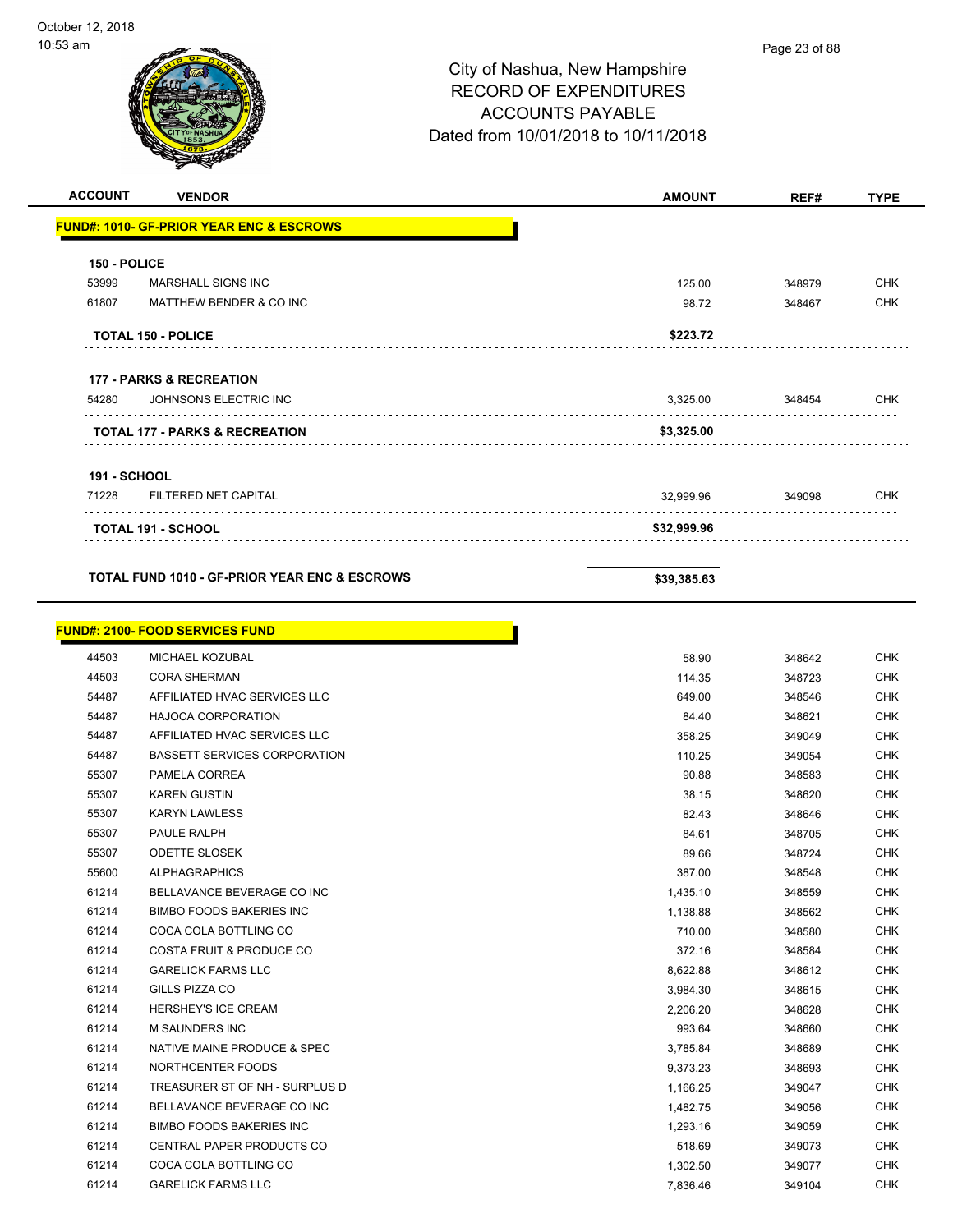

| <b>ACCOUNT</b> | <b>VENDOR</b>                                       | <b>AMOUNT</b>        | REF#             | <b>TYPE</b> |
|----------------|-----------------------------------------------------|----------------------|------------------|-------------|
|                | <b>FUND#: 2100- FOOD SERVICES FUND</b>              |                      |                  |             |
| 61214          | GILLS PIZZA CO                                      |                      |                  | <b>CHK</b>  |
| 61214          | HERSHEY'S ICE CREAM                                 | 4,457.40<br>1,355.31 | 349108<br>349118 | <b>CHK</b>  |
| 61214          | <b>M SAUNDERS INC</b>                               | 1,058.44             | 349152           | <b>CHK</b>  |
| 61214          | NATIVE MAINE PRODUCE & SPEC                         | 2,455.20             | 349170           | <b>CHK</b>  |
| 61214          | NORTHCENTER FOODS                                   | 14,010.79            | 349176           | <b>CHK</b>  |
| 61299          | CENTRAL PAPER PRODUCTS CO                           | 3,778.28             | 349073           | <b>CHK</b>  |
| 71000          | KITTREDGE EQUIPMENT CO - NH                         | 230.00               | 348640           | <b>CHK</b>  |
| 71000          | KITTREDGE EQUIPMENT CO - NH                         | 1,203.35             | 349132           | <b>CHK</b>  |
|                |                                                     |                      |                  |             |
|                | <b>TOTAL FUND 2100 - FOOD SERVICES FUND</b>         | \$76,918.69          |                  |             |
|                | <b>FUND#: 2207- ADULT ED/CONTINUING ED</b>          |                      |                  |             |
| 44600          | <b>MIKE DITSCHEIT</b>                               | 139.50               | 349088           | <b>CHK</b>  |
| 55300          | LAURIE ROTHHAUS                                     | 77.60                | 349191           | <b>CHK</b>  |
|                |                                                     |                      |                  |             |
|                | <b>TOTAL FUND 2207 - ADULT ED/CONTINUING ED</b>     | \$217.10             |                  |             |
|                | <b>FUND#: 2212- ATHLETICS REVENUE FUND</b>          |                      |                  |             |
| 44563          | NASHUA SCHOOL DISTRICT 42                           | 65.00                | 154701           | <b>ACH</b>  |
| 61107          | CHAMPIONS CHOICE INC                                | 7,901.80             | 349074           | <b>CHK</b>  |
| 61299          | TEAM FITZ GRAPHICS, LLC                             | 55.00                | 348731           | <b>CHK</b>  |
|                |                                                     |                      |                  |             |
|                | <b>TOTAL FUND 2212 - ATHLETICS REVENUE FUND</b>     | \$8,021.80           |                  |             |
|                | <b>FUND#: 2222- AFTER SCHOOL PROGRAM</b>            |                      |                  |             |
|                |                                                     |                      |                  | <b>CHK</b>  |
| 61299<br>61299 | AC MOORE INC<br><b>COSTA FRUIT &amp; PRODUCE CO</b> | 91.53                | 348545<br>348584 | <b>CHK</b>  |
| 61299          | <b>GARELICK FARMS LLC</b>                           | 1,467.50<br>322.99   | 348612           | <b>CHK</b>  |
| 61299          | MARKET BASKET ACCT 2589096                          | 82.44                | 348663           | <b>CHK</b>  |
| 61299          | WB MASON CO INC                                     | 619.45               | 348746           | <b>CHK</b>  |
| 61299          | STATE OF NH CRIMINAL RECORDS                        | 47.00                | 349046           | <b>CHK</b>  |
| 61299          | <b>GARELICK FARMS LLC</b>                           | 122.14               | 349104           | <b>CHK</b>  |
| 61299          | <b>WAL-MART</b>                                     | 4.97                 | 349221           | <b>CHK</b>  |
|                | <b>TOTAL FUND 2222 - AFTER SCHOOL PROGRAM</b>       | \$2,758.02           |                  |             |
|                |                                                     |                      |                  |             |
|                | <b>FUND#: 2247- CULINARY ARTS</b>                   |                      |                  |             |
| 61135          | MARKET BASKET ACCT 2589096                          | 28.90                | 349155           | <b>CHK</b>  |
|                | <b>TOTAL FUND 2247 - CULINARY ARTS</b>              | \$28.90              |                  |             |
|                | <b>FUND#: 2501- PUBLIC HEALTH CLIENT FEES FUND</b>  |                      |                  |             |
| 55845          | STATE OF NH TREASURER                               | 255.00               | 348889           | <b>CHK</b>  |
|                |                                                     |                      |                  |             |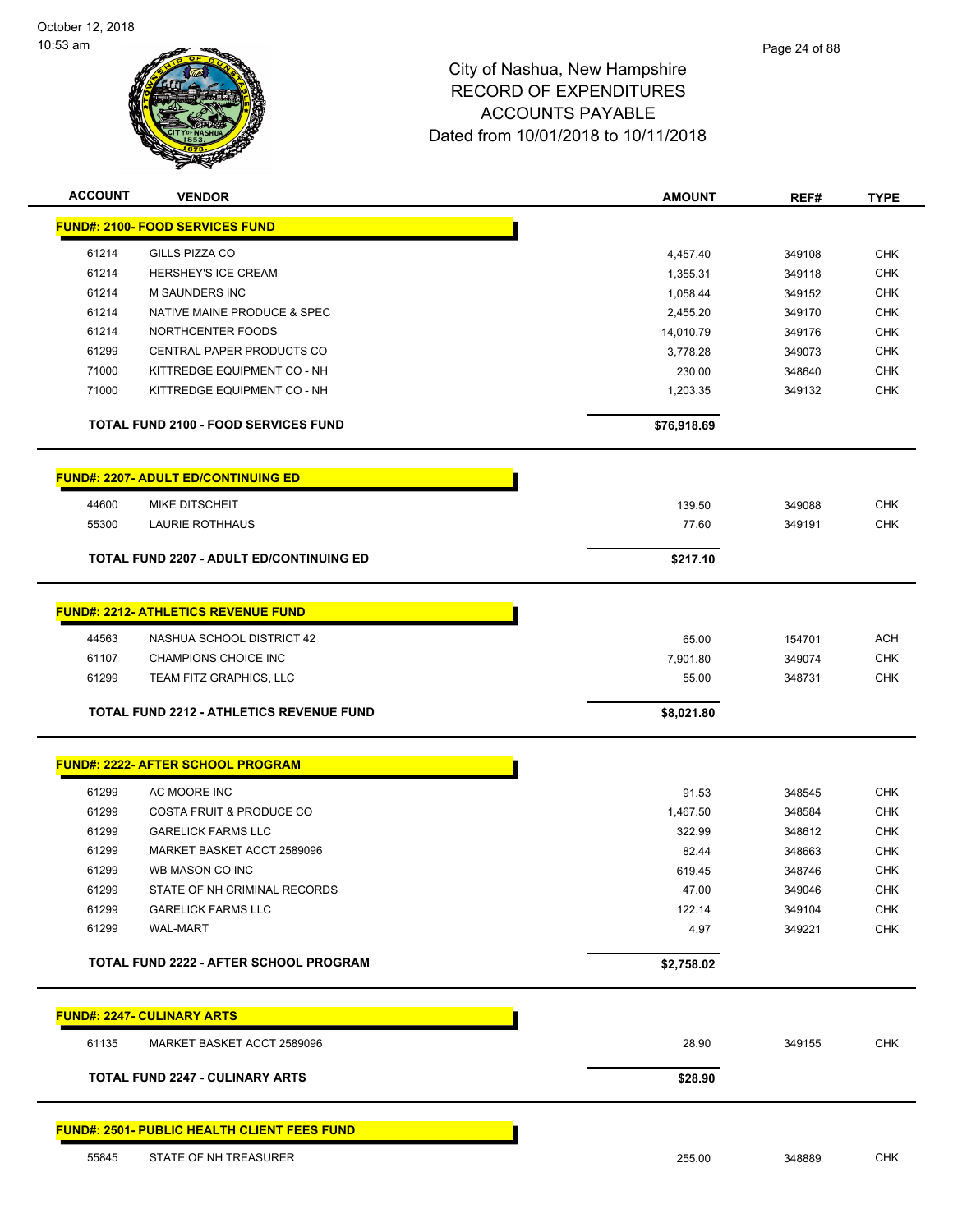| REF#<br><b>TYPE</b>  |
|----------------------|
|                      |
|                      |
|                      |
| <b>CHK</b><br>348457 |
|                      |
|                      |
| <b>CHK</b><br>348375 |
| <b>CHK</b><br>348389 |
| 348359<br><b>CHK</b> |
| <b>CHK</b><br>348387 |
| <b>CHK</b><br>348898 |
| <b>CHK</b><br>348330 |
|                      |
|                      |
| <b>CHK</b><br>348865 |
| <b>CHK</b><br>348365 |
| <b>CHK</b><br>348871 |
| <b>CHK</b><br>348502 |
| <b>CHK</b><br>349022 |
|                      |
|                      |
| <b>CHK</b><br>348335 |
|                      |
|                      |
| CHK<br>348874        |
|                      |
|                      |
| <b>CHK</b><br>348393 |
| 348356<br><b>CHK</b> |
| <b>CHK</b><br>348835 |
| <b>CHK</b><br>348356 |
| <b>CHK</b><br>348377 |
| <b>CHK</b><br>348902 |
| <b>ACH</b><br>154655 |
| 348848<br><b>CHK</b> |
|                      |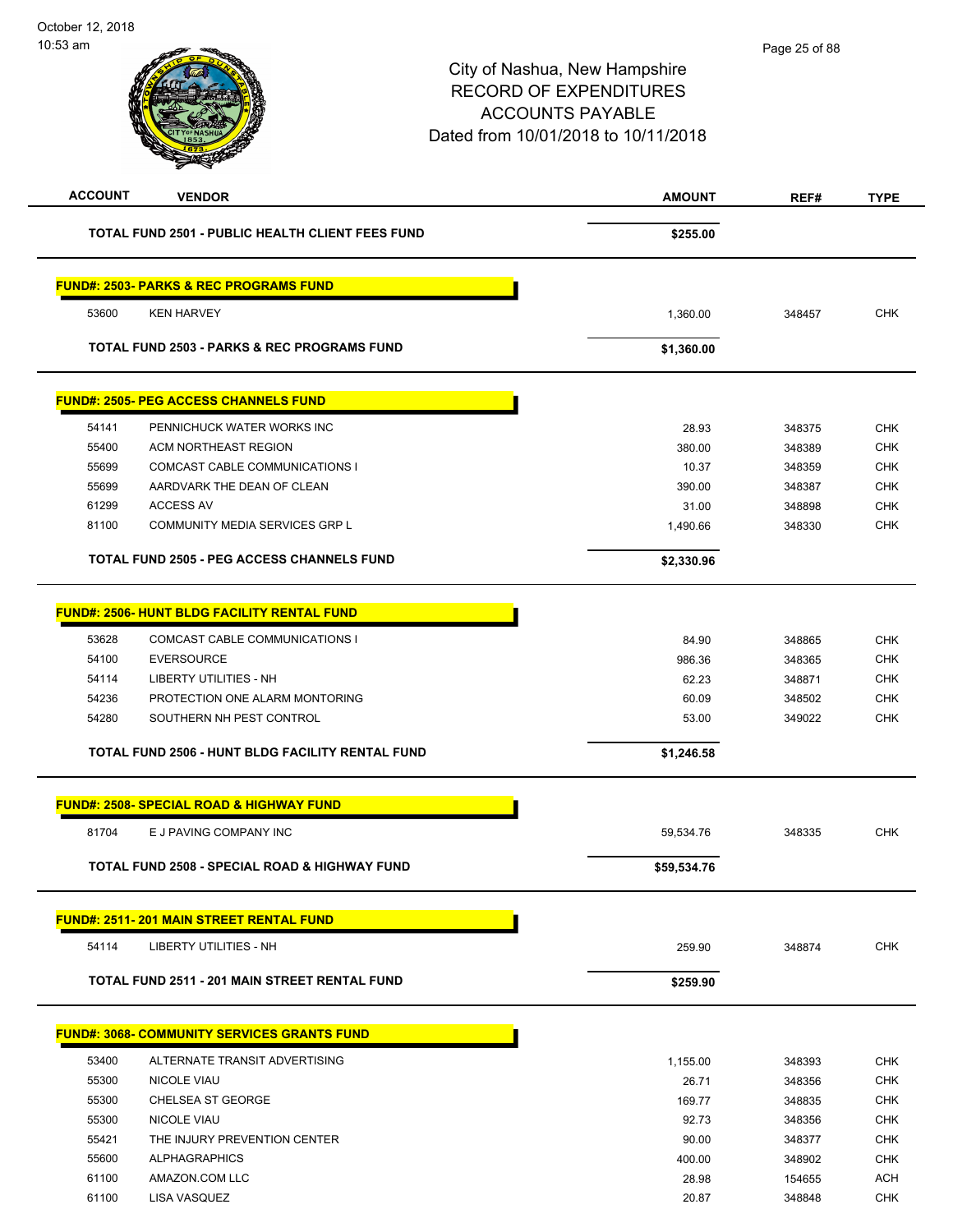| <b>ACCOUNT</b> | <b>VENDOR</b>                                           | <b>AMOUNT</b>  | REF#   | <b>TYPE</b>              |
|----------------|---------------------------------------------------------|----------------|--------|--------------------------|
|                | <b>TOTAL FUND 3068 - COMMUNITY SERVICES GRANTS FUND</b> | \$1,984.06     |        |                          |
|                | <b>FUND#: 3070- COMMUNITY HEALTH GRANTS FUND</b>        |                |        |                          |
|                |                                                         |                |        |                          |
| 55300          | <b>CHRISTINE PAULIK</b>                                 | 5.29           | 349001 | <b>CHK</b><br><b>CHK</b> |
| 55300<br>61100 | <b>CHRISTINE PAULIK</b><br>WB MASON CO INC              | 32.16<br>21.56 | 349001 | <b>CHK</b>               |
|                |                                                         |                | 349035 |                          |
|                | TOTAL FUND 3070 - COMMUNITY HEALTH GRANTS FUND          | \$59.01        |        |                          |
|                | <u> FUND#: 3080- COMMUNITY DEVELOPMENT GRANTS</u>       |                |        |                          |
| 53999          | HOYLE TANNER & ASSOCIATES INC                           | 2,212.50       | 348959 | <b>CHK</b>               |
|                | <b>TOTAL FUND 3080 - COMMUNITY DEVELOPMENT GRANTS</b>   | \$2,212.50     |        |                          |
|                |                                                         |                |        |                          |
|                | <b>FUND#: 3090- URBAN PROGRAM GRANTS FUND</b>           |                |        |                          |
| 54210          | ALCHEMY LEAD MANAGMENT                                  | 530.00         | 348901 | <b>CHK</b>               |
| 54225          | ALCHEMY LEAD MANAGMENT                                  | 8,681.00       | 348901 | <b>CHK</b>               |
| 55307          | <b>FRANK BORELLI</b>                                    | 134.89         | 348327 | <b>CHK</b>               |
| 55307          | STEPHEN D VEGA                                          | 53.96          | 348862 | <b>CHK</b>               |
| 55307          | <b>ROBERT RICE</b>                                      | 111.82         | 348860 | <b>CHK</b>               |
| 61100          | WB MASON CO INC                                         | 32.42          | 348531 | <b>CHK</b>               |
| 69010          | <b>IDEAL PROPERTY MAINTENANCE</b>                       | 9,990.00       | 348843 | <b>CHK</b>               |
|                | TOTAL FUND 3090 - URBAN PROGRAM GRANTS FUND             | \$19,534.09    |        |                          |
|                |                                                         |                |        |                          |
|                | <b>FUND#: 3120- TRANSIT GRANTS FUND</b>                 |                |        |                          |
| 54100          | <b>EVERSOURCE</b>                                       | 1,051.33       | 348365 | <b>CHK</b>               |
| 54100          | <b>EVERSOURCE</b>                                       | 483.56         | 348365 | <b>CHK</b>               |
| 54114          | LIBERTY UTILITIES - NH                                  | 56.58          | 348875 | <b>CHK</b>               |
| 54141          | PENNICHUCK WATER WORKS INC                              | 106.05         | 348375 | <b>CHK</b>               |
| 54141          | PENNICHUCK WATER WORKS INC                              | 609.56         | 348375 | <b>CHK</b>               |
| 54280          | BILLS WORLD CLASS CLEANING SER                          | 550.00         | 348913 | <b>CHK</b>               |
| 54280          | M B MAINTENANCE INC                                     | 715.00         | 348977 | <b>CHK</b>               |
| 54600          | D & R TOWING INC                                        | 165.00         | 348415 | <b>CHK</b>               |
| 55100          | VERIZON WIRELESS-342008805                              | 131.00         | 348892 | <b>CHK</b>               |
| 55100          | VERIZON WIRELESS-842008777                              | 221.06         | 348893 | <b>CHK</b>               |
| 55109          | CONSOLIDATED COMMUNICATIONS                             | 50.00          | 348360 | <b>CHK</b>               |
| 55200          | NEW HAMPSHIRE TRANSIT ASSOC                             | 625.00         | 348883 | <b>CHK</b>               |
| 55400          | <b>KRISTI GILLETTE</b>                                  | 131.89         | 348839 | CHK                      |
| 55607          | UNITED PARCEL SERVICE                                   | 47.03          | 348381 | <b>CHK</b>               |
| 55690          | FIRST TRANSIT INC                                       | 35,502.00      | 154658 | ACH                      |
| 55690          | FIRST TRANSIT INC                                       | 85,900.25      | 154658 | ACH                      |
| 55690          | FIRST TRANSIT INC                                       | 28,931.40      | 154658 | <b>ACH</b>               |
| 55699          | PRINT FACTORY                                           | 49.00          | 349006 | CHK                      |
| 55699<br>55699 | JOHNSON CONTROLS SECURITY<br>JOHNSON CONTROLS SECURITY  | 106.50         | 348367 | CHK<br><b>CHK</b>        |
|                |                                                         | 106.50         | 348870 |                          |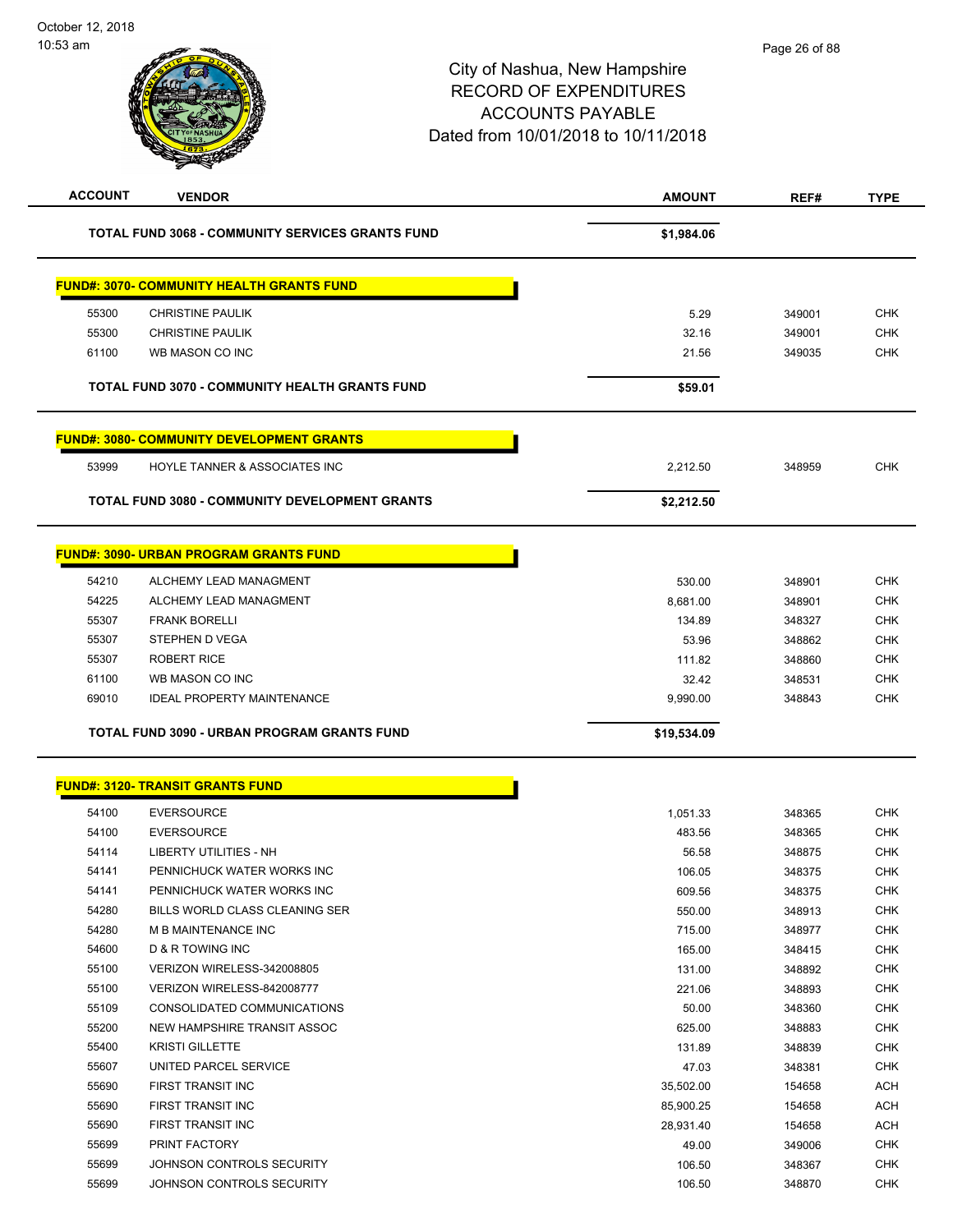

| <b>ACCOUNT</b> | <b>VENDOR</b>                                | <b>AMOUNT</b> | REF#   | <b>TYPE</b> |  |  |
|----------------|----------------------------------------------|---------------|--------|-------------|--|--|
|                | <b>FUND#: 3120- TRANSIT GRANTS FUND</b>      |               |        |             |  |  |
| 61107          | CINTAS#016                                   | 123.81        | 348411 | <b>CHK</b>  |  |  |
| 61107          | CINTAS#016                                   | 41.27         | 348923 | <b>CHK</b>  |  |  |
| 61299          | WB MASON CO INC                              | 52.40         | 348531 | <b>CHK</b>  |  |  |
| 61299          | WB MASON CO INC                              | 17.52         | 349035 | <b>CHK</b>  |  |  |
| 61299          | CENTRAL PAPER PRODUCTS CO                    | 239.25        | 348409 | <b>CHK</b>  |  |  |
| 61299          | HOME DEPOT CREDIT SERVICE 3065               | 104.45        | 348445 | <b>CHK</b>  |  |  |
| 61299          | HOME DEPOT CREDIT SERVICE 3065               | 53.05         | 348955 | <b>CHK</b>  |  |  |
| 61299          | POWER WASHER SALES LLC                       | 169.39        | 349004 | <b>CHK</b>  |  |  |
| 61299          | <b>FASTENAL CO</b>                           | 37.04         | 348422 | <b>CHK</b>  |  |  |
| 61300          | <b>CITY OF NASHUA</b>                        | 45.44         | 348836 | <b>CHK</b>  |  |  |
| 61307          | <b>CITY OF NASHUA</b>                        | 42.13         | 348836 | <b>CHK</b>  |  |  |
| 61705          | <b>MAYNARD &amp; LESIEUR INC</b>             | 602.72        | 348475 | <b>CHK</b>  |  |  |
| 61799          | <b>GILLIG LLC</b>                            | 374.84        | 348427 | <b>CHK</b>  |  |  |
| 61799          | <b>SANEL NAPA</b>                            | 13.56         | 348508 | <b>CHK</b>  |  |  |
| 61799          | AMAZON.COM LLC                               | 358.35        | 154698 | <b>ACH</b>  |  |  |
| 61799          | <b>SANEL NAPA</b>                            | 1,213.87      | 348508 | <b>CHK</b>  |  |  |
| 61799          | ALLIANCE BUS GROUP INC                       | 41.36         | 348391 | <b>CHK</b>  |  |  |
| 61799          | <b>SANEL NAPA</b>                            | 241.10        | 348508 | <b>CHK</b>  |  |  |
| 61799          | <b>FASTENAL CO</b>                           | 15.62         | 348422 | <b>CHK</b>  |  |  |
| 61799          | <b>SANEL NAPA</b>                            | 62.28         | 348508 | <b>CHK</b>  |  |  |
| 61799          | <b>FASTENAL CO</b>                           | 6.00          | 348940 | <b>CHK</b>  |  |  |
| 61799          | HOME DEPOT CREDIT SERVICE 3065               | 10.32         | 348955 | <b>CHK</b>  |  |  |
| 61799          | <b>SANEL NAPA</b>                            | 389.56        | 348508 | <b>CHK</b>  |  |  |
|                | <b>TOTAL FUND 3120 - TRANSIT GRANTS FUND</b> | \$159.794.04  |        |             |  |  |

# **FUND#: 3800- SCHOOL GRANTS FUND**

|       | <u> JND#: 3800- SCHOOL GRANTS FUND</u> |          |        |
|-------|----------------------------------------|----------|--------|
| 53628 | <b>HARBOR HOMES INC</b>                | 2,522.52 | 348623 |
| 53628 | <b>MARK GARDINER DODGE</b>             | 1,000.00 | 348593 |
| 53628 | <b>JOSEPH LIEBKE</b>                   | 1,200.00 | 348652 |
| 53628 | <b>MATTHEW MCCARTHY</b>                | 1,200.00 | 348668 |
| 53628 | <b>BOOTHBY THERAPY SERVICES LLC</b>    | 1,520.00 | 349061 |
| 53628 | <b>GATEWAYS COMMUNITY SERVICES</b>     | 1,380.26 | 349105 |
| 53628 | <b>INTERIM HEALTH CARE</b>             | 5,271.00 | 349125 |
| 53628 | MAXIM HEALTHCARE SERVICES INC          | 1,490.00 | 349157 |
| 53628 | <b>GATEWAYS COMMUNITY SERVICES</b>     | 119.99   | 349105 |
| 53628 | MAXIM HEALTHCARE SERVICES INC          | 105.00   | 349157 |
| 55109 | <b>COMCAST</b>                         | 289.85   | 348535 |
| 55109 | CONSOLIDATED COMMUNICATIONS            | 178.89   | 348867 |
| 55300 | <b>AMANDA BASTONI</b>                  | 650.04   | 348557 |
| 55300 | RHONDA NOE                             | 68.67    | 349175 |
| 55300 | <b>DEBORAH POTHIER</b>                 | 68.67    | 349186 |
| 55400 | <b>KELLEY GENEST</b>                   | 675.00   | 349107 |
| 55400 | Southern New Hampshire Univers         | 1,350.00 | 349212 |
| 55690 | <b>BEDFORD SCHOOL DISTRICT</b>         | 247.98   | 348558 |
| 55690 | S.K. TAXI INC                          | 12.00    | 348715 |
| 61135 | WB MASON CO INC                        | 75.99    | 349222 |
| 61135 | <b>PRO SALES</b>                       | 814.00   | 349188 |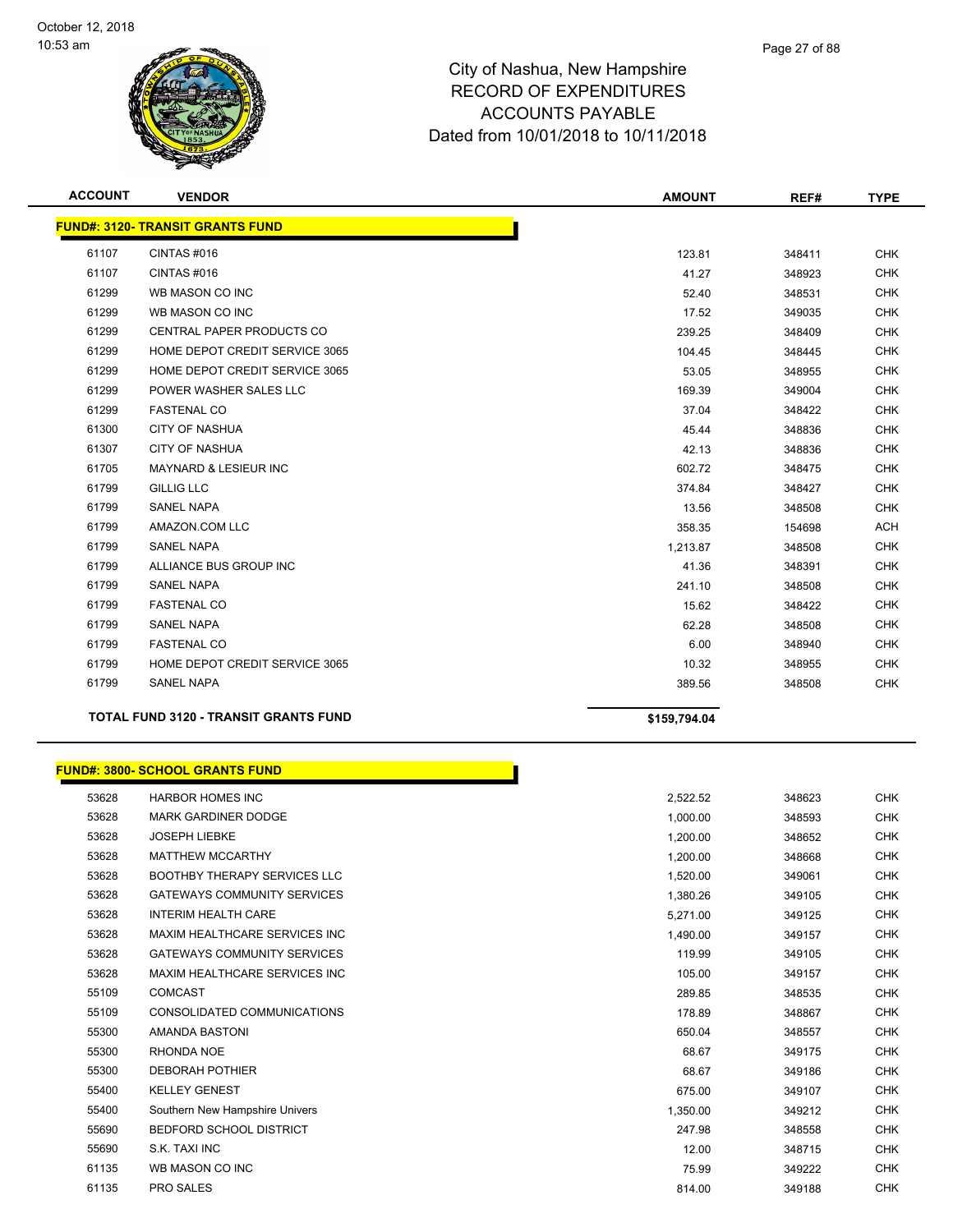

| <b>ACCOUNT</b> | <b>VENDOR</b>                               | <b>AMOUNT</b> | REF#   | <b>TYPE</b> |
|----------------|---------------------------------------------|---------------|--------|-------------|
|                | <b>FUND#: 3800- SCHOOL GRANTS FUND</b>      |               |        |             |
| 61299          | <b>WAL-MART</b>                             | 203.14        | 349221 | <b>CHK</b>  |
| 61299          | PAPERGRAPHICS PRINT & COPY INC              | 144.25        | 348697 | <b>CHK</b>  |
| 61299          | <b>SUSAN ROURKE</b>                         | 496.43        | 348714 | <b>CHK</b>  |
| 61299          | <b>WAL-MART</b>                             | 299.46        | 348745 | <b>CHK</b>  |
| 61299          | <b>BOOKSOURCE INC</b>                       | 959.18        | 348565 | CHK         |
| 61299          | AMAZON.COM LLC                              | 166.92        | 154662 | ACH         |
| 61299          | <b>COMMUNITY PLAYTHINGS</b>                 | 176.00        | 348581 | <b>CHK</b>  |
| 61299          | FUN AND FUNCTION                            | 158.09        | 348610 | <b>CHK</b>  |
| 61299          | <b>SCHOOL SPECIALTY</b>                     | 9.48          | 348719 | <b>CHK</b>  |
| 61299          | SONOVA USA INC                              | 336.39        | 348726 | <b>CHK</b>  |
| 61299          | SOUTHPAW ENTERPRISES                        | 366.06        | 348727 | <b>CHK</b>  |
| 61299          | <b>THERAPRO INC</b>                         | 1,923.78      | 348733 | <b>CHK</b>  |
| 61299          | LAKESHORE LEARNING MATERIALS                | 166.68        | 349138 | <b>CHK</b>  |
| 61299          | MCGRAW-HILL SCHOOL EDUC                     | 270.26        | 349159 | <b>CHK</b>  |
| 61299          | SCHOOL OUTFITTERS, LLC                      | 130.91        | 349198 | <b>CHK</b>  |
| 61299          | SOUTHPAW ENTERPRISES                        | 697.45        | 349207 | <b>CHK</b>  |
| 61299          | <b>THERAPRO INC</b>                         | 2,397.61      | 349213 | <b>CHK</b>  |
| 61299          | SPECIALNEEDSTOYS.COM                        | 90.85         | 348728 | <b>CHK</b>  |
| 61299          | THERAPRO INC                                | 588.36        | 348733 | <b>CHK</b>  |
| 61299          | SCHOOL-TECH INC                             | 69.70         | 349200 | <b>CHK</b>  |
| 61807          | <b>NCS PEARSON</b>                          | 4,100.00      | 348690 | <b>CHK</b>  |
| 61875          | <b>NANCY PARSONS</b>                        | 29.57         | 349179 | <b>CHK</b>  |
| 61875          | <b>NCS PEARSON</b>                          | (75.20)       | 348690 | CHK         |
| 71221          | COMPUTER HUT dba IT INSIDERS                | 6,730.35      | 348633 | CHK         |
| 71221          | <b>APPLE INC</b>                            | 3,940.00      | 348551 | <b>CHK</b>  |
| 71228          | ELECTUDE USA LLC                            | 2,545.99      | 349092 | <b>CHK</b>  |
| 71228          | <b>TEXTHELP</b>                             | 1,500.00      | 348732 | <b>CHK</b>  |
| 71602          | SECURADYNE SYSTEMS                          | 20,124.05     | 349202 | <b>CHK</b>  |
| 71602          | SECURADYNE SYSTEMS                          | 1,425.88      | 348721 | <b>CHK</b>  |
| 71602          | <b>SECURADYNE SYSTEMS</b>                   | 18,412.88     | 349202 | CHK         |
|                | <b>TOTAL FUND 3800 - SCHOOL GRANTS FUND</b> | \$88,624.38   |        |             |

#### **FUND#: 3810- FOOD SERVICE GRANTS FUND**

| 61214 | M SAUNDERS INC              | 55.65    | 348660 | <b>CHK</b> |
|-------|-----------------------------|----------|--------|------------|
| 61214 | M SAUNDERS INC              | 1,081.20 | 348660 | <b>CHK</b> |
| 61214 | NATIVE MAINE PRODUCE & SPEC | 208.80   | 348689 | <b>CHK</b> |
| 61214 | M SAUNDERS INC              | 437.90   | 348660 | <b>CHK</b> |
| 61214 | <b>M SAUNDERS INC</b>       | 377.25   | 348660 | <b>CHK</b> |
| 61214 | <b>M SAUNDERS INC</b>       | 941.15   | 349152 | <b>CHK</b> |
| 61214 | M SAUNDERS INC              | 824.30   | 349152 | <b>CHK</b> |
| 61214 | <b>M SAUNDERS INC</b>       | 590.15   | 349152 | <b>CHK</b> |
| 61214 | <b>M SAUNDERS INC</b>       | 573.15   | 349152 | <b>CHK</b> |
| 61214 | NATIVE MAINE PRODUCE & SPEC | 368.63   | 349170 | <b>CHK</b> |
| 61214 | <b>M SAUNDERS INC</b>       | 1,193.65 | 349152 | <b>CHK</b> |
| 61214 | M SAUNDERS INC              | 420.95   | 349152 | <b>CHK</b> |
| 61299 | NORTHCENTER FOODS           | 31.77    | 349176 | <b>CHK</b> |
| 61299 | NORTHCENTER FOODS           | 63.54    | 349176 | <b>CHK</b> |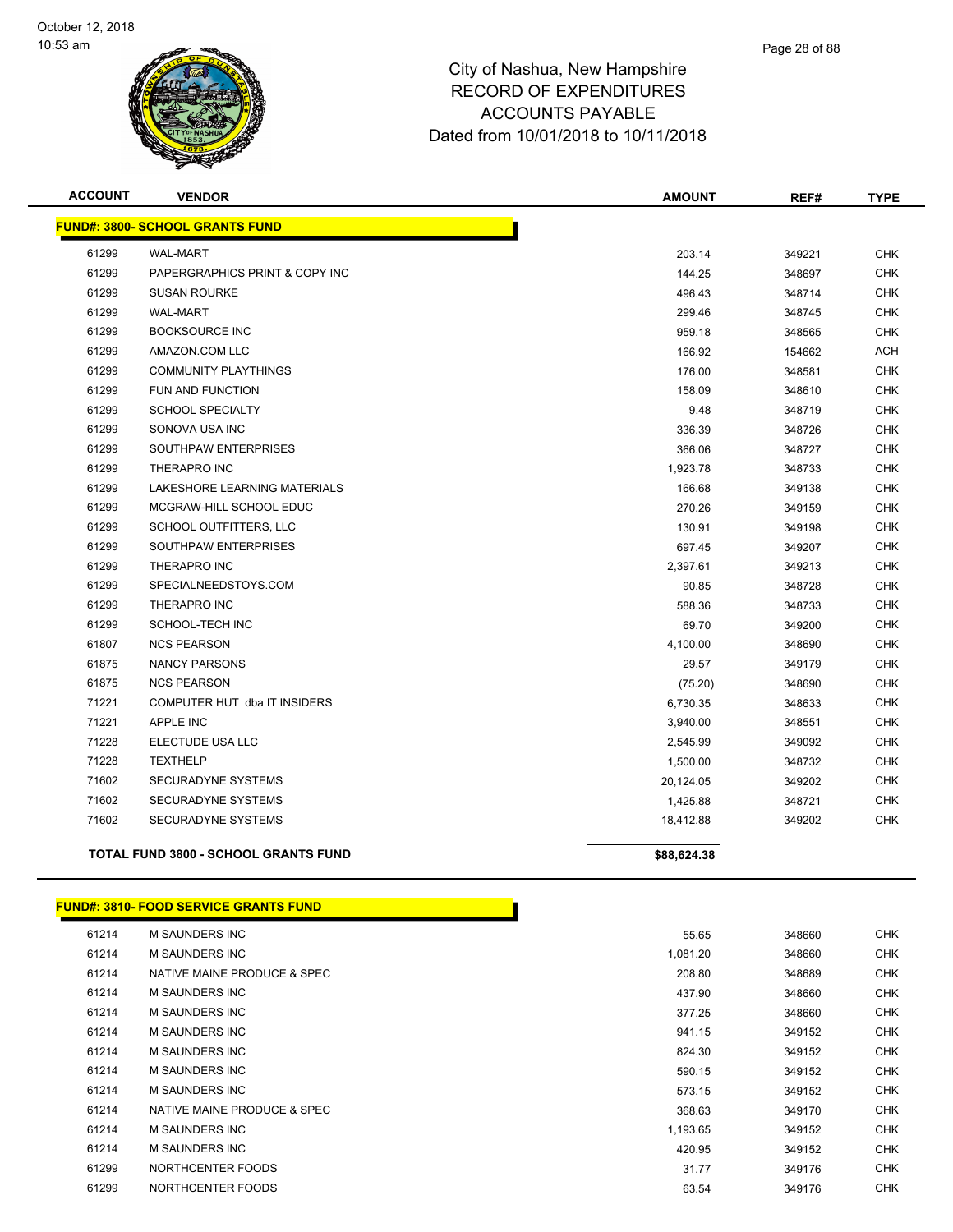October 12, 2018 10:53 am



| <b>ACCOUNT</b> | <b>VENDOR</b>                                     | <b>AMOUNT</b> | REF#   | <b>TYPE</b> |
|----------------|---------------------------------------------------|---------------|--------|-------------|
|                | <b>FUND#: 3810- FOOD SERVICE GRANTS FUND</b>      |               |        |             |
| 61299          | NORTHCENTER FOODS                                 | 31.77         | 349176 | <b>CHK</b>  |
| 61299          | NORTHCENTER FOODS                                 | 31.77         | 349176 | <b>CHK</b>  |
|                |                                                   |               |        |             |
|                | <b>TOTAL FUND 3810 - FOOD SERVICE GRANTS FUND</b> | \$7,231.63    |        |             |
|                | <b>FUND#: 4005- TRAFFIC VIOLATIONS FUND</b>       |               |        |             |
|                |                                                   |               |        |             |
| 45400          | <b>DEBRA VASILIOU</b>                             | 35.00         | 349032 | <b>CHK</b>  |
| 54625          | <b>1ST PRIORITY TOWING &amp; RECOVERY</b>         | 605.00        | 348386 | <b>CHK</b>  |
| 54625          | <b>D &amp; R TOWING INC</b>                       | 460.00        | 348415 | <b>CHK</b>  |
| 55607          | MAILINGS UNLIMITED - MVR                          | 210.00        | 154631 | <b>ACH</b>  |
| 61107          | <b>M &amp; N SPORTS LLC</b>                       | 1,233.75      | 348849 | <b>CHK</b>  |
|                | <b>TOTAL FUND 4005 - TRAFFIC VIOLATIONS FUND</b>  | \$2,543.75    |        |             |
|                | <b>FUND#: 4010- MOTOR VEHICLE ADMIN FUND</b>      |               |        |             |
|                |                                                   |               |        |             |
| 61100          | <b>GRANITE STATE STAMPS INC</b>                   | 34.56         | 348435 | <b>CHK</b>  |
|                | <b>TOTAL FUND 4010 - MOTOR VEHICLE ADMIN FUND</b> | \$34.56       |        |             |
|                | <b>FUND#: 4025- DOJ DRUG FORFEITURE FUND</b>      |               |        |             |
| 54100          | <b>EVERSOURCE</b>                                 | 225.02        | 348869 | <b>CHK</b>  |
| 55118          | VERIZON WIRELESS-785728687                        | 379.24        | 348383 | <b>CHK</b>  |
| 55400          | <b>CONFERENCES AND SEMINARS</b>                   | 175.00        | 348846 | <b>CHK</b>  |
| 55699          | <b>TRANSUNION RISK &amp; ALTERNATIVE</b>          | 110.00        | 349025 | <b>CHK</b>  |
| 61799          | CARPARTS DISTRIBUTION CENTER,                     | 7.71          | 348406 | <b>CHK</b>  |
| 61799          | NORTHERN FOREIGN CAR PARTS INC                    | 218.07        | 348997 | <b>CHK</b>  |
|                |                                                   |               |        |             |
|                | <b>TOTAL FUND 4025 - DOJ DRUG FORFEITURE FUND</b> | \$1,115.04    |        |             |
|                | <b>FUND#: 4085- RIVERFRONT PROMENADE TIF FUND</b> |               |        |             |
| 54280          | MORINS LANDSCAPING INC                            | 4,995.00      | 348987 | <b>CHK</b>  |
|                | TOTAL FUND 4085 - RIVERFRONT PROMENADE TIF FUND   | \$4,995.00    |        |             |
|                | <b>FUND#: 4090- LIB-LOST/DAMAGED BOOK FINES</b>   |               |        |             |
|                |                                                   |               |        |             |
| 61814          | MIDWEST TAPE                                      | 40.83         | 348481 | <b>CHK</b>  |
|                | TOTAL FUND 4090 - LIB-LOST/DAMAGED BOOK FINES     | \$40.83       |        |             |
|                | <b>FUND#: 5010- CAP PROJECTS-INFO TECHNOLOGY</b>  |               |        |             |
| 81342          | ALPINE SOFTWARE CORPORATION                       | 75,553.00     | 348903 | <b>CHK</b>  |
|                | TOTAL FUND 5010 - CAP PROJECTS-INFO TECHNOLOGY    | \$75,553.00   |        |             |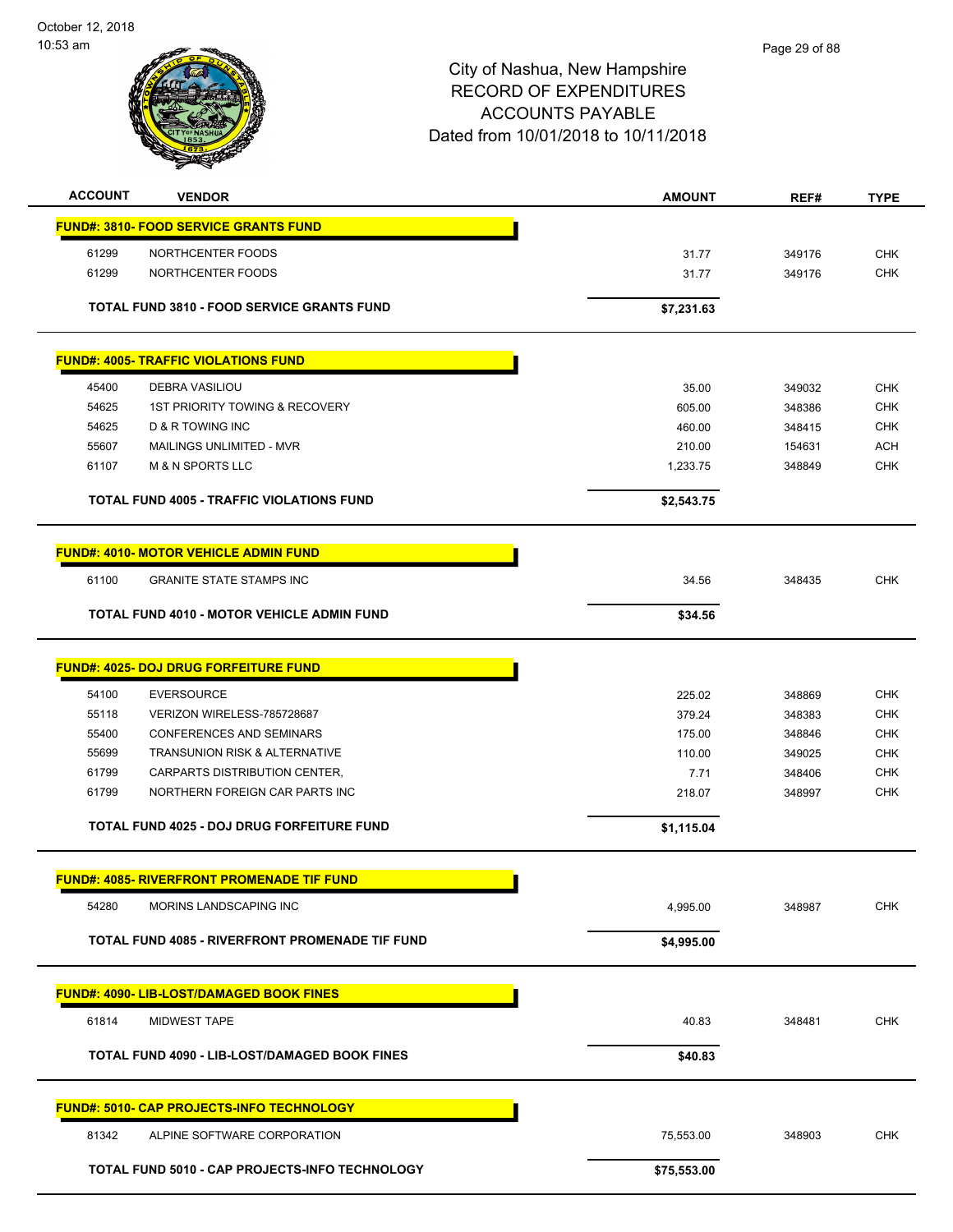

| <b>ACCOUNT</b> | <b>VENDOR</b>                                        | <b>AMOUNT</b> | REF#   | <b>TYPE</b> |
|----------------|------------------------------------------------------|---------------|--------|-------------|
|                | <b>FUND#: 5050- CAP PROJECTS-COMMUNICATIONS</b>      |               |        |             |
| 81300          | NORTHEAST BATTERY & ALTERNATOR                       | 9,576.00      | 154660 | <b>ACH</b>  |
|                |                                                      |               |        |             |
|                | <b>TOTAL FUND 5050 - CAP PROJECTS-COMMUNICATIONS</b> | \$9,576.00    |        |             |
|                | <b>FUND#: 5200- CAPITAL PROJECTS-PUBLIC WORKS</b>    |               |        |             |
|                |                                                      |               |        |             |
| 81300          | AMERICAN SIGNAL COMPANY                              | 91,099.00     | 348392 | <b>CHK</b>  |
| 81704          | E J PAVING COMPANY INC                               | 60,162.80     | 348335 | <b>CHK</b>  |
| 81704          | <b>HAYNER SWANSON INC</b>                            | 106,169.44    | 348441 | <b>CHK</b>  |
| 81704          | STANTEC CONSULTING SERVICES                          | 16,733.71     | 348515 | <b>CHK</b>  |
| 81704          | CONTINENTAL PAVING INC                               | 12,454.39     | 348413 | <b>CHK</b>  |
|                | TOTAL FUND 5200 - CAPITAL PROJECTS-PUBLIC WORKS      | \$286,619.34  |        |             |
|                | <b>FUND#: 5700- CAP PROJECTS-BROAD ST PARKWAY</b>    |               |        |             |
|                |                                                      |               |        |             |
| 81700          | HAYNER SWANSON INC                                   | 4,950.00      | 348441 | <b>CHK</b>  |
| 81700          | <b>EVERSOURCE</b>                                    | 27.59         | 348869 | <b>CHK</b>  |
| 81700          | LIBERTY UTILITIES - NH                               | 61.16         | 348878 | <b>CHK</b>  |
|                | TOTAL FUND 5700 - CAP PROJECTS-BROAD ST PARKWAY      | \$5,038.75    |        |             |
|                | <b>FUND#: 6000- SOLID WASTE FUND</b>                 |               |        |             |
| 54100          | <b>EVERSOURCE</b>                                    | 236.68        | 348365 | <b>CHK</b>  |
| 54141          | PENNICHUCK WATER WORKS INC                           | 202.31        | 348375 | <b>CHK</b>  |
| 54200          | BILLS WORLD CLASS CLEANING SER                       | 780.00        | 348399 | <b>CHK</b>  |
| 54280          | HOME DEPOT CREDIT SERVICE 3065                       | 57.96         | 348445 | <b>CHK</b>  |
| 54280          | HOME DEPOT CREDIT SERVICE 3065                       | 57.96         | 348955 | <b>CHK</b>  |
| 54487          | <b>FASTENAL CO</b>                                   | 7.08          | 348422 | <b>CHK</b>  |
| 54487          | DIVAL SAFETY EQUIPMENT, INC.                         | 185.15        | 348935 | <b>CHK</b>  |
| 54600          | <b>FACTORY MOTOR PARTS</b>                           | 76.62         | 154657 | <b>ACH</b>  |
| 54600          | <b>MILTON CAT</b>                                    | 217.67        | 348370 | <b>CHK</b>  |
| 54600          | CARPARTS DISTRIBUTION CENTER,                        | 483.06        | 348406 | <b>CHK</b>  |
| 54600          | DONOVAN SPRING CO INC                                | 290.44        | 348419 | CHK         |
| 54600          | FREIGHTLINER OF NH INC                               | 1,771.70      | 348423 | <b>CHK</b>  |
| 54600          | <b>G H BERLIN WINDWARD</b>                           | 1,269.99      | 348424 | <b>CHK</b>  |
| 54600          | <b>JORDAN EQUIPMENT CO</b>                           | 205.92        | 348456 | <b>CHK</b>  |
| 54600          | LIBERTY INTNL TRUCKS OF NH LLC                       | 710.71        | 348460 | <b>CHK</b>  |
| 54600          | MACMULKIN CHEVROLET INC                              | 241.44        | 348463 | <b>CHK</b>  |
| 54600          | <b>MAYNARD &amp; LESIEUR INC</b>                     | 196.00        | 348468 | <b>CHK</b>  |
| 54600          | MCDEVITT TRUCKS INC                                  | 112.26        | 348476 | <b>CHK</b>  |
| 54600          | MCNEILUS TRUCK & MANUFACTURING                       | 443.70        | 348478 | <b>CHK</b>  |
| 54600          | NEW ENGLAND KENWORTH                                 | 563.16        | 348490 | <b>CHK</b>  |
| 54600          | SANEL NAPA                                           | 370.39        | 348509 | <b>CHK</b>  |
| 54600          | SANEL NAPA                                           | 22.24         | 348512 | <b>CHK</b>  |
| 54600          | <b>MILTON CAT</b>                                    | 1,375.81      | 348879 | <b>CHK</b>  |
| 54600          | DONOVAN SPRING CO INC                                | 4,454.25      | 348937 | <b>CHK</b>  |
| 54600          | FREIGHTLINER OF NH INC                               | 89.04         | 348943 | <b>CHK</b>  |
|                |                                                      |               |        |             |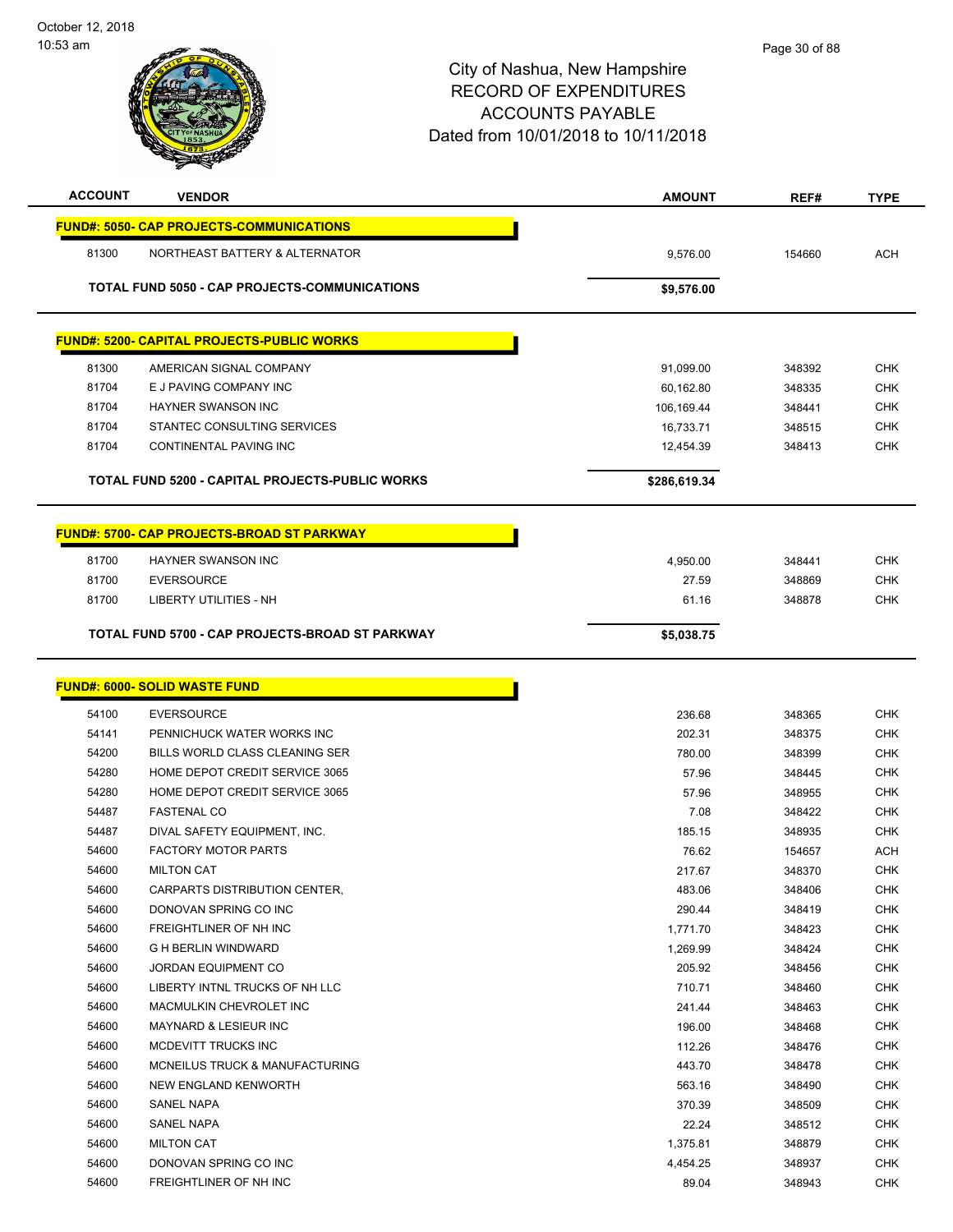

| <b>ACCOUNT</b> | <b>VENDOR</b>                             | <b>AMOUNT</b> | REF#   | <b>TYPE</b> |
|----------------|-------------------------------------------|---------------|--------|-------------|
|                | <b>FUND#: 6000- SOLID WASTE FUND</b>      |               |        |             |
| 54600          | MCDEVITT TRUCKS INC                       | 290.03        | 348983 | <b>CHK</b>  |
| 54600          | <b>MCNEILUS TRUCK &amp; MANUFACTURING</b> | 218.11        | 348984 | <b>CHK</b>  |
| 54600          | <b>POWERPLAN</b>                          | 2,037.61      | 349005 | <b>CHK</b>  |
| 55699          | <b>INTERSTATE REFRIGERANT</b>             | 606.00        | 348449 | <b>CHK</b>  |
| 55699          | CHEMSERVE ENVIRONMENTAL ANALYS            | 880.00        | 348922 | <b>CHK</b>  |
| 55699          | <b>INTERSTATE REFRIGERANT</b>             | 378.00        | 348963 | <b>CHK</b>  |
| 61100          | WB MASON CO INC                           | 21.55         | 349035 | <b>CHK</b>  |
| 61107          | UNIFIRST CORPORATION                      | 170.39        | 348526 | <b>CHK</b>  |
| 61107          | UNIFIRST CORPORATION                      | 170.39        | 349029 | <b>CHK</b>  |
| 61307          | SHATTUCK MALONE OIL CO                    | 229.11        | 348887 | <b>CHK</b>  |
| 61307          | SHATTUCK MALONE OIL CO                    | 1,909.55      | 348888 | <b>CHK</b>  |
| 61428          | WB MASON CO INC                           | 25.45         | 349035 | <b>CHK</b>  |
| 61705          | <b>MAYNARD &amp; LESIEUR INC</b>          | 5,604.34      | 348468 | <b>CHK</b>  |
| 61705          | <b>MAYNARD &amp; LESIEUR INC</b>          | 1,694.78      | 348981 | <b>CHK</b>  |
| 71000          | AMAZON.COM LLC                            | 30.98         | 154655 | <b>ACH</b>  |
| 71630          | WASTEQUIP, LLC                            | 17,965.63     | 348530 | <b>CHK</b>  |
| 75200          | US BANK N.A. (091000022)                  | 45,203.13     | 154703 | <b>ACH</b>  |
|                | <b>TOTAL FUND 6000 - SOLID WASTE FUND</b> | \$91,856.59   |        |             |

# **FUND#: 6200- WASTEWATER FUND**

|       | <u> JND#: 6200- WASTEWATER FUND</u>  |        |
|-------|--------------------------------------|--------|
| 21775 | <b>ABSOLUTE TITLE</b>                | 53.18  |
| 21775 | ANDREA V FINDLEY ESTATE              | 69.70  |
| 21775 | <b>COHEN CLOSING &amp; TITLE LLC</b> | 67.34  |
| 21775 | <b>DAMORE LAW</b>                    | 50.82  |
| 21775 | DAN O'CONNELL & ASSOC                | 153.96 |
| 21775 | <b>DAVID G DUNBAR</b>                | 57.90  |
| 21775 | DOUGLAS & TAESUK GOODWIN             | 280.40 |
| 21775 | <b>FRANK B HROBAK</b>                | 74.42  |
| 21775 | <b>FRASCA &amp; FRASCA</b>           | 185.34 |
| 21775 | HOME KEY TITLE & CLOSING             | 81.50  |
| 21775 | HOMES OF NH REALTY                   | 31.94  |
| 21775 | JOHN ALLEN, PC                       | 144.30 |
| 21775 | <b>JOHN E MAHONEY</b>                | 36.66  |
| 21775 | <b>JOHN LAQUERRE</b>                 | 113.44 |
| 21775 | JOHN LYONS, JR                       | 43.74  |
| 21775 | <b>KEVIN MILLER</b>                  | 67.98  |
| 21775 | <b>MATHEW GAVIN</b>                  | 62.62  |
| 21775 | MONARCH TITLE SERVICE                | 76.78  |
| 21775 | <b>NELLY FRIAS</b>                   | 74.42  |
| 21775 | PATRICK O'NEILL                      | 148.84 |
| 21775 | PETER SMITH LAW OFFICE               | 76.78  |
| 21775 | RED DOOR TITLE CO                    | 41.38  |
| 21775 | <b>REGINALD COTE</b>                 | 67.34  |
| 21775 | <b>SAMANTHA LEE</b>                  | 27.67  |
| 21775 | STEPHEN J TASSINARI                  | 14.96  |
| 21775 | <b>SUMMIT TITLE</b>                  | 168.82 |
| 21775 | <b>SUMMIT TITLE</b>                  | 23.60  |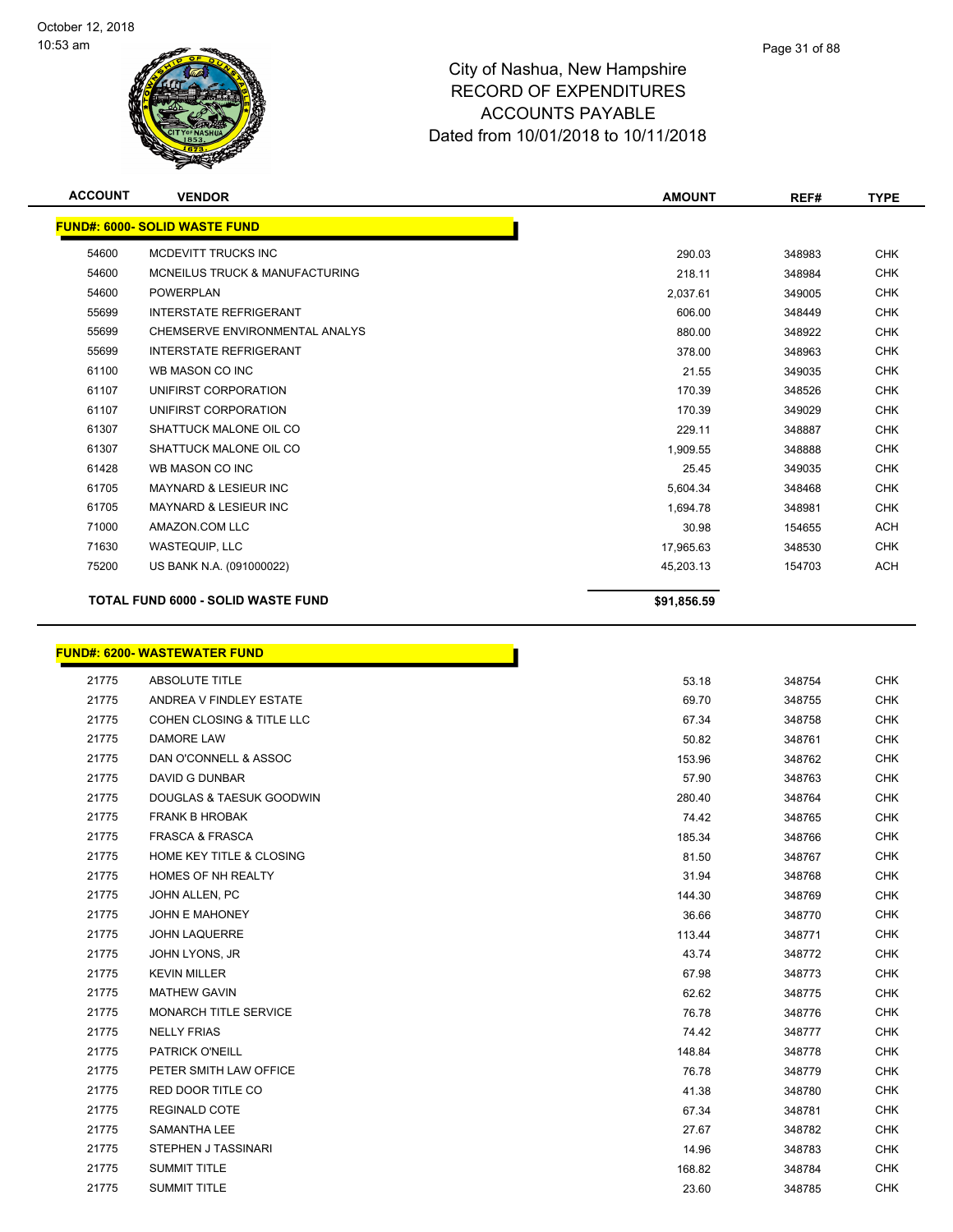

| <b>ACCOUNT</b> | <b>VENDOR</b>                       | <b>AMOUNT</b> | REF#   | <b>TYPE</b> |
|----------------|-------------------------------------|---------------|--------|-------------|
|                | <b>FUND#: 6200- WASTEWATER FUND</b> |               |        |             |
| 21775          | <b>SUMMIT TITLE</b>                 | 64.98         | 348786 | <b>CHK</b>  |
| 21775          | <b>SWEENEY TITLE SERVICE</b>        | 60.26         | 348787 | <b>CHK</b>  |
| 21775          | THEODORE LAWSON                     | 214.83        | 348788 | <b>CHK</b>  |
| 21775          | THERESE FONTAINE                    | 492.97        | 349226 | <b>CHK</b>  |
| 44597          | HILLSBOROUGH COUNTY REGISTRY        | 120.35        | 348953 | <b>CHK</b>  |
| 53107          | EASTERN ANALYTICAL INC              | 32.50         | 348939 | <b>CHK</b>  |
| 53467          | <b>MAILINGS UNLIMITED</b>           | 251.70        | 348464 | <b>CHK</b>  |
| 54114          | DIRECT ENERGY BUSINESS              | 3.80          | 348361 | <b>CHK</b>  |
| 54141          | PENNICHUCK WATER WORKS INC          | 62.46         | 348375 | <b>CHK</b>  |
| 54221          | CASELLA ORGANICS                    | 27,855.68     | 348407 | <b>CHK</b>  |
| 54300          | TEAM EJP CONCORD NH                 | 2,511.30      | 348518 | CHK         |
| 54300          | <b>BROX INDUSTRIES INC</b>          | 589.24        | 348918 | <b>CHK</b>  |
| 54487          | F W WEBB COMPANY                    | 907.52        | 348421 | <b>CHK</b>  |
| 54487          | <b>GRAINGER</b>                     | 347.00        | 348433 | <b>CHK</b>  |
| 54487          | <b>HAJOCA CORPORATION</b>           | 264.90        | 348438 | <b>CHK</b>  |
| 54487          | M & M ELECTRICAL SUPPLY CO INC      | 503.39        | 348462 | <b>CHK</b>  |
| 54487          | MCMASTER-CARR                       | 154.46        | 348477 | <b>CHK</b>  |
| 54487          | <b>SANEL NAPA</b>                   | 63.28         | 348507 | <b>CHK</b>  |
| 54487          | CN WOOD CO INC                      | 1,553.13      | 348925 | <b>CHK</b>  |
| 54487          | <b>GRAINGER</b>                     | 695.39        | 348947 | <b>CHK</b>  |
| 54487          | <b>MOTION INDUSTRIES INC</b>        | 2,506.42      | 348988 | <b>CHK</b>  |
| 54487          | PROCESS DISTRIBUTORS INC            | 3,040.55      | 349007 | <b>CHK</b>  |
| 54600          | SANEL NAPA                          | 409.31        | 348509 | <b>CHK</b>  |
| 54600          | CARPARTS DISTRIBUTION CENTER,       | 198.89        | 348921 | <b>CHK</b>  |
| 55109          | CONSOLIDATED COMMUNICATIONS         | 869.16        | 348867 | <b>CHK</b>  |
| 55118          | AT & T MOBILITY                     | 139.69        | 348358 | <b>CHK</b>  |
| 55118          | VERIZON WIRELESS-342053899-000      | 120.03        | 348894 | <b>CHK</b>  |
| 55400          | <b>NERPCA</b>                       | 875.00        | 348372 | <b>CHK</b>  |
| 55400          | <b>NEWWTA INC</b>                   | 885.00        | 348373 | <b>CHK</b>  |
| 55421          | <b>NEWWTA INC</b>                   | 445.00        | 348373 | <b>CHK</b>  |
| 55421          | TREASURER STATE OF NH               | 50.00         | 348378 | <b>CHK</b>  |
| 55421          | UNIVERISTY OF NEW HAMPSHIRE         | 568.00        | 348382 | <b>CHK</b>  |
| 55699          | <b>NAGLER GROUP</b>                 | 1,156.00      | 348485 | <b>CHK</b>  |
| 55699          | ANOTHER CLEANING SERVICE INC.       | 3,375.00      | 348904 | <b>CHK</b>  |
| 55699          | NAGLER GROUP                        | 1,042.71      | 348990 | <b>CHK</b>  |
| 55699          | PROGRESSIVE ALARM SERVICES INC      | 470.00        | 349008 | <b>CHK</b>  |
| 61100          | WB MASON CO INC                     | 164.74        | 349035 | <b>CHK</b>  |
| 61107          | UNIFIRST CORPORATION                | 378.54        | 348526 | <b>CHK</b>  |
| 61107          | UNIFIRST CORPORATION                | 362.19        | 349029 | <b>CHK</b>  |
| 61149          | <b>HACH COMPANY</b>                 | 744.98        | 348436 | <b>CHK</b>  |
| 61156          | UNIVAR USA INC                      | 3,720.00      | 348528 | <b>CHK</b>  |
| 61156          | POLYDYNE INC                        | 48,448.80     | 349003 | <b>CHK</b>  |
| 61156          | UNIVAR USA INC                      | 2,855.10      | 349031 | <b>CHK</b>  |
| 61299          | <b>FASTENAL CO</b>                  | 4.29          | 348422 | <b>CHK</b>  |
| 61299          | <b>GRAINGER</b>                     | 61.05         | 348433 | <b>CHK</b>  |
| 61299          | MOORE MEDICAL LLC                   | 796.00        | 348483 | <b>CHK</b>  |
| 61299          | ARCSOURCE INC                       | 86.40         | 348905 | CHK         |
| 61299          | <b>GRAINGER</b>                     | 73.77         | 348947 | <b>CHK</b>  |
| 61299          | MANLEY BROS OF INDIANA INC          | 4,021.61      | 348978 | <b>CHK</b>  |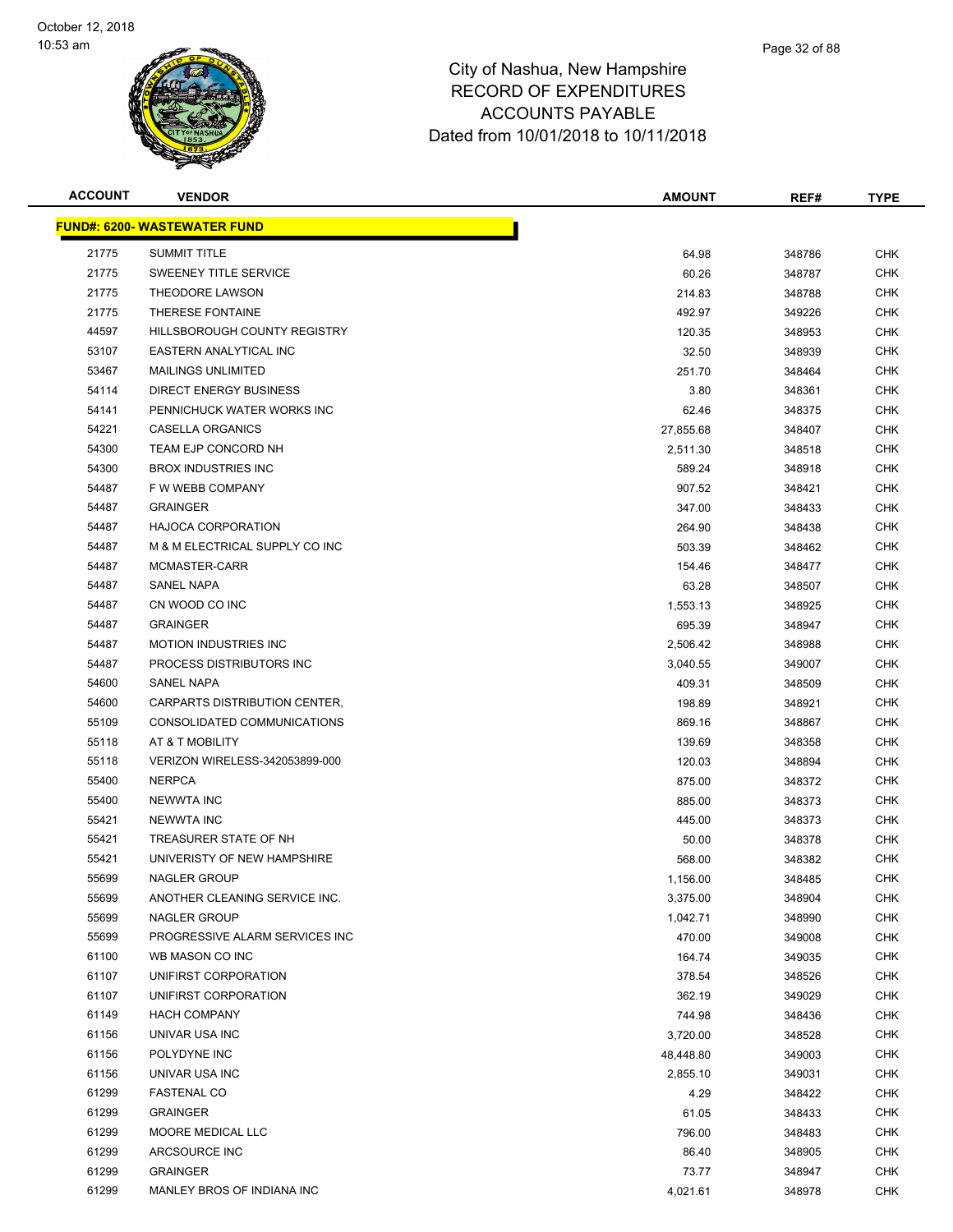

| <b>ACCOUNT</b> | <b>VENDOR</b>                                    | <b>AMOUNT</b>   | REF#             | <b>TYPE</b> |
|----------------|--------------------------------------------------|-----------------|------------------|-------------|
|                | <b>FUND#: 6200- WASTEWATER FUND</b>              |                 |                  |             |
| 61299          | MOORE MEDICAL LLC                                | 112.51          | 348986           | <b>CHK</b>  |
| 81200          | <b>HORIZON SOLUTIONS LLC</b>                     | 372.27          | 348446           | <b>CHK</b>  |
| 81200          | WILLIAM P DAVIS EXCAVATION LLC                   | 25,841.80       | 349036           | <b>CHK</b>  |
| 81700          | <b>CDM SMITH INC</b>                             | 46,683.48       | 348408           | <b>CHK</b>  |
| 81700          | <b>HAZEN &amp; SAWYER PC</b>                     | 1,605.44        | 348442           | <b>CHK</b>  |
| 81700          | E J PAVING COMPANY INC                           | 32,509.42       | 348335           | <b>CHK</b>  |
| 81700          | TEAM EJP CONCORD NH                              | 30,779.00       | 348518           | <b>CHK</b>  |
| 81700          | TEAM EJP CONCORD NH                              | 77,935.00       | 348518           | <b>CHK</b>  |
| 81700          | <b>HAZEN &amp; SAWYER PC</b>                     | 3,209.51        | 348952           | <b>CHK</b>  |
| 81700          | CRISP CONTRACTING LLC                            | 5,000.00        | 348331           | <b>CHK</b>  |
| 81700          | NEWPORT CONSTRUCTION CORP                        | 140,015.50      | 154659           | <b>ACH</b>  |
| 81700          | <b>GRANITE INLINER LLC</b>                       | 209,000.99      | 154700           | <b>ACH</b>  |
| 81700          | CRISP CONTRACTING LLC                            | 2,500.00        | 348331           | <b>CHK</b>  |
| 81700          | <b>WRIGHT-PIERCE</b>                             | 33,983.91       | 348533           | <b>CHK</b>  |
| 81700          | <b>WRIGHT-PIERCE</b>                             | 1,568.58        | 348533           | <b>CHK</b>  |
| 81700          | <b>WRIGHT-PIERCE</b>                             | 1,046.08        | 348533           | <b>CHK</b>  |
| 81700          | <b>WRIGHT-PIERCE</b>                             | 31,138.50       | 348533           | <b>CHK</b>  |
|                | <b>TOTAL FUND 6200 - WASTEWATER FUND</b>         | \$760,215.19    |                  |             |
|                | <b>FUND#: 6201-WERF-WASTEWATER EQUIP RESERVE</b> |                 |                  |             |
|                |                                                  |                 |                  |             |
| 81300          | <b>WALDRON ENGINEERING &amp;</b>                 | 607.70          | 348529           | <b>CHK</b>  |
| 81300          | <b>WALDRON ENGINEERING &amp;</b>                 | 1,100.05        | 349034           | <b>CHK</b>  |
| 81300          | ELECTRICAL INSTALLATIONS INC                     | 213,500.00      | 348420           | <b>CHK</b>  |
| 81300          | WESTON & SAMPSON CMR INC                         | 2,297.13        | 348532           | <b>CHK</b>  |
|                | TOTAL FUND 6201 - WERF-WASTEWATER EQUIP RESERVE  | \$217,504.88    |                  |             |
|                | <b>FUND#: 6500- PROPERTY &amp; CASUALTY FUND</b> |                 |                  |             |
| 54267          | TREASURER STATE OF NH                            |                 |                  | <b>CHK</b>  |
| 55307          | <b>ARLENE MALO</b>                               | 150.00<br>20.08 | 348890<br>348324 | <b>CHK</b>  |
| 55307          | <b>CHRISTINE BECOTTE</b>                         |                 |                  | CHK         |
| 55307          | <b>JENNIFER DESHAIES</b>                         | 41.46<br>35.35  | 348325<br>348333 | <b>CHK</b>  |
| 55307          | <b>DIANE VEINO</b>                               | 43.35           | 348355           | <b>CHK</b>  |
| 55307          | ROSS DUGAS                                       | 44.15           | 348837           | <b>CHK</b>  |
| 59207          | APPLE NASHUA LLC                                 | 345.28          | 348801           | <b>CHK</b>  |
| 59207          | <b>COMP TODAY</b>                                | 224.67          | 348802           | <b>CHK</b>  |
| 59207          | <b>CONVENIENTMD LLC</b>                          | 503.90          | 348803           | CHK         |
| 59207          | <b>CPTE NASHUA</b>                               | 1,060.00        | 348804           | <b>CHK</b>  |
| 59207          | DARTMOUTH HITCHCOCK CLINIC                       | 1,347.00        | 348805           | CHK         |
| 59207          | FOUNDATION MEDICAL PARTNERS                      | 462.00          | 348806           | <b>CHK</b>  |
| 59207          | <b>FOUR SEASONS ORTHOPEDIC CENTER</b>            | 889.50          | 348807           | <b>CHK</b>  |
| 59207          | HILL EYE ASSOCIATES PC                           | 510.00          | 348808           | <b>CHK</b>  |
| 59207          | LAHEY CLINIC HOSPITAL INC                        | 600.00          | 348809           | <b>CHK</b>  |
| 59207          | MASSACHUSETTS GENERAL HOSPITAL                   | 177.00          | 348810           | <b>CHK</b>  |
| 59207          | NASHUA AMBULATORY SURGICAL CTR                   | 5,777.80        | 348811           | <b>CHK</b>  |
| 59207          | O'CONNELL PROGRESSIVE                            | 55.00           | 348812           | <b>CHK</b>  |
|                |                                                  |                 |                  |             |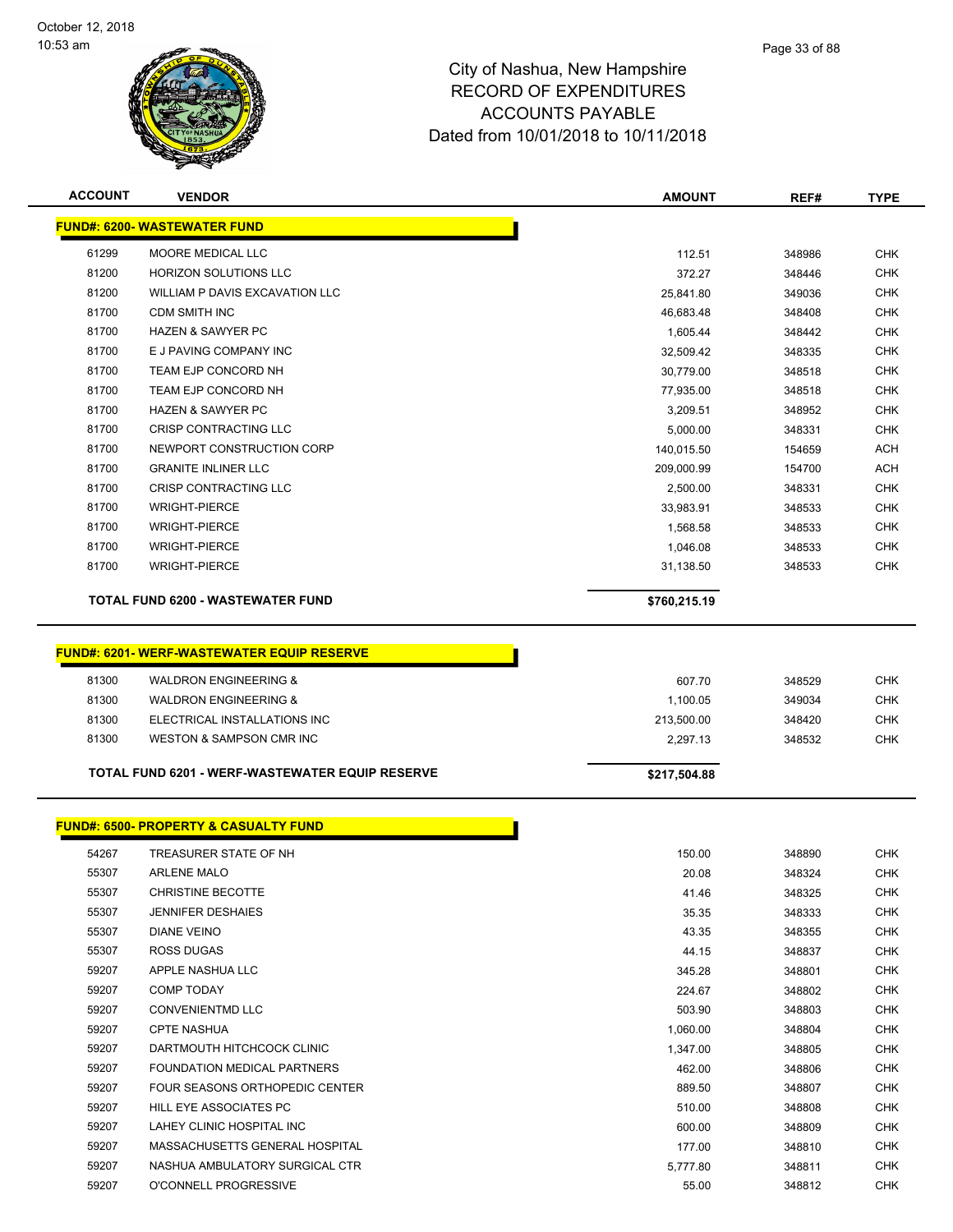

| <b>ACCOUNT</b> | <b>VENDOR</b>                                         | <b>AMOUNT</b> | REF#   | <b>TYPE</b> |
|----------------|-------------------------------------------------------|---------------|--------|-------------|
|                | <b>FUND#: 6500- PROPERTY &amp; CASUALTY FUND</b>      |               |        |             |
| 59207          | ORTHOPEDIC PHYSICAL THERAPY                           | 180.00        | 348813 | <b>CHK</b>  |
| 59207          | ST JOSEPH BUSINESS & HEALTH                           | 493.00        | 348814 | <b>CHK</b>  |
| 59207          | ST JOSEPHS HOSPITAL                                   | 650.25        | 348815 | <b>CHK</b>  |
| 59207          | <b>SURGI-CARE INC</b>                                 | 105.38        | 348816 | <b>CHK</b>  |
| 59207          | ST JOSEPH BUSINESS & HEALTH                           | 356.50        | 349241 | <b>CHK</b>  |
| 59207          | APPLE NASHUA LLC                                      | 934.96        | 349242 | <b>CHK</b>  |
| 59207          | <b>COMP TODAY</b>                                     | 211.32        | 349243 | <b>CHK</b>  |
| 59207          | <b>CPTE NASHUA</b>                                    | 2,781.00      | 349244 | <b>CHK</b>  |
| 59207          | DARTMOUTH HITCHCOCK CLINIC                            | 601.80        | 349245 | <b>CHK</b>  |
| 59207          | <b>FOUNDATION MEDICAL PARTNERS</b>                    | 1,116.00      | 349246 | <b>CHK</b>  |
| 59207          | FOUR SEASONS ORTHOPEDIC CENTER                        | 4,949.25      | 349247 | <b>CHK</b>  |
| 59207          | NASHUA EYE ASSOC PA                                   | 200.00        | 349249 | <b>CHK</b>  |
| 59207          | NASHUA RADIOLOGY PA                                   | 325.00        | 349250 | <b>CHK</b>  |
| 59207          | O'CONNELL PROGRESSIVE                                 | 55.00         | 349251 | <b>CHK</b>  |
| 59207          | OCCUPATIONAL HEALTH CTRS SOUTH                        | 171.53        | 349252 | <b>CHK</b>  |
| 59207          | ORTHOPEDIC PHYSICAL THERAPY                           | 380.00        | 349253 | <b>CHK</b>  |
| 59207          | PINNACLE REHABILITATION                               | 374.00        | 349254 | <b>CHK</b>  |
| 59207          | <b>ST JOSEPHS HOSPITAL</b>                            | 528.00        | 349255 | <b>CHK</b>  |
| 59207          | STONERIVER PHARMACY SOLUTIONS                         | 530.58        | 349256 | <b>CHK</b>  |
| 59275          | <b>GILLIG LLC</b>                                     | 137.78        | 349248 | <b>CHK</b>  |
| 61100          | WB MASON CO INC                                       | 146.53        | 348531 | <b>CHK</b>  |
|                | <b>TOTAL FUND 6500 - PROPERTY &amp; CASUALTY FUND</b> | \$27,514.42   |        |             |

|       | <b>FUND#: 6600- BENEFITS SELF INSURANCE FUND</b> |            |        |
|-------|--------------------------------------------------|------------|--------|
| 21500 | <b>ITT HARTFORD</b>                              | 37,111.23  | 154630 |
| 21503 | <b>ITT HARTFORD</b>                              | 8,598.23   | 154630 |
| 21504 | <b>ITT HARTFORD</b>                              | 2,739.45   | 154630 |
| 21516 | BOSTON MUTUAL LIFE INSURANCE                     | 5,517.78   | 154634 |
| 21520 | COLONIAL LIFE AND ACCIDENT INS                   | 1,305.59   | 154638 |
| 21520 | COLONIAL LIFE AND ACCIDENT INS                   | 2,182.33   | 154679 |
| 52809 | <b>GLAXOSMITHKLINE PHARMACEUTICAL</b>            | 3,205.25   | 348429 |
| 52815 | <b>ANTHEM - EAP</b>                              | 14.094.00  | 154633 |
| 59165 | <b>HCC LIFE INSURANCE CO</b>                     | 67,345.34  | 154627 |
| 59500 | NORTHEAST DELTA DENTAL                           | 24,316.80  | 154667 |
| 59500 | ANTHEM BCBS OF NE                                | 65.500.05  | 154676 |
| 59507 | ANTHEM BCBS OF NE                                | 109,636.87 | 154665 |
| 59507 | ANTHEM BCBS OF NE                                | 62.609.03  | 154676 |
| 59507 | ANTHEM BCBS OF NE                                | 449,821.46 | 154665 |
| 59507 | ANTHEM BCBS OF NE                                | 591,566.29 | 154676 |
| 59507 | ANTHEM BCBS OF NE                                | 23,450.28  | 154665 |
| 59507 | ANTHEM BCBS OF NE                                | 113,948.43 | 154676 |
| 59507 | <b>HEALTH PLANS INC</b>                          | 96,468.59  | 154628 |
| 59507 | <b>HEALTH PLANS INC</b>                          | 52,331.33  | 154670 |
| 59525 | NORTHEAST DELTA DENTAL                           | 79,728.58  | 154635 |
| 59525 | NORTHEAST DELTA DENTAL                           | 80,678.67  | 154673 |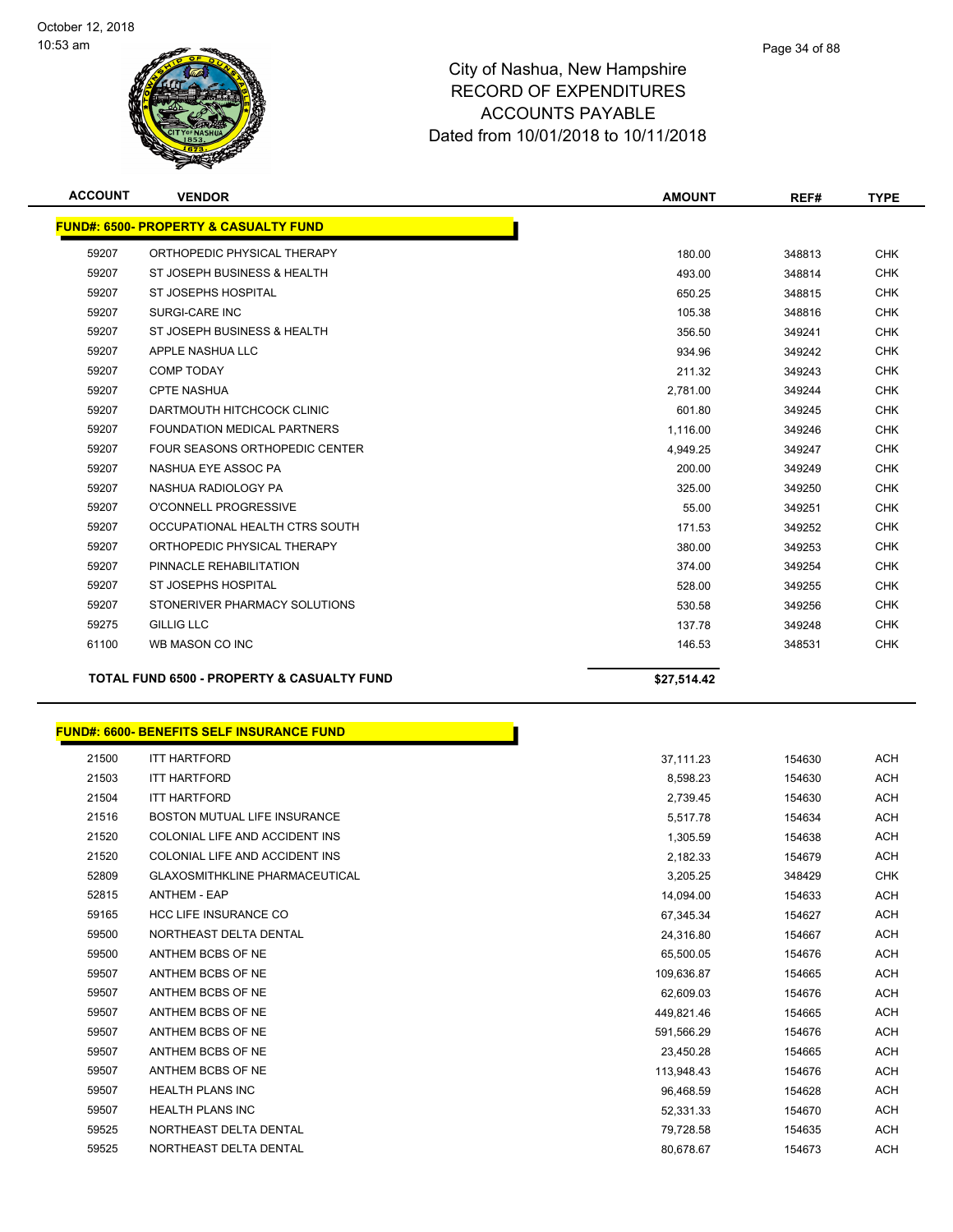| <b>ACCOUNT</b><br><b>VENDOR</b>                         | <b>AMOUNT</b>  | REF#   | <b>TYPE</b> |
|---------------------------------------------------------|----------------|--------|-------------|
| <b>TOTAL FUND 6600 - BENEFITS SELF INSURANCE FUND</b>   | \$1,892,155.58 |        |             |
| <b>FUND#: 7026- CAPITAL EQUIPMENT RESERVE FUND</b>      |                |        |             |
| 81300<br><b>MILTON CAT</b>                              | 296,770.00     | 348370 | <b>CHK</b>  |
| 81500<br>MHQ MUNICIPAL VEHICLES                         | 36,678.15      | 348480 | CHK         |
| <b>TOTAL FUND 7026 - CAPITAL EQUIPMENT RESERVE FUND</b> | \$333,448.15   |        |             |
| <b>FUND#: 7050- HOLMAN STADIUM IMPROVEMNTS ETF</b>      |                |        |             |
| 54280<br>F W WEBB COMPANY                               | 26.25          | 348421 | <b>CHK</b>  |
| 61299<br>UNITED SITE SERVICES NORTHEAST                 | 54.97          | 348527 | <b>CHK</b>  |
| TOTAL FUND 7050 - HOLMAN STADIUM IMPROVEMNTS ETF        | \$81.22        |        |             |
| <b>FUND#: 7052- MINE FALLS PARK ETF</b>                 |                |        |             |
| 54280<br>UNITED SITE SERVICES NORTHEAST                 | 164.91         | 348527 | <b>CHK</b>  |
|                                                         |                |        |             |
| TOTAL FUND 7052 - MINE FALLS PARK ETF                   | \$164.91       |        |             |
| <b>FUND#: 7054- DAVID W. DEANE SKATEBOARD PARK</b>      |                |        |             |
| 54280<br>SITEONE LANDSCAPE SUPPLY LLC                   | 2,369.40       | 348514 | <b>CHK</b>  |
| TOTAL FUND 7054 - DAVID W. DEANE SKATEBOARD PARK        | \$2,369.40     |        |             |
| <b>FUND#: 7078- CITY BUILDINGS ETF</b>                  |                |        |             |
| 81200<br>SCOTT WOODBURY CONTRACTOR                      | 1,500.00       | 348513 | <b>CHK</b>  |
| <b>TOTAL FUND 7078 - CITY BUILDINGS ETF</b>             | \$1,500.00     |        |             |
| <b>FUND#: 7504- ETF CONTRIB EDGEWOOD-DEED FUND</b>      |                |        |             |
| 45121<br><b>JOAN M CALLAHAN</b>                         | 800.00         | 348405 | <b>CHK</b>  |
| 61299<br>TRIPLE H COMPANY                               | 207.03         | 348524 | CHK         |
| TOTAL FUND 7504 - ETF CONTRIB EDGEWOOD-DEED FUND        | \$1,007.03     |        |             |
| <u> FUND#: 7506- ETF CONTRIB-WOODLAWN CEMETERY</u>      |                |        |             |
| 61299<br><b>HARDY DORIC INC</b>                         | 585.00         | 348440 | <b>CHK</b>  |
| TOTAL FUND 7506 - ETF CONTRIB-WOODLAWN CEMETERY         | \$585.00       |        |             |
| <b>FUND#: 7551- P&amp;R-SUMMERFUN</b>                   |                |        |             |
| 68322<br>UNITED SITE SERVICES NORTHEAST                 | 219.88         | 349030 | CHK         |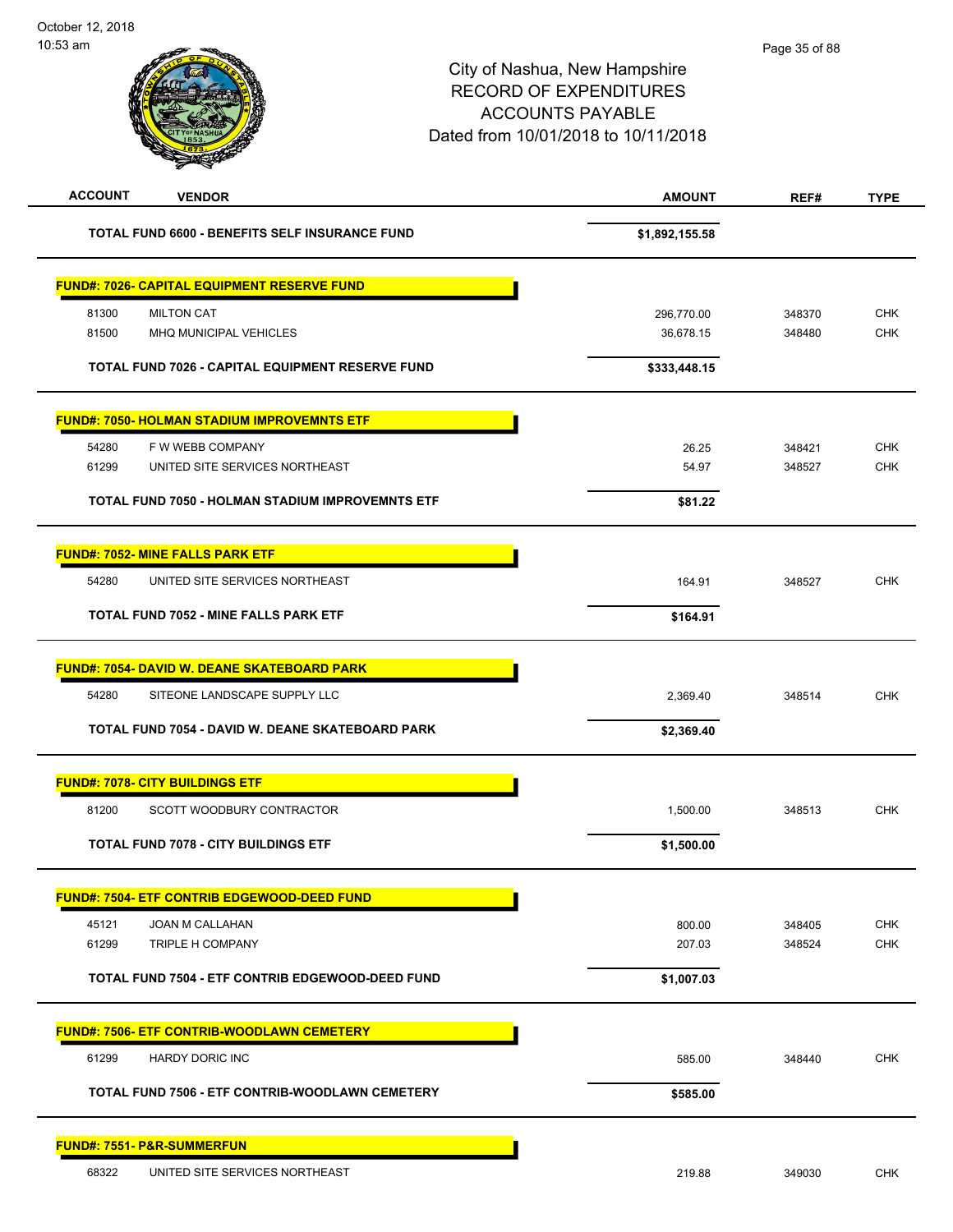| <b>ACCOUNT</b>                               | <b>VENDOR</b>                                          | <b>AMOUNT</b>      | REF#             | <b>TYPE</b>              |
|----------------------------------------------|--------------------------------------------------------|--------------------|------------------|--------------------------|
|                                              | <b>TOTAL FUND 7551 - P&amp;R-SUMMERFUN</b>             | \$219.88           |                  |                          |
|                                              | <b>FUND#: 7563- SCHOOL ATHLETIC ETF</b>                |                    |                  |                          |
| 71999                                        | <b>DANTE LAURENDI</b>                                  | 1,599.00           | 349142           | <b>CHK</b>               |
| <b>TOTAL FUND 7563 - SCHOOL ATHLETIC ETF</b> |                                                        | \$1,599.00         |                  |                          |
|                                              | <b>FUND#: 7565- SCHOOL RELATED PROGRAMS-ETF</b>        |                    |                  |                          |
| 53628                                        | ANDREW L MORIN                                         | 625.00             | 348676           | <b>CHK</b>               |
| 53628                                        | <b>JUSTIN CHARLES MUNROE</b>                           | 1,875.00           | 348678           | <b>CHK</b>               |
| 61135                                        | AMAZON.COM LLC                                         | 182.93             | 154662           | <b>ACH</b>               |
| 61135                                        | DAVE & BUSTER'S WOBURN                                 | 297.67             | 349084           | <b>CHK</b>               |
| 61299                                        | <b>DENISE ROCK-O'HARA</b>                              | 39.94              | 348712           | <b>CHK</b>               |
|                                              | <b>TOTAL FUND 7565 - SCHOOL RELATED PROGRAMS-ETF</b>   |                    |                  |                          |
| <b>FUND#: 7580- PAVING ETF</b>               |                                                        |                    |                  |                          |
| 81700                                        | S W COLE ENGINEERING INC                               | 18,381.78          | 348505           | <b>CHK</b>               |
|                                              |                                                        |                    |                  |                          |
|                                              | <b>TOTAL FUND 7580 - PAVING ETF</b>                    | \$18,381.78        |                  |                          |
|                                              | <b>FUND#: 8007- EDGEWOOD CEMETERY PERP-CARE</b>        |                    |                  |                          |
| 44338                                        | JOAN M CALLAHAN                                        | 2,400.00           | 348405           | <b>CHK</b>               |
|                                              | <b>TOTAL FUND 8007 - EDGEWOOD CEMETERY PERP-CARE</b>   | \$2,400.00         |                  |                          |
|                                              | <b>FUND#: 8050- LIBRARY-CHARLES ZYLONIS</b>            |                    |                  |                          |
| 55614                                        | TREASURER STATE OF NH                                  | 75.00              | 348323           | <b>CHK</b>               |
|                                              | TOTAL FUND 8050 - LIBRARY-CHARLES ZYLONIS              | \$75.00            |                  |                          |
|                                              | FUND#: 8063- LIBRARY-HENRY STEARNS FUND                |                    |                  |                          |
|                                              |                                                        |                    |                  |                          |
| 61807<br>61807                               | <b>BAKER &amp; TAYLOR</b><br><b>BAKER &amp; TAYLOR</b> | 152.39             | 348394           | <b>CHK</b><br><b>CHK</b> |
| 61807                                        | <b>GALE/CENGAGE LEARNING</b>                           | 349.67<br>2,971.77 | 348907           | <b>CHK</b>               |
| 61830                                        | THE PARK STREET FOUNDATION                             | 14,152.00          | 348944<br>348999 | <b>CHK</b>               |
|                                              |                                                        |                    |                  |                          |
|                                              | TOTAL FUND 8063 - LIBRARY-HENRY STEARNS FUND           | \$17,625.83        |                  |                          |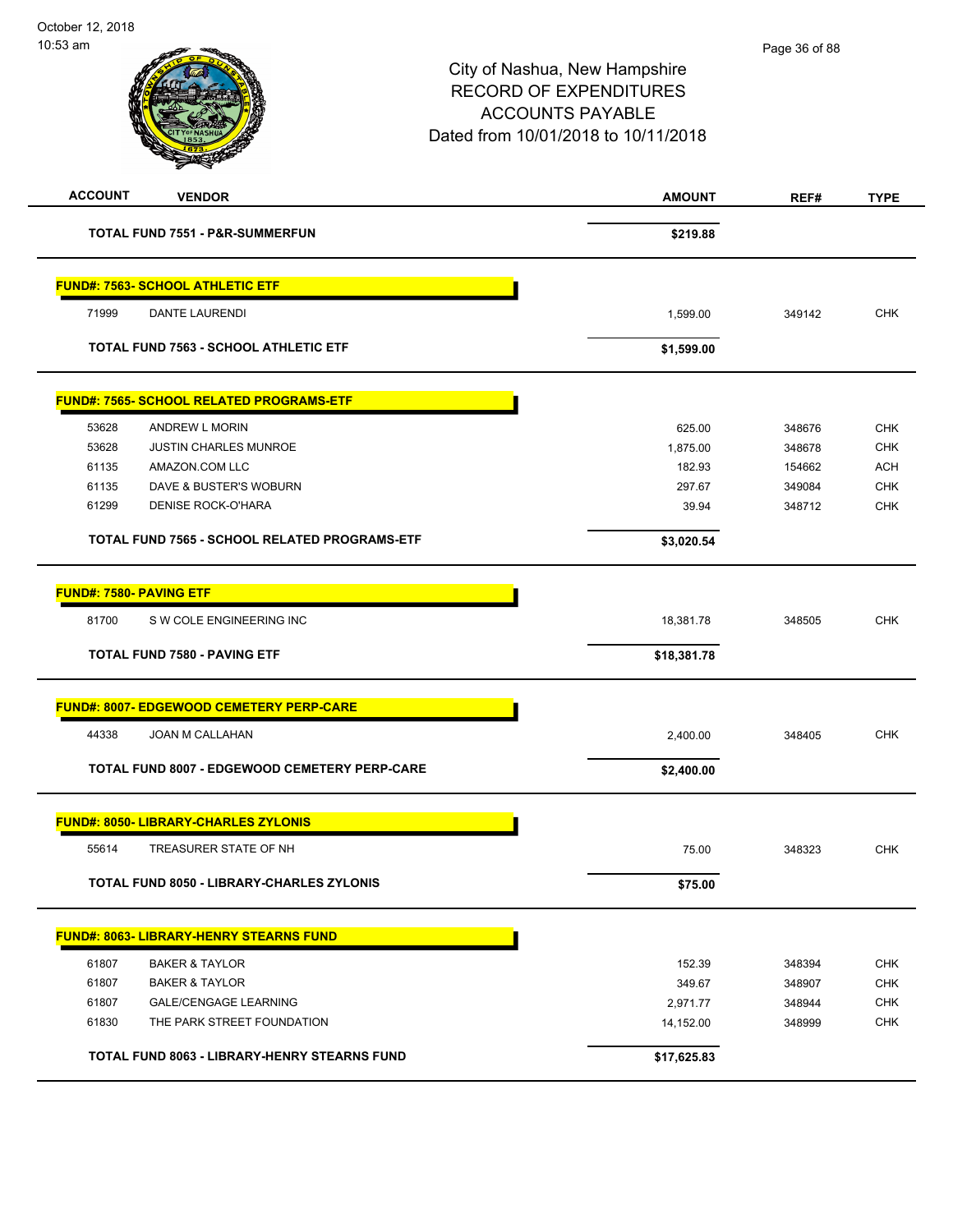

# City of Nashua, New Hampshire RECORD OF EXPENDITURES ACCOUNTS PAYABLE Dated from 10/01/2018 to 10/11/2018

| <b>ACCOUNT</b> | <b>VENDOR</b> |                                        | <b>AMOUNT</b><br>REF# | <b>TYPE</b> |
|----------------|---------------|----------------------------------------|-----------------------|-------------|
|                |               | <b>EXPENDITURE SUMMARY BY FUND</b>     | <b>AMOUNT</b>         |             |
|                | 1000          | <b>GENERAL FUND</b>                    | 5,306,145.23          |             |
|                | 1001          | <b>GF-CAPITAL IMPROVEMENTS</b>         | 82,475.45             |             |
|                | 1010          | <b>GF-PRIOR YEAR ENC &amp; ESCROWS</b> | 39,385.63             |             |
|                | 2100          | <b>FOOD SERVICES FUND</b>              | 76,918.69             |             |
|                | 2207          | ADULT ED/CONTINUING ED                 | 217.10                |             |
|                | 2212          | ATHLETICS REVENUE FUND                 | 8,021.80              |             |
|                | 2222          | AFTER SCHOOL PROGRAM                   | 2,758.02              |             |
|                | 2247          | <b>CULINARY ARTS</b>                   | 28.90                 |             |
|                | 2501          | PUBLIC HEALTH CLIENT FEES FUND         | 255.00                |             |
|                | 2503          | PARKS & REC PROGRAMS FUND              | 1,360.00              |             |
|                | 2505          | PEG ACCESS CHANNELS FUND               | 2,330.96              |             |
|                | 2506          | HUNT BLDG FACILITY RENTAL FUND         | 1,246.58              |             |
|                | 2508          | SPECIAL ROAD & HIGHWAY FUND            | 59,534.76             |             |
|                | 2511          | 201 MAIN STREET RENTAL FUND            | 259.90                |             |
|                | 3068          | COMMUNITY SERVICES GRANTS FUND         | 1,984.06              |             |
|                | 3070          | COMMUNITY HEALTH GRANTS FUND           | 59.01                 |             |
|                | 3080          | COMMUNITY DEVELOPMENT GRANTS           | 2,212.50              |             |
|                | 3090          | URBAN PROGRAM GRANTS FUND              | 19,534.09             |             |
|                | 3120          | <b>TRANSIT GRANTS FUND</b>             | 159,794.04            |             |
|                | 3800          | <b>SCHOOL GRANTS FUND</b>              | 88,624.38             |             |
|                | 3810          | FOOD SERVICE GRANTS FUND               | 7,231.63              |             |
|                | 4005          | <b>TRAFFIC VIOLATIONS FUND</b>         | 2,543.75              |             |
|                | 4010          | MOTOR VEHICLE ADMIN FUND               | 34.56                 |             |
|                | 4025          | DOJ DRUG FORFEITURE FUND               | 1,115.04              |             |
|                | 4085          | RIVERFRONT PROMENADE TIF FUND          | 4,995.00              |             |
|                | 4090          | LIB-LOST/DAMAGED BOOK FINES            | 40.83                 |             |
|                | 5010          | CAP PROJECTS-INFO TECHNOLOGY           | 75,553.00             |             |
|                | 5050          | CAP PROJECTS-COMMUNICATIONS            | 9,576.00              |             |
|                | 5200          | CAPITAL PROJECTS-PUBLIC WORKS          | 286,619.34            |             |
|                | 5700          | CAP PROJECTS-BROAD ST PARKWAY          | 5,038.75              |             |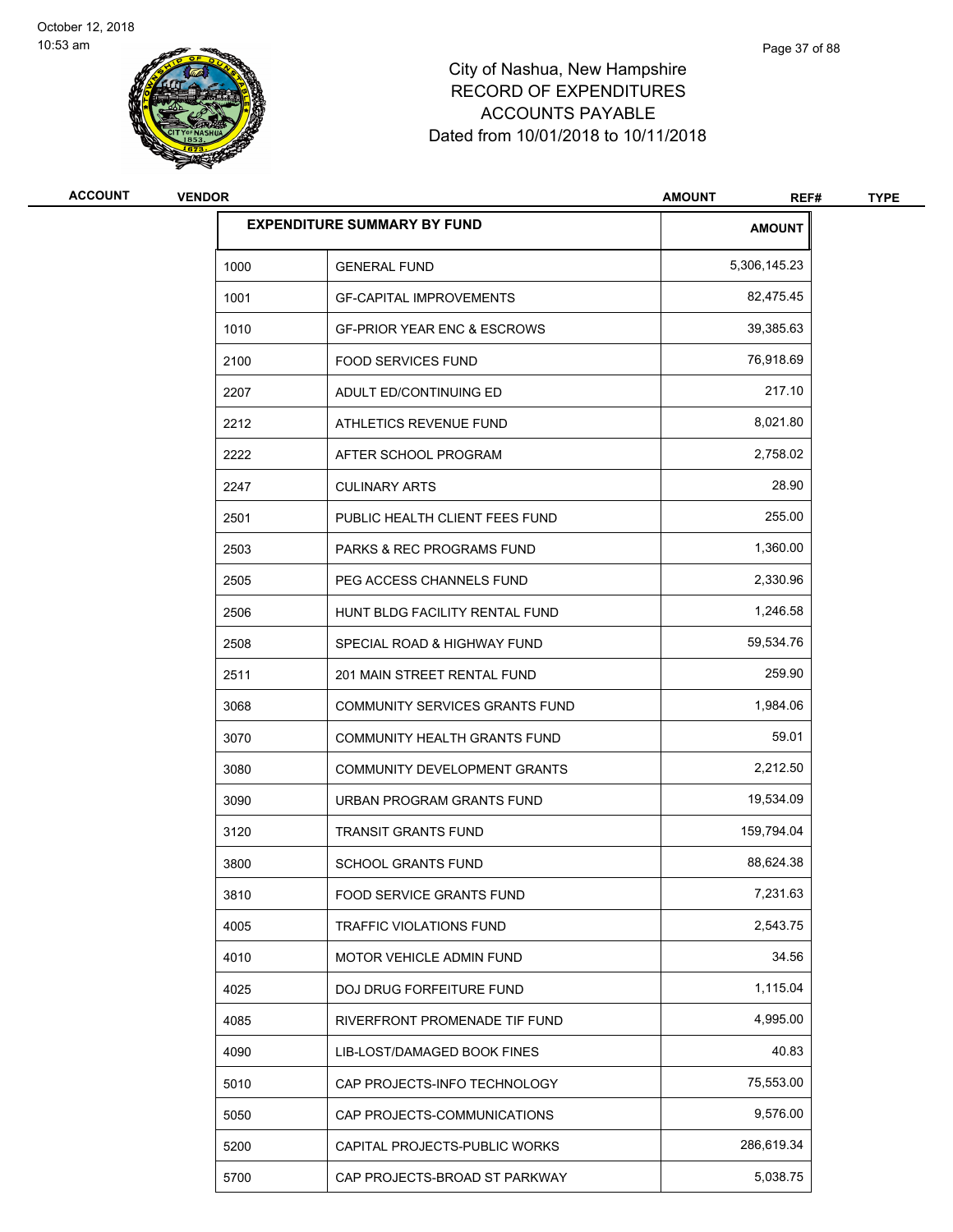

# City of Nashua, New Hampshire RECORD OF EXPENDITURES ACCOUNTS PAYABLE Dated from 10/01/2018 to 10/11/2018

| <b>VENDOR</b> |                                       | <b>AMOUNT</b><br>REF# |  |
|---------------|---------------------------------------|-----------------------|--|
|               |                                       | <b>AMOUNT</b>         |  |
| 6000          | SOLID WASTE FUND                      | 91,856.59             |  |
| 6200          | <b>WASTEWATER FUND</b>                | 760,215.19            |  |
| 6201          | WERF-WASTEWATER EQUIP RESERVE         | 217,504.88            |  |
| 6500          | PROPERTY & CASUALTY FUND              | 27,514.42             |  |
| 6600          | BENEFITS SELF INSURANCE FUND          | 1,892,155.58          |  |
| 7026          | CAPITAL EQUIPMENT RESERVE FUND        | 333,448.15            |  |
| 7050          | <b>HOLMAN STADIUM IMPROVEMNTS ETF</b> | 81.22                 |  |
| 7052          | MINE FALLS PARK ETF                   | 164.91                |  |
| 7054          | DAVID W. DEANE SKATEBOARD PARK        | 2,369.40              |  |
| 7078          | <b>CITY BUILDINGS ETF</b>             | 1,500.00              |  |
| 7504          | ETF CONTRIB EDGEWOOD-DEED FUND        | 1,007.03              |  |
| 7506          | ETF CONTRIB-WOODLAWN CEMETERY         | 585.00                |  |
| 7551          | P&R-SUMMERFUN                         | 219.88                |  |
| 7563          | <b>SCHOOL ATHLETIC ETF</b>            | 1,599.00              |  |
| 7565          | SCHOOL RELATED PROGRAMS-ETF           | 3,020.54              |  |
| 7580          | <b>PAVING ETF</b>                     | 18,381.78             |  |
| 8007          | EDGEWOOD CEMETERY PERP-CARE           | 2,400.00              |  |
| 8050          | <b>LIBRARY-CHARLES ZYLONIS</b>        | 75.00                 |  |
| 8063          | LIBRARY-HENRY STEARNS FUND            | 17,625.83             |  |
| <b>TOTAL:</b> |                                       | 9,617,618.40          |  |

**Grand Total:**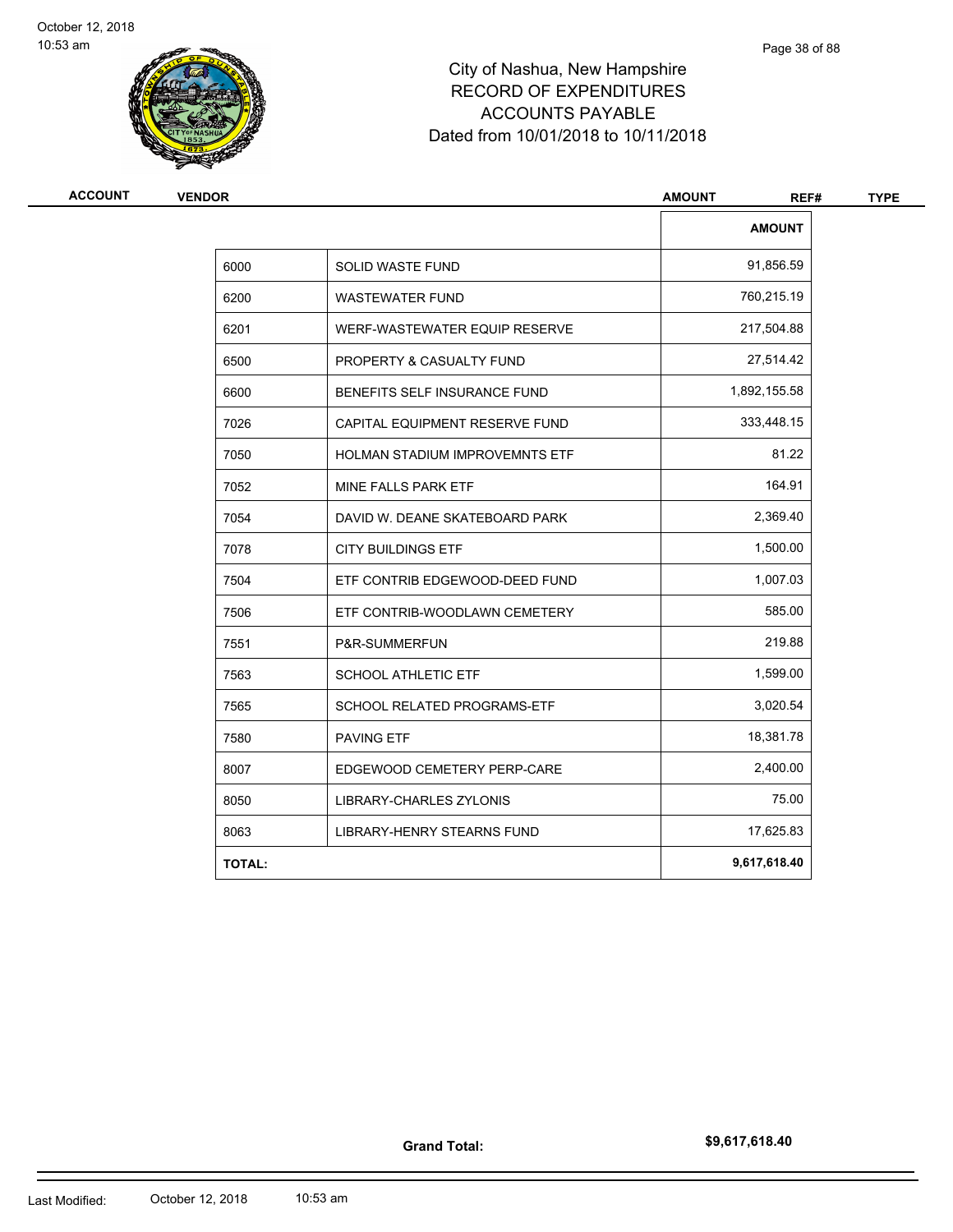Page 39 of 88

|                 |                                      | <b>DESCRIPTION</b> |                                  |               |
|-----------------|--------------------------------------|--------------------|----------------------------------|---------------|
| <b>PAY DATE</b> |                                      | <b>ACCOUNT</b>     |                                  | <b>AMOUNT</b> |
|                 | <b>FUND#: 1000 - GENERAL FUND</b>    |                    |                                  |               |
|                 |                                      |                    |                                  |               |
| 101             | <b>MAYOR</b>                         |                    |                                  |               |
|                 | 10/4/18                              | 51100              | CHIEF OF STAFF                   | 1,589.45      |
|                 | 10/11/18                             | 51100              | CHIEF OF STAFF                   | 1,589.45      |
|                 | 10/4/18                              | 51100              | CONSTITUENT SERVICES COORDINATOR | 805.50        |
|                 | 10/11/18                             | 51100              | CONSTITUENT SERVICES COORDINATOR | 805.50        |
|                 | 10/4/18                              | 51100              | SECRETARY RECEPTIONIST           | 628.10        |
|                 | 10/11/18                             | 51100              | SECRETARY RECEPTIONIST           | 628.10        |
|                 | 10/4/18                              | 51500              | MAYOR                            | 2,252.50      |
|                 | 10/11/18                             | 51500              | <b>MAYOR</b>                     | 2,252.50      |
|                 | <b>TOTAL 101 - MAYOR</b>             |                    |                                  | \$10,551.10   |
| 102             | <b>BOARD OF ALDERMEN</b>             |                    |                                  |               |
|                 | 10/4/18                              | 51100              | LEGISLATIVE AFFAIRS MANAGER      | 1,656.55      |
|                 | 10/11/18                             | 51100              | LEGISLATIVE AFFAIRS MANAGER      | 1,656.55      |
|                 | 10/4/18                              | 51200              | LEGISLATIVE TRANSCRIPTION SPEC   | 317.83        |
|                 | 10/11/18                             | 51200              | LEGISLATIVE TRANSCRIPTION SPEC   | 342.91        |
|                 | <b>TOTAL 102 - BOARD OF ALDERMEN</b> |                    |                                  | \$3,973.84    |
|                 |                                      |                    |                                  |               |
| 103             | LEGAL                                |                    |                                  |               |
|                 | 10/4/18                              | 51100              | <b>CORPORATION COUNSEL</b>       | 2,421.70      |
|                 | 10/11/18                             | 51100              | <b>CORPORATION COUNSEL</b>       | 2,421.70      |
|                 | 10/4/18                              | 51100              | DEPUTY CORPORATION COUNSEL       | 4,203.30      |
|                 | 10/11/18                             | 51100              | DEPUTY CORPORATION COUNSEL       | 4,203.30      |
|                 | 10/4/18                              | 51100              | <b>LEGAL ASSISTANT</b>           | 1,994.25      |
|                 | 10/11/18                             | 51100              | <b>LEGAL ASSISTANT</b>           | 1,994.25      |
|                 | <b>TOTAL 103 - LEGAL</b>             |                    |                                  | \$17,238.50   |
| 107             | <b>CITY CLERK</b>                    |                    |                                  |               |
|                 | 10/4/18                              | 51100              | <b>CITY CLERK</b>                | 1,804.30      |
|                 | 10/11/18                             | 51100              | <b>CITY CLERK</b>                | 1,804.30      |
|                 | 10/4/18                              | 51100              | <b>CLERK VITAL RECORDS II</b>    | 1,840.40      |
|                 | 10/11/18                             | 51100              | <b>CLERK VITAL RECORDS II</b>    | 1,840.36      |
|                 | 10/4/18                              | 51100              | DEPARTMENT COORDINATOR, CC       | 744.19        |
|                 | 10/11/18                             | 51100              | DEPARTMENT COORDINATOR, CC       | 744.20        |
|                 | 10/4/18                              | 51100              | DEPUTY CITY CLERK                | 1,279.50      |
|                 | 10/11/18                             | 51100              | DEPUTY CITY CLERK                | 1,279.50      |
|                 | 10/4/18                              | 51300              | OVERTIME-REGULAR                 | 216.28        |
|                 | 10/11/18                             | 51300              | OVERTIME-REGULAR                 | 91.40         |
|                 | 10/4/18                              | 51512              | WAGES APPOINTED OFFICIALS        | (175.00)      |

10/11/18 51512 WAGES APPOINTED OFFICIALS 350.00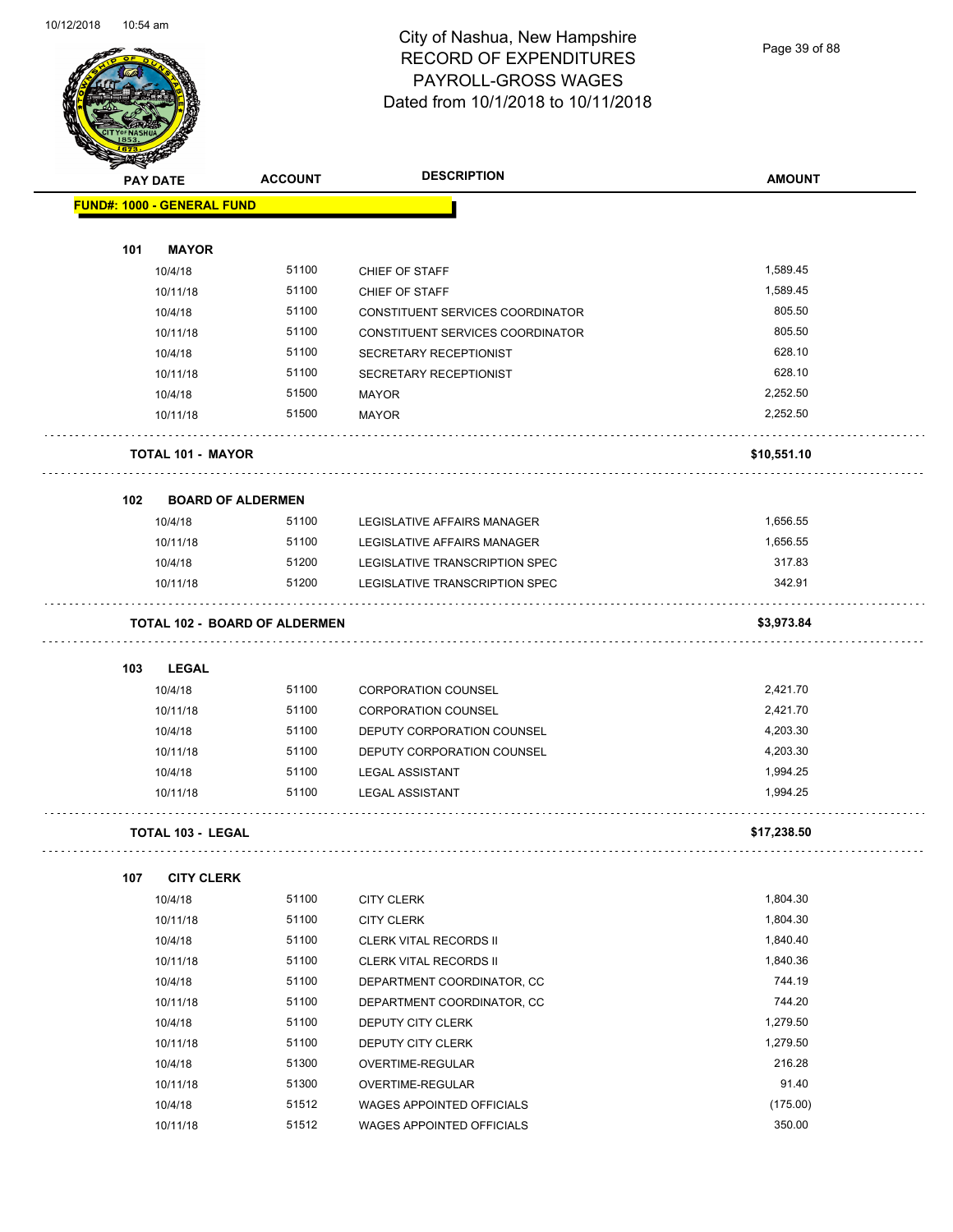

| <b>PAY DATE</b>                   | <b>ACCOUNT</b>                         | <b>DESCRIPTION</b>                       | <b>AMOUNT</b> |
|-----------------------------------|----------------------------------------|------------------------------------------|---------------|
| <b>FUND#: 1000 - GENERAL FUND</b> |                                        |                                          |               |
|                                   |                                        |                                          |               |
| <b>TOTAL 107 - CITY CLERK</b>     |                                        |                                          | \$11,819.43   |
| 111                               | <b>HUMAN RESOURCES</b>                 |                                          |               |
| 10/4/18                           | 51100                                  | HR SPEC                                  | 556.23        |
| 10/11/18                          | 51100                                  | HR SPEC                                  | 308.94        |
| 10/4/18                           | 51100                                  | <b>HRIS &amp; PAYROLL ANALYST</b>        | 1,172.20      |
| 10/11/18                          | 51100                                  | <b>HRIS &amp; PAYROLL ANALYST</b>        | 1,172.20      |
| 10/4/18                           | 51100                                  | HUMAN RESOURCES DIRECTOR                 | 1,803.30      |
| 10/11/18                          | 51100                                  | HUMAN RESOURCES DIRECTOR                 | 1,803.30      |
| 10/4/18                           | 51100                                  | HUMAN RESOURCES MANAGER                  | 1,242.65      |
| 10/11/18                          | 51100                                  | HUMAN RESOURCES MANAGER                  | 1,242.65      |
| 10/4/18                           | 51100                                  | PAYROLL ANALYST                          | 2,223.25      |
| 10/11/18                          | 51100                                  | PAYROLL ANALYST                          | 2,223.25      |
| 10/4/18                           | 51100                                  | <b>PAYROLL MANAGER</b>                   | 1,562.35      |
| 10/11/18                          | 51100                                  | <b>PAYROLL MANAGER</b>                   | 1,562.35      |
| 10/4/18                           | 51200                                  | ADMINISTRATIVE ASSISTANT I               | 383.55        |
| 10/11/18                          | 51200                                  | ADMINISTRATIVE ASSISTANT I               | 387.37        |
| 10/4/18                           | 55425                                  | EMPLOYMENT BACKGROUND CHECKS             | 15.00         |
|                                   | <b>TOTAL 111 - HUMAN RESOURCES</b>     |                                          | \$17,658.59   |
|                                   |                                        |                                          |               |
| 122<br>10/4/18                    | <b>INFORMATION TECHNOLOGY</b><br>51100 | ADMIN ASSISTANT III                      | 801.90        |
| 10/11/18                          | 51100                                  | ADMIN ASSISTANT III                      | 801.90        |
| 10/4/18                           | 51100                                  | ENTERPRISE SYS ADMINISTRATOR             | 1,562.35      |
| 10/11/18                          | 51100                                  | ENTERPRISE SYS ADMINISTRATOR             | 1,562.35      |
| 10/4/18                           | 51100                                  | ERP SYSTEM ADMIN DBA                     | 1,913.25      |
| 10/11/18                          | 51100                                  | ERP SYSTEM ADMIN DBA                     | 1,913.25      |
| 10/4/18                           | 51100                                  | IT DIVISION DIRECTOR                     | 2,294.80      |
| 10/11/18                          | 51100                                  | IT DIVISION DIRECTOR                     | 2,294.80      |
| 10/4/18                           | 51100                                  | IT INFRASTRUCTURE ANALYST                | 1,306.00      |
| 10/11/18                          | 51100                                  | IT INFRASTRUCTURE ANALYST                | 1,306.00      |
| 10/4/18                           | 51100                                  | IT MANAGER, INFRASTRUCTURE               | 2,059.95      |
| 10/11/18                          | 51100                                  | IT MANAGER, INFRASTRUCTURE               | 2,059.95      |
|                                   | 51100                                  |                                          | 1,593.39      |
| 10/4/18                           | 51100                                  | IT MANAGER, PROJECT/DEVELOPMENT SERVICES | 1,593.40      |
| 10/11/18                          |                                        | IT MANAGER, PROJECT/DEVELOPMENT SERVICES |               |
| 10/4/18                           | 51100                                  | IT MANAGER, TECHNICAL SERVICES           | 1,620.45      |
| 10/11/18                          | 51100                                  | IT MANAGER, TECHNICAL SERVICES           | 1,620.45      |
| 10/4/18                           | 51100                                  | SYSTEMS ADM DATABASE ADM                 | 1,810.10      |
| 10/11/18                          | 51100                                  | SYSTEMS ADM DATABASE ADM                 | 1,810.10      |
| 10/4/18                           | 51100                                  | TECHNICAL SPEC II NET SUPPORT            | 1,246.35      |
| 10/11/18                          | 51100                                  | TECHNICAL SPEC II NET SUPPORT            | 1,246.35      |
| 10/4/18                           | 51100                                  | <b>TECHNICAL SPECIALIST I</b>            | 870.15        |
| 10/11/18                          | 51100                                  | <b>TECHNICAL SPECIALIST I</b>            | 870.15        |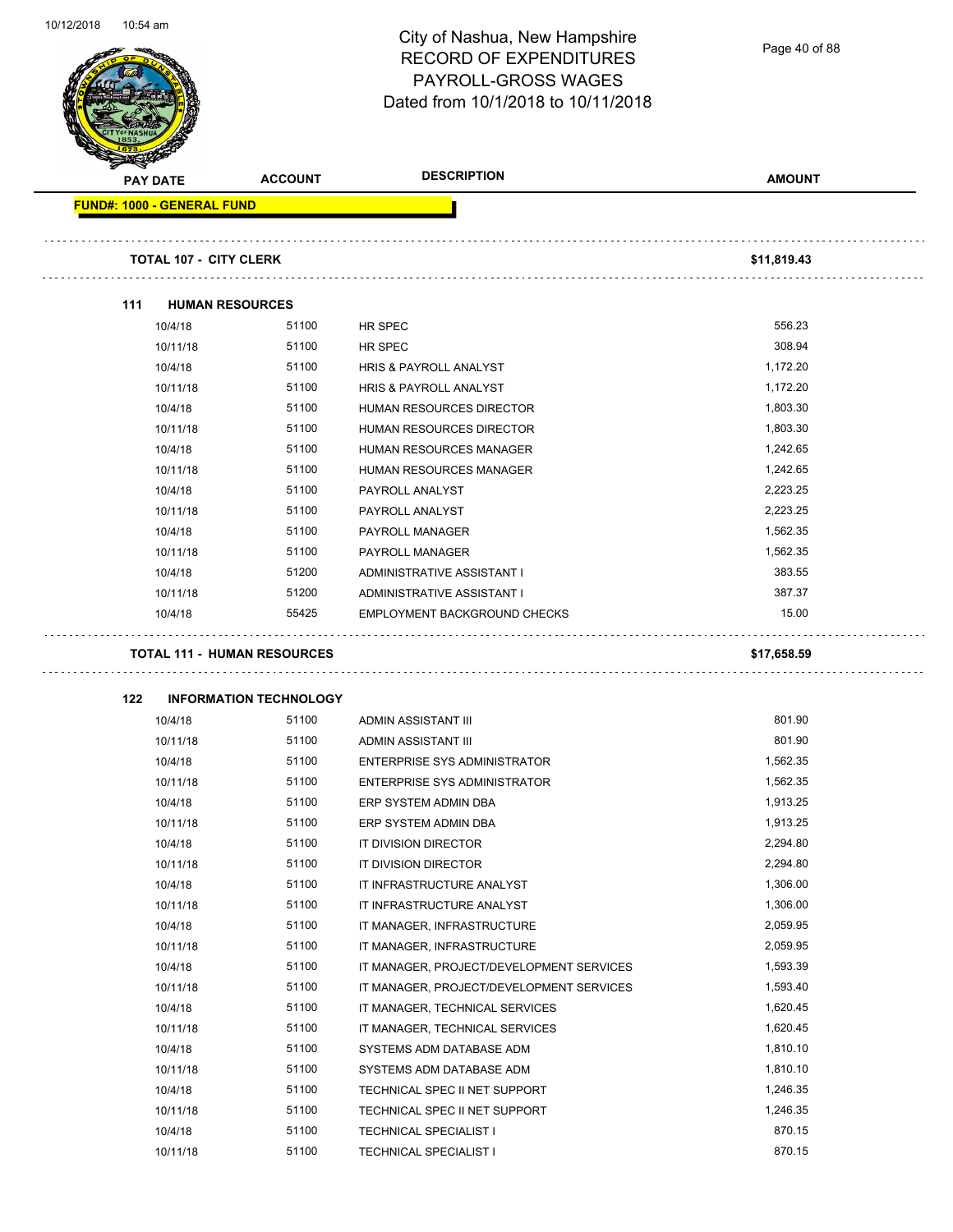Page 41 of 88

| <b>FUND#: 1000 - GENERAL FUND</b><br>122<br><b>INFORMATION TECHNOLOGY</b><br>51300<br>10/4/18<br>OVERTIME-REGULAR<br>51300<br>OVERTIME-REGULAR<br>10/11/18<br><b>TOTAL 122 - INFORMATION TECHNOLOGY</b><br>126<br><b>FINANCIAL SERVICES</b><br>10/4/18<br>51100<br>ACCOUNTS PAYABLE COORDINATOR<br>10/11/18<br>51100<br>ACCOUNTS PAYABLE COORDINATOR<br>51100<br>10/4/18<br>ACCOUNTS PAYABLE SUPV<br>51100<br>10/11/18<br>ACCOUNTS PAYABLE SUPV<br>51100<br>10/4/18<br>ASSISTANT TREASURER<br>10/11/18<br>51100<br>ASSISTANT TREASURER<br>10/4/18<br>51100<br><b>CFO COMPTROLLER</b><br>51100<br>10/11/18<br><b>CFO COMPTROLLER</b><br>51100<br>10/4/18<br>DEP TREASURER TAX COLLECTOR<br>51100<br>10/11/18<br>DEP TREASURER TAX COLLECTOR<br>10/4/18<br>51100<br>FINANCE AND ADMIN MANAGER<br>10/11/18<br>51100<br>FINANCE AND ADMIN MANAGER<br>51100<br>10/4/18<br><b>MVR CLERK I</b><br>51100<br>10/11/18<br><b>MVR CLERK I</b><br>51100<br>10/4/18<br>MVR CLERK II<br>10/11/18<br>51100<br>MVR CLERK II<br>10/4/18<br>51100<br>MVR CLERK III<br>10/11/18<br>51100<br>MVR CLERK III<br>51100<br>10/4/18<br>REVENUE ACCOUNTS SPEC<br>51100<br>10/11/18<br>REVENUE ACCOUNTS SPEC<br>10/4/18<br>51100<br>REVENUE COORDINATOR<br>51100<br>10/11/18<br>REVENUE COORDINATOR<br>51100<br>10/4/18<br>SENIOR ACCOUNTANT<br>51100<br>10/11/18<br>SENIOR ACCOUNTANT<br>51100<br>10/4/18<br>SENIOR FINANCE MANAGER<br>10/11/18<br>51100<br>SENIOR FINANCE MANAGER<br>10/4/18<br>51100<br>SENIOR FINANCIAL ANALYST<br>51100<br>10/11/18<br>SENIOR FINANCIAL ANALYST<br>51100<br>10/4/18<br>SR MGR ACCT FIN REPORTING<br>51100<br>10/11/18<br>SR MGR ACCT FIN REPORTING | 46.74<br>15.03<br>\$34,219.16<br>2,308.65 |
|--------------------------------------------------------------------------------------------------------------------------------------------------------------------------------------------------------------------------------------------------------------------------------------------------------------------------------------------------------------------------------------------------------------------------------------------------------------------------------------------------------------------------------------------------------------------------------------------------------------------------------------------------------------------------------------------------------------------------------------------------------------------------------------------------------------------------------------------------------------------------------------------------------------------------------------------------------------------------------------------------------------------------------------------------------------------------------------------------------------------------------------------------------------------------------------------------------------------------------------------------------------------------------------------------------------------------------------------------------------------------------------------------------------------------------------------------------------------------------------------------------------------------------------------------------------------------------------------------------------------------------------------------------------|-------------------------------------------|
|                                                                                                                                                                                                                                                                                                                                                                                                                                                                                                                                                                                                                                                                                                                                                                                                                                                                                                                                                                                                                                                                                                                                                                                                                                                                                                                                                                                                                                                                                                                                                                                                                                                              |                                           |
|                                                                                                                                                                                                                                                                                                                                                                                                                                                                                                                                                                                                                                                                                                                                                                                                                                                                                                                                                                                                                                                                                                                                                                                                                                                                                                                                                                                                                                                                                                                                                                                                                                                              |                                           |
|                                                                                                                                                                                                                                                                                                                                                                                                                                                                                                                                                                                                                                                                                                                                                                                                                                                                                                                                                                                                                                                                                                                                                                                                                                                                                                                                                                                                                                                                                                                                                                                                                                                              |                                           |
|                                                                                                                                                                                                                                                                                                                                                                                                                                                                                                                                                                                                                                                                                                                                                                                                                                                                                                                                                                                                                                                                                                                                                                                                                                                                                                                                                                                                                                                                                                                                                                                                                                                              |                                           |
|                                                                                                                                                                                                                                                                                                                                                                                                                                                                                                                                                                                                                                                                                                                                                                                                                                                                                                                                                                                                                                                                                                                                                                                                                                                                                                                                                                                                                                                                                                                                                                                                                                                              |                                           |
|                                                                                                                                                                                                                                                                                                                                                                                                                                                                                                                                                                                                                                                                                                                                                                                                                                                                                                                                                                                                                                                                                                                                                                                                                                                                                                                                                                                                                                                                                                                                                                                                                                                              |                                           |
|                                                                                                                                                                                                                                                                                                                                                                                                                                                                                                                                                                                                                                                                                                                                                                                                                                                                                                                                                                                                                                                                                                                                                                                                                                                                                                                                                                                                                                                                                                                                                                                                                                                              |                                           |
|                                                                                                                                                                                                                                                                                                                                                                                                                                                                                                                                                                                                                                                                                                                                                                                                                                                                                                                                                                                                                                                                                                                                                                                                                                                                                                                                                                                                                                                                                                                                                                                                                                                              |                                           |
|                                                                                                                                                                                                                                                                                                                                                                                                                                                                                                                                                                                                                                                                                                                                                                                                                                                                                                                                                                                                                                                                                                                                                                                                                                                                                                                                                                                                                                                                                                                                                                                                                                                              | 2,308.65                                  |
|                                                                                                                                                                                                                                                                                                                                                                                                                                                                                                                                                                                                                                                                                                                                                                                                                                                                                                                                                                                                                                                                                                                                                                                                                                                                                                                                                                                                                                                                                                                                                                                                                                                              | 1,095.90                                  |
|                                                                                                                                                                                                                                                                                                                                                                                                                                                                                                                                                                                                                                                                                                                                                                                                                                                                                                                                                                                                                                                                                                                                                                                                                                                                                                                                                                                                                                                                                                                                                                                                                                                              | 1,095.90                                  |
|                                                                                                                                                                                                                                                                                                                                                                                                                                                                                                                                                                                                                                                                                                                                                                                                                                                                                                                                                                                                                                                                                                                                                                                                                                                                                                                                                                                                                                                                                                                                                                                                                                                              | 1,466.05                                  |
|                                                                                                                                                                                                                                                                                                                                                                                                                                                                                                                                                                                                                                                                                                                                                                                                                                                                                                                                                                                                                                                                                                                                                                                                                                                                                                                                                                                                                                                                                                                                                                                                                                                              | 1,466.05                                  |
|                                                                                                                                                                                                                                                                                                                                                                                                                                                                                                                                                                                                                                                                                                                                                                                                                                                                                                                                                                                                                                                                                                                                                                                                                                                                                                                                                                                                                                                                                                                                                                                                                                                              | 2,518.65                                  |
|                                                                                                                                                                                                                                                                                                                                                                                                                                                                                                                                                                                                                                                                                                                                                                                                                                                                                                                                                                                                                                                                                                                                                                                                                                                                                                                                                                                                                                                                                                                                                                                                                                                              | 2,518.66                                  |
|                                                                                                                                                                                                                                                                                                                                                                                                                                                                                                                                                                                                                                                                                                                                                                                                                                                                                                                                                                                                                                                                                                                                                                                                                                                                                                                                                                                                                                                                                                                                                                                                                                                              | 1,222.45                                  |
|                                                                                                                                                                                                                                                                                                                                                                                                                                                                                                                                                                                                                                                                                                                                                                                                                                                                                                                                                                                                                                                                                                                                                                                                                                                                                                                                                                                                                                                                                                                                                                                                                                                              | 1,222.45                                  |
|                                                                                                                                                                                                                                                                                                                                                                                                                                                                                                                                                                                                                                                                                                                                                                                                                                                                                                                                                                                                                                                                                                                                                                                                                                                                                                                                                                                                                                                                                                                                                                                                                                                              | 873.15                                    |
|                                                                                                                                                                                                                                                                                                                                                                                                                                                                                                                                                                                                                                                                                                                                                                                                                                                                                                                                                                                                                                                                                                                                                                                                                                                                                                                                                                                                                                                                                                                                                                                                                                                              | 873.15                                    |
|                                                                                                                                                                                                                                                                                                                                                                                                                                                                                                                                                                                                                                                                                                                                                                                                                                                                                                                                                                                                                                                                                                                                                                                                                                                                                                                                                                                                                                                                                                                                                                                                                                                              | 1,757.25                                  |
|                                                                                                                                                                                                                                                                                                                                                                                                                                                                                                                                                                                                                                                                                                                                                                                                                                                                                                                                                                                                                                                                                                                                                                                                                                                                                                                                                                                                                                                                                                                                                                                                                                                              | 1,757.23                                  |
|                                                                                                                                                                                                                                                                                                                                                                                                                                                                                                                                                                                                                                                                                                                                                                                                                                                                                                                                                                                                                                                                                                                                                                                                                                                                                                                                                                                                                                                                                                                                                                                                                                                              | 1,568.79                                  |
|                                                                                                                                                                                                                                                                                                                                                                                                                                                                                                                                                                                                                                                                                                                                                                                                                                                                                                                                                                                                                                                                                                                                                                                                                                                                                                                                                                                                                                                                                                                                                                                                                                                              | 1,568.79                                  |
|                                                                                                                                                                                                                                                                                                                                                                                                                                                                                                                                                                                                                                                                                                                                                                                                                                                                                                                                                                                                                                                                                                                                                                                                                                                                                                                                                                                                                                                                                                                                                                                                                                                              | 1,529.90                                  |
|                                                                                                                                                                                                                                                                                                                                                                                                                                                                                                                                                                                                                                                                                                                                                                                                                                                                                                                                                                                                                                                                                                                                                                                                                                                                                                                                                                                                                                                                                                                                                                                                                                                              | 1,529.90                                  |
|                                                                                                                                                                                                                                                                                                                                                                                                                                                                                                                                                                                                                                                                                                                                                                                                                                                                                                                                                                                                                                                                                                                                                                                                                                                                                                                                                                                                                                                                                                                                                                                                                                                              | 845.00                                    |
|                                                                                                                                                                                                                                                                                                                                                                                                                                                                                                                                                                                                                                                                                                                                                                                                                                                                                                                                                                                                                                                                                                                                                                                                                                                                                                                                                                                                                                                                                                                                                                                                                                                              | 845.00                                    |
|                                                                                                                                                                                                                                                                                                                                                                                                                                                                                                                                                                                                                                                                                                                                                                                                                                                                                                                                                                                                                                                                                                                                                                                                                                                                                                                                                                                                                                                                                                                                                                                                                                                              | 1,080.35                                  |
|                                                                                                                                                                                                                                                                                                                                                                                                                                                                                                                                                                                                                                                                                                                                                                                                                                                                                                                                                                                                                                                                                                                                                                                                                                                                                                                                                                                                                                                                                                                                                                                                                                                              | 1,080.35                                  |
|                                                                                                                                                                                                                                                                                                                                                                                                                                                                                                                                                                                                                                                                                                                                                                                                                                                                                                                                                                                                                                                                                                                                                                                                                                                                                                                                                                                                                                                                                                                                                                                                                                                              | 1,143.00                                  |
|                                                                                                                                                                                                                                                                                                                                                                                                                                                                                                                                                                                                                                                                                                                                                                                                                                                                                                                                                                                                                                                                                                                                                                                                                                                                                                                                                                                                                                                                                                                                                                                                                                                              | 1,143.00                                  |
|                                                                                                                                                                                                                                                                                                                                                                                                                                                                                                                                                                                                                                                                                                                                                                                                                                                                                                                                                                                                                                                                                                                                                                                                                                                                                                                                                                                                                                                                                                                                                                                                                                                              | 1,705.80                                  |
|                                                                                                                                                                                                                                                                                                                                                                                                                                                                                                                                                                                                                                                                                                                                                                                                                                                                                                                                                                                                                                                                                                                                                                                                                                                                                                                                                                                                                                                                                                                                                                                                                                                              | 1,705.80                                  |
|                                                                                                                                                                                                                                                                                                                                                                                                                                                                                                                                                                                                                                                                                                                                                                                                                                                                                                                                                                                                                                                                                                                                                                                                                                                                                                                                                                                                                                                                                                                                                                                                                                                              | 1,240.50                                  |
|                                                                                                                                                                                                                                                                                                                                                                                                                                                                                                                                                                                                                                                                                                                                                                                                                                                                                                                                                                                                                                                                                                                                                                                                                                                                                                                                                                                                                                                                                                                                                                                                                                                              | 1,240.50                                  |
|                                                                                                                                                                                                                                                                                                                                                                                                                                                                                                                                                                                                                                                                                                                                                                                                                                                                                                                                                                                                                                                                                                                                                                                                                                                                                                                                                                                                                                                                                                                                                                                                                                                              | 1,339.30                                  |
|                                                                                                                                                                                                                                                                                                                                                                                                                                                                                                                                                                                                                                                                                                                                                                                                                                                                                                                                                                                                                                                                                                                                                                                                                                                                                                                                                                                                                                                                                                                                                                                                                                                              | 1,339.30                                  |
| 10/4/18<br>51100<br>SUPV VEHICLE REGISTRATION                                                                                                                                                                                                                                                                                                                                                                                                                                                                                                                                                                                                                                                                                                                                                                                                                                                                                                                                                                                                                                                                                                                                                                                                                                                                                                                                                                                                                                                                                                                                                                                                                | 1,214.70                                  |
| 10/11/18<br>51100<br>SUPV VEHICLE REGISTRATION                                                                                                                                                                                                                                                                                                                                                                                                                                                                                                                                                                                                                                                                                                                                                                                                                                                                                                                                                                                                                                                                                                                                                                                                                                                                                                                                                                                                                                                                                                                                                                                                               | 1,214.70                                  |
| 51100<br>10/4/18<br>TREASURER TAX COLLECTOR                                                                                                                                                                                                                                                                                                                                                                                                                                                                                                                                                                                                                                                                                                                                                                                                                                                                                                                                                                                                                                                                                                                                                                                                                                                                                                                                                                                                                                                                                                                                                                                                                  | 2,059.95                                  |
| 51100<br>10/11/18<br>TREASURER TAX COLLECTOR                                                                                                                                                                                                                                                                                                                                                                                                                                                                                                                                                                                                                                                                                                                                                                                                                                                                                                                                                                                                                                                                                                                                                                                                                                                                                                                                                                                                                                                                                                                                                                                                                 |                                           |
| 51200<br>10/4/18<br>TRUST ACCOUNTANT PT                                                                                                                                                                                                                                                                                                                                                                                                                                                                                                                                                                                                                                                                                                                                                                                                                                                                                                                                                                                                                                                                                                                                                                                                                                                                                                                                                                                                                                                                                                                                                                                                                      | 2,059.96                                  |
| 10/11/18<br>51200<br>TRUST ACCOUNTANT PT                                                                                                                                                                                                                                                                                                                                                                                                                                                                                                                                                                                                                                                                                                                                                                                                                                                                                                                                                                                                                                                                                                                                                                                                                                                                                                                                                                                                                                                                                                                                                                                                                     | 756.21                                    |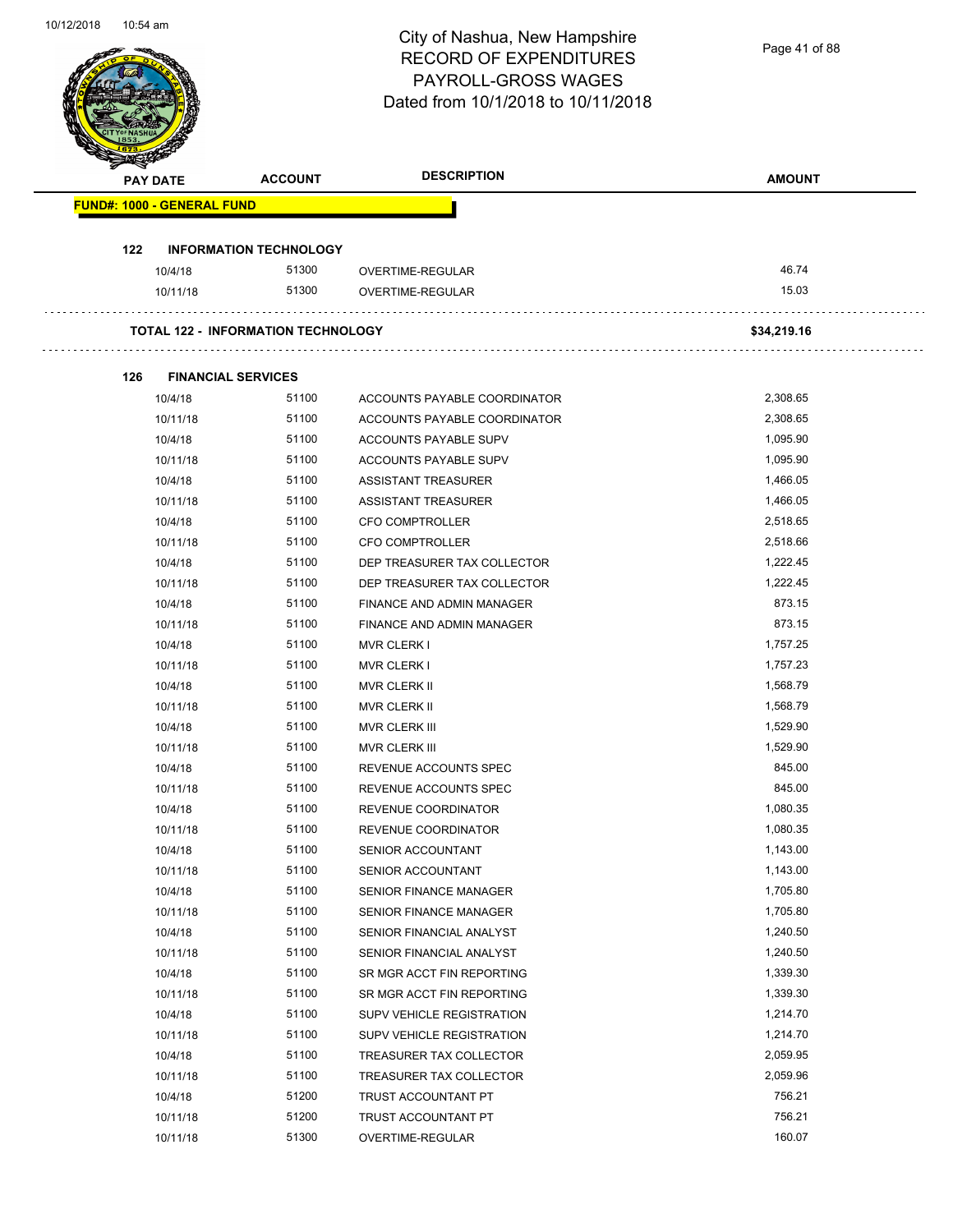

Page 42 of 88

|     | <b>PAY DATE</b>                   | <b>ACCOUNT</b>                        | <b>DESCRIPTION</b>             | <b>AMOUNT</b> |
|-----|-----------------------------------|---------------------------------------|--------------------------------|---------------|
|     | <b>FUND#: 1000 - GENERAL FUND</b> |                                       |                                |               |
|     |                                   | <b>TOTAL 126 - FINANCIAL SERVICES</b> |                                | \$51,611.27   |
| 129 |                                   | <b>CITY BUILDINGS</b>                 |                                |               |
|     | 10/4/18                           | 51100                                 | <b>BUILDING MANAGER</b>        | 1,234.85      |
|     | 10/11/18                          | 51100                                 | <b>BUILDING MANAGER</b>        | 1,234.85      |
|     | 10/4/18                           | 51100                                 | <b>CUSTODIAN I</b>             | 1,276.28      |
|     | 10/11/18                          | 51100                                 | <b>CUSTODIAN I</b>             | 1,292.60      |
|     | 10/4/18                           | 51100                                 | MAINTENANCE SPEC               | 1,413.99      |
|     | 10/11/18                          | 51100                                 | MAINTENANCE SPEC               | 1,414.00      |
|     | 10/4/18                           | 51200                                 | <b>CUSTODIAN I</b>             | 374.80        |
|     | 10/11/18                          | 51200                                 | <b>CUSTODIAN I</b>             | 334.64        |
|     | 10/4/18                           | 51300                                 | OVERTIME-REGULAR               | 24.48         |
|     |                                   | <b>TOTAL 129 - CITY BUILDINGS</b>     |                                | \$8,600.49    |
| 130 |                                   | <b>PURCHASING</b>                     |                                |               |
|     | 10/4/18                           | 51100                                 | PURCHASING AGENT I             | 756.10        |
|     | 10/11/18                          | 51100                                 | PURCHASING AGENT I             | 751.38        |
|     | 10/4/18                           | 51100                                 | PURCHASING AGENT II            | 941.88        |
|     | 10/11/18                          | 51100                                 | PURCHASING AGENT II            | 936.01        |
|     | 10/4/18                           | 51100                                 | PURCHASING MANAGER             | 1,746.35      |
|     | 10/11/18                          | 51100                                 | PURCHASING MANAGER             | 1,746.35      |
|     | 10/4/18                           | 51200                                 | MESSENGER MAIL DISTRIBUTION CL | 319.90        |
|     | 10/11/18                          | 51200                                 | MESSENGER MAIL DISTRIBUTION CL | 143.96        |
|     | 10/4/18                           | 51300                                 | OVERTIME-REGULAR               | 8.83          |
|     |                                   | <b>TOTAL 130 - PURCHASING</b>         |                                | \$7,350.76    |
| 131 |                                   | <b>HUNT BUILDING</b>                  |                                |               |
|     | 10/4/18                           | 51100                                 | HUNT MEMORIAL BLDG & ARTS ADM  | 372.90        |
|     | 10/11/18                          | 51100                                 | HUNT MEMORIAL BLDG & ARTS ADM  | 372.90        |
|     |                                   | <b>TOTAL 131 - HUNT BUILDING</b>      |                                | \$745.80      |
| 132 | <b>ASSESSING</b>                  |                                       |                                |               |
|     | 10/4/18                           | 51100                                 | <b>APPRAISER I</b>             | 796.30        |
|     | 10/11/18                          | 51100                                 | <b>APPRAISER I</b>             | 796.30        |
|     | 10/4/18                           | 51100                                 | <b>APPRAISER II</b>            | 1,146.50      |
|     | 10/11/18                          | 51100                                 | <b>APPRAISER II</b>            | 1,146.50      |
|     | 10/4/18                           | 51100                                 | <b>APPRAISER III</b>           | 2,465.70      |
|     | 10/11/18                          | 51100                                 | <b>APPRAISER III</b>           | 2,465.70      |
|     | 10/4/18                           | 51100                                 | ASSESSING ADMIN SPEC I CSR     | 654.95        |
|     | 10/11/18                          | 51100                                 | ASSESSING ADMIN SPEC I CSR     | 654.95        |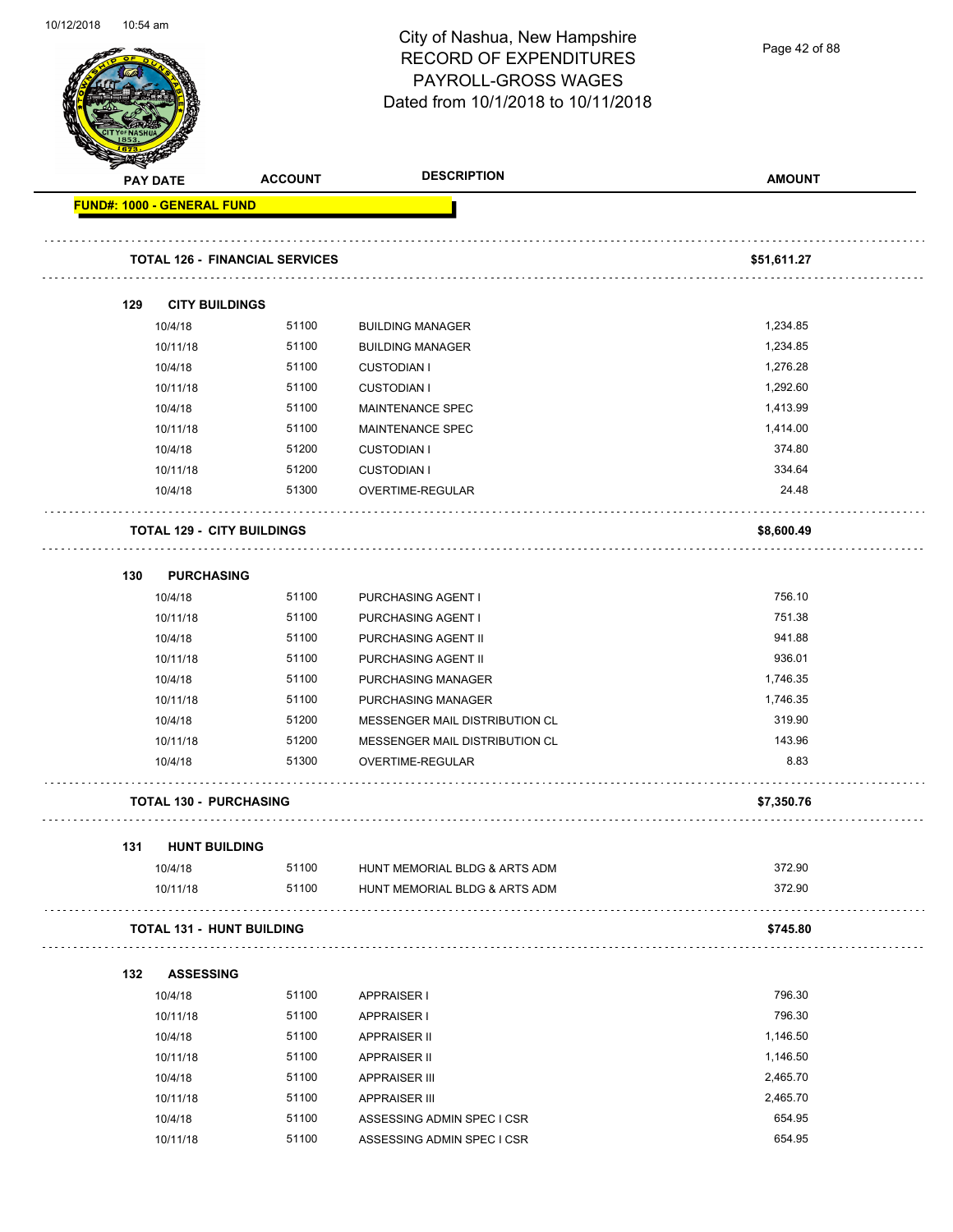

Page 43 of 88

| <b>STATES DE</b> |                                   |                                           |                                                              |               |
|------------------|-----------------------------------|-------------------------------------------|--------------------------------------------------------------|---------------|
|                  | <b>PAY DATE</b>                   | <b>ACCOUNT</b>                            | <b>DESCRIPTION</b>                                           | <b>AMOUNT</b> |
|                  | <b>FUND#: 1000 - GENERAL FUND</b> |                                           |                                                              |               |
| 132              | <b>ASSESSING</b>                  |                                           |                                                              |               |
|                  | 10/4/18                           | 51100                                     | ASSESSING ADMIN SPEC II CSR                                  | 715.30        |
|                  | 10/11/18                          | 51100                                     | ASSESSING ADMIN SPEC II CSR                                  | 715.30        |
|                  | 10/4/18                           | 51100                                     |                                                              | 998.55        |
|                  |                                   | 51100                                     | ASSESSING ADMIN SPEC III CSR<br>ASSESSING ADMIN SPEC III CSR | 998.55        |
|                  | 10/11/18                          | 51100                                     |                                                              | 1,908.50      |
|                  | 10/4/18<br>10/11/18               | 51100                                     | <b>CHIEF ASSESSOR</b>                                        | 1,908.50      |
|                  |                                   |                                           | CHIEF ASSESSOR                                               | 929.65        |
|                  | 10/4/18<br>10/11/18               | 51100<br>51100                            | DEPARTMENT COORDINATOR<br>DEPARTMENT COORDINATOR             | 948.25        |
|                  | <b>TOTAL 132 - ASSESSING</b>      |                                           |                                                              | \$19,249.50   |
|                  |                                   |                                           |                                                              |               |
| 134              | <b>GIS</b>                        |                                           |                                                              |               |
|                  | 10/4/18                           | 51100                                     | <b>GIS TECHNICIAN II</b>                                     | 1,174.40      |
|                  | 10/11/18                          | 51100                                     | <b>GIS TECHNICIAN II</b>                                     | 1,174.40      |
|                  | 10/4/18                           | 51200                                     | <b>GIS MANAGER</b>                                           | 1,034.88      |
|                  | 10/11/18                          | 51200                                     | <b>GIS MANAGER</b>                                           | 1,034.88      |
|                  | <b>TOTAL 134 - GIS</b>            |                                           |                                                              | \$4,418.56    |
| 142              | <b>WOODLAWN CEMETERY</b>          |                                           |                                                              |               |
|                  | 10/4/18                           | 51100                                     | <b>GROUNDSKEEPER CEMETERY</b>                                | 1,455.30      |
|                  | 10/11/18                          | 51100                                     | <b>GROUNDSKEEPER CEMETERY</b>                                | 1,455.30      |
|                  | 10/4/18                           | 51100                                     | SUBFOREMAN CEMETERY                                          | 852.10        |
|                  | 10/11/18                          | 51100                                     | SUBFOREMAN CEMETERY                                          | 852.10        |
|                  | 10/4/18                           | 51100                                     | SUPERINTENDENT CEMETERY I                                    | 1,195.60      |
|                  | 10/11/18                          | 51100                                     | SUPERINTENDENT CEMETERY I                                    | 1,195.60      |
|                  | 10/4/18                           | 51300                                     | OVERTIME-REGULAR                                             | 290.84        |
|                  | 10/4/18                           | 51400                                     | WAGES TEMPORARY-SEASONAL                                     | 1,036.75      |
|                  | 10/11/18                          | 51400                                     | WAGES TEMPORARY-SEASONAL                                     | 541.75        |
|                  |                                   | <b>TOTAL 142 - WOODLAWN CEMETERY</b>      |                                                              | \$8,875.34    |
| 144              |                                   | <b>EDGEWOOD &amp; SUBURBAN CEMETERIES</b> |                                                              |               |
|                  | 10/4/18                           | 51100                                     | <b>GROUNDSKEEPER CEMETERY</b>                                | 1,216.92      |
|                  | 10/11/18                          | 51100                                     | <b>GROUNDSKEEPER CEMETERY</b>                                | 1,216.90      |
|                  | 10/4/18                           | 51100                                     | SUBFOREMAN CEMETERY                                          | 736.70        |
|                  | 10/11/18                          | 51100                                     | SUBFOREMAN CEMETERY                                          | 736.70        |
|                  | 10/4/18                           | 51100                                     | SUPERINTENDENT CEMETERY II                                   | 1,261.25      |
|                  | 10/11/18                          | 51100                                     | SUPERINTENDENT CEMETERY II                                   | 1,261.25      |
|                  |                                   |                                           |                                                              |               |
|                  | 10/4/18                           | 51300                                     | OVERTIME-REGULAR                                             | 82.88         |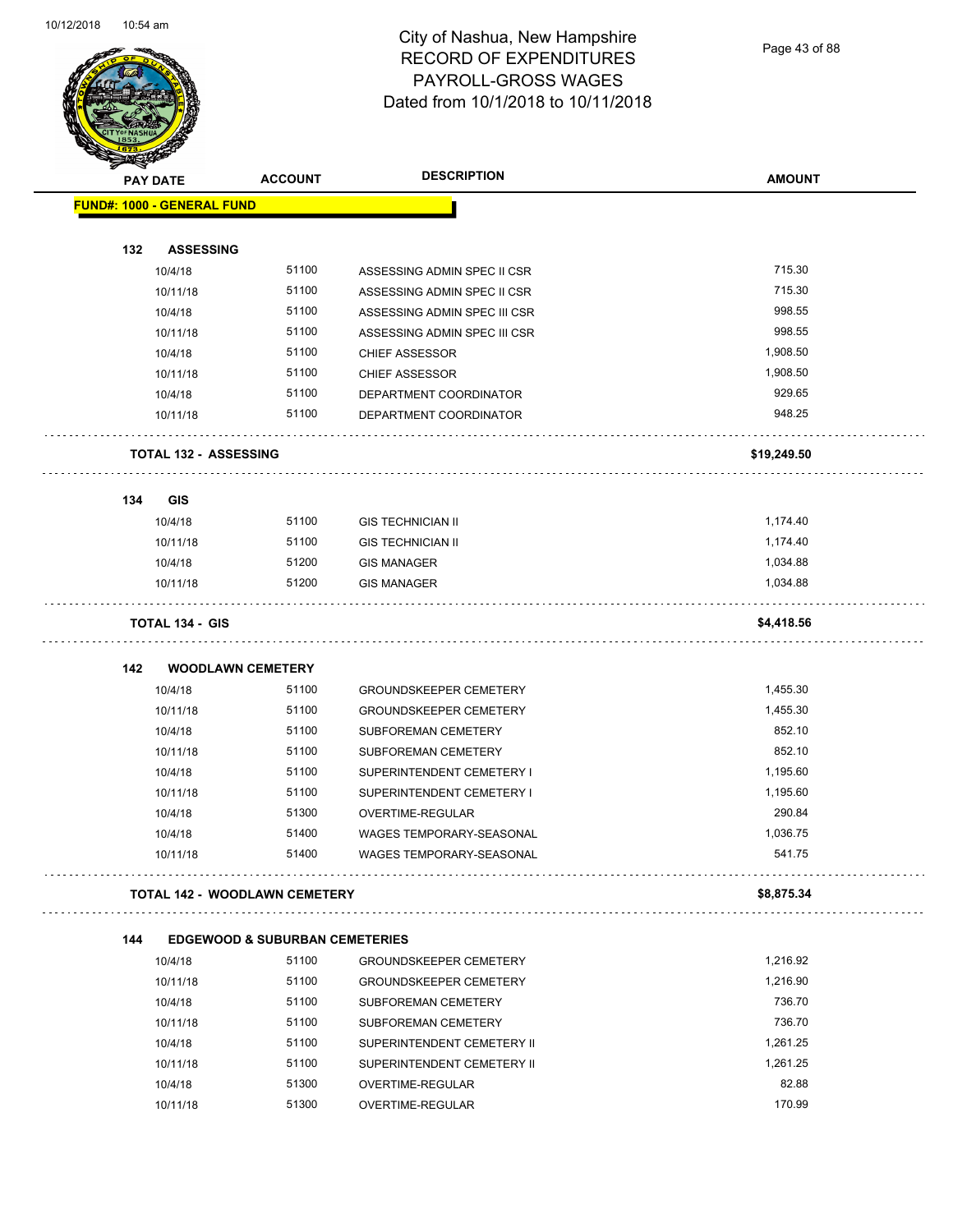÷.

### City of Nashua, New Hampshire RECORD OF EXPENDITURES PAYROLL-GROSS WAGES Dated from 10/1/2018 to 10/11/2018

| <b>PAY DATE</b>                   | <b>ACCOUNT</b> | <b>DESCRIPTION</b>                                    | <b>AMOUNT</b> |
|-----------------------------------|----------------|-------------------------------------------------------|---------------|
| <b>FUND#: 1000 - GENERAL FUND</b> |                |                                                       |               |
|                                   |                |                                                       |               |
|                                   |                | <b>TOTAL 144 - EDGEWOOD &amp; SUBURBAN CEMETERIES</b> | \$6,683.59    |
| 150<br><b>POLICE</b>              |                |                                                       |               |
| 10/4/18                           | 51100          | <b>1ST YEAR OFFICERS</b>                              | 3,065.24      |
| 10/11/18                          | 51100          | <b>1ST YEAR OFFICERS</b>                              | 3,065.25      |
| 10/4/18                           | 51100          | <b>ACCOUNT CLERK III</b>                              | 2,303.60      |
| 10/11/18                          | 51100          | <b>ACCOUNT CLERK III</b>                              | 2,303.60      |
| 10/4/18                           | 51100          | ADMINISTRATIVE PROJECT SPEC                           | 1,428.35      |
| 10/11/18                          | 51100          | ADMINISTRATIVE PROJECT SPEC                           | 1,428.35      |
| 10/4/18                           | 51100          | ANIMAL CONTROL OFFICER                                | 998.95        |
| 10/11/18                          | 51100          | ANIMAL CONTROL OFFICER                                | 998.95        |
| 10/4/18                           | 51100          | ASSISTANT RECORDS MANAGER                             | 1,028.25      |
| 10/11/18                          | 51100          | ASSISTANT RECORDS MANAGER                             | 1,028.25      |
| 10/4/18                           | 51100          | AUTO MECHANIC 1ST CLASS                               | 1,720.46      |
| 10/11/18                          | 51100          | AUTO MECHANIC 1ST CLASS                               | 1,720.45      |
| 10/4/18                           | 51100          | <b>BUILDING MAINTENANCE SUPV</b>                      | 1,028.25      |
| 10/11/18                          | 51100          | <b>BUILDING MAINTENANCE SUPV</b>                      | 1,028.25      |
| 10/4/18                           | 51100          | <b>CAPTAIN</b>                                        | 15,993.61     |
| 10/11/18                          | 51100          | <b>CAPTAIN</b>                                        | 15,993.60     |
| 10/4/18                           | 51100          | CHIEF OF POLICE                                       | 2,815.20      |
| 10/11/18                          | 51100          | CHIEF OF POLICE                                       | 2,815.20      |
| 10/4/18                           | 51100          | COMM TECH ALL DESIGNATIONS                            | 8,797.54      |
| 10/11/18                          | 51100          | COMM TECH ALL DESIGNATIONS                            | 8,797.55      |
| 10/4/18                           | 51100          | COMMUNITY POLICE COORD CEMD                           | 1,354.20      |
| 10/11/18                          | 51100          | COMMUNITY POLICE COORD CEMD                           | 1,354.20      |
| 10/4/18                           | 51100          | <b>CRIME ANALYST</b>                                  | 1,075.20      |
| 10/11/18                          | 51100          | <b>CRIME ANALYST</b>                                  | 1,075.20      |
| 10/4/18                           | 51100          | <b>CUSTODIAN III</b>                                  | 2,337.80      |
| 10/11/18                          | 51100          | <b>CUSTODIAN III</b>                                  | 2,337.80      |
| 10/4/18                           | 51100          | DEPUTY CHIEF OF POLICE                                | 5,102.20      |
| 10/11/18                          | 51100          | DEPUTY CHIEF OF POLICE                                | 5,102.20      |
| 10/4/18                           | 51100          | <b>DETENTION SPEC</b>                                 | 2,665.95      |
| 10/11/18                          | 51100          | DETENTION SPEC                                        | 2,665.95      |
| 10/4/18                           | 51100          | DISPATCHERS ALL DESIGNATIONS                          | 5,450.50      |
| 10/11/18                          | 51100          | DISPATCHERS ALL DESIGNATIONS                          | 5,450.50      |
| 10/4/18                           | 51100          | FLEET MAINTENANCE ASST SUPV                           | 963.20        |
| 10/11/18                          | 51100          | FLEET MAINTENANCE ASST SUPV                           | 963.20        |
| 10/4/18                           | 51100          | IT MANAGER/SOFTWARE SPECIALIST                        | 1,728.00      |
| 10/11/18                          | 51100          | IT MANAGER/SOFTWARE SPECIALIST                        | 1,728.00      |
| 10/4/18                           | 51100          | IT PROGRAMS ADMIN & INSTRUCTOR                        | 1,081.50      |
| 10/11/18                          | 51100          | IT PROGRAMS ADMIN & INSTRUCTOR                        | 1,081.50      |
| 10/4/18                           | 51100          | <b>LEGAL SECRETARY</b>                                | 768.85        |
| 10/11/18                          | 51100          | <b>LEGAL SECRETARY</b>                                | 768.86        |
| 10/4/18                           | 51100          | LIEUTENANT                                            | 17,571.69     |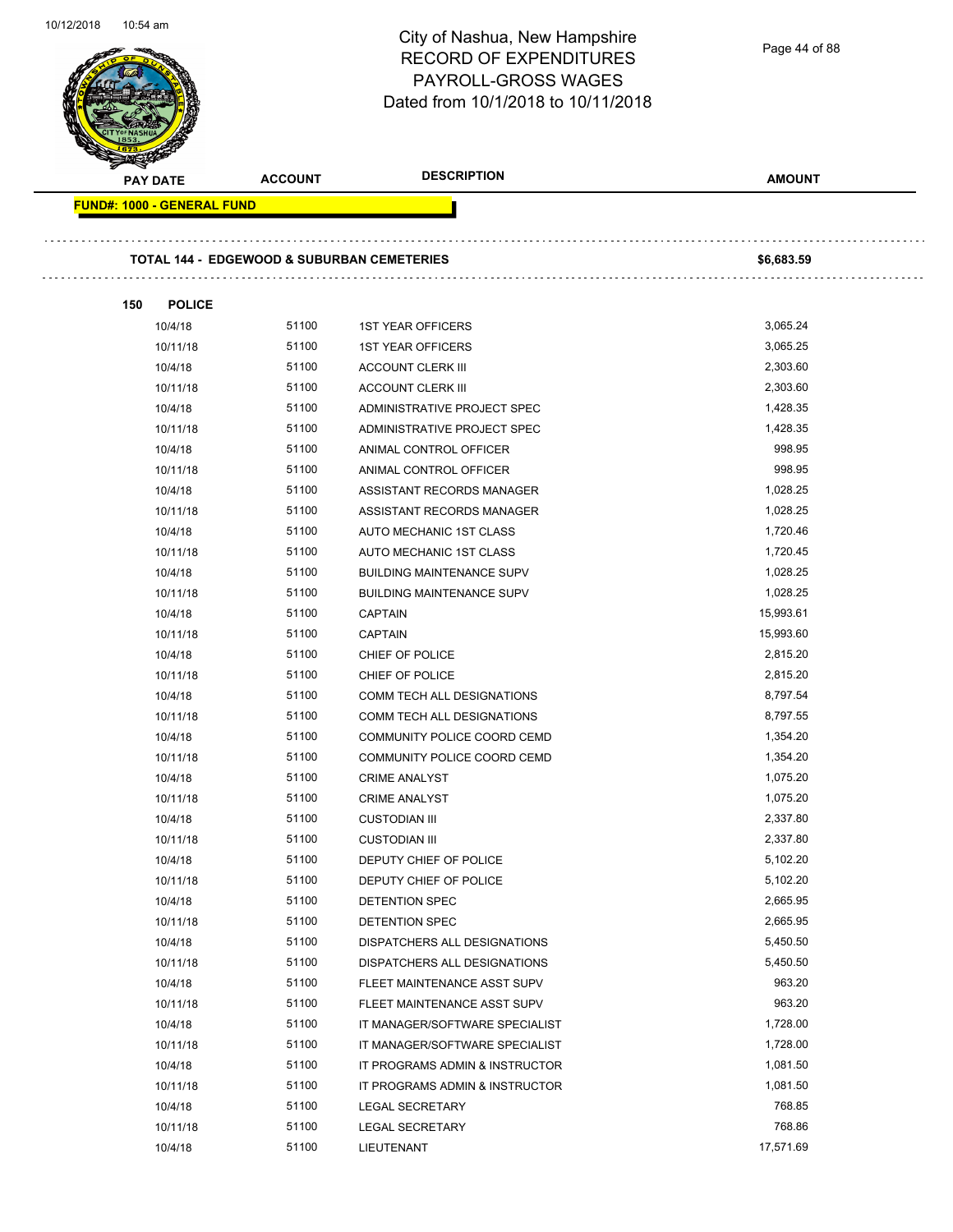

Page 45 of 88

| <b>PAY DATE</b>                   | <b>ACCOUNT</b> | <b>DESCRIPTION</b>                                 | <b>AMOUNT</b>        |
|-----------------------------------|----------------|----------------------------------------------------|----------------------|
| <b>FUND#: 1000 - GENERAL FUND</b> |                |                                                    |                      |
|                                   |                |                                                    |                      |
| 150<br><b>POLICE</b>              |                |                                                    |                      |
| 10/11/18                          | 51100          | LIEUTENANT                                         | 17,571.69            |
| 10/4/18                           | 51100          | NPD BUSINESS COORDINATOR                           | 965.25               |
| 10/11/18                          | 51100          | NPD BUSINESS COORDINATOR                           | 965.25               |
| 10/4/18                           | 51100          | NPD BUSINESS MANAGER                               | 1,802.00             |
| 10/11/18                          | 51100          | NPD BUSINESS MANAGER                               | 1,802.00             |
| 10/4/18                           | 51100          | NPD NETWORK ADMINISTRATOR                          | 1,377.50             |
| 10/11/18                          | 51100          | NPD NETWORK ADMINISTRATOR                          | 1,377.50             |
| 10/4/18                           | 51100          | PARALEGAL                                          | 854.00               |
| 10/11/18                          | 51100          | PARALEGAL                                          | 854.00               |
| 10/4/18                           | 51100          | PATROLMAN ALL RANKS                                | 179,369.96           |
| 10/11/18                          | 51100          | PATROLMAN ALL RANKS                                | 180,082.33           |
| 10/4/18                           | 51100          | RECORDS & COMMUNICATIONS MGR                       | 1,589.40             |
| 10/11/18                          | 51100          | <b>RECORDS &amp; COMMUNICATIONS MGR</b>            | 1,589.40             |
| 10/4/18                           | 51100          | <b>RECORDS TECHNICIAN I</b>                        | 1,371.35             |
| 10/11/18                          | 51100          | <b>RECORDS TECHNICIAN I</b>                        | 1,371.35             |
| 10/4/18                           | 51100          | <b>RECORDS TECHNICIAN II</b>                       | 1,676.30             |
| 10/11/18                          | 51100          | <b>RECORDS TECHNICIAN II</b>                       | 1,676.30             |
| 10/4/18                           | 51100          | SEC DOMESTIC VIOLENCE UNIT                         | 758.90               |
| 10/11/18                          | 51100          | SEC DOMESTIC VIOLENCE UNIT                         | 758.90               |
| 10/4/18                           | 51100          | SECRETARIAL SUPV DET BUREAU                        | 943.95               |
| 10/11/18                          | 51100          | SECRETARIAL SUPV DET BUREAU                        | 943.95               |
| 10/4/18                           | 51100          | <b>SECRETARY III</b>                               | 2,931.24             |
| 10/11/18                          | 51100          | <b>SECRETARY III</b>                               | 2,931.24             |
| 10/4/18                           | 51100          | <b>SECRETARY V</b>                                 | 1,758.70             |
| 10/11/18                          | 51100          | <b>SECRETARY V</b>                                 | 1,758.69             |
| 10/4/18                           | 51100          | <b>SECRETARY VI</b>                                | 836.30               |
| 10/11/18                          | 51100          | <b>SECRETARY VI</b>                                | 836.30               |
| 10/4/18                           | 51100          | <b>SERGEANT</b>                                    | 41,088.00            |
| 10/11/18                          | 51100          | <b>SERGEANT</b>                                    | 41,157.16            |
| 10/4/18                           | 51100          | SHIFT LEADER                                       | 2,185.00             |
| 10/11/18                          | 51100          | SHIFT LEADER                                       | 2,185.00             |
| 10/4/18                           | 51100          | SUPV POLICE FLEET                                  | 1,306.35             |
| 10/11/18                          | 51100          | <b>SUPV POLICE FLEET</b>                           | 1,306.35             |
| 10/4/18                           | 51200          | <b>ACCREDITATION MANAGER</b>                       | 1,129.28             |
| 10/11/18                          | 51200          | <b>ACCREDITATION MANAGER</b>                       | 1,129.28             |
| 10/4/18                           | 51200          | SENIOR RELATIONS SPECIALIST                        | 725.40               |
| 10/11/18                          | 51200          | SENIOR RELATIONS SPECIALIST                        | 725.40               |
| 10/4/18                           | 51300          | OVERTIME-REGULAR                                   | 5,286.66             |
| 10/11/18                          | 51300<br>51309 | OVERTIME-REGULAR                                   | 4,942.64<br>2,523.81 |
| 10/4/18                           | 51309          | <b>OVERTIME-TRAINING</b>                           | 1,823.90             |
| 10/11/18<br>10/4/18               | 51315          | <b>OVERTIME-TRAINING</b>                           | 1,713.09             |
| 10/11/18                          | 51315          | <b>OVERTIME-WITNESS</b><br><b>OVERTIME-WITNESS</b> | 1,302.12             |
| 10/4/18                           | 51322          | OVERTIME-INVESTIGATIVE                             | 10,259.26            |
|                                   |                |                                                    |                      |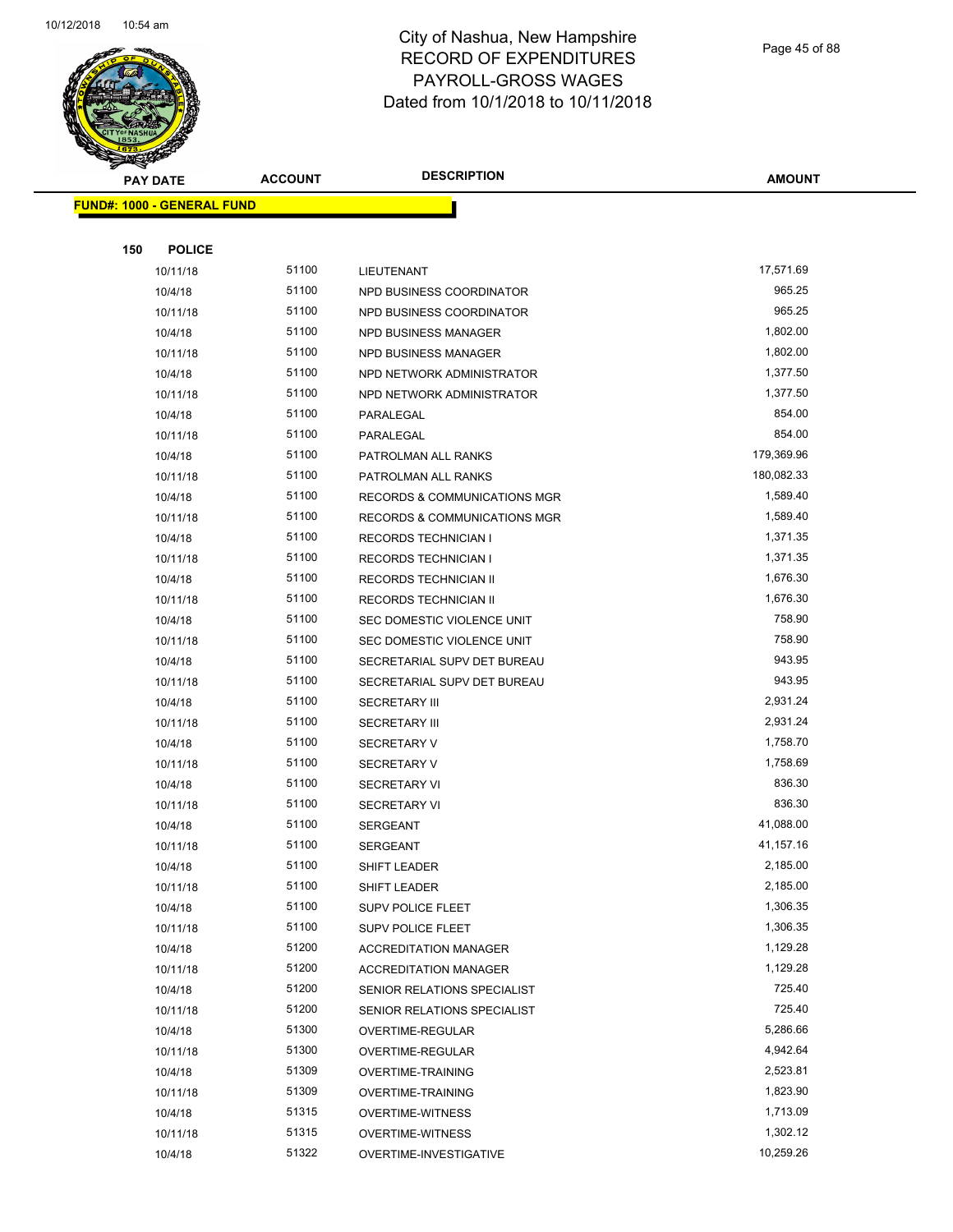$\overline{\phantom{0}}$ 



#### City of Nashua, New Hampshire RECORD OF EXPENDITURES PAYROLL-GROSS WAGES Dated from 10/1/2018 to 10/11/2018

Page 46 of 88

| T<br>$\tilde{\phantom{a}}$<br><b>PAY DATE</b> | <b>ACCOUNT</b>            | <b>DESCRIPTION</b>                                    | <b>AMOUNT</b>         |
|-----------------------------------------------|---------------------------|-------------------------------------------------------|-----------------------|
| <b>FUND#: 1000 - GENERAL FUND</b>             |                           |                                                       |                       |
|                                               |                           |                                                       |                       |
| 150                                           | <b>POLICE</b>             |                                                       |                       |
| 10/11/18                                      | 51322                     | OVERTIME-INVESTIGATIVE                                | 5,327.86              |
| 10/4/18                                       | 51330                     | OVERTIME-COVERAGE                                     | 25,238.08             |
| 10/11/18                                      | 51330                     | OVERTIME-COVERAGE                                     | 23,228.04             |
| 10/4/18                                       | 51412                     | WAGES PER DIEM                                        | 99.87                 |
| 10/11/18                                      | 51412                     | <b>WAGES PER DIEM</b>                                 | 99.87                 |
| 10/4/18                                       | 51600                     | <b>LONGEVITY</b>                                      | 4,800.00              |
| 10/4/18                                       | 51628                     | EXTRA HOLIDAY                                         | (124.21)              |
| 10/4/18                                       | 52809                     | <b>WELLNESS PROGRAM</b>                               | 298.00                |
| 10/4/18                                       | 61107                     | <b>CLOTHING &amp; UNIFORMS</b>                        | 451.43                |
| 10/11/18                                      | 61107                     | <b>CLOTHING &amp; UNIFORMS</b>                        | 1,193.96              |
|                                               |                           |                                                       |                       |
|                                               | <b>TOTAL 150 - POLICE</b> |                                                       | \$733,140.75          |
|                                               |                           |                                                       |                       |
| 152                                           | <b>FIRE</b><br>51100      |                                                       |                       |
| 10/4/18                                       | 51100                     | ADMINISTRATIVE ASSISTANT II                           | 2,320.61<br>2,320.62  |
| 10/11/18                                      |                           | ADMINISTRATIVE ASSISTANT II                           |                       |
| 10/4/18                                       | 51100<br>51100            | <b>ASST FIRE CHIEF</b>                                | 2,409.56              |
| 10/11/18                                      | 51100                     | <b>ASST FIRE CHIEF</b>                                | 2,409.56<br>1,613.60  |
| 10/4/18                                       | 51100                     | ASST SUPERINTENDENT FIRE ALARM                        |                       |
| 10/11/18                                      | 51100                     | ASST SUPERINTENDENT FIRE ALARM                        | 1,613.60<br>1,613.60  |
| 10/4/18                                       |                           | ASST SUPERINTENDENT FIRE FLEET                        |                       |
| 10/11/18                                      | 51100                     | ASST SUPERINTENDENT FIRE FLEET                        | 1,613.60              |
| 10/4/18                                       | 51100                     | ASST SUPERINTENDENT PREVENTION                        | 3,259.64              |
| 10/11/18                                      | 51100<br>51100            | ASST SUPERINTENDENT PREVENTION                        | 3,259.64<br>11,395.32 |
| 10/4/18                                       | 51100                     | <b>CAPTAIN</b>                                        | 11,395.32             |
| 10/11/18                                      |                           | <b>CAPTAIN</b><br><b>CAPTAIN FIRE TRAINING SAFETY</b> |                       |
| 10/4/18                                       | 51100                     |                                                       | 1,764.28              |
| 10/11/18                                      | 51100                     | CAPTAIN FIRE TRAINING SAFETY                          | 1,764.28              |
| 10/4/18                                       | 51100                     | <b>DEPUTY FIRE CHIEF</b>                              | 8,596.22              |
| 10/11/18                                      | 51100<br>51100            | DEPUTY FIRE CHIEF                                     | 8,596.22<br>868.70    |
| 10/4/18                                       |                           | <b>EXEC ASST BUSINESS COORD</b>                       |                       |
| 10/11/18                                      | 51100                     | <b>EXEC ASST BUSINESS COORD</b>                       | 868.70                |
| 10/4/18                                       | 51100                     | <b>FIRE CHIEF</b>                                     | 2,635.48              |
| 10/11/18                                      | 51100<br>51100            | FIRE CHIEF                                            | 2,635.48              |
| 10/4/18                                       | 51100                     | FIRE DISPATCH ALL RANKS                               | 7,456.10              |
| 10/11/18                                      |                           | FIRE DISPATCH ALL RANKS                               | 7,422.72              |
| 10/4/18                                       | 51100                     | FIRE DISPATCHER CLERK TRAINER                         | 1,649.42              |
| 10/11/18                                      | 51100                     | FIRE DISPATCHER CLERK TRAINER                         | 1,649.42              |
| 10/4/18                                       | 51100                     | FIRE LIEUTENANT                                       | 42,115.54             |
| 10/11/18                                      | 51100                     | FIRE LIEUTENANT                                       | 42,115.54             |
| 10/4/18                                       | 51100                     | <b>FIRE MECHANIC</b>                                  | 1,327.72              |
| 10/11/18                                      | 51100                     | <b>FIRE MECHANIC</b>                                  | 1,327.72              |
| 10/4/18                                       | 51100                     | FIRE TRAINING OFFICER                                 | 1,613.60              |
| 10/11/18                                      | 51100                     | FIRE TRAINING OFFICER                                 | 1,613.60              |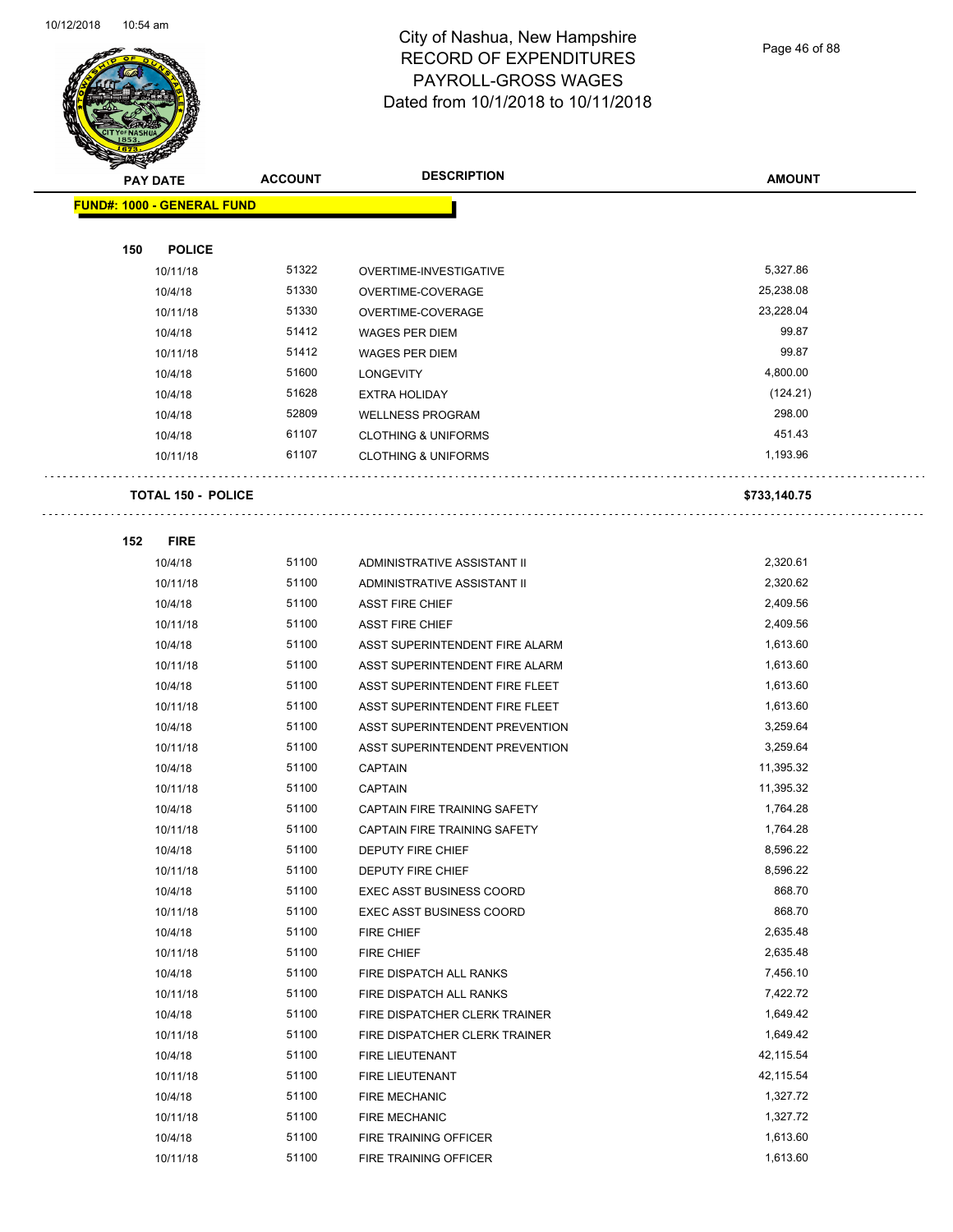

Page 47 of 88

| <b>PAY DATE</b> |                                   |                                        |                                       |               |
|-----------------|-----------------------------------|----------------------------------------|---------------------------------------|---------------|
|                 |                                   | <b>ACCOUNT</b>                         | <b>DESCRIPTION</b>                    | <b>AMOUNT</b> |
|                 | <b>FUND#: 1000 - GENERAL FUND</b> |                                        |                                       |               |
|                 |                                   |                                        |                                       |               |
| 152             | <b>FIRE</b>                       |                                        |                                       |               |
|                 | 10/4/18                           | 51100                                  | FIREFIGHTERS ALL RANKS                | 131,469.57    |
|                 | 10/11/18                          | 51100                                  | FIREFIGHTERS ALL RANKS                | 129,928.54    |
|                 | 10/4/18                           | 51100                                  | SUPERINTENDENT FIRE ALARM             | 1,799.72      |
|                 | 10/11/18                          | 51100                                  | SUPERINTENDENT FIRE ALARM             | 1,799.72      |
|                 | 10/4/18                           | 51100                                  | SUPERINTENDENT FIRE FLEET             | 1,764.28      |
|                 | 10/11/18                          | 51100                                  | SUPERINTENDENT FIRE FLEET             | 1,764.28      |
|                 | 10/4/18                           | 51100                                  | SUPERINTENDENT FIRE PREVENTION        | 1,781.92      |
|                 | 10/11/18                          | 51100                                  | SUPERINTENDENT FIRE PREVENTION        | 1,781.92      |
|                 | 10/4/18                           | 51300                                  | OVERTIME-REGULAR                      | 358.29        |
|                 | 10/11/18                          | 51300                                  | OVERTIME-REGULAR                      | 45.69         |
|                 | 10/4/18                           | 51330                                  | OVERTIME-COVERAGE                     | 13,696.41     |
|                 | 10/11/18                          | 51330                                  | OVERTIME-COVERAGE                     | 11,940.95     |
|                 | 10/4/18                           | 51650                                  | <b>ADDITIONAL HOURS</b>               | 30,717.16     |
|                 | 10/11/18                          | 51650                                  | <b>ADDITIONAL HOURS</b>               | 27,946.91     |
|                 | 10/4/18                           | 51700                                  | <b>STIPENDS</b>                       | 4,724.42      |
|                 | 10/11/18                          | 51700                                  | <b>STIPENDS</b>                       | 4,724.42      |
|                 | 10/4/18                           | 61107                                  | <b>CLOTHING &amp; UNIFORMS</b>        | 524.85        |
|                 | <b>TOTAL 152 - FIRE</b>           |                                        |                                       | \$548,014.46  |
|                 |                                   |                                        |                                       |               |
| 153             | <b>BUILDING INSPECTION</b>        |                                        |                                       |               |
|                 | 10/4/18                           | 51100                                  | BLD INSP ASST PLANS EXAMINER          | 1,046.85      |
|                 | 10/11/18                          | 51100                                  | BLD INSP ASST PLANS EXAMINER          | 1,046.85      |
|                 | 10/4/18                           | 51100                                  | <b>BUILDING AND UTILITIES INSPCTR</b> | 3,635.40      |
|                 | 10/11/18                          | 51100                                  | <b>BUILDING AND UTILITIES INSPCTR</b> | 3,635.40      |
|                 | 10/4/18                           | 51100                                  | <b>BUILDING DEPARTMENT MANAGER</b>    | 1,612.76      |
|                 | 10/11/18                          | 51100                                  | <b>BUILDING DEPARTMENT MANAGER</b>    | 1,612.75      |
|                 | 10/4/18                           | 51100                                  | PERMIT TECHNICIAN I                   | 678.05        |
|                 | 10/11/18                          | 51100                                  | PERMIT TECHNICIAN I                   | 678.05        |
|                 | 10/4/18                           | 51100                                  | <b>PLANS EXAMINER</b>                 | 1,271.25      |
|                 | 10/11/18                          | 51100                                  | <b>PLANS EXAMINER</b>                 | 1,271.25      |
|                 |                                   | <b>TOTAL 153 - BUILDING INSPECTION</b> |                                       | \$16,488.61   |
|                 |                                   |                                        |                                       |               |
| 155             | <b>CODE ENFORCEMENT</b>           |                                        |                                       |               |
|                 | 10/4/18                           | 51100                                  | CODE ENFORCEMENT OFFICER II           | 2,783.14      |
|                 | 10/11/18                          | 51100                                  | <b>CODE ENFORCEMENT OFFICER II</b>    | 2,783.15      |
|                 | 10/4/18                           | 51100                                  | MGR CODE ENFORCEMENT DEPT             | 1,521.05      |
|                 | 10/11/18                          | 51100                                  | MGR CODE ENFORCEMENT DEPT             | 1,521.05      |

**156 EMERGENCY MANAGEMENT**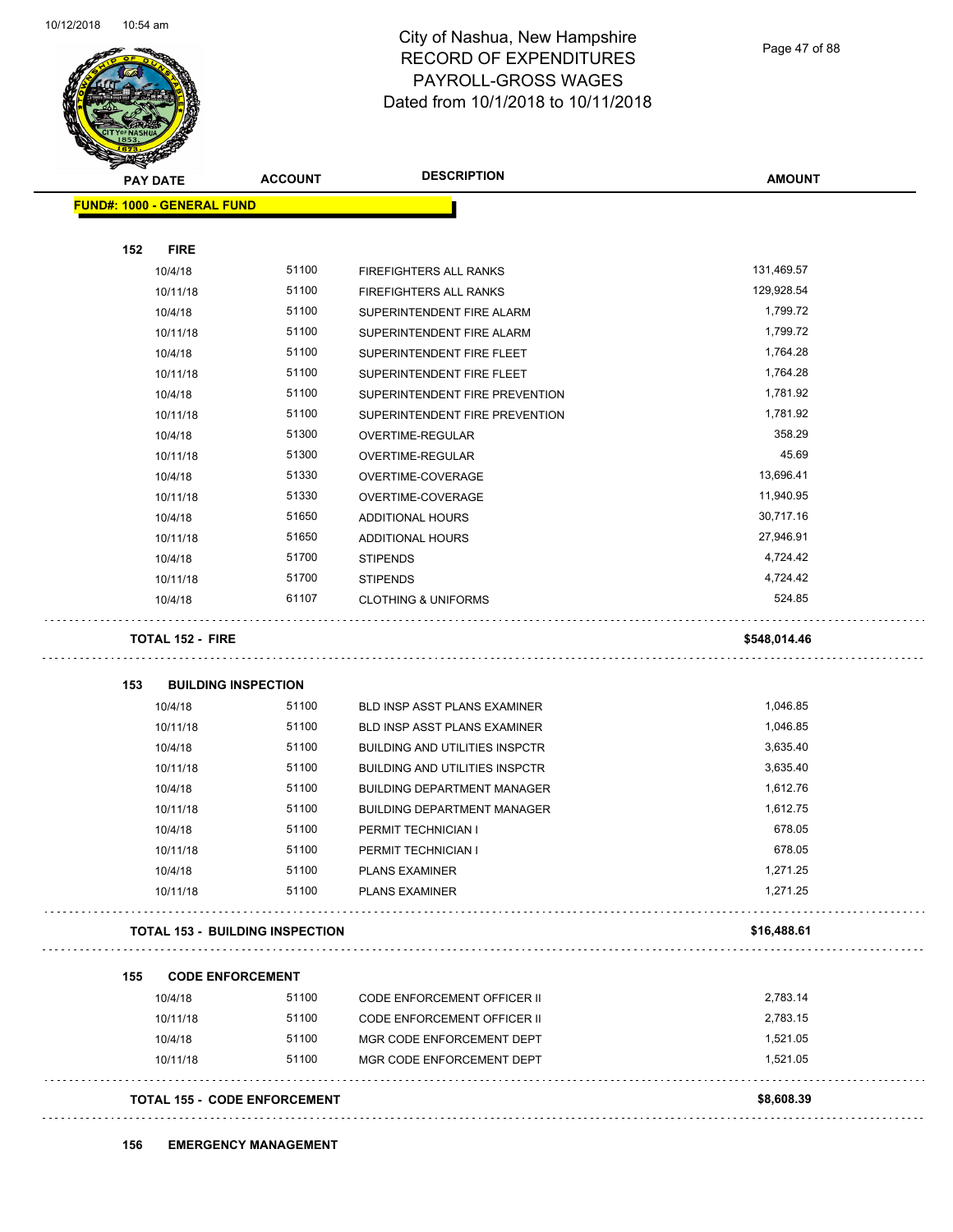Page 48 of 88

| <b>PAY DATE</b>                   |          | <b>ACCOUNT</b>                             | <b>DESCRIPTION</b>              | <b>AMOUNT</b> |
|-----------------------------------|----------|--------------------------------------------|---------------------------------|---------------|
| <b>FUND#: 1000 - GENERAL FUND</b> |          |                                            |                                 |               |
| 156                               |          | <b>EMERGENCY MANAGEMENT</b>                |                                 |               |
|                                   | 10/4/18  | 51100                                      | EMERGENCY MANAGEMENT DIRECTOR   | 1.701.60      |
|                                   | 10/11/18 | 51100                                      | EMERGENCY MANAGEMENT DIRECTOR   | 1,701.60      |
|                                   |          | <b>TOTAL 156 - EMERGENCY MANAGEMENT</b>    |                                 | \$3,403.20    |
| 157                               |          | <b>CITYWIDE COMMUNICATIONS</b>             |                                 |               |
|                                   | 10/4/18  | 51100                                      | <b>COMM SYS ENGR TECH</b>       | 919.55        |
|                                   | 10/11/18 | 51100                                      | COMM SYS ENGR TECH              | 919.55        |
|                                   | 10/4/18  | 51200                                      | RADIO SYSTEMS MANAGER           | 1,371.96      |
|                                   | 10/11/18 | 51200                                      | RADIO SYSTEMS MANAGER           | 1,371.96      |
|                                   |          | <b>TOTAL 157 - CITYWIDE COMMUNICATIONS</b> |                                 | \$4,583.02    |
| 160                               |          | <b>PW-ADMIN &amp; ENGINEERING</b>          |                                 |               |
|                                   | 10/4/18  | 51100                                      | ADMINISTRATIVE ASSISTANT II     | 766.50        |
|                                   | 10/11/18 | 51100                                      | ADMINISTRATIVE ASSISTANT II     | 766.50        |
|                                   | 10/4/18  | 51100                                      | ASSIST DIRECTOR PUBLIC WORKS    | 1,619.05      |
|                                   | 10/11/18 | 51100                                      | ASSIST DIRECTOR PUBLIC WORKS    | 1,619.04      |
|                                   | 10/4/18  | 51100                                      | ASSISTANT CONSTRUCTION ENGINEER | 938.30        |
|                                   | 10/11/18 | 51100                                      | ASSISTANT CONSTRUCTION ENGINEER | 938.30        |
|                                   | 10/4/18  | 51100                                      | <b>CITY ENGINEER</b>            | 1,144.75      |
|                                   | 10/11/18 | 51100                                      | <b>CITY ENGINEER</b>            | 1,144.75      |
|                                   | 10/4/18  | 51100                                      | <b>CITY SURVEYOR</b>            | 1,230.70      |
|                                   | 10/11/18 | 51100                                      | <b>CITY SURVEYOR</b>            | 1,230.70      |
|                                   | 10/4/18  | 51100                                      | <b>DEPUTY CITY ENGINEER</b>     | 738.35        |
|                                   | 10/11/18 | 51100                                      | DEPUTY CITY ENGINEER            | 738.35        |
|                                   | 10/4/18  | 51100                                      | DIRECTOR PUBLIC WORKS           | 1,828.35      |
|                                   | 10/11/18 | 51100                                      | DIRECTOR PUBLIC WORKS           | 1,828.35      |
|                                   | 10/4/18  | 51100                                      | DIVISION OPERATIONS MANAGER     | 1,463.05      |
|                                   | 10/11/18 | 51100                                      | DIVISION OPERATIONS MANAGER     | 1,463.05      |
|                                   | 10/4/18  | 51100                                      | DPW CONTRACT ADMINISTRATOR      | 365.00        |
|                                   | 10/11/18 | 51100                                      | DPW CONTRACT ADMINISTRATOR      | 365.01        |
|                                   | 10/4/18  | 51100                                      | <b>ENGINEERING INSPECTOR</b>    | 2,049.65      |
|                                   | 10/11/18 | 51100                                      | <b>ENGINEERING INSPECTOR</b>    | 2,049.65      |
|                                   | 10/4/18  | 51100                                      | <b>EXECUTIVE ASSISTANT</b>      | 767.15        |
|                                   | 10/11/18 | 51100                                      | <b>EXECUTIVE ASSISTANT</b>      | 767.15        |
|                                   | 10/4/18  | 51100                                      | PUBLIC RELATIONS ADMINISTRATOR  | 712.35        |
|                                   | 10/11/18 | 51100                                      | PUBLIC RELATIONS ADMINISTRATOR  | 712.35        |
|                                   | 10/4/18  | 51100                                      | SENIOR STAFF ENGINEER           | 1,131.85      |
|                                   | 10/11/18 | 51100                                      | SENIOR STAFF ENGINEER           | 1,131.85      |
|                                   | 10/4/18  | 51100                                      | SENIOR TRAFFIC ENGINEER         | 1,746.34      |
|                                   | 10/11/18 | 51100                                      | SENIOR TRAFFIC ENGINEER         | 1,746.35      |
|                                   |          |                                            |                                 | 532.00        |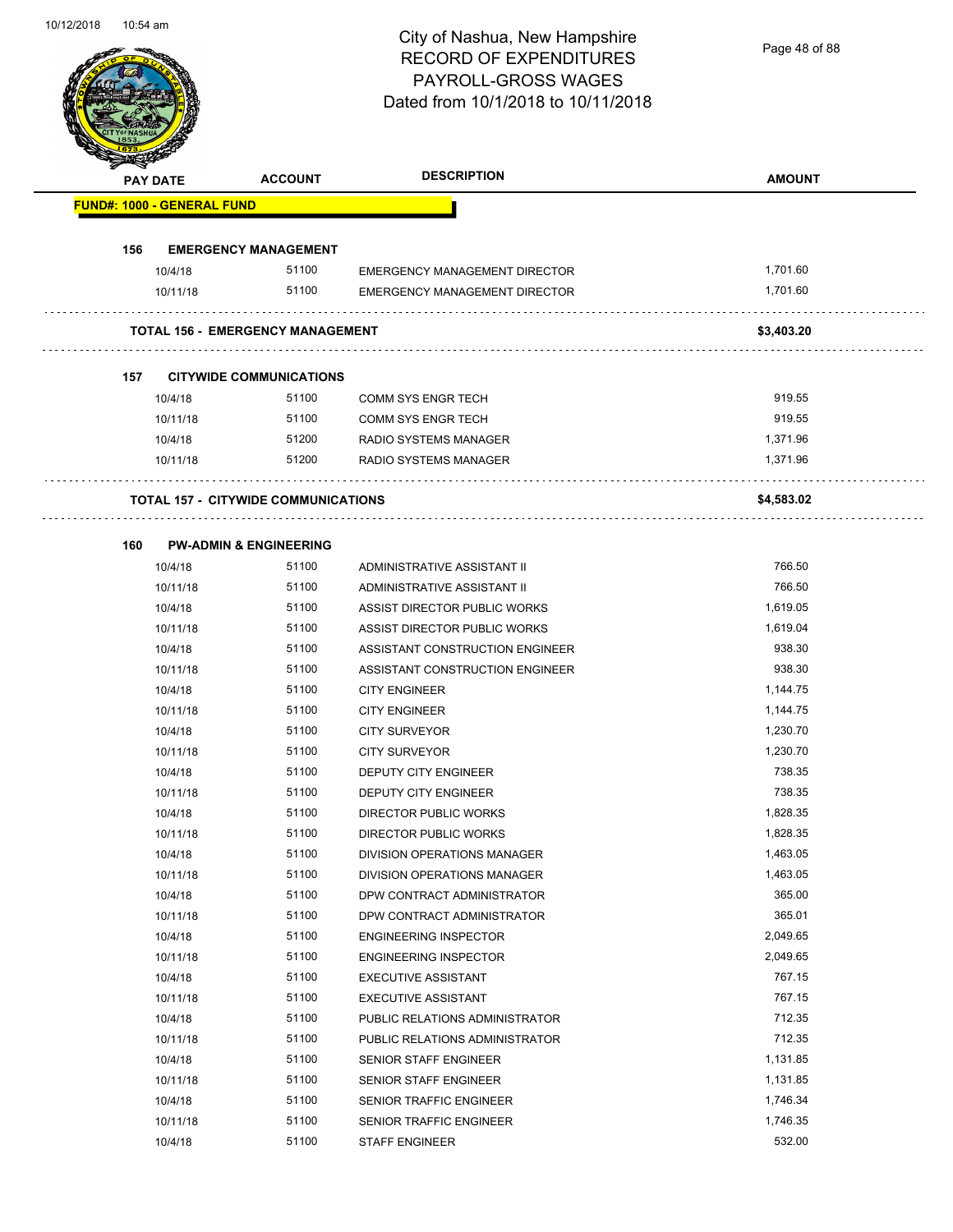Page 49 of 88

| <b>PAY DATE</b> |                                   | <b>ACCOUNT</b>                                | <b>DESCRIPTION</b>             | <b>AMOUNT</b> |
|-----------------|-----------------------------------|-----------------------------------------------|--------------------------------|---------------|
|                 | <b>FUND#: 1000 - GENERAL FUND</b> |                                               |                                |               |
| 160             |                                   | <b>PW-ADMIN &amp; ENGINEERING</b>             |                                |               |
|                 | 10/11/18                          | 51100                                         | <b>STAFF ENGINEER</b>          | 532.00        |
|                 | 10/4/18                           | 51100                                         | STREET CONSTRUCTION ENGINEER   | 1,455.30      |
|                 | 10/11/18                          | 51100                                         | STREET CONSTRUCTION ENGINEER   | 1,455.30      |
|                 |                                   | <b>TOTAL 160 - PW-ADMIN &amp; ENGINEERING</b> |                                | \$36,977.39   |
| 161             | <b>STREETS</b>                    |                                               |                                |               |
|                 | 10/4/18                           | 51100                                         | ADMINISTRATIVE ASSISTANT III   | 1,071.00      |
|                 | 10/11/18                          | 51100                                         | ADMINISTRATIVE ASSISTANT III   | 1,070.99      |
|                 | 10/4/18                           | 51100                                         | AUTO MECH 1ST CLASS NIGHTS     | 3,265.20      |
|                 | 10/11/18                          | 51100                                         | AUTO MECH 1ST CLASS NIGHTS     | 3,265.20      |
|                 | 10/4/18                           | 51100                                         | AUTO MECH 2ND CLASS            | 1,959.21      |
|                 | 10/11/18                          | 51100                                         | AUTO MECH 2ND CLASS            | 2,036.64      |
|                 | 10/4/18                           | 51100                                         | AUTO MECHANIC 1ST CLASS        | 2,273.90      |
|                 | 10/11/18                          | 51100                                         | AUTO MECHANIC 1ST CLASS        | 2,273.90      |
|                 | 10/4/18                           | 51100                                         | EQUIP OPR STREET REPAIR        | 5,895.60      |
|                 | 10/11/18                          | 51100                                         | <b>EQUIP OPR STREET REPAIR</b> | 5,895.60      |
|                 | 10/4/18                           | 51100                                         | FLEET MAINTENANCE FOREMAN      | 1,296.65      |
|                 | 10/11/18                          | 51100                                         | FLEET MAINTENANCE FOREMAN      | 1,296.65      |
|                 | 10/4/18                           | 51100                                         | FLEET MANAGER STREET DEPT      | 1,187.55      |
|                 | 10/11/18                          | 51100                                         | FLEET MANAGER STREET DEPT      | 1,187.55      |
|                 | 10/4/18                           | 51100                                         | <b>FOREMAN LABOR STREET</b>    | 2,567.90      |
|                 | 10/11/18                          | 51100                                         | <b>FOREMAN LABOR STREET</b>    | 2,567.90      |
|                 | 10/4/18                           | 51100                                         | <b>MASON PIPELAYER</b>         | 3,759.20      |
|                 | 10/11/18                          | 51100                                         | <b>MASON PIPELAYER</b>         | 3,759.20      |
|                 | 10/4/18                           | 51100                                         | <b>SIGN MAINTENANCE</b>        | 1,864.80      |
|                 | 10/11/18                          | 51100                                         | <b>SIGN MAINTENANCE</b>        | 1.864.80      |
|                 | 10/4/18                           | 51100                                         | STOREKEEPER PWD                | 1,006.30      |
|                 | 10/11/18                          | 51100                                         | STOREKEEPER PWD                | 1,006.30      |
|                 | 10/4/18                           | 51100                                         | STREET FOREMAN                 | 2,593.30      |
|                 | 10/11/18                          | 51100                                         | <b>STREET FOREMAN</b>          | 2,593.30      |
|                 | 10/4/18                           | 51100                                         | SUPERINTENDENT OF STREETS      | 1,940.40      |
|                 | 10/11/18                          | 51100                                         | SUPERINTENDENT OF STREETS      | 1,940.40      |
|                 | 10/4/18                           | 51100                                         | <b>TRAFFIC FOREMAN</b>         | 1,322.60      |
|                 | 10/11/18                          | 51100                                         | <b>TRAFFIC FOREMAN</b>         | 1,322.60      |
|                 | 10/4/18                           | 51100                                         | TRAFFIC MAINTENANCE ASSISTANT  | 927.20        |
|                 | 10/11/18                          | 51100                                         | TRAFFIC MAINTENANCE ASSISTANT  | 927.20        |
|                 | 10/4/18                           | 51100                                         | TRAFFIC TECHNICIAN I           | 2,231.21      |
|                 | 10/11/18                          | 51100                                         | <b>TRAFFIC TECHNICIAN I</b>    | 2,231.20      |
|                 | 10/4/18                           | 51100                                         | TRUCK DRIVER STREET REPAIR     | 15,362.40     |
|                 | 10/11/18                          | 51100                                         | TRUCK DRIVER STREET REPAIR     | 15,379.61     |
|                 | 10/4/18                           | 51100                                         | <b>WELDER FIRST CLASS</b>      | 1,060.80      |
|                 | 10/11/18                          | 51100                                         | <b>WELDER FIRST CLASS</b>      | 1,060.80      |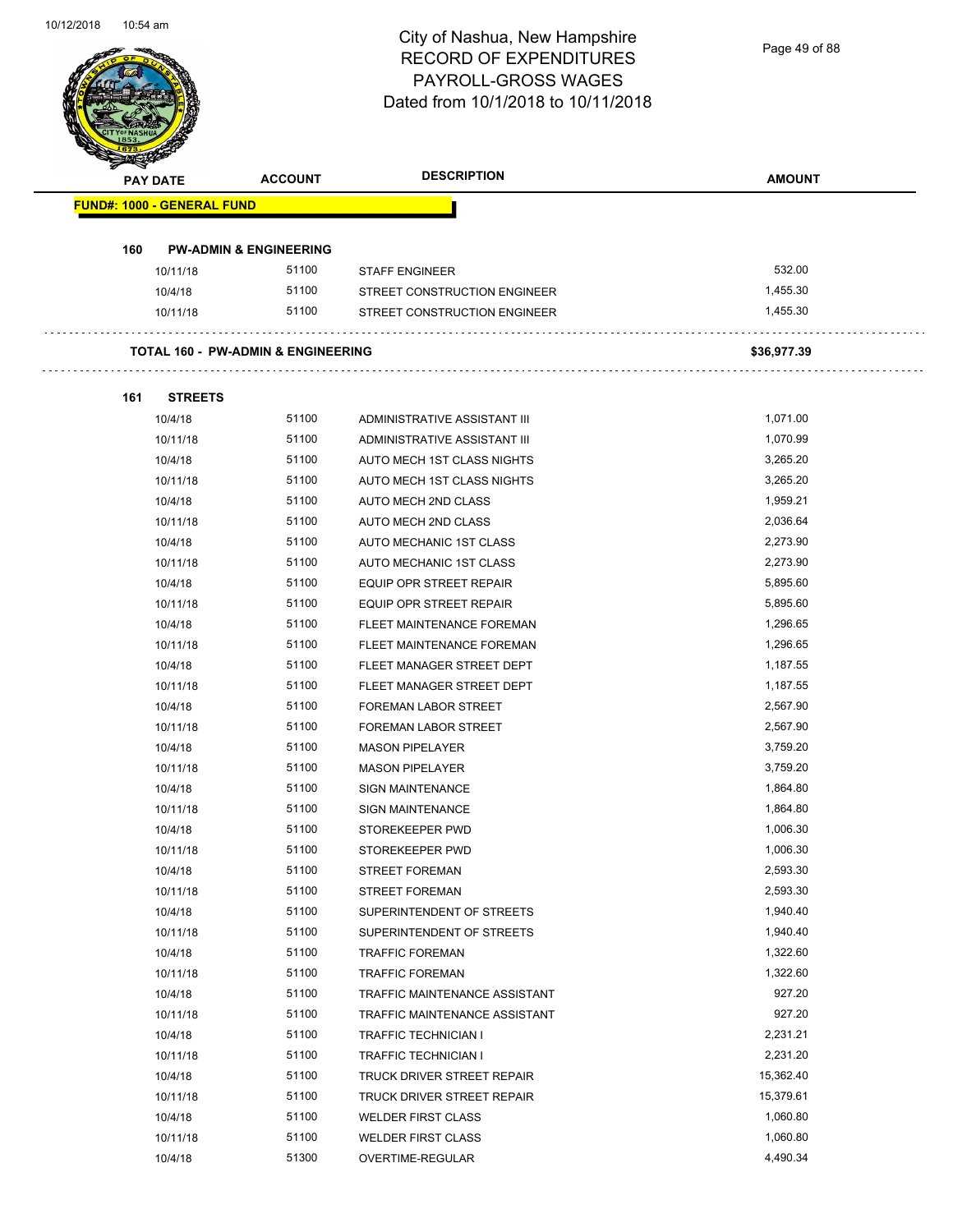Page 50 of 88

|     | <b>PAY DATE</b>                       | <b>ACCOUNT</b> | <b>DESCRIPTION</b>             | <b>AMOUNT</b> |
|-----|---------------------------------------|----------------|--------------------------------|---------------|
|     | <b>FUND#: 1000 - GENERAL FUND</b>     |                |                                |               |
| 161 | <b>STREETS</b>                        |                |                                |               |
|     | 10/11/18                              | 51300          | OVERTIME-REGULAR               | 4,493.12      |
|     | <b>TOTAL 161 - STREETS</b>            |                |                                | \$112,248.52  |
|     |                                       |                |                                |               |
| 166 | <b>PARKING OPERATIONS</b><br>10/4/18  | 51100          | PARKING MAINTENANCE            | 1,278.47      |
|     | 10/11/18                              | 51100          | PARKING MAINTENANCE            | 1,371.35      |
|     | 10/4/18                               | 51100          | PARKING MANAGER                | 896.45        |
|     | 10/11/18                              | 51100          | PARKING MANAGER                | 896.45        |
|     | 10/4/18                               | 51300          | OVERTIME-REGULAR               | 12.12         |
|     | <b>TOTAL 166 - PARKING OPERATIONS</b> |                |                                | \$4,454.84    |
|     |                                       |                |                                |               |
| 171 | <b>COMMUNITY SERVICES</b><br>10/4/18  | 51100          | DIRECTOR HEALTH AND COMM SVS   | 1,920.95      |
|     | 10/11/18                              | 51100          | DIRECTOR HEALTH AND COMM SVS   | 1,920.95      |
|     | 10/4/18                               | 51100          | <b>EPIDEMIOLOGIST</b>          | 1,025.70      |
|     | 10/11/18                              | 51100          | <b>EPIDEMIOLOGIST</b>          | 1,025.70      |
|     | 10/4/18                               | 51100          | <b>HEALTH PROMOTION SPEC</b>   | 975.36        |
|     | 10/11/18                              | 51100          | <b>HEALTH PROMOTION SPEC</b>   | 975.35        |
|     | 10/11/18                              | 51300          | OVERTIME-REGULAR               | 5.57          |
|     |                                       |                |                                |               |
|     | <b>TOTAL 171 - COMMUNITY SERVICES</b> |                |                                | \$7,849.58    |
| 172 | <b>COMMUNITY HEALTH</b>               |                |                                |               |
|     | 10/4/18                               | 51100          | ADMINISTRATIVE ASSISTANT II    | 797.26        |
|     | 10/11/18                              | 51100          | ADMINISTRATIVE ASSISTANT II    | 792.28        |
|     | 10/4/18                               | 51100          | BILINGUAL OUTREACH WORKER      | 874.70        |
|     | 10/11/18                              | 51100          | BILINGUAL OUTREACH WORKER      | 874.70        |
|     | 10/4/18                               | 51100          | PUB HEALTH NURSE               | 3,564.54      |
|     | 10/11/18                              | 51100          | PUB HEALTH NURSE               | 3,564.55      |
|     | 10/4/18                               | 51300          | OVERTIME-REGULAR               | 22.42         |
|     | 10/11/18                              | 51300          | OVERTIME-REGULAR               | 41.00         |
|     | 8/31/18                               | 51412          | WAGES PER DIEM                 | 1,106.10      |
|     | 10/4/18                               | 51412          | WAGES PER DIEM                 | 250.00        |
|     | 10/11/18                              | 51412          | WAGES PER DIEM                 | 310.60        |
|     | <b>TOTAL 172 - COMMUNITY HEALTH</b>   |                |                                | \$12,198.15   |
|     | <b>ENVIRONMENTAL HEALTH</b>           |                |                                |               |
| 173 |                                       |                |                                |               |
|     | 10/4/18                               | 51100          | Dep Health Officer/Lab Directo | 1,172.20      |
|     | 10/11/18                              | 51100          | Dep Health Officer/Lab Directo | 1,172.20      |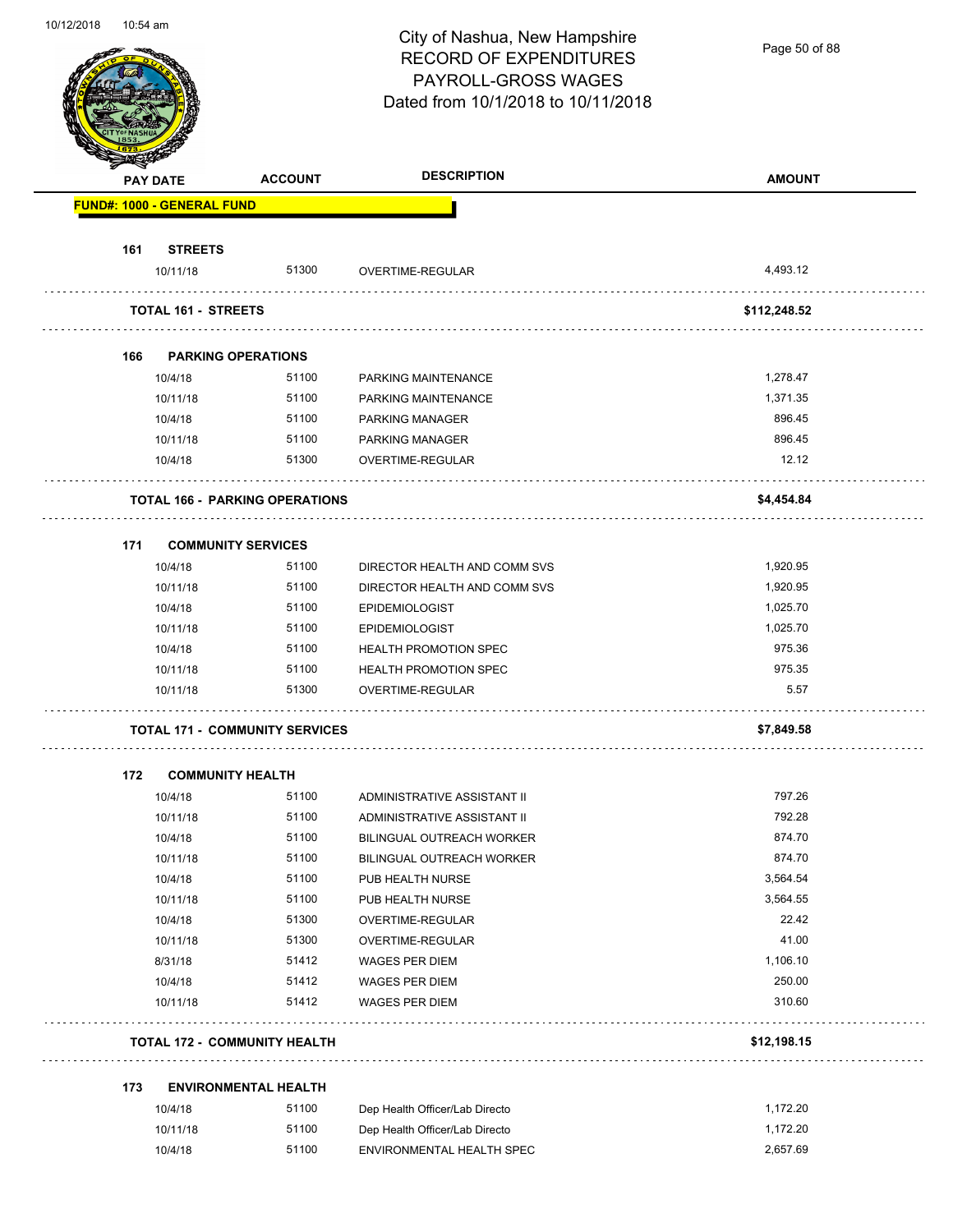Page 51 of 88

| <b>PAY DATE</b>                   | <b>ACCOUNT</b>                            | <b>DESCRIPTION</b>               | <b>AMOUNT</b> |
|-----------------------------------|-------------------------------------------|----------------------------------|---------------|
| <b>FUND#: 1000 - GENERAL FUND</b> |                                           |                                  |               |
| 173                               | <b>ENVIRONMENTAL HEALTH</b>               |                                  |               |
| 10/11/18                          | 51100                                     | ENVIRONMENTAL HEALTH SPEC        | 2,657.70      |
| 10/4/18                           | 51100                                     | ENVIRONMENTAL TECH OFFICE MGR    | 1,067.20      |
| 10/11/18                          | 51100                                     | ENVIRONMENTAL TECH OFFICE MGR    | 1,067.20      |
| 10/4/18                           | 51100                                     | MANAGER ENVIRONMENTAL HEALTH     | 1,649.35      |
| 10/11/18                          | 51100                                     | MANAGER ENVIRONMENTAL HEALTH     | 1,649.35      |
| 10/11/18                          | 51300                                     | OVERTIME-REGULAR                 | 23.90         |
|                                   |                                           |                                  |               |
|                                   | <b>TOTAL 173 - ENVIRONMENTAL HEALTH</b>   |                                  | \$13,116.79   |
| 174                               | <b>WELFARE ADMINISTRATION</b>             |                                  |               |
| 10/4/18                           | 51100                                     | CASE TECHNICIAN WELFARE          | 1,711.25      |
| 10/11/18                          | 51100                                     | CASE TECHNICIAN WELFARE          | 1,711.25      |
| 10/4/18                           | 51100                                     | <b>INTAKE WORKER</b>             | 803.60        |
| 10/11/18                          | 51100                                     | <b>INTAKE WORKER</b>             | 803.60        |
| 10/4/18                           | 51100                                     | SENIOR CASE TECHNICIAN           | 1,034.85      |
| 10/11/18                          | 51100                                     | SENIOR CASE TECHNICIAN           | 1,034.85      |
| 10/4/18                           | 51100                                     | <b>WELFARE OFFICER</b>           | 1,705.80      |
| 10/11/18                          | 51100                                     | <b>WELFARE OFFICER</b>           | 1,705.80      |
|                                   | <b>TOTAL 174 - WELFARE ADMINISTRATION</b> |                                  | \$10,511.00   |
|                                   |                                           |                                  |               |
| 177                               | <b>PARKS &amp; RECREATION</b>             |                                  |               |
| 10/4/18                           | 51100                                     | ADMINISTRATIVE ASSISTANT II      | 842.05        |
| 10/11/18                          | 51100                                     | ADMINISTRATIVE ASSISTANT II      | 842.05        |
| 10/4/18                           | 51100                                     | EQUIPMENT OPERATOR, PARKS        | 979.60        |
| 10/11/18                          | 51100                                     | <b>EQUIPMENT OPERATOR, PARKS</b> | 979.60        |
| 10/4/18                           | 51100                                     | <b>FOREMAN LABOR PARK</b>        | 3,889.95      |
| 10/11/18                          | 51100                                     | <b>FOREMAN LABOR PARK</b>        | 3.889.95      |
| 10/4/18                           | 51100                                     | <b>GROUNDSKEEPER MAINTENANCE</b> | 7,135.22      |
| 10/11/18                          | 51100                                     | <b>GROUNDSKEEPER MAINTENANCE</b> | 7,094.38      |
| 10/4/18                           | 51100                                     | <b>GROUNDSMAN I</b>              | 5,047.04      |
| 10/11/18                          | 51100                                     | <b>GROUNDSMAN I</b>              | 5,241.95      |
|                                   | 51100                                     | <b>GROUNDSMAN II</b>             | 882.00        |
| 10/4/18                           |                                           |                                  |               |
| 10/11/18                          | 51100                                     | <b>GROUNDSMAN II</b>             | 882.00        |
| 10/4/18                           | 51100                                     | <b>LEAD GROUNDSMAN</b>           | 1,981.60      |
| 10/11/18                          | 51100                                     | <b>LEAD GROUNDSMAN</b>           | 1,981.60      |
| 10/4/18                           | 51100                                     | PROGRAM COORDINATOR              | 382.70        |
| 10/11/18                          | 51100                                     | PROGRAM COORDINATOR              | 382.70        |
| 10/4/18                           | 51100                                     | RECREATION PROGRAM MANAGER       | 1,033.85      |
| 10/11/18                          | 51100                                     | RECREATION PROGRAM MANAGER       | 1,033.85      |
| 10/4/18                           | 51100                                     | STELLOS STADIUM ATTENDANT        | 979.60        |
| 10/11/18                          | 51100                                     | STELLOS STADIUM ATTENDANT        | 982.36        |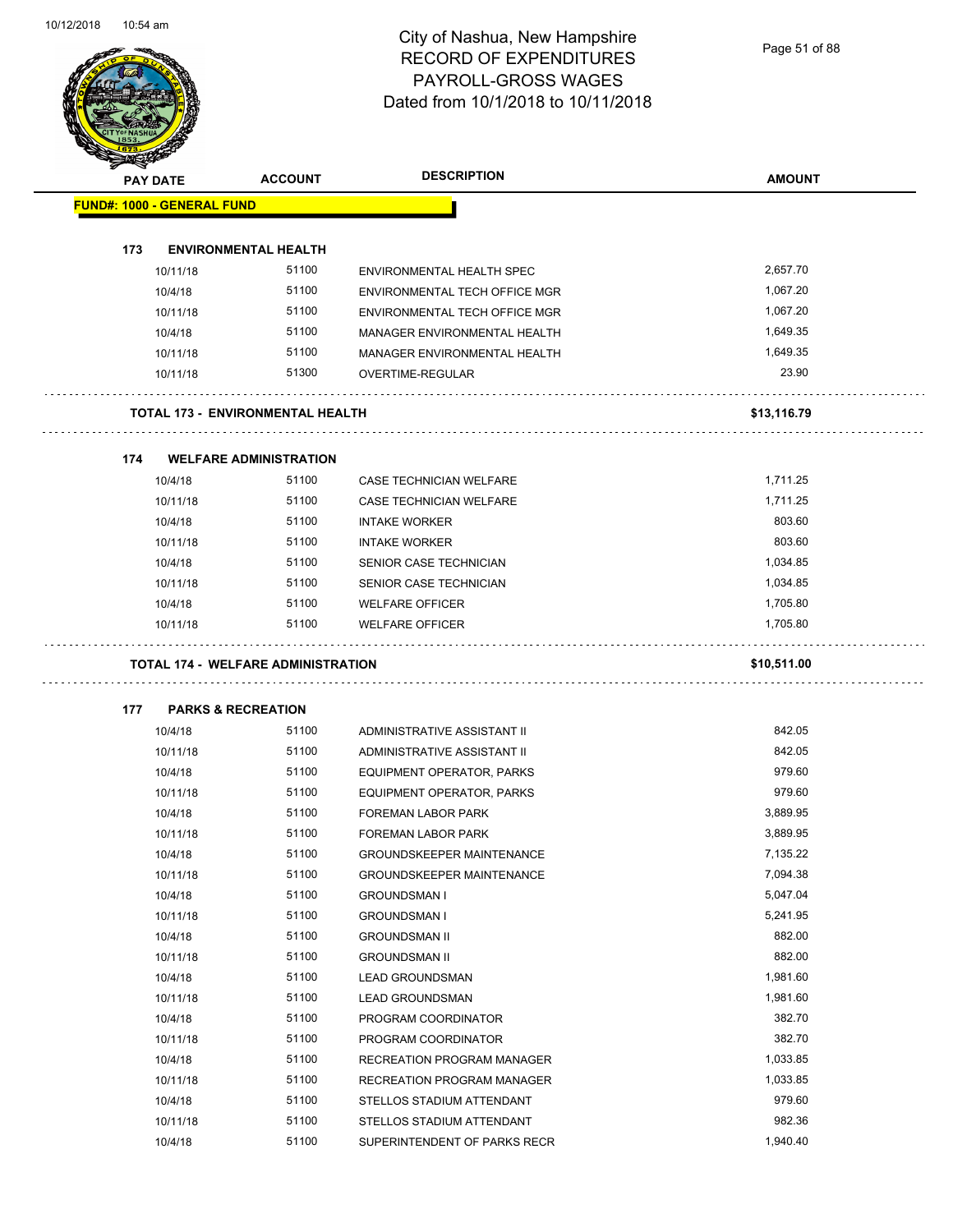$\overline{\phantom{a}}$ 

# City of Nashua, New Hampshire RECORD OF EXPENDITURES PAYROLL-GROSS WAGES Dated from 10/1/2018 to 10/11/2018

|     | <b>PAY DATE</b>                   | <b>ACCOUNT</b>                            | <b>DESCRIPTION</b>              | <b>AMOUNT</b> |
|-----|-----------------------------------|-------------------------------------------|---------------------------------|---------------|
|     | <b>FUND#: 1000 - GENERAL FUND</b> |                                           |                                 |               |
|     |                                   |                                           |                                 |               |
| 177 |                                   | <b>PARKS &amp; RECREATION</b>             |                                 |               |
|     | 10/11/18                          | 51100                                     | SUPERINTENDENT OF PARKS RECR    | 1,940.40      |
|     | 10/4/18                           | 51300                                     | OVERTIME-REGULAR                | 6,067.38      |
|     | 10/11/18                          | 51300                                     | OVERTIME-REGULAR                | 5.064.94      |
|     | 10/4/18                           | 51400                                     | WAGES TEMPORARY-SEASONAL        | 1,797.25      |
|     | 10/11/18                          | 51400                                     | WAGES TEMPORARY-SEASONAL        | 1,651.50      |
|     | 10/4/18                           | 51420                                     | WAGES-GAME OFFICIALS            | 250.00        |
|     |                                   | <b>TOTAL 177 - PARKS &amp; RECREATION</b> |                                 | \$65,175.92   |
| 179 | <b>LIBRARY</b>                    |                                           |                                 |               |
|     | 10/4/18                           | 51100                                     | ASSISTANT DIRECTOR LIBRARY      | 1,566.20      |
|     | 10/11/18                          | 51100                                     | ASSISTANT DIRECTOR LIBRARY      | 1,566.20      |
|     | 10/4/18                           | 51100                                     | ASSISTANT LIBRARIAN CIRCULATIO  | 1,061.30      |
|     | 10/11/18                          | 51100                                     | ASSISTANT LIBRARIAN CIRCULATIO  | 1,061.30      |
|     | 10/4/18                           | 51100                                     | ASSISTANT LIBRARIAN TECH SVS    | 802.25        |
|     | 10/11/18                          | 51100                                     | ASSISTANT LIBRARIAN TECH SVS    | 802.25        |
|     | 10/4/18                           | 51100                                     | ASSISTANT LIBRARIAN YOUTH SERV  | 850.63        |
|     | 10/11/18                          | 51100                                     | ASSISTANT LIBRARIAN YOUTH SERV  | 855.95        |
|     | 10/4/18                           | 51100                                     | <b>DIRECTOR LIBRARY</b>         | 2,160.15      |
|     | 10/11/18                          | 51100                                     | <b>DIRECTOR LIBRARY</b>         | 2,160.15      |
|     | 10/4/18                           | 51100                                     | EXECUTIVE ASST OFFICE MANAGER   | 982.60        |
|     | 10/11/18                          | 51100                                     | EXECUTIVE ASST OFFICE MANAGER   | 982.60        |
|     | 10/4/18                           | 51100                                     | IT COORDINATOR                  | 942.65        |
|     | 10/11/18                          | 51100                                     | <b>IT COORDINATOR</b>           | 942.65        |
|     | 10/4/18                           | 51100                                     | <b>JANITOR</b>                  | 549.50        |
|     | 10/11/18                          | 51100                                     | <b>JANITOR</b>                  | 560.00        |
|     | 10/4/18                           | 51100                                     | LIBRARIAN ADULT SERVICES        | 902.55        |
|     | 10/11/18                          | 51100                                     | LIBRARIAN ADULT SERVICES        | 902.55        |
|     | 10/4/18                           | 51100                                     | <b>LIBRARIAN CIRCULATION</b>    | 1,093.85      |
|     | 10/11/18                          | 51100                                     | <b>LIBRARIAN CIRCULATION</b>    | 1,093.85      |
|     | 10/4/18                           | 51100                                     | LIBRARIAN OUTREACH SVS          | 1,089.67      |
|     | 10/11/18                          | 51100                                     | <b>LIBRARIAN OUTREACH SVS</b>   | 1,089.66      |
|     | 10/4/18                           | 51100                                     | LIBRARIAN TECH SERVICES         | 1,130.99      |
|     | 10/11/18                          | 51100                                     | LIBRARIAN TECH SERVICES         | 1,131.00      |
|     | 10/4/18                           | 51100                                     | <b>LIBRARIAN YOUTH SERVICES</b> | 2,444.39      |
|     | 10/11/18                          | 51100                                     | LIBRARIAN YOUTH SERVICES        | 2,444.38      |
|     | 10/4/18                           | 51100                                     | LIBRARY ASSISTANT CIRCULATION   | 5,681.32      |
|     | 10/11/18                          | 51100                                     | LIBRARY ASSISTANT CIRCULATION   | 5,759.93      |
|     | 10/4/18                           | 51100                                     | LIBRARY ASSISTANT MEDIA SERVIC  | 770.95        |
|     | 10/11/18                          | 51100                                     | LIBRARY ASSISTANT MEDIA SERVIC  | 770.95        |
|     | 10/4/18                           | 51100                                     | LIBRARY ASSISTANT TECH SVS      | 770.95        |
|     | 10/11/18                          | 51100                                     | LIBRARY ASSISTANT TECH SVS      | 770.95        |
|     | 10/4/18                           | 51100                                     | LIBRARY ASSISTANT YOUTH SERVIC  | 2,139.71      |
|     | 10/11/18                          | 51100                                     | LIBRARY ASSISTANT YOUTH SERVIC  | 2,139.70      |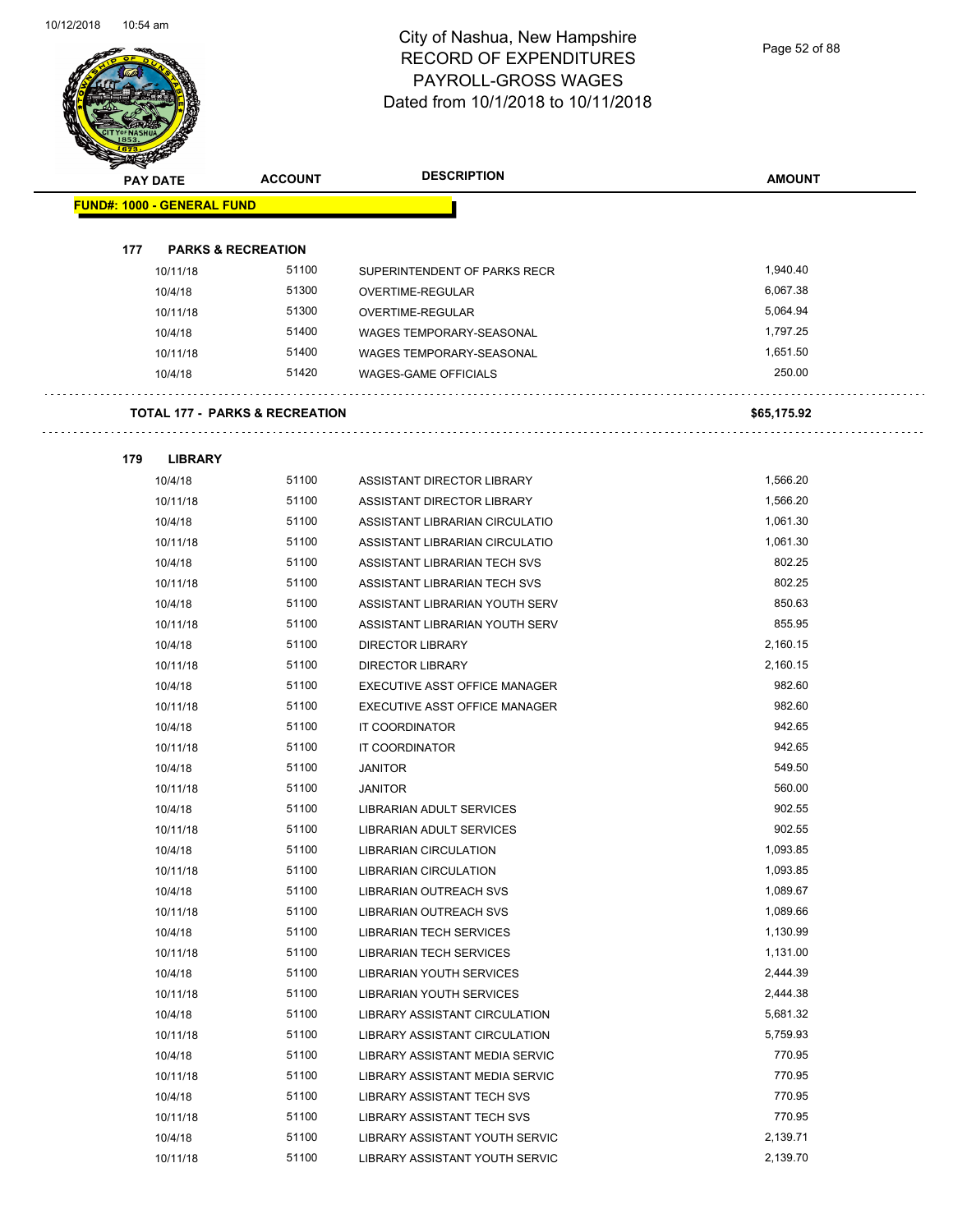

Page 53 of 88

| <b>SANGRAN</b><br><b>PAY DATE</b>   | <b>ACCOUNT</b> | <b>DESCRIPTION</b>                 | <b>AMOUNT</b> |
|-------------------------------------|----------------|------------------------------------|---------------|
| <b>FUND#: 1000 - GENERAL FUND</b>   |                |                                    |               |
|                                     |                |                                    |               |
| 179<br><b>LIBRARY</b>               |                |                                    |               |
| 10/4/18                             | 51100          | <b>MAINTENANCE SUPV</b>            | 929.49        |
| 10/11/18                            | 51100          | <b>MAINTENANCE SUPV</b>            | 929.50        |
| 10/4/18                             | 51100          | PAGE & COLLECTION COORDINATOR      | 916.14        |
| 10/11/18                            | 51100          | PAGE & COLLECTION COORDINATOR      | 916.14        |
| 10/4/18                             | 51100          | REFERENCE LIBRARIAN ADULT SERV     | 3,223.06      |
| 10/11/18                            | 51100          | REFERENCE LIBRARIAN ADULT SERV     | 3,217.91      |
| 10/4/18                             | 51100          | REFERENCE LIBRARIAN TECH SVS       | 824.76        |
| 10/11/18                            | 51100          | REFERENCE LIBRARIAN TECH SVS       | 824.75        |
| 10/4/18                             | 51100          | <b>SECURITY LIBRARY</b>            | 657.03        |
| 10/11/18                            | 51100          | <b>SECURITY LIBRARY</b>            | 665.41        |
| 10/4/18                             | 51200          | <b>JANITOR</b>                     | 250.01        |
| 10/11/18                            | 51200          | <b>JANITOR</b>                     | 250.00        |
| 10/4/18                             | 51200          | LIBRARY ASSISTANT CIRCULATION      | 464.78        |
| 10/11/18                            | 51200          | LIBRARY ASSISTANT CIRCULATION      | 464.78        |
| 10/4/18                             | 51200          | <b>LIBRARY ASSISTANT TECH SVS</b>  | 453.16        |
| 10/11/18                            | 51200          | <b>LIBRARY ASSISTANT TECH SVS</b>  | 453.16        |
| 10/4/18                             | 51200          | <b>LIBRARY PAGE</b>                | 1,178.03      |
| 10/11/18                            | 51200          | <b>LIBRARY PAGE</b>                | 1,065.71      |
| 10/4/18                             | 51200          | RECEPTIONIST/DATA ENTRY SPECIALIST | 438.50        |
| 10/11/18                            | 51200          | RECEPTIONIST/DATA ENTRY SPECIALIST | 438.50        |
| 10/4/18                             | 51200          | REFERENCE LIBRARIAN ADULT SERV     | 743.92        |
| 10/11/18                            | 51200          | REFERENCE LIBRARIAN ADULT SERV     | 771.52        |
| 10/4/18                             | 51200          | <b>SECURITY LIBRARY</b>            | 390.00        |
| 10/11/18                            | 51200          | <b>SECURITY LIBRARY</b>            | 390.00        |
| 10/4/18                             | 51300          | <b>OVERTIME-REGULAR</b>            | 1,133.31      |
| 10/11/18                            | 51300          | OVERTIME-REGULAR                   | 1,235.87      |
| <b>TOTAL 179 - LIBRARY</b>          |                |                                    | \$73,199.17   |
| 181<br><b>COMMUNITY DEVELOPMENT</b> |                |                                    |               |
| 10/4/18                             | 51100          | ADMINISTRATIVE ASSISTANT II        | 766.49        |
| 10/11/18                            | 51100          | ADMINISTRATIVE ASSISTANT II        | 766.49        |
| 10/4/18                             | 51100          | DIRECTOR COMMUNITY DEVELOPMENT     | 2,294.80      |
| 10/11/18                            | 51100          | DIRECTOR COMMUNITY DEVELOPMENT     | 2,294.80      |
| 10/4/18                             | 51100          | TRANSPORTATION PI ANNER            | 1.285.65      |

| 10/4/18  | 51100 | ADMINISTRATIVE ASSISTANT II     | 766.49   |
|----------|-------|---------------------------------|----------|
| 10/11/18 | 51100 | ADMINISTRATIVE ASSISTANT II     | 766.49   |
| 10/4/18  | 51100 | DIRECTOR COMMUNITY DEVELOPMENT  | 2,294.80 |
| 10/11/18 | 51100 | DIRECTOR COMMUNITY DEVELOPMENT  | 2.294.80 |
| 10/4/18  | 51100 | <b>TRANSPORTATION PLANNER</b>   | 1.285.65 |
| 10/11/18 | 51100 | <b>TRANSPORTATION PLANNER</b>   | 1,285.65 |
| 10/4/18  | 51200 | ADMINISTRATIVE ASSISTANT I      | 382.40   |
| 10/11/18 | 51200 | ADMINISTRATIVE ASSISTANT I      | 382.40   |
| 10/4/18  | 51400 | <b>WAGES TEMPORARY-SEASONAL</b> | 100.00   |
| 10/11/18 | 51400 | WAGES TEMPORARY-SEASONAL        | 100.00   |
|          |       |                                 |          |

#### **TOTAL 181 - COMMUNITY DEVELOPMENT \$9,658.68**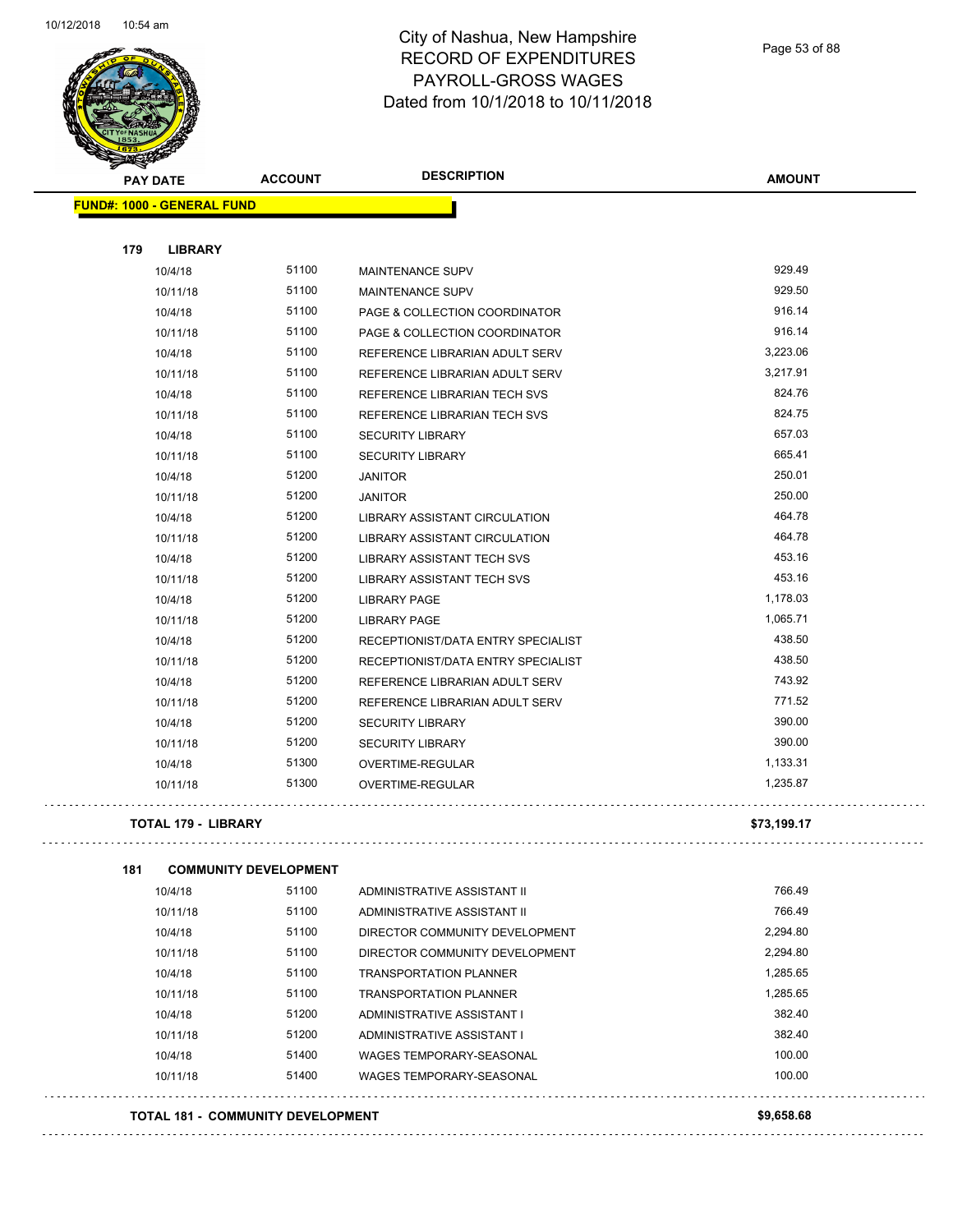

Page 54 of 88

|     | <b>PAY DATE</b>                   | <b>ACCOUNT</b>                          | <b>DESCRIPTION</b>             | <b>AMOUNT</b> |
|-----|-----------------------------------|-----------------------------------------|--------------------------------|---------------|
|     | <b>FUND#: 1000 - GENERAL FUND</b> |                                         |                                |               |
|     |                                   |                                         |                                |               |
| 182 |                                   | <b>PLANNING AND ZONING</b>              |                                |               |
|     | 10/4/18                           | 51100                                   | DEPARTMENT COORDINATOR         | 1,026.40      |
|     | 10/11/18                          | 51100                                   | DEPARTMENT COORDINATOR         | 1,026.40      |
|     | 10/4/18                           | 51100                                   | DEPUTY PLANNING MANAGER        | 2,800.80      |
|     | 10/11/18                          | 51100                                   | <b>DEPUTY PLANNING MANAGER</b> | 2,800.80      |
|     | 10/4/18                           | 51100                                   | MANAGER PLANNING DEPT          | 2,151.45      |
|     | 10/11/18                          | 51100                                   | MANAGER PLANNING DEPT          | 2,151.45      |
|     | 10/4/18                           | 51100                                   | <b>PLANNER I</b>               | 1,877.70      |
|     | 10/11/18                          | 51100                                   | PLANNER I                      | 1,877.70      |
|     | 10/4/18                           | 51100                                   | ZONING COORDINATOR             | 821.65        |
|     | 10/11/18                          | 51100                                   | ZONING COORDINATOR             | 821.65        |
|     | 10/4/18                           | 53428                                   | STENOGRAPHIC SERVICES          | 250.00        |
|     |                                   | <b>TOTAL 182 - PLANNING AND ZONING</b>  |                                | \$17,606.00   |
| 183 |                                   | <b>ECONOMIC DEVELOPMENT</b>             |                                |               |
|     | 10/4/18                           | 51100                                   | ECONOMIC DEV DIRECTOR          | 2,084.05      |
|     | 10/11/18                          | 51100                                   | ECONOMIC DEV DIRECTOR          | 2,084.05      |
|     | 10/4/18                           | 51100                                   | HUNT MEMORIAL BLDG & ARTS ADM  | 372.95        |
|     | 10/11/18                          | 51100                                   | HUNT MEMORIAL BLDG & ARTS ADM  | 372.95        |
|     |                                   |                                         |                                |               |
|     |                                   | <b>TOTAL 183 - ECONOMIC DEVELOPMENT</b> |                                | \$4,914.00    |
| 191 | <b>SCHOOL</b>                     |                                         |                                |               |
|     | 10/4/18                           | 51100                                   | <b>7PAR CTE NHN</b>            | 460.47        |
|     | 10/11/18                          | 51100                                   | <b>7PAR CTE NHN</b>            | 467.51        |
|     | 10/11/18                          | 51100                                   | ASSISTANT DIRECTOR BUSINESS    | 3,038.30      |
|     | 10/11/18                          | 51100                                   | ASSISTANT PRINCIPAL AMH        | 1,469.50      |
|     | 10/11/18                          | 51100                                   | ASSISTANT PRINCIPAL BRO        | 1,659.60      |
|     | 10/11/18                          | 51100                                   | ASSISTANT PRINCIPAL CHARL      | 3,228.20      |
|     | 10/11/18                          | 51100                                   | ASSISTANT PRINCIPAL DR CRSP    | 1,614.10      |
|     | 10/11/18                          | 51100                                   | ASSISTANT PRINCIPAL ELM        | 7,224.40      |
|     | 10/11/18                          | 51100                                   | ASSISTANT PRINCIPAL LEDGE      | 3,228.20      |
|     | 10/11/18                          | 51100                                   | ASSISTANT PRINCIPAL MDE        | 3,067.30      |
|     | 10/11/18                          | 51100                                   | ASSISTANT PRINCIPAL MTP        | 2,826.90      |
|     | 10/11/18                          | 51100                                   | ASSISTANT PRINCIPAL NHN        | 14,249.20     |
|     | 10/11/18                          | 51100                                   | ASSISTANT PRINCIPAL NHS        | 13,615.40     |
|     | 10/11/18                          | 51100                                   | ASSISTANT PRINCIPAL SHE        | 1,437.50      |
|     | 10/11/18                          | 51100                                   | ASSISTANT SUPERINTENDENT       | 9,869.81      |
|     | 10/11/18                          | 51100                                   | ASST DIRECTOR PLANT OPS        | 2,583.60      |
|     | 10/11/18                          | 51100                                   | ASST DIRECTOR SPED             | 10,118.70     |
|     |                                   |                                         |                                |               |
|     | 10/11/18                          | 51100                                   | ASST SYSTEMS ADMIN FULL YEAR   | 14,810.90     |
|     | 10/4/18                           | 51100                                   | ASST SYSTEMS ADMIN SCH YEAR    | 847.41        |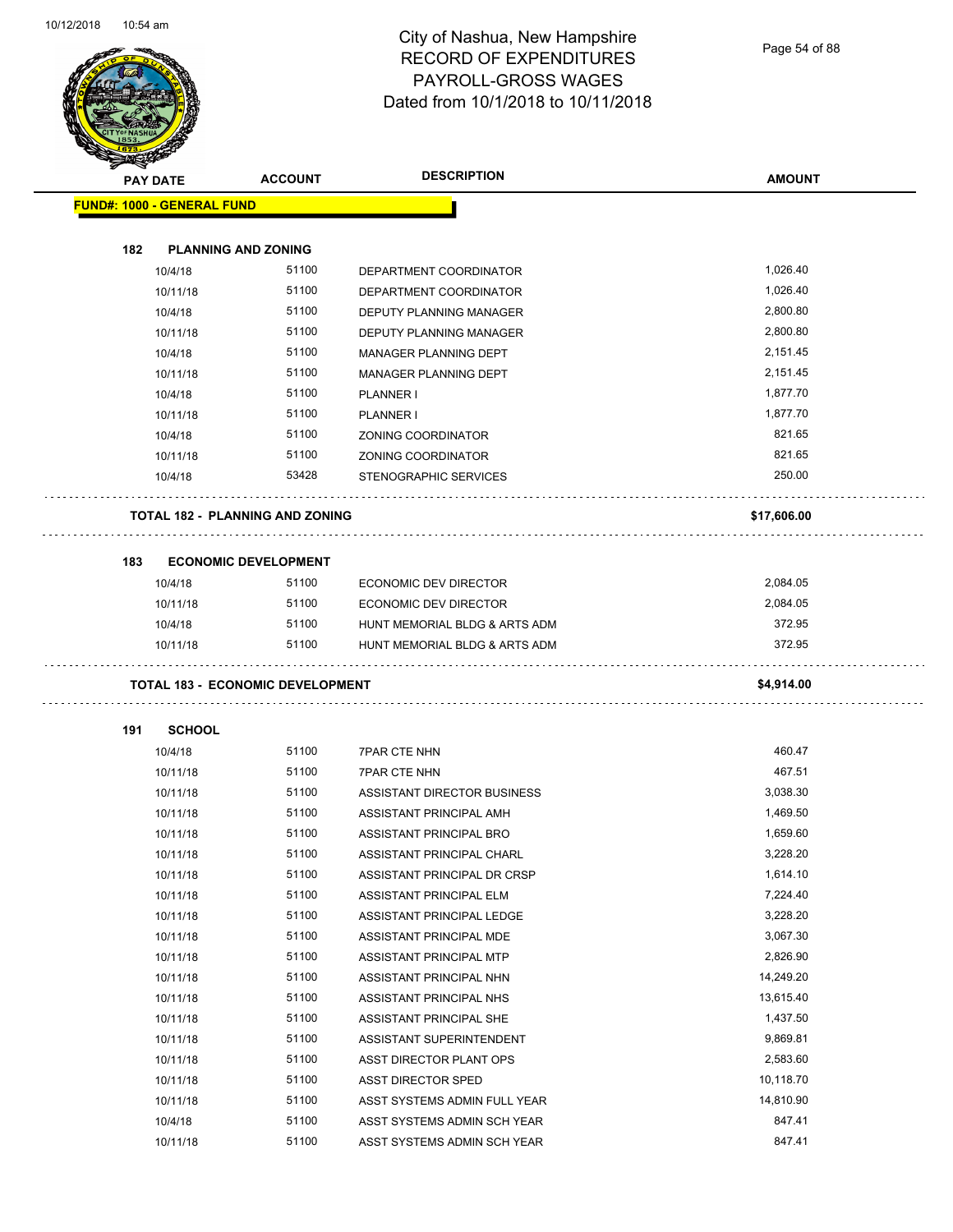

Page 55 of 88

| <b>PAY DATE</b>                   | <b>ACCOUNT</b> | <b>DESCRIPTION</b>                   | <b>AMOUNT</b> |
|-----------------------------------|----------------|--------------------------------------|---------------|
| <b>FUND#: 1000 - GENERAL FUND</b> |                |                                      |               |
|                                   |                |                                      |               |
| 191<br><b>SCHOOL</b>              |                |                                      |               |
| 10/11/18                          | 51100          | <b>ATTENDANCE OFFICER</b>            | 2,384.20      |
| 10/11/18                          | 51100          | CHIEF OPERATING OFFICER              | 4,832.36      |
| 10/4/18                           | 51100          | CLERICAL ACADEMY NHN                 | 2,305.50      |
| 10/11/18                          | 51100          | CLERICAL ACADEMY NHN                 | 2,305.50      |
| 10/4/18                           | 51100          | CLERICAL ACADEMY NHS                 | 2,940.00      |
| 10/11/18                          | 51100          | CLERICAL ACADEMY NHS                 | 2,940.00      |
| 10/4/18                           | 51100          | CLERICAL ASST SUPER SUP              | 704.11        |
| 10/11/18                          | 51100          | <b>CLERICAL ASST SUPER SUP</b>       | 856.26        |
| 10/4/18                           | 51100          | CLERICAL ATHLETIC NHN                | 742.66        |
| 10/11/18                          | 51100          | CLERICAL ATHLETIC NHN                | 784.50        |
| 10/4/18                           | 51100          | <b>CLERICAL ATHLETIC NHS</b>         | 668.26        |
| 10/11/18                          | 51100          | CLERICAL ATHLETIC NHS                | 668.25        |
| 10/4/18                           | 51100          | <b>CLERICAL BUSINESS</b>             | 3,154.91      |
| 10/11/18                          | 51100          | <b>CLERICAL BUSINESS</b>             | 3,154.90      |
| 10/4/18                           | 51100          | <b>CLERICAL CHIEF OP OFFICER SUP</b> | 738.24        |
| 10/11/18                          | 51100          | CLERICAL CHIEF OP OFFICER SUP        | 898.14        |
| 10/4/18                           | 51100          | CLERICAL CTE NHS                     | 815.88        |
| 10/11/18                          | 51100          | <b>CLERICAL CTE NHS</b>              | 784.50        |
| 10/4/18                           | 51100          | CLERICAL GUIDANCE ELM                | 753.12        |
| 10/11/18                          | 51100          | <b>CLERICAL GUIDANCE ELM</b>         | 784.50        |
| 10/4/18                           | 51100          | CLERICAL GUIDANCE NHN                | 1,991.81      |
| 10/11/18                          | 51100          | CLERICAL GUIDANCE NHN                | 1,978.45      |
| 10/4/18                           | 51100          | <b>CLERICAL GUIDANCE NHS</b>         | 1,291.31      |
| 10/11/18                          | 51100          | <b>CLERICAL GUIDANCE NHS</b>         | 1,282.40      |
| 10/4/18                           | 51100          | <b>CLERICAL HUMAN RESOURCES</b>      | 2,004.75      |
| 10/11/18                          | 51100          | <b>CLERICAL HUMAN RESOURCES</b>      | 2,004.75      |
| 10/4/18                           | 51100          | <b>CLERICAL PAYROLL SUP</b>          | 1,473.00      |
| 10/11/18                          | 51100          | <b>CLERICAL PAYROLL SUP</b>          | 1,473.00      |
| 10/4/18                           | 51100          | <b>CLERICAL PLANT OPS</b>            | 702.76        |
| 10/11/18                          | 51100          | CLERICAL PLANT OPS                   | 702.75        |
| 10/4/18                           | 51100          | <b>CLERICAL PRINCIPAL AMH</b>        | 1,405.51      |
| 10/11/18                          | 51100          | <b>CLERICAL PRINCIPAL AMH</b>        | 1,400.82      |
| 10/4/18                           | 51100          | CLERICAL PRINCIPAL BIC               | 1,487.25      |
| 10/11/18                          | 51100          | CLERICAL PRINCIPAL BIC               | 1,487.26      |
| 10/4/18                           | 51100          | <b>CLERICAL PRINCIPAL BIR</b>        | 1,569.00      |
| 10/11/18                          | 51100          | <b>CLERICAL PRINCIPAL BIR</b>        | 1,569.00      |
| 10/4/18                           | 51100          | <b>CLERICAL PRINCIPAL BRO</b>        | 1,448.30      |
| 10/11/18                          | 51100          | CLERICAL PRINCIPAL BRO               | 1,452.75      |
| 10/4/18                           | 51100          | CLERICAL PRINCIPAL CHA               | 1,473.00      |
| 10/11/18                          | 51100          | CLERICAL PRINCIPAL CHA               | 1,473.00      |
| 10/4/18                           | 51100          | CLERICAL PRINCIPAL DRC               | 1,441.50      |
| 10/11/18                          | 51100          | CLERICAL PRINCIPAL DRC               | 1,436.35      |
| 10/4/18                           | 51100          | CLERICAL PRINCIPAL ELM               | 2,617.97      |
| 10/11/18                          | 51100          | CLERICAL PRINCIPAL ELM               | 2,551.58      |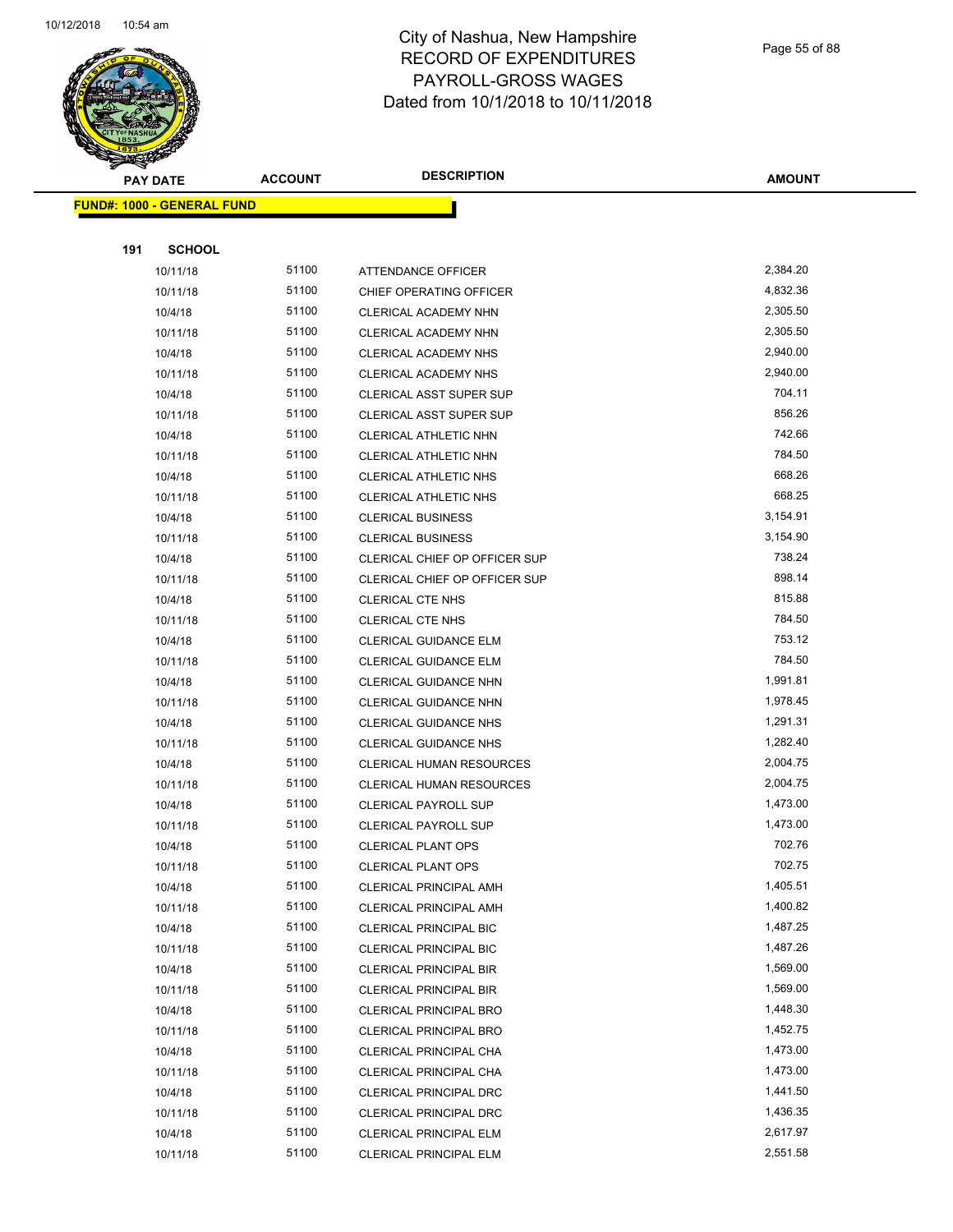

Page 56 of 88

| <b>PAY DATE</b>                   |                     | <b>ACCOUNT</b> | <b>DESCRIPTION</b>                                           | <b>AMOUNT</b>    |
|-----------------------------------|---------------------|----------------|--------------------------------------------------------------|------------------|
| <b>FUND#: 1000 - GENERAL FUND</b> |                     |                |                                                              |                  |
|                                   |                     |                |                                                              |                  |
| 191                               | <b>SCHOOL</b>       |                |                                                              |                  |
|                                   | 10/4/18             | 51100          | <b>CLERICAL PRINCIPAL FES</b>                                | 773.25           |
|                                   | 10/11/18            | 51100          | <b>CLERICAL PRINCIPAL FES</b>                                | 773.25           |
|                                   | 10/4/18             | 51100          | <b>CLERICAL PRINCIPAL FMS</b>                                | 2,226.00         |
|                                   | 10/11/18            | 51100          | <b>CLERICAL PRINCIPAL FMS</b>                                | 2,226.00         |
|                                   | 10/4/18             | 51100          | <b>CLERICAL PRINCIPAL LDG</b>                                | 1,366.55         |
|                                   | 10/11/18            | 51100          | <b>CLERICAL PRINCIPAL LDG</b>                                | 1,371.00         |
|                                   | 10/4/18             | 51100          | CLERICAL PRINCIPAL MDE                                       | 1,489.13         |
|                                   | 10/11/18            | 51100          | CLERICAL PRINCIPAL MDE                                       | 1,509.75         |
|                                   | 10/4/18             | 51100          | <b>CLERICAL PRINCIPAL MTP</b>                                | 1,391.39         |
|                                   | 10/11/18            | 51100          | <b>CLERICAL PRINCIPAL MTP</b>                                | 1,404.75         |
|                                   | 10/4/18             | 51100          | <b>CLERICAL PRINCIPAL NHN</b>                                | 1,352.26         |
|                                   | 10/11/18            | 51100          | <b>CLERICAL PRINCIPAL NHN</b>                                | 1,371.01         |
|                                   | 10/4/18             | 51100          | <b>CLERICAL PRINCIPAL NHS</b>                                | 1,111.22         |
|                                   | 10/11/18            | 51100          | <b>CLERICAL PRINCIPAL NHS</b>                                | 1,234.88         |
|                                   | 10/4/18             | 51100          | <b>CLERICAL PRINCIPAL NSE</b>                                | 1,516.51         |
|                                   | 10/11/18            | 51100          | <b>CLERICAL PRINCIPAL NSE</b>                                | 1,557.75         |
|                                   | 10/4/18             | 51100          | <b>CLERICAL PRINCIPAL PMS</b>                                | 2,039.26         |
|                                   | 10/11/18            | 51100          | <b>CLERICAL PRINCIPAL PMS</b>                                | 1,994.70         |
|                                   | 10/4/18             | 51100          | <b>CLERICAL PRINCIPAL SHE</b>                                | 1,506.24         |
|                                   | 10/11/18            | 51100          | <b>CLERICAL PRINCIPAL SHE</b>                                | 1,464.40         |
|                                   | 10/4/18             | 51100          | CLERICAL RECEPTIONIST NHN                                    | 784.50           |
|                                   | 10/11/18            | 51100          | CLERICAL RECEPTIONIST NHN                                    | 784.50           |
|                                   | 10/4/18             | 51100          | CLERICAL RECEPTIONIST NHS                                    | 668.26           |
|                                   | 10/11/18            | 51100          | CLERICAL RECEPTIONIST NHS                                    | 663.80           |
|                                   | 10/4/18             | 51100          | CLERICAL SPECIAL ED NHN                                      | 668.25           |
|                                   | 10/11/18            | 51100          | CLERICAL SPECIAL ED NHN                                      | 668.25           |
|                                   | 10/4/18             | 51100          | CLERICAL SPECIAL ED NHS                                      | 698.07           |
|                                   | 10/11/18            | 51100          | CLERICAL SPECIAL ED NHS                                      | 698.07           |
|                                   | 10/4/18             | 51100          | CLERICAL SPECIAL ED SUP                                      | 1,336.51         |
|                                   | 10/11/18            | 51100          | <b>CLERICAL SPECIAL ED SUP</b>                               | 1,336.50         |
|                                   | 10/4/18             | 51100          | <b>CLERICAL STUDENT SERV SUP</b>                             | 822.75           |
|                                   | 10/11/18            | 51100          | <b>CLERICAL STUDENT SERV SUP</b>                             | 822.75           |
|                                   | 10/4/18             | 51100<br>51100 | CLERICAL SUPERINTENDANT HRLY<br>CLERICAL SUPERINTENDANT HRLY | 779.63<br>779.62 |
|                                   | 10/11/18            | 51100          |                                                              | 2,426.44         |
|                                   | 10/11/18<br>10/4/18 | 51100          | CLERICAL SUPERINTENDANT SUP<br><b>CUSTODIAN AMH</b>          | 1,389.60         |
|                                   | 10/11/18            | 51100          | <b>CUSTODIAN AMH</b>                                         | 694.80           |
|                                   | 10/4/18             | 51100          | <b>CUSTODIAN ASST HEAD ELM</b>                               | 791.20           |
|                                   | 10/11/18            | 51100          | <b>CUSTODIAN ASST HEAD ELM</b>                               | 791.20           |
|                                   | 10/4/18             | 51100          | <b>CUSTODIAN ASST HEAD FMS</b>                               | 791.20           |
|                                   | 10/11/18            | 51100          | <b>CUSTODIAN ASST HEAD FMS</b>                               | 791.20           |
|                                   | 10/4/18             | 51100          | <b>CUSTODIAN ASST HEAD NHN</b>                               | 1,630.36         |
|                                   | 10/11/18            | 51100          | <b>CUSTODIAN ASST HEAD NHN</b>                               | 1,582.40         |
|                                   | 10/4/18             | 51100          | <b>CUSTODIAN ASST HEAD NHS</b>                               | 791.21           |
|                                   |                     |                |                                                              |                  |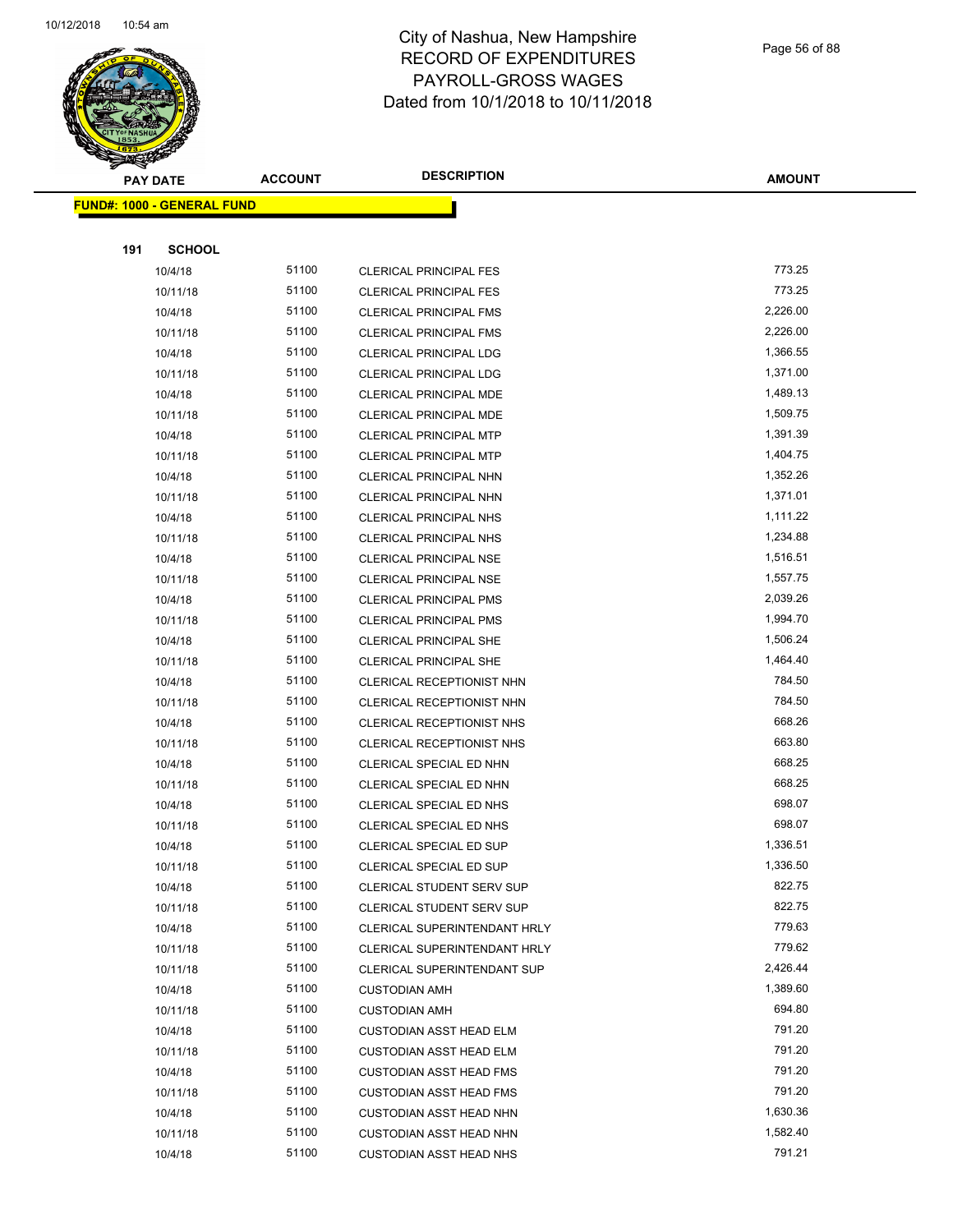

Page 57 of 88

|     | <b>PAY DATE</b>                   | <b>ACCOUNT</b> | <b>DESCRIPTION</b>             | <b>AMOUNT</b> |
|-----|-----------------------------------|----------------|--------------------------------|---------------|
|     | <b>FUND#: 1000 - GENERAL FUND</b> |                |                                |               |
|     |                                   |                |                                |               |
| 191 | <b>SCHOOL</b>                     |                |                                |               |
|     | 10/11/18                          | 51100          | <b>CUSTODIAN ASST HEAD NHS</b> | 791.20        |
|     | 10/4/18                           | 51100          | <b>CUSTODIAN ASST HEAD PMS</b> | 791.20        |
|     | 10/11/18                          | 51100          | <b>CUSTODIAN ASST HEAD PMS</b> | 791.20        |
|     | 10/4/18                           | 51100          | <b>CUSTODIAN BIC</b>           | 694.80        |
|     | 10/11/18                          | 51100          | <b>CUSTODIAN BIC</b>           | 699.15        |
|     | 10/4/18                           | 51100          | <b>CUSTODIAN BIR</b>           | 1,389.60      |
|     | 10/11/18                          | 51100          | <b>CUSTODIAN BIR</b>           | 1,389.61      |
|     | 10/4/18                           | 51100          | <b>CUSTODIAN BRO</b>           | 1,389.60      |
|     | 10/11/18                          | 51100          | <b>CUSTODIAN BRO</b>           | 1,389.60      |
|     | 10/4/18                           | 51100          | <b>CUSTODIAN CHA</b>           | 694.80        |
|     | 10/11/18                          | 51100          | <b>CUSTODIAN CHA</b>           | 694.80        |
|     | 10/4/18                           | 51100          | <b>CUSTODIAN DRC</b>           | 1,389.60      |
|     | 10/11/18                          | 51100          | <b>CUSTODIAN DRC</b>           | 1,389.60      |
|     | 10/4/18                           | 51100          | <b>CUSTODIAN ELM</b>           | 5,057.42      |
|     | 10/11/18                          | 51100          | <b>CUSTODIAN ELM</b>           | 4,953.20      |
|     | 10/4/18                           | 51100          | <b>CUSTODIAN FES</b>           | 1,428.16      |
|     | 10/11/18                          | 51100          | <b>CUSTODIAN FES</b>           | 1,238.47      |
|     | 10/4/18                           | 51100          | <b>CUSTODIAN FMS</b>           | 2,415.21      |
|     | 10/11/18                          | 51100          | <b>CUSTODIAN FMS</b>           | 2,366.65      |
|     | 10/4/18                           | 51100          | <b>CUSTODIAN HEAD AMH</b>      | 791.20        |
|     | 10/11/18                          | 51100          | <b>CUSTODIAN HEAD AMH</b>      | 791.20        |
|     | 10/4/18                           | 51100          | <b>CUSTODIAN HEAD BIC</b>      | 791.20        |
|     | 10/11/18                          | 51100          | <b>CUSTODIAN HEAD BIC</b>      | 791.20        |
|     | 10/4/18                           | 51100          | <b>CUSTODIAN HEAD BIR</b>      | 791.20        |
|     | 10/11/18                          | 51100          | <b>CUSTODIAN HEAD BIR</b>      | 791.20        |
|     | 10/4/18                           | 51100          | <b>CUSTODIAN HEAD BRO</b>      | 791.20        |
|     | 10/11/18                          | 51100          | <b>CUSTODIAN HEAD BRO</b>      | 791.20        |
|     | 10/4/18                           | 51100          | <b>CUSTODIAN HEAD CHA</b>      | 791.20        |
|     | 10/11/18                          | 51100          | <b>CUSTODIAN HEAD CHA</b>      | 791.20        |
|     | 10/4/18                           | 51100          | <b>CUSTODIAN HEAD DRC</b>      | 791.20        |
|     | 10/11/18                          | 51100          | <b>CUSTODIAN HEAD DRC</b>      | 791.20        |
|     | 10/4/18                           | 51100          | <b>CUSTODIAN HEAD ELM</b>      | 937.60        |
|     | 10/11/18                          | 51100          | <b>CUSTODIAN HEAD ELM</b>      | 937.60        |
|     | 10/4/18                           | 51100          | <b>CUSTODIAN HEAD FES</b>      | 791.20        |
|     | 10/11/18                          | 51100          | <b>CUSTODIAN HEAD FES</b>      | 791.20        |
|     | 10/4/18                           | 51100          | <b>CUSTODIAN HEAD FMS</b>      | 937.60        |
|     | 10/11/18                          | 51100          | <b>CUSTODIAN HEAD FMS</b>      | 937.60        |
|     | 10/4/18                           | 51100          | <b>CUSTODIAN HEAD LDG</b>      | 791.20        |
|     | 10/11/18                          | 51100          | <b>CUSTODIAN HEAD LDG</b>      | 791.20        |
|     | 10/4/18                           | 51100          | <b>CUSTODIAN HEAD MDE</b>      | 791.20        |
|     | 10/11/18                          | 51100          | <b>CUSTODIAN HEAD MDE</b>      | 791.20        |
|     | 10/4/18                           | 51100          | <b>CUSTODIAN HEAD MTP</b>      | 791.20        |
|     | 10/11/18                          | 51100          | <b>CUSTODIAN HEAD MTP</b>      | 781.32        |
|     | 10/4/18                           | 51100          | <b>CUSTODIAN HEAD NHN</b>      | 943.20        |
|     |                                   |                |                                |               |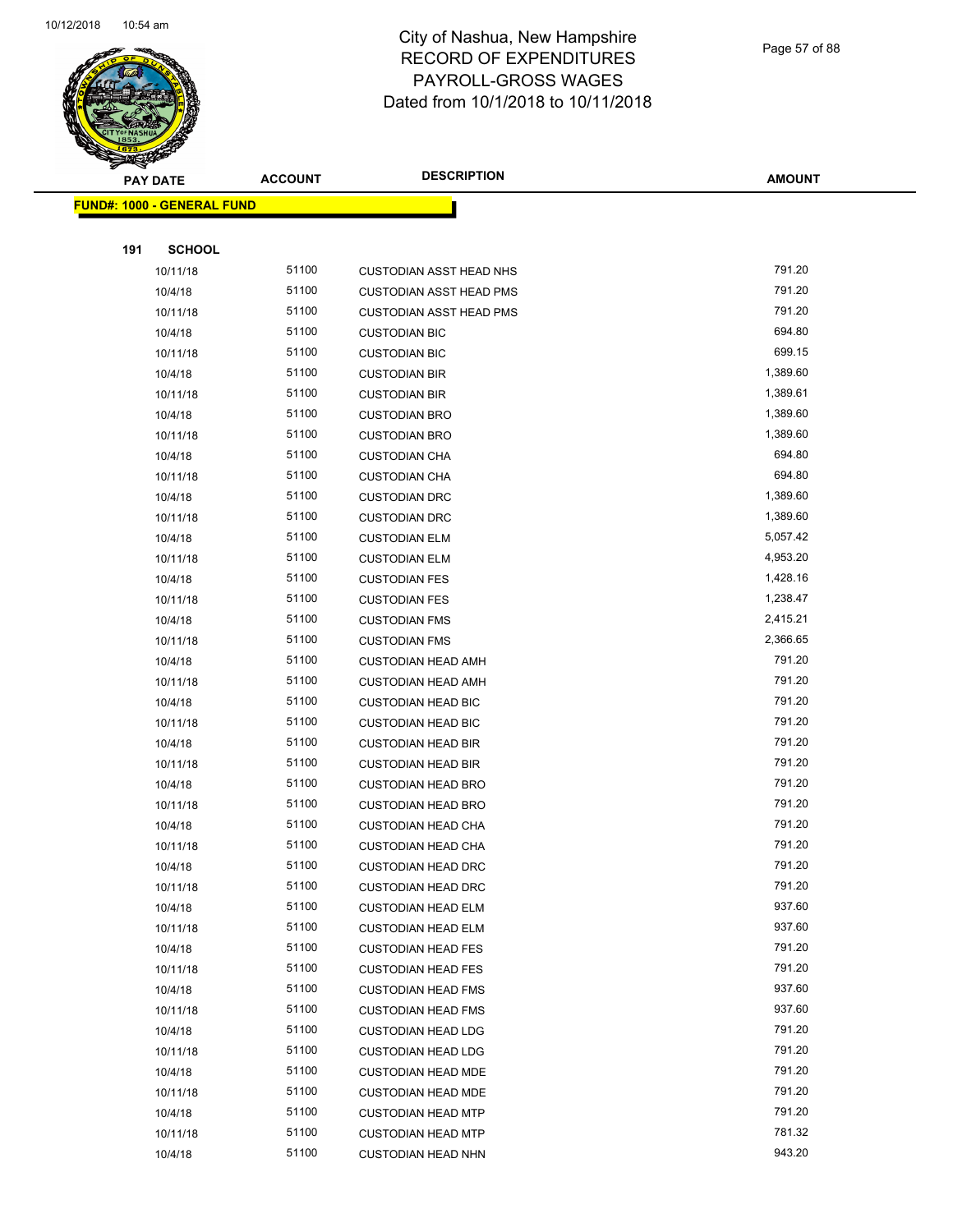

Page 58 of 88

|     | <b>PAY DATE</b>                   | <b>ACCOUNT</b> | <b>DESCRIPTION</b>              | <b>AMOUNT</b> |
|-----|-----------------------------------|----------------|---------------------------------|---------------|
|     | <b>FUND#: 1000 - GENERAL FUND</b> |                |                                 |               |
|     |                                   |                |                                 |               |
| 191 | <b>SCHOOL</b>                     |                |                                 |               |
|     | 10/11/18                          | 51100          | <b>CUSTODIAN HEAD NHN</b>       | 943.20        |
|     | 10/4/18                           | 51100          | <b>CUSTODIAN HEAD NHS</b>       | 943.20        |
|     | 10/11/18                          | 51100          | <b>CUSTODIAN HEAD NHS</b>       | 943.20        |
|     | 10/4/18                           | 51100          | <b>CUSTODIAN HEAD NSE</b>       | 791.20        |
|     | 10/11/18                          | 51100          | <b>CUSTODIAN HEAD NSE</b>       | 791.21        |
|     | 10/4/18                           | 51100          | <b>CUSTODIAN HEAD PMS</b>       | 937.60        |
|     | 10/11/18                          | 51100          | <b>CUSTODIAN HEAD PMS</b>       | 937.60        |
|     | 10/4/18                           | 51100          | <b>CUSTODIAN HEAD SHE</b>       | 791.20        |
|     | 10/11/18                          | 51100          | <b>CUSTODIAN HEAD SHE</b>       | 791.20        |
|     | 10/4/18                           | 51100          | <b>CUSTODIAN LDG</b>            | 1,224.58      |
|     | 10/11/18                          | 51100          | <b>CUSTODIAN LDG</b>            | 946.66        |
|     | 10/4/18                           | 51100          | <b>CUSTODIAN MDE</b>            | 1,354.80      |
|     | 10/11/18                          | 51100          | <b>CUSTODIAN MDE</b>            | 1,459.20      |
|     | 10/4/18                           | 51100          | <b>CUSTODIAN MTP</b>            | 1,389.60      |
|     | 10/11/18                          | 51100          | <b>CUSTODIAN MTP</b>            | 1,389.60      |
|     | 10/4/18                           | 51100          | <b>CUSTODIAN NHN</b>            | 8,902.36      |
|     | 10/11/18                          | 51100          | <b>CUSTODIAN NHN</b>            | 8,451.90      |
|     | 10/4/18                           | 51100          | <b>CUSTODIAN NHS</b>            | 9,228.75      |
|     | 10/11/18                          | 51100          | <b>CUSTODIAN NHS</b>            | 9,249.06      |
|     | 10/4/18                           | 51100          | <b>CUSTODIAN NSE</b>            | 1,389.60      |
|     | 10/11/18                          | 51100          | <b>CUSTODIAN NSE</b>            | 1,389.60      |
|     | 10/4/18                           | 51100          | <b>CUSTODIAN PMS</b>            | 2,084.40      |
|     | 10/11/18                          | 51100          | <b>CUSTODIAN PMS</b>            | 2,181.52      |
|     | 10/4/18                           | 51100          | <b>CUSTODIAN SHE</b>            | 1,389.60      |
|     | 10/11/18                          | 51100          | <b>CUSTODIAN SHE</b>            | 1,389.60      |
|     | 10/11/18                          | 51100          | <b>CUSTODIAN SUPERVISOR WPO</b> | 5,884.70      |
|     | 10/4/18                           | 51100          | <b>CUSTODIAN WID</b>            | 1,354.80      |
|     | 10/11/18                          | 51100          | <b>CUSTODIAN WID</b>            | 1,222.80      |
|     | 10/11/18                          | 51100          | <b>DIRECTOR ATHLETICS</b>       | 3,554.60      |
|     | 10/11/18                          | 51100          | DIRECTOR COM GRANTS             | 1,580.00      |
|     | 10/11/18                          | 51100          | <b>DIRECTOR GUIDANCE</b>        | 6,379.09      |
|     | 10/11/18                          | 51100          | DIRECTOR HUMAN RESOURCES        | 3,825.14      |
|     | 10/11/18                          | 51100          | DIRECTOR PLANT OPS              | 3,689.80      |
|     | 10/11/18                          | 51100          | DIRECTOR PRE SCHOOL             | 2,443.20      |
|     | 10/11/18                          | 51100          | DIRECTOR STUDENT SERVICES       | 3,294.90      |
|     | 10/11/18                          | 51100          | DIRECTOR TECHNOLOGY             | 4,150.10      |
|     | 10/11/18                          | 51100          | DIRECTOR TRANSPORTATION         | 3,136.51      |
|     | 10/11/18                          | 51100          | DIRECTOR VOCATIONAL             | 6,717.70      |
|     | 10/4/18                           | 51100          | E-BLOCK TECHNICAL PARA          | 689.31        |
|     | 10/11/18                          | 51100          | E-BLOCK TECHNICAL PARA          | 694.32        |
|     | 10/11/18                          | 51100          | ELL OUTREACH WORKER             | 1,790.56      |
|     | 10/11/18                          | 51100          | GUIDANCE COUNSELOR AMH          | 2,358.10      |
|     | 10/11/18                          | 51100          | <b>GUIDANCE COUNSELOR BIR</b>   | 2,977.30      |
|     | 10/11/18                          | 51100          | <b>GUIDANCE COUNSELOR BRO</b>   | 1,942.00      |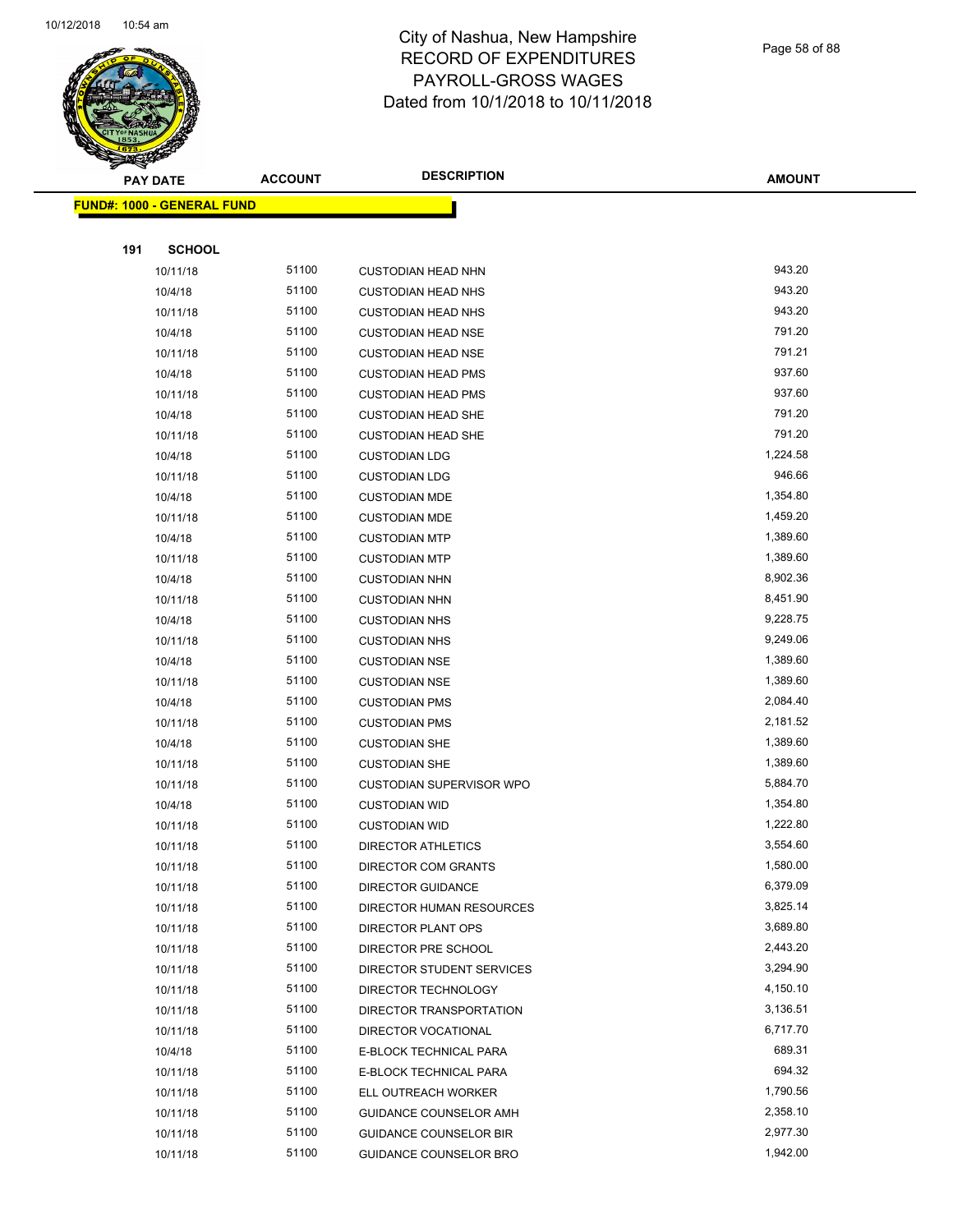

Page 59 of 88

| <b>PAY DATE</b>                   | <b>ACCOUNT</b> | <b>DESCRIPTION</b>            | <b>AMOUNT</b> |
|-----------------------------------|----------------|-------------------------------|---------------|
| <b>FUND#: 1000 - GENERAL FUND</b> |                |                               |               |
|                                   |                |                               |               |
| 191<br><b>SCHOOL</b>              |                |                               |               |
| 10/11/18                          | 51100          | <b>GUIDANCE COUNSELOR CHA</b> | 2,977.30      |
| 10/11/18                          | 51100          | GUIDANCE COUNSELOR DRC        | 2,885.20      |
| 10/11/18                          | 51100          | GUIDANCE COUNSELOR ELM        | 13,363.90     |
| 10/11/18                          | 51100          | <b>GUIDANCE COUNSELOR FES</b> | 2,885.20      |
| 10/11/18                          | 51100          | <b>GUIDANCE COUNSELOR FMS</b> | 5,545.30      |
| 10/11/18                          | 51100          | <b>GUIDANCE COUNSELOR LDG</b> | 2,977.30      |
| 10/11/18                          | 51100          | <b>GUIDANCE COUNSELOR MDE</b> | 2,856.70      |
| 10/11/18                          | 51100          | <b>GUIDANCE COUNSELOR MTP</b> | 2,885.20      |
| 10/11/18                          | 51100          | GUIDANCE COUNSELOR NHN        | 17,408.50     |
| 10/11/18                          | 51100          | GUIDANCE COUNSELOR NHS        | 18,800.20     |
| 10/11/18                          | 51100          | <b>GUIDANCE COUNSELOR NSE</b> | 2,885.20      |
| 10/11/18                          | 51100          | <b>GUIDANCE COUNSELOR PMS</b> | 8,876.70      |
| 10/11/18                          | 51100          | <b>GUIDANCE COUNSELOR SHE</b> | 2,885.20      |
| 10/11/18                          | 51100          | JOB DEVELOPER SPED NHN        | 2,977.30      |
| 10/11/18                          | 51100          | <b>LIBRARIAN AMH</b>          | 1,951.10      |
| 10/11/18                          | 51100          | <b>LIBRARIAN BIC</b>          | 1,730.40      |
| 10/11/18                          | 51100          | LIBRARIAN BIR                 | 2,110.20      |
| 10/11/18                          | 51100          | <b>LIBRARIAN BRO</b>          | 2,048.10      |
| 10/11/18                          | 51100          | LIBRARIAN CHA                 | 2,977.30      |
| 10/11/18                          | 51100          | <b>LIBRARIAN DRC</b>          | 2,205.00      |
| 10/11/18                          | 51100          | LIBRARIAN ELM                 | 2,001.60      |
| 10/11/18                          | 51100          | <b>LIBRARIAN FES</b>          | 2,885.20      |
| 10/11/18                          | 51100          | <b>LIBRARIAN FMS</b>          | 2,885.20      |
| 10/11/18                          | 51100          | LIBRARIAN LDG                 | 2,257.00      |
| 10/11/18                          | 51100          | <b>LIBRARIAN MDE</b>          | 2,856.70      |
| 10/11/18                          | 51100          | <b>LIBRARIAN MTP</b>          | 1,629.00      |
| 10/11/18                          | 51100          | <b>LIBRARIAN NHN</b>          | 4,811.40      |
| 10/11/18                          | 51100          | <b>LIBRARIAN NHS</b>          | 5,900.80      |
| 10/11/18                          | 51100          | <b>LIBRARIAN NSE</b>          | 2,856.70      |
| 10/11/18                          | 51100          | <b>LIBRARIAN PMS</b>          | 2,001.60      |
| 10/11/18                          | 51100          | <b>LIBRARIAN SHE</b>          | 2,885.20      |
| 10/11/18                          | 51100          | LICENSED PRACTICAL NURSE ELM  | 1,470.07      |
| 10/11/18                          | 51100          | LICENSED PRACTICAL NURSE FMS  | 1,545.50      |
| 10/4/18                           | 51100          | MAINTENANCE ALARM WPO         | 998.80        |
| 10/11/18                          | 51100          | MAINTENANCE ALARM WPO         | 998.80        |
| 10/4/18                           | 51100          | MAINTENANCE ASST GRDS WPO     | 976.67        |
| 10/11/18                          | 51100          | MAINTENANCE ASST GRDS WPO     | 975.60        |
| 10/4/18                           | 51100          | MAINTENANCE CARPENTER WPO     | 975.60        |
| 10/11/18                          | 51100          | MAINTENANCE CARPENTER WPO     | 975.61        |
| 10/4/18                           | 51100          | MAINTENANCE ELECTRICIAN WPO   | 1,997.60      |
| 10/11/18                          | 51100          | MAINTENANCE ELECTRICIAN WPO   | 1,997.60      |
| 10/4/18                           | 51100          | MAINTENANCE GRDS FORMEN WPO   | 396.35        |
| 10/11/18                          | 51100          | MAINTENANCE GRDS FORMEN WPO   | 396.35        |
| 10/4/18                           | 51100          | MAINTENANCE GROUNDS WPO       | 2,977.16      |
|                                   |                |                               |               |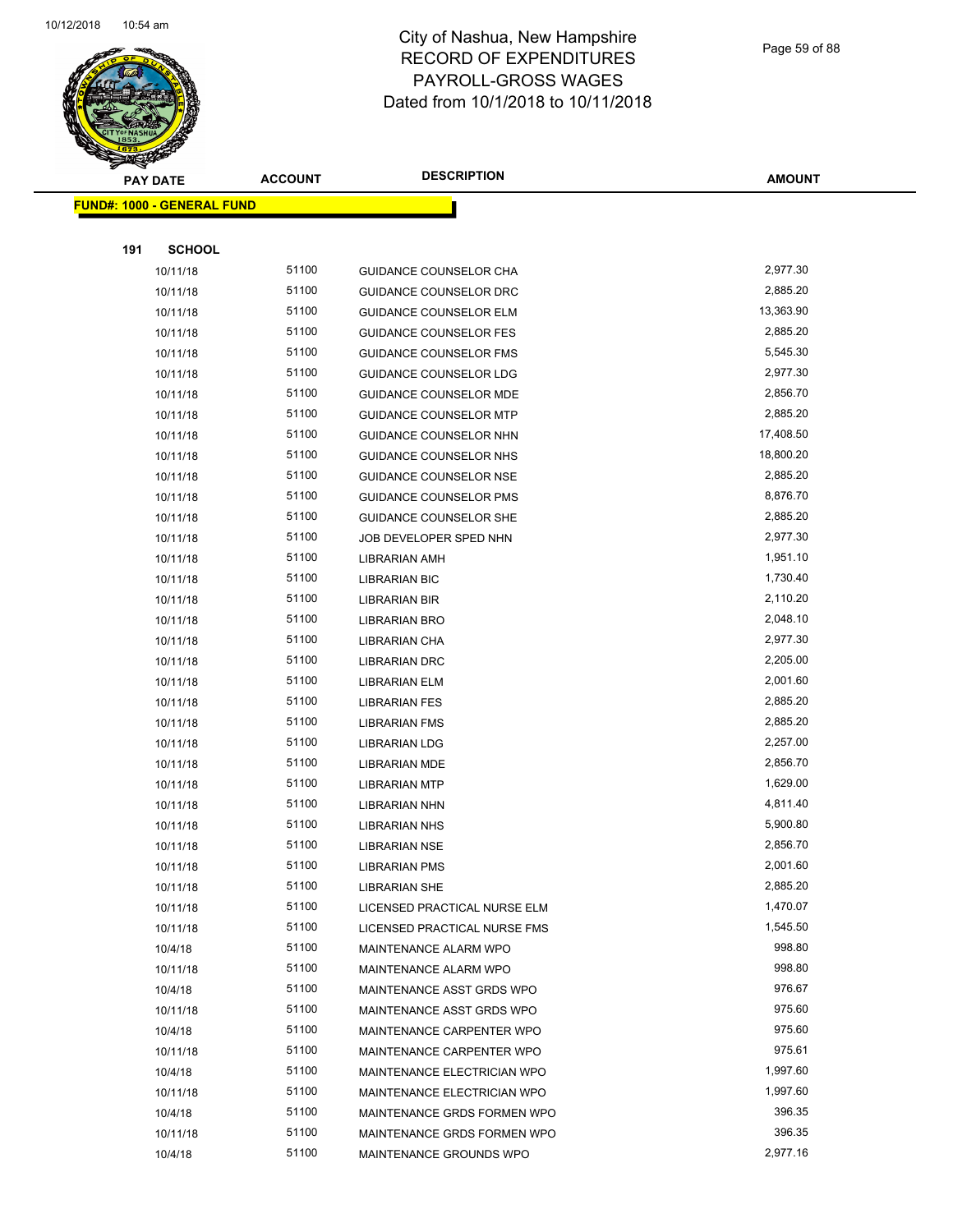

Page 60 of 88

| <b>PAY DATE</b>                   | <b>ACCOUNT</b> | <b>DESCRIPTION</b>             | <b>AMOUNT</b>    |
|-----------------------------------|----------------|--------------------------------|------------------|
| <b>FUND#: 1000 - GENERAL FUND</b> |                |                                |                  |
|                                   |                |                                |                  |
| 191<br><b>SCHOOL</b>              |                |                                |                  |
| 10/11/18                          | 51100          | MAINTENANCE GROUNDS WPO        | 2,892.40         |
| 10/4/18                           | 51100          | MAINTENANCE HVAC WPO           | 5,172.63         |
| 10/11/18                          | 51100          | MAINTENANCE HVAC WPO           | 5,661.54         |
| 10/4/18                           | 51100          | MAINTENANCE MESSENGER WPO      | 937.60           |
| 10/11/18                          | 51100          | MAINTENANCE MESSENGER WPO      | 937.60           |
| 10/4/18                           | 51100          | MAINTENANCE PLUMBER WPO        | 1,002.80         |
| 10/11/18                          | 51100          | MAINTENANCE PLUMBER WPO        | 1,002.80         |
| 10/4/18                           | 51100          | MAINTENANCE TRADES WPO         | 2,946.00         |
| 10/11/18                          | 51100          | MAINTENANCE TRADES WPO         | 2,946.00         |
| 10/11/18                          | 51100          | MARKETING TEACHER NHS          | 2,799.90         |
| 10/11/18                          | 51100          | <b>NURSE AMH</b>               | 2,701.20         |
| 10/11/18                          | 51100          | <b>NURSE BIC</b>               | 2,701.20         |
| 10/11/18                          | 51100          | <b>NURSE BIR</b>               | 2,674.40         |
| 10/11/18                          | 51100          | <b>NURSE BRO</b>               | 2,701.20         |
| 10/11/18                          | 51100          | <b>NURSE CHA</b>               | 2,701.20         |
| 10/11/18                          | 51100          | <b>NURSE DRC</b>               | 2,701.20         |
| 10/11/18                          | 51100          | <b>NURSE ELM</b>               | 3,192.30         |
| 10/11/18                          | 51100          | <b>NURSE FES</b>               | 1,868.30         |
| 10/11/18                          | 51100          | <b>NURSE FMS</b>               | 4,431.60         |
| 10/11/18                          | 51100          | NURSE LDG                      | 2,555.80         |
| 10/11/18                          | 51100          | <b>NURSE MDE</b>               | 2,208.00         |
| 10/11/18                          | 51100          | <b>NURSE MTP</b>               | 1,819.70         |
| 10/11/18                          | 51100          | <b>NURSE NHN</b>               | 3,460.80         |
| 10/11/18                          | 51100          | <b>NURSE NHS</b>               | 3,400.70         |
| 10/11/18                          | 51100          | <b>NURSE NSE</b>               | 2,701.20         |
| 10/11/18                          | 51100          | <b>NURSE PMS</b>               | 1,561.40         |
| 10/11/18                          | 51100          | <b>NURSE SHE</b>               | 1,794.50         |
| 10/11/18                          | 51100          | <b>OFFICE MANAGER BUSINESS</b> | 2,509.20         |
| 10/11/18                          | 51100          | OFFICE MANAGER HUMAN RESOURCES | 2,124.08         |
| 10/11/18                          | 51100          | OFFICE MANAGER SPED            | 1,923.40         |
| 10/11/18                          | 51100          | OUT DISTRICT COORDINATOR       | 3,153.80         |
| 10/4/18                           | 51100          | PARA PRE SCHOOL BIR            | 1,045.64         |
| 10/11/18                          | 51100          | PARA PRE SCHOOL BIR            | 1,057.57         |
| 10/4/18                           | 51100          | PARA ALT AMH                   | 633.75           |
| 10/11/18                          | 51100          | PARA ALT AMH                   | 638.82           |
| 10/4/18                           | 51100          | PARA ALT DRC                   | 514.91           |
| 10/11/18                          | 51100          | PARA ALT DRC                   | 494.15           |
| 10/4/18                           | 51100          | PARA ALT FMS                   | 649.37           |
| 10/11/18                          | 51100          | PARA ALT FMS                   | 644.38           |
| 10/11/18                          | 51100          | PARA ALT LDG                   | 460.47<br>337.44 |
| 10/11/18                          | 51100          | PARA ALT MTP                   | 439.40           |
| 10/4/18                           | 51100          | PARA ALT PMS                   |                  |
| 10/11/18                          | 51100          | PARA ALT PMS                   | 435.88           |
| 10/4/18                           | 51100          | PARA DW SPEC ED AMH            | 11,228.84        |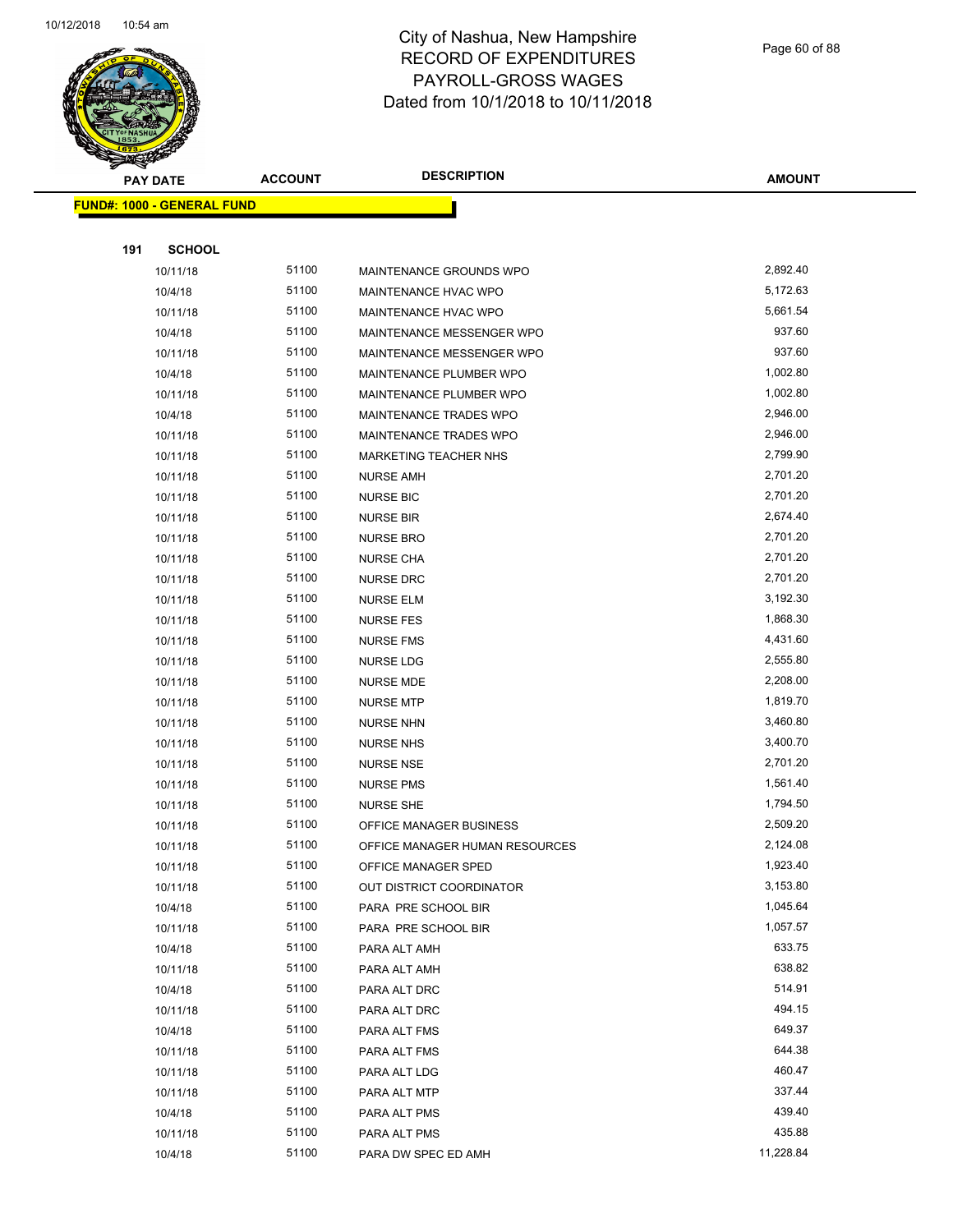

Page 61 of 88

|     | <b>PAY DATE</b>                   | <b>ACCOUNT</b> | <b>DESCRIPTION</b>  | <b>AMOUNT</b>      |
|-----|-----------------------------------|----------------|---------------------|--------------------|
|     | <b>FUND#: 1000 - GENERAL FUND</b> |                |                     |                    |
|     |                                   |                |                     |                    |
| 191 | <b>SCHOOL</b>                     |                |                     |                    |
|     | 10/11/18                          | 51100          | PARA DW SPEC ED AMH | 10,568.21          |
|     | 10/4/18                           | 51100          | PARA DW SPEC ED BIC | 888.30             |
|     | 10/11/18                          | 51100          | PARA DW SPEC ED BIC | 888.30             |
|     | 10/4/18                           | 51100          | PARA DW SPEC ED BIR | 2,752.91           |
|     | 10/11/18                          | 51100          | PARA DW SPEC ED BIR | 2,778.60           |
|     | 10/4/18                           | 51100          | PARA DW SPEC ED BRO | 3,738.16           |
|     | 10/11/18                          | 51100          | PARA DW SPEC ED BRO | 3,609.71           |
|     | 10/4/18                           | 51100          | PARA DW SPEC ED CHA | 10,971.97          |
|     | 10/11/18                          | 51100          | PARA DW SPEC ED CHA | 11,228.24          |
|     | 10/4/18                           | 51100          | PARA DW SPEC ED FMS | 7,878.13           |
|     | 10/11/18                          | 51100          | PARA DW SPEC ED FMS | 7,831.23           |
|     | 10/4/18                           | 51100          | PARA DW SPEC ED MDE | 10,015.74          |
|     | 10/11/18                          | 51100          | PARA DW SPEC ED MDE | 9,720.50           |
|     | 10/4/18                           | 51100          | PARA DW SPEC ED MTP | 473.85             |
|     | 10/11/18                          | 51100          | PARA DW SPEC ED MTP | 473.85             |
|     | 10/4/18                           | 51100          | PARA DW SPEC ED NHN | 4,557.86           |
|     | 10/11/18                          | 51100          | PARA DW SPEC ED NHN | 4,447.02           |
|     | 10/4/18                           | 51100          | PARA DW SPEC ED NHS | 6,269.03           |
|     | 10/11/18                          | 51100          | PARA DW SPEC ED NHS | 6,387.24           |
|     | 10/4/18                           | 51100          | PARA DW SPEC ED NSE | 3,642.30           |
|     | 10/11/18                          | 51100          | PARA DW SPEC ED NSE | 3,616.58           |
|     | 10/4/18                           | 51100          | PARA DW SPEC ED PMS | 1,205.87           |
|     | 10/11/18                          | 51100          | PARA DW SPEC ED PMS | 1,293.80           |
|     | 10/4/18                           | 51100          | PARA DW SPEC ED SHE | 11,304.71          |
|     | 10/11/18                          | 51100          | PARA DW SPEC ED SHE | 11,213.75          |
|     | 10/4/18                           | 51100          | PARA DW SPEC ED WID | 1,756.50           |
|     | 10/11/18                          | 51100          | PARA DW SPEC ED WID | 1,804.96           |
|     | 10/4/18                           | 51100          | PARA DW SPEC ELM    | 6,298.77           |
|     | 10/11/18                          | 51100          | PARA DW SPEC ELM    | 6,290.09           |
|     | 10/4/18                           | 51100          | PARA ELL BIR        | 537.35             |
|     | 10/11/18                          | 51100          | PARA ELL BIR        | 537.35             |
|     | 10/4/18                           | 51100          | PARA ELL DRC        | 567.90             |
|     | 10/11/18                          | 51100          | PARA ELL DRC        | 548.98             |
|     | 10/4/18                           | 51100          | PARA ELL ELM        | 429.97             |
|     | 10/11/18                          | 51100          | PARA ELL ELM        | 426.55             |
|     | 10/4/18                           | 51100          | PARA ELL FES        | 515.70             |
|     | 10/11/18                          | 51100          | PARA ELL FES        | 520.00             |
|     | 10/4/18                           | 51100          | PARA ELL FMS        | 426.55             |
|     | 10/11/18                          | 51100          | PARA ELL FMS        | 436.81             |
|     | 10/4/18                           | 51100          | PARA ELL LDG        | 1,172.40           |
|     | 10/11/18                          | 51100<br>51100 | PARA ELL LDG        | 1,172.40<br>447.72 |
|     | 10/4/18                           |                | PARA ELL MTP        |                    |
|     | 10/11/18                          | 51100          | PARA ELL MTP        | 447.72<br>460.70   |
|     | 10/4/18                           | 51100          | PARA ELL NHS        |                    |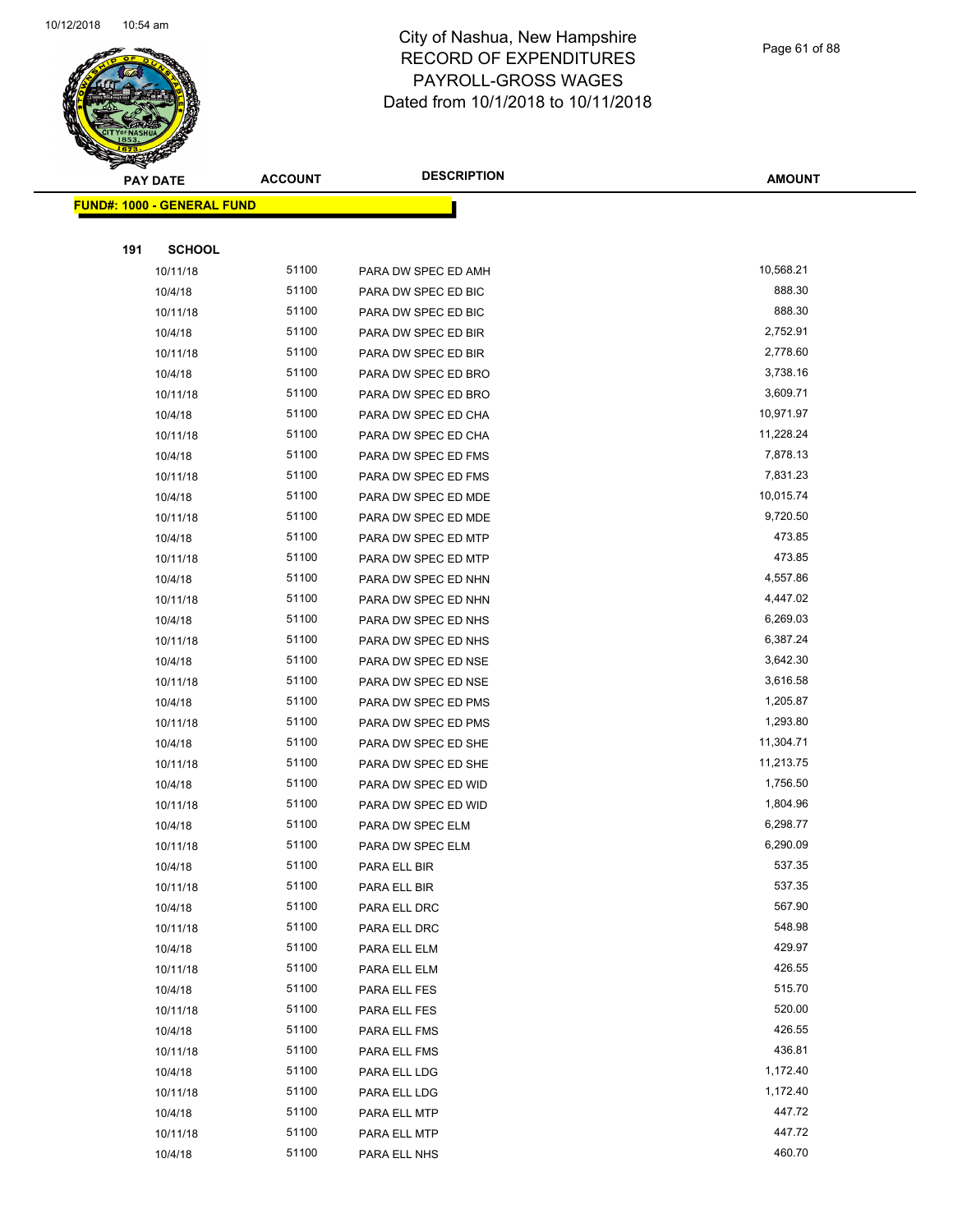

Page 62 of 88

|     | <b>PAY DATE</b>                   | <b>ACCOUNT</b> | <b>DESCRIPTION</b> | <b>AMOUNT</b> |
|-----|-----------------------------------|----------------|--------------------|---------------|
|     | <b>FUND#: 1000 - GENERAL FUND</b> |                |                    |               |
|     |                                   |                |                    |               |
| 191 | <b>SCHOOL</b>                     |                |                    |               |
|     | 10/11/18                          | 51100          | PARA ELL NHS       | 460.70        |
|     | 10/4/18                           | 51100          | PARA ELL PMS       | 426.55        |
|     | 10/11/18                          | 51100          | PARA ELL PMS       | 429.97        |
|     | 10/4/18                           | 51100          | PARA ELL SHE       | 635.05        |
|     | 10/11/18                          | 51100          | PARA ELL SHE       | 635.05        |
|     | 10/4/18                           | 51100          | PARA INST AMH      | 2,058.85      |
|     | 10/11/18                          | 51100          | PARA INST AMH      | 2,067.81      |
|     | 10/4/18                           | 51100          | PARA INST BIC      | 6,836.00      |
|     | 10/11/18                          | 51100          | PARA INST BIC      | 6,828.20      |
|     | 10/4/18                           | 51100          | PARA INST BIR      | 3,543.59      |
|     | 10/11/18                          | 51100          | PARA INST BIR      | 3,515.00      |
|     | 10/4/18                           | 51100          | PARA INST BRO      | 3,450.41      |
|     | 10/11/18                          | 51100          | PARA INST BRO      | 3,472.16      |
|     | 10/4/18                           | 51100          | PARA INST CHA      | 4,568.76      |
|     | 10/11/18                          | 51100          | PARA INST CHA      | 4,716.10      |
|     | 10/4/18                           | 51100          | PARA INST DRC      | 3,773.82      |
|     | 10/11/18                          | 51100          | PARA INST DRC      | 3,837.26      |
|     | 10/4/18                           | 51100          | PARA INST ELM      | 5,227.78      |
|     | 10/11/18                          | 51100          | PARA INST ELM      | 5,629.43      |
|     | 10/4/18                           | 51100          | PARA INST FES      | 7,185.19      |
|     | 10/11/18                          | 51100          | PARA INST FES      | 7,149.85      |
|     | 10/4/18                           | 51100          | PARA INST FMS      | 5,295.80      |
|     | 10/11/18                          | 51100          | PARA INST FMS      | 5,218.69      |
|     | 10/4/18                           | 51100          | PARA INST LDG      | 5,898.47      |
|     | 10/11/18                          | 51100          | PARA INST LDG      | 5,913.08      |
|     | 10/4/18                           | 51100          | PARA INST MDE      | 4,354.05      |
|     | 10/11/18                          | 51100          | PARA INST MDE      | 4,340.83      |
|     | 10/4/18                           | 51100          | PARA INST MTP      | 2,243.53      |
|     | 10/11/18                          | 51100          | PARA INST MTP      | 2,228.76      |
|     | 10/4/18                           | 51100          | PARA INST NHN      | 2,704.49      |
|     | 10/11/18                          | 51100          | PARA INST NHN      | 3,064.26      |
|     | 10/4/18                           | 51100          | PARA INST NHS      | 2,307.15      |
|     | 10/11/18                          | 51100          | PARA INST NHS      | 2,316.39      |
|     | 10/4/18                           | 51100          | PARA INST NSE      | 4,483.16      |
|     | 10/11/18                          | 51100          | PARA INST NSE      | 4,563.15      |
|     | 10/4/18                           | 51100          | PARA INST PMS      | 4,941.64      |
|     | 10/11/18                          | 51100          | PARA INST PMS      | 4,925.77      |
|     | 10/4/18                           | 51100          | PARA INST SHE      | 3,220.97      |
|     | 10/11/18                          | 51100          | PARA INST SHE      | 3,217.54      |
|     | 10/4/18                           | 51100          | PARA JOB COACH     | 369.09        |
|     | 10/11/18                          | 51100          | PARA JOB COACH     | 309.32        |
|     | 10/4/18                           | 51100          | PARA KIND AMH      | 1,096.98      |
|     | 10/11/18                          | 51100          | PARA KIND AMH      | 1,092.08      |
|     | 10/4/18                           | 51100          | PARA KIND BIC      | 429.98        |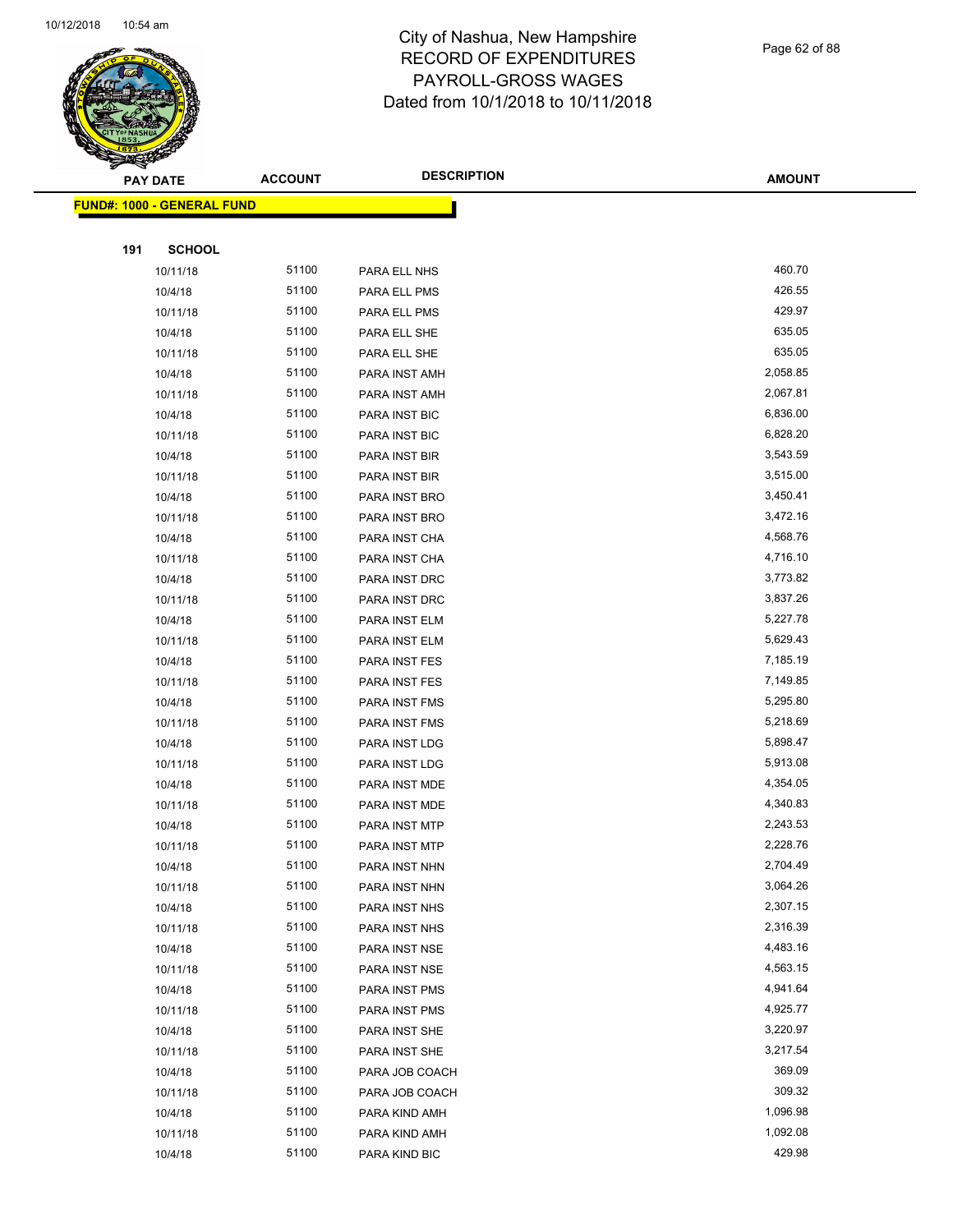

Page 63 of 88

|     | <b>PAY DATE</b>                   | <b>ACCOUNT</b> | <b>DESCRIPTION</b>           | <b>AMOUNT</b>    |
|-----|-----------------------------------|----------------|------------------------------|------------------|
|     | <b>FUND#: 1000 - GENERAL FUND</b> |                |                              |                  |
|     |                                   |                |                              |                  |
| 191 | <b>SCHOOL</b>                     |                |                              |                  |
|     | 10/11/18                          | 51100          | PARA KIND BIC                | 429.97           |
|     | 10/4/18                           | 51100          | PARA KIND BIR                | 576.44           |
|     | 10/11/18                          | 51100          | PARA KIND BIR                | 581.32           |
|     | 10/4/18                           | 51100          | PARA KIND BRO                | 605.76           |
|     | 10/11/18                          | 51100          | PARA KIND BRO                | 595.98           |
|     | 10/4/18                           | 51100          | PARA KIND CHA                | 419.74           |
|     | 10/11/18                          | 51100          | PARA KIND CHA                | 416.32           |
|     | 10/4/18                           | 51100          | PARA KIND DRC                | 577.15           |
|     | 10/11/18                          | 51100          | PARA KIND DRC                | 582.00           |
|     | 10/4/18                           | 51100          | PARA KIND FES                | 986.28           |
|     | 10/11/18                          | 51100          | PARA KIND FES                | 978.45           |
|     | 10/4/18                           | 51100          | PARA KIND LDG                | 1,078.00         |
|     | 10/11/18                          | 51100          | PARA KIND LDG                | 1,078.00         |
|     | 10/4/18                           | 51100          | PARA KIND MDE                | 586.20           |
|     | 10/11/18                          | 51100          | PARA KIND MDE                | 591.09           |
|     | 10/4/18                           | 51100          | PARA KIND MTP                | 843.29           |
|     | 10/11/18                          | 51100          | PARA KIND MTP                | 836.12           |
|     | 10/4/18                           | 51100          | PARA KIND NSE                | 620.42           |
|     | 10/11/18                          | 51100          | PARA KIND NSE                | 615.52           |
|     | 10/4/18                           | 51100          | PARA KIND SHE                | 659.50           |
|     | 10/11/18                          | 51100          | PARA KIND SHE                | 659.50           |
|     | 10/4/18                           | 51100          | PARA LIB NHS                 | 204.77           |
|     | 10/11/18                          | 51100          | PARA LIB NHS                 | 204.77           |
|     | 10/4/18                           | 51100          | PARA MEDIA NHN               | 674.35           |
|     | 10/11/18                          | 51100          | PARA MEDIA NHN               | 674.35           |
|     | 10/4/18                           | 51100          | PARA MEDIA NHS               | 1,072.95         |
|     | 10/11/18                          | 51100          | PARA MEDIA NHS               | 1,077.76         |
|     | 10/4/18                           | 51100          | PARA PRE SCH BIC             | 872.20           |
|     | 10/11/18                          | 51100          | PARA PRE SCH BIC             | 862.08           |
|     | 10/4/18                           | 51100          | PARA PRE SCH BRO             | 6,136.53         |
|     | 10/11/18                          | 51100          | PARA PRE SCH BRO             | 6,245.27         |
|     | 10/4/18                           | 51100          | PARA PRE SCH MTP             | 447.70           |
|     | 10/11/18                          | 51100          | PARA PRE SCH MTP             | 355.20           |
|     | 10/4/18                           | 51100          | PARA PRE SCH NSE             | 1,110.82         |
|     | 10/11/18                          | 51100          | PARA PRE SCH NSE             | 819.61           |
|     | 10/4/18                           | 51100          | PARA READ ELM                | 610.65           |
|     | 10/11/18                          | 51100          | PARA READ ELM                | 610.65           |
|     | 10/4/18                           | 51100          | PARA SCI NHN                 | 624.40<br>624.40 |
|     | 10/11/18                          | 51100          | PARA SCI NHN                 |                  |
|     | 10/4/18                           | 51100<br>51100 | PARA SCI NHS                 | 589.95<br>619.70 |
|     | 10/11/18                          | 51100          | PARA SCI NHS                 | 436.81           |
|     | 10/4/18<br>10/11/18               | 51100          | PARA TTI AMH<br>PARA TTI AMH | 436.81           |
|     | 10/4/18                           | 51100          | PARA TTI NURSERY             | 636.98           |
|     |                                   |                |                              |                  |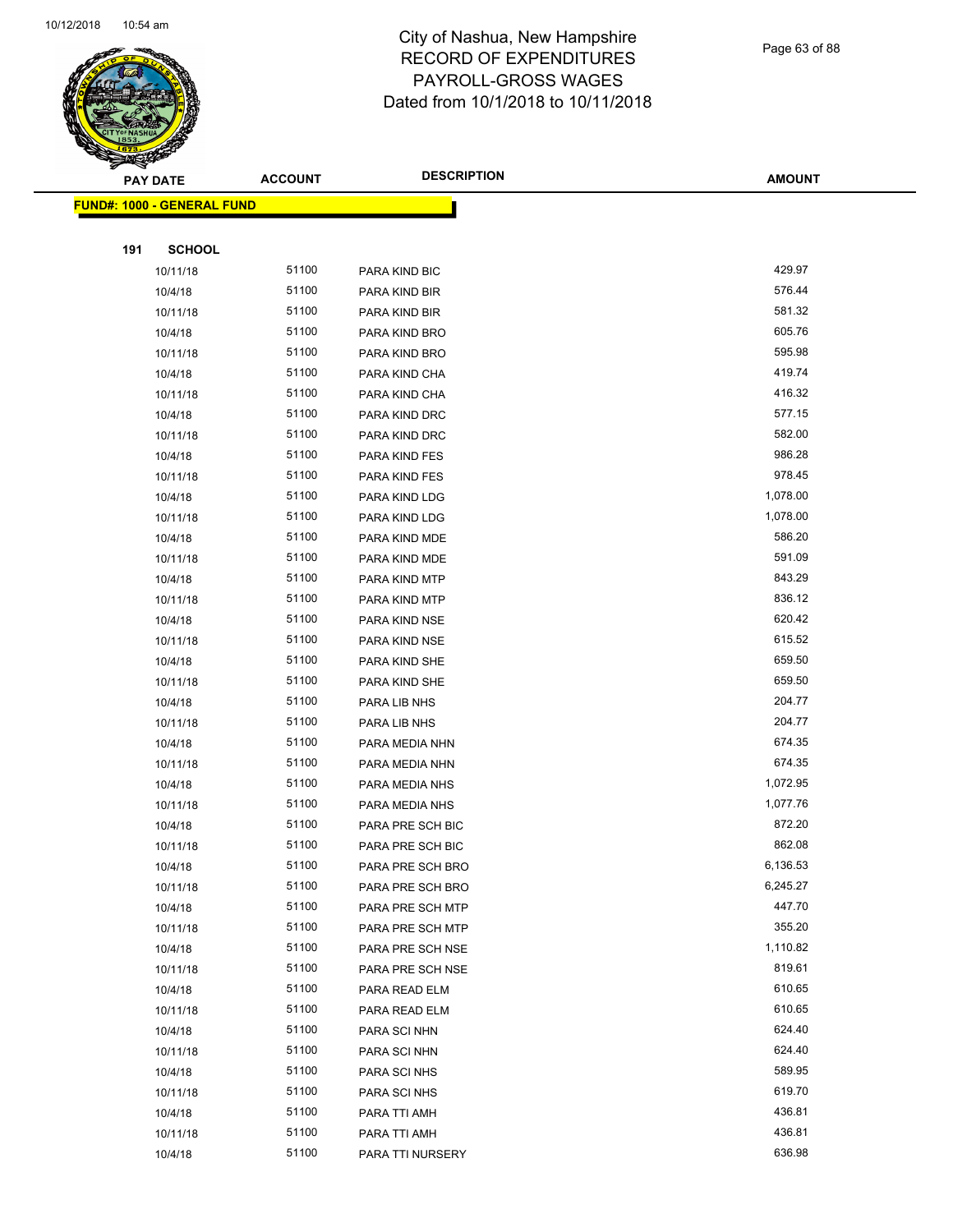

Page 64 of 88

| ◅<br><b>PAY DATE</b>              | <b>ACCOUNT</b> | <b>DESCRIPTION</b>                                  | <b>AMOUNT</b>        |
|-----------------------------------|----------------|-----------------------------------------------------|----------------------|
| <b>FUND#: 1000 - GENERAL FUND</b> |                |                                                     |                      |
|                                   |                |                                                     |                      |
| 191<br><b>SCHOOL</b>              |                |                                                     |                      |
| 10/11/18                          | 51100          | PARA TTI NURSERY                                    | 626.56               |
| 10/4/18                           | 51100          | PARA VOC NHS                                        | 450.31               |
| 10/11/18                          | 51100          | PARA VOC NHS                                        | 450.32               |
| 10/11/18                          | 51100          | PEER COACH                                          | 5,862.50             |
| 10/11/18                          | 51100          | PRINCIPAL AMH                                       | 3,767.30             |
| 10/11/18                          | 51100          | PRINCIPAL BIC                                       | 3,727.50             |
| 10/11/18                          | 51100          | PRINCIPAL BIR                                       | 3,855.80             |
| 10/11/18                          | 51100          | PRINCIPAL BRO                                       | 3,621.80             |
| 10/11/18                          | 51100          | PRINCIPAL CHA                                       | 3,802.60             |
| 10/11/18                          | 51100          | PRINCIPAL DRC                                       | 3,745.20             |
| 10/11/18                          | 51100          | PRINCIPAL ELM                                       | 3,785.30             |
| 10/11/18                          | 51100          | PRINCIPAL FES                                       | 3,740.40             |
| 10/11/18                          | 51100          | PRINCIPAL FMS                                       | 3,902.50             |
| 10/11/18                          | 51100          | PRINCIPAL LDG                                       | 3,973.10             |
| 10/11/18                          | 51100          | PRINCIPAL MDE                                       | 3,775.60             |
| 10/11/18                          | 51100          | PRINCIPAL MTP                                       | 3,851.00             |
| 10/11/18                          | 51100          | PRINCIPAL NHN                                       | 4,000.00             |
| 10/11/18                          | 51100          | PRINCIPAL NHS                                       | 4,245.20             |
| 10/11/18                          | 51100          | PRINCIPAL NSE                                       | 3,933.30             |
| 10/11/18                          | 51100          | PRINCIPAL PMS                                       | 3,838.30             |
| 10/11/18                          | 51100          | PRINCIPAL SHE                                       | 3,639.40             |
| 10/11/18                          | 51100          | SCHOOL PSYCHOLOGIST WID                             | 37,627.70            |
| 10/11/18                          | 51100          | SCHOOL PSYCHOLOGY INTERN                            | 590.90               |
| 10/4/18                           | 51100          | SECURITY MONITOR NHN                                | 2,080.06             |
| 10/11/18                          | 51100          | SECURITY MONITOR NHN                                | 2,080.06             |
| 10/4/18                           | 51100          | SECURITY MONITOR NHS                                | 2,779.20             |
| 10/11/18                          | 51100          | SECURITY MONITOR NHS                                | 2,774.86             |
| 10/4/18                           | 51100          | SIGN LANGUAGE INTERPRETER                           | 6,665.16             |
| 10/11/18                          | 51100<br>51100 | SIGN LANGUAGE INTERPRETER                           | 7,299.10             |
| 10/11/18                          | 51100          | SOCIAL WORKER                                       | 1,927.80<br>2,026.30 |
| 10/11/18<br>10/11/18              | 51100          | SOCIAL WORKER FMS<br>SPECIAL SERVICES ADMINISTRATOR | 2,711.50             |
| 10/11/18                          | 51100          | SPEECH LANG PATHOLOGIST WID                         | 58,717.73            |
| 10/4/18                           | 51100          | SPEECH LANGUAGE ASST                                | 710.64               |
| 10/11/18                          | 51100          | SPEECH LANGUAGE ASST                                | 749.18               |
| 10/11/18                          | 51100          | STUDENT ACTIVITY COORD NHN                          | 1,135.86             |
| 10/11/18                          | 51100          | STUDENT INFO COORDINATOR                            | 1,817.70             |
| 10/11/18                          | 51100          | <b>SUPERINTENDENT</b>                               | 6,105.80             |
| 10/11/18                          | 51100          | SYSTEMS ADMIN FULL YEAR                             | 10,028.60            |
| 10/11/18                          | 51100          | <b>TEACHER ART AMH</b>                              | 2,701.20             |
| 10/11/18                          | 51100          | TEACHER ART BIC                                     | 2,110.20             |
| 10/11/18                          | 51100          | <b>TEACHER ART BIR</b>                              | 2,701.20             |
| 10/11/18                          | 51100          | TEACHER ART BRO                                     | 3,518.70             |
| 10/11/18                          | 51100          | TEACHER ART CHA                                     | 2,085.00             |
|                                   |                |                                                     |                      |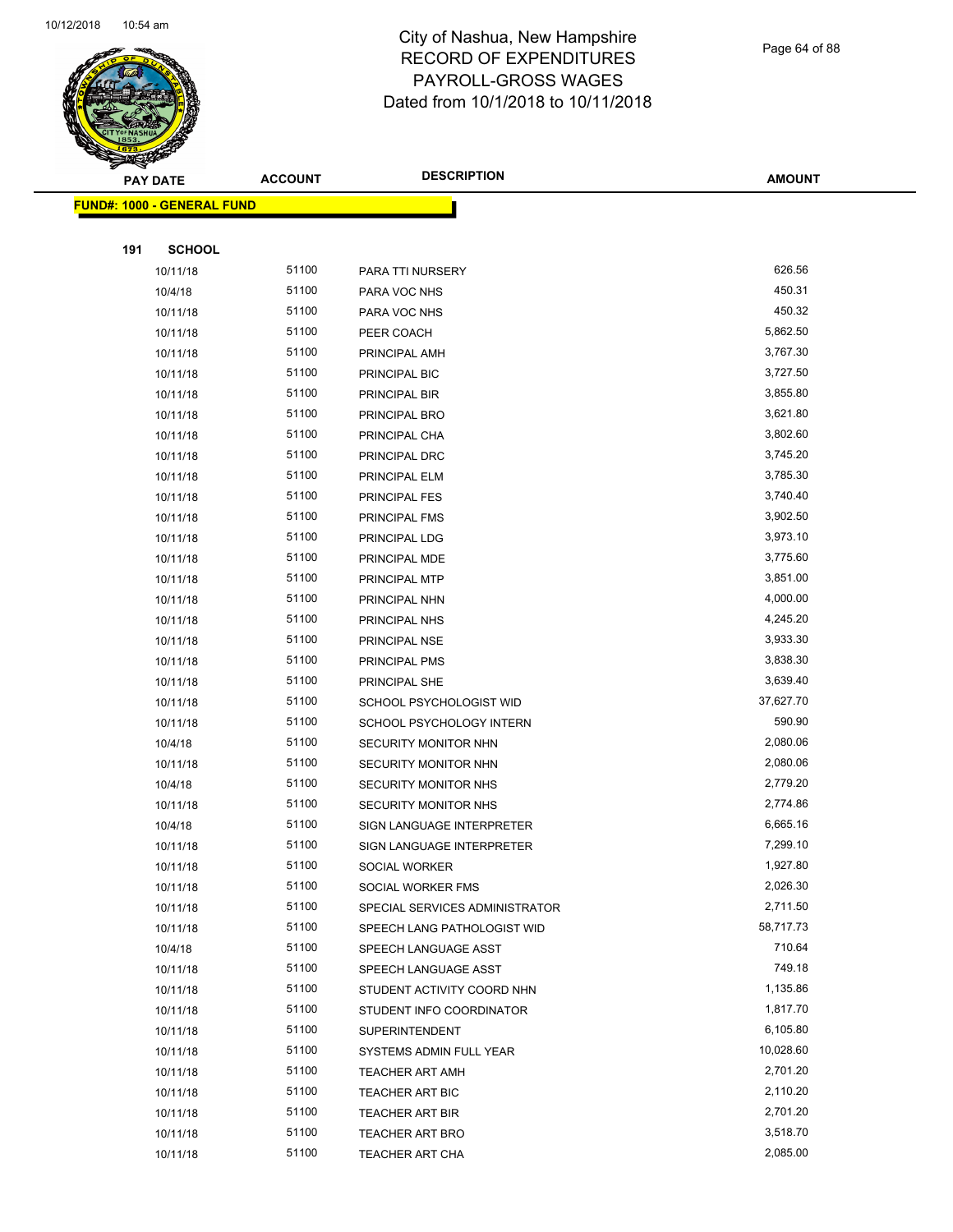

Page 65 of 88

|     | <b>PAY DATE</b>                   | <b>ACCOUNT</b> | <b>DESCRIPTION</b>               | <b>AMOUNT</b> |
|-----|-----------------------------------|----------------|----------------------------------|---------------|
|     | <b>FUND#: 1000 - GENERAL FUND</b> |                |                                  |               |
|     |                                   |                |                                  |               |
| 191 | <b>SCHOOL</b>                     |                |                                  |               |
|     | 10/11/18                          | 51100          | <b>TEACHER ART DRC</b>           | 2,026.30      |
|     | 10/11/18                          | 51100          | <b>TEACHER ART ELM</b>           | 4,827.20      |
|     | 10/11/18                          | 51100          | <b>TEACHER ART FES</b>           | 1,670.30      |
|     | 10/11/18                          | 51100          | <b>TEACHER ART LDG</b>           | 2,701.20      |
|     | 10/11/18                          | 51100          | TEACHER ART MDE                  | 2,026.30      |
|     | 10/11/18                          | 51100          | <b>TEACHER ART NHN</b>           | 10,627.90     |
|     | 10/11/18                          | 51100          | TEACHER ART NHS                  | 10,418.00     |
|     | 10/11/18                          | 51100          | <b>TEACHER ART NSE</b>           | 2,977.30      |
|     | 10/11/18                          | 51100          | <b>TEACHER ART PMS</b>           | 3,985.50      |
|     | 10/11/18                          | 51100          | TEACHER ART SHE                  | 2,555.80      |
|     | 10/11/18                          | 51100          | <b>TEACHER AUTO NHN</b>          | 2,701.20      |
|     | 10/11/18                          | 51100          | <b>TEACHER BEHAVIOR SPEC WID</b> | 5,770.40      |
|     | 10/11/18                          | 51100          | TEACHER BIO TEC NHN              | 2,453.30      |
|     | 10/11/18                          | 51100          | TEACHER BUILD CONST NHS          | 2,701.20      |
|     | 10/11/18                          | 51100          | TEACHER BUSINESS NHN             | 8,552.80      |
|     | 10/11/18                          | 51100          | TEACHER BUSINESS NHS             | 8,754.50      |
|     | 10/11/18                          | 51100          | <b>TEACHER COMPUTER ELM</b>      | 3,587.70      |
|     | 10/11/18                          | 51100          | TEACHER COMPUTER FMS             | 5,322.70      |
|     | 10/11/18                          | 51100          | <b>TEACHER COMPUTER NHN</b>      | 5,293.80      |
|     | 10/11/18                          | 51100          | TEACHER COMPUTER NHS             | 1,561.40      |
|     | 10/11/18                          | 51100          | <b>TEACHER COMPUTER PMS</b>      | 6,077.50      |
|     | 10/11/18                          | 51100          | TEACHER COSMETOLOGY NHN          | 4,495.70      |
|     | 10/11/18                          | 51100          | <b>TEACHER CULINARY NHN</b>      | 5,466.70      |
|     | 10/11/18                          | 51100          | <b>TEACHER DEAF NSE</b>          | 4,690.90      |
|     | 10/11/18                          | 51100          | TEACHER DEAF WID                 | 5,770.40      |
|     | 10/11/18                          | 51100          | <b>TEACHER DWSE AMH</b>          | 2,885.20      |
|     | 10/11/18                          | 51100          | <b>TEACHER DWSE BIR</b>          | 4,727.50      |
|     | 10/11/18                          | 51100          | <b>TEACHER DWSE BRO</b>          | 2,977.30      |
|     | 10/11/18                          | 51100          | TEACHER DWSE ELM                 | 14,987.81     |
|     | 10/11/18                          | 51100          | TEACHER DWSE FMS                 | 4,974.10      |
|     | 10/11/18                          | 51100          | <b>TEACHER DWSE MDE</b>          | 4,836.30      |
|     | 10/11/18                          | 51100          | TEACHER DWSE SHE                 | 5,871.60      |
|     | 10/11/18                          | 51100          | TEACHER ECE NHS                  | 5,770.40      |
|     | 10/11/18                          | 51100          | TEACHER ELECTRICAL NHS           | 2,701.20      |
|     | 10/11/18                          | 51100          | TEACHER ELL AMH                  | 2,178.30      |
|     | 10/11/18                          | 51100          | TEACHER ELL BIC                  | 1,927.80      |
|     | 10/11/18                          | 51100          | TEACHER ELL BIR                  | 2,885.20      |
|     | 10/11/18                          | 51100          | TEACHER ELL DRC                  | 5,678.40      |
|     | 10/11/18                          | 51100          | TEACHER ELL ELM                  | 4,778.10      |
|     | 10/11/18                          | 51100          | TEACHER ELL FES                  | 7,567.60      |
|     | 10/11/18                          | 51100          | <b>TEACHER ELL FMS</b>           | 1,865.80      |
|     | 10/11/18                          | 51100          | TEACHER ELL LDG                  | 6,069.20      |
|     | 10/11/18                          | 51100          | <b>TEACHER ELL MTP</b>           | 2,885.20      |
|     | 10/11/18                          | 51100          | TEACHER ELL NHN                  | 5,665.60      |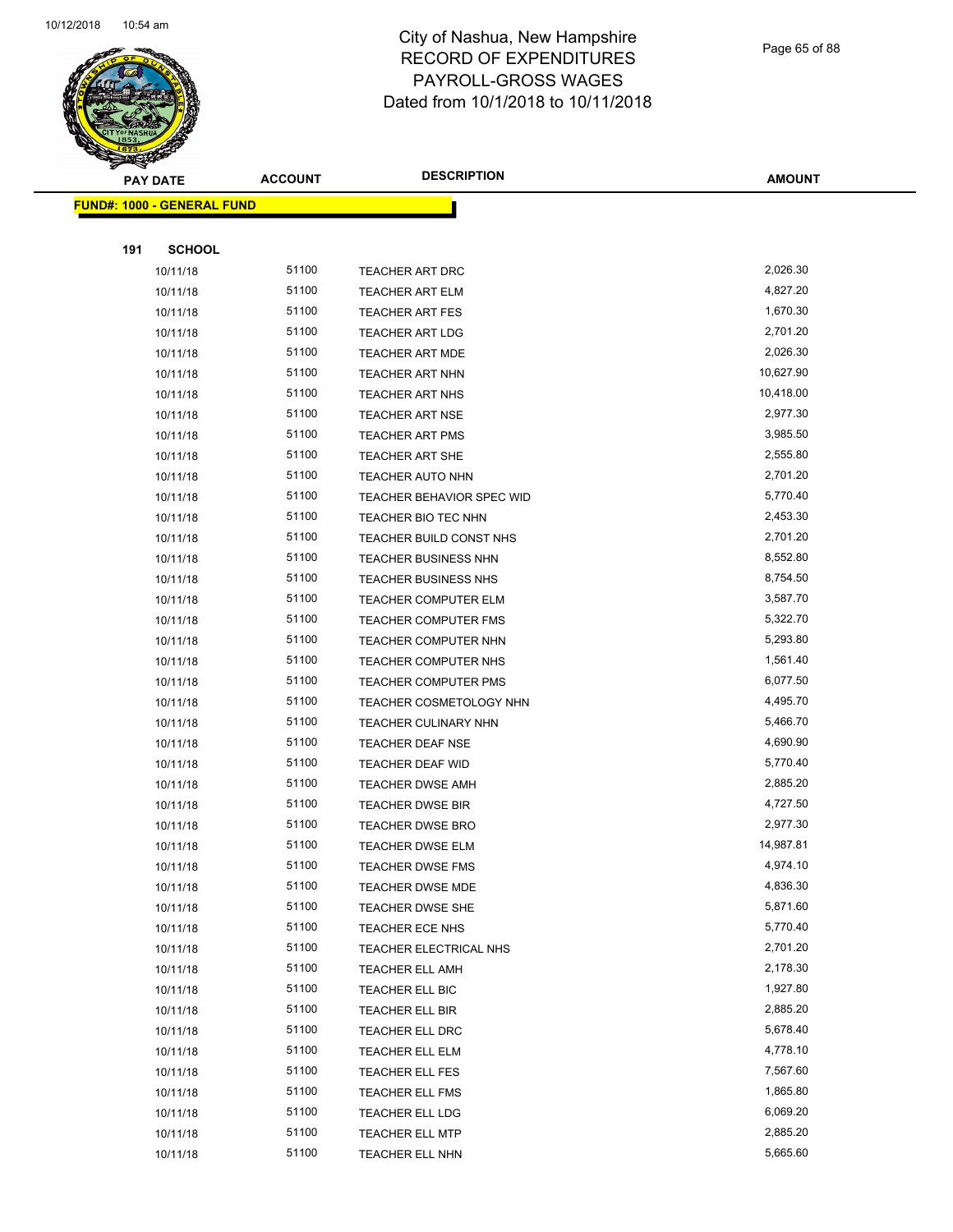

Page 66 of 88

| $\tilde{\phantom{a}}$<br><b>PAY DATE</b> | <b>ACCOUNT</b> | <b>DESCRIPTION</b>         | <b>AMOUNT</b> |
|------------------------------------------|----------------|----------------------------|---------------|
| <b>FUND#: 1000 - GENERAL FUND</b>        |                |                            |               |
|                                          |                |                            |               |
| 191<br><b>SCHOOL</b>                     |                |                            |               |
| 10/11/18                                 | 51100          | TEACHER ELL NHS            | 11,188.90     |
| 10/11/18                                 | 51100          | TEACHER ELL PMS            | 2,110.20      |
| 10/11/18                                 | 51100          | TEACHER ELL SHE            | 2,016.90      |
| 10/11/18                                 | 51100          | <b>TEACHER ENGLISH ELM</b> | 25,409.00     |
| 10/11/18                                 | 51100          | TEACHER ENGLISH FMS        | 16,511.70     |
| 10/11/18                                 | 51100          | TEACHER ENGLISH NHN        | 44,137.10     |
| 10/11/18                                 | 51100          | TEACHER ENGLISH NHS        | 46,122.40     |
| 10/11/18                                 | 51100          | <b>TEACHER ENGLISH PMS</b> | 17,109.40     |
| 10/11/18                                 | 51100          | <b>TEACHER FACS ELM</b>    | 2,048.10      |
| 10/11/18                                 | 51100          | <b>TEACHER FACS FMS</b>    | 4,679.70      |
| 10/11/18                                 | 51100          | TEACHER FACS NHN           | 6,610.70      |
| 10/11/18                                 | 51100          | TEACHER FACS NHS           | 8,689.70      |
| 10/11/18                                 | 51100          | TEACHER FACS PMS           | 3,190.40      |
| 10/11/18                                 | 51100          | TEACHER FOREIGN LANG ELM   | 5,954.60      |
| 10/11/18                                 | 51100          | TEACHER FOREIGN LANG FMS   | 2,885.20      |
| 10/11/18                                 | 51100          | TEACHER FOREIGN LANG NHN   | 13,632.41     |
| 10/11/18                                 | 51100          | TEACHER FOREIGN LANG NHS   | 18,232.70     |
| 10/11/18                                 | 51100          | TEACHER FOREIGN LANG PMS   | 5,305.10      |
| 10/11/18                                 | 51100          | <b>TEACHER GR1 AMH</b>     | 8,886.20      |
| 10/11/18                                 | 51100          | TEACHER GR1 BIC            | 9,509.90      |
| 10/11/18                                 | 51100          | <b>TEACHER GR1 BIR</b>     | 8,655.60      |
| 10/11/18                                 | 51100          | <b>TEACHER GR1 BRO</b>     | 7,816.60      |
| 10/11/18                                 | 51100          | <b>TEACHER GR1 CHA</b>     | 8,103.60      |
| 10/11/18                                 | 51100          | <b>TEACHER GR1 DRC</b>     | 5,370.70      |
| 10/11/18                                 | 51100          | <b>TEACHER GR1 FES</b>     | 8,764.78      |
| 10/11/18                                 | 51100          | <b>TEACHER GR1 LDG</b>     | 5,061.62      |
| 10/11/18                                 | 51100          | <b>TEACHER GR1 MDE</b>     | 8,842.20      |
| 10/11/18                                 | 51100          | <b>TEACHER GR1 MTP</b>     | 6,543.40      |
| 10/11/18                                 | 51100          | <b>TEACHER GR1 NSE</b>     | 7,536.40      |
| 10/11/18                                 | 51100          | TEACHER GR1 SHE            | 8,561.80      |
| 10/11/18                                 | 51100          | TEACHER GR2 AMH            | 5,812.00      |
| 10/11/18                                 | 51100          | TEACHER GR2 BIC            | 11,015.20     |
| 10/11/18                                 | 51100          | TEACHER GR2 BIR            | 7,721.50      |
| 10/11/18                                 | 51100          | <b>TEACHER GR2 BRO</b>     | 5,586.40      |
| 10/11/18                                 | 51100          | TEACHER GR2 CHA            | 7,710.50      |
| 10/11/18                                 | 51100          | TEACHER GR2 DRC            | 4,807.80      |
| 10/11/18                                 | 51100          | <b>TEACHER GR2 FES</b>     | 8,888.80      |
| 10/11/18                                 | 51100          | TEACHER GR2 LDG            | 9,789.40      |
| 10/11/18                                 | 51100          | <b>TEACHER GR2 MDE</b>     | 9,945.80      |
| 10/11/18                                 | 51100          | <b>TEACHER GR2 MTP</b>     | 7,021.70      |
| 10/11/18                                 | 51100          | TEACHER GR2 NSE            | 6,951.80      |
| 10/11/18                                 | 51100          | TEACHER GR2 SHE            | 6,669.50      |
| 10/11/18                                 | 51100          | <b>TEACHER GR3 AMH</b>     | 5,678.50      |
| 10/11/18                                 | 51100          | <b>TEACHER GR3 BIC</b>     | 5,266.10      |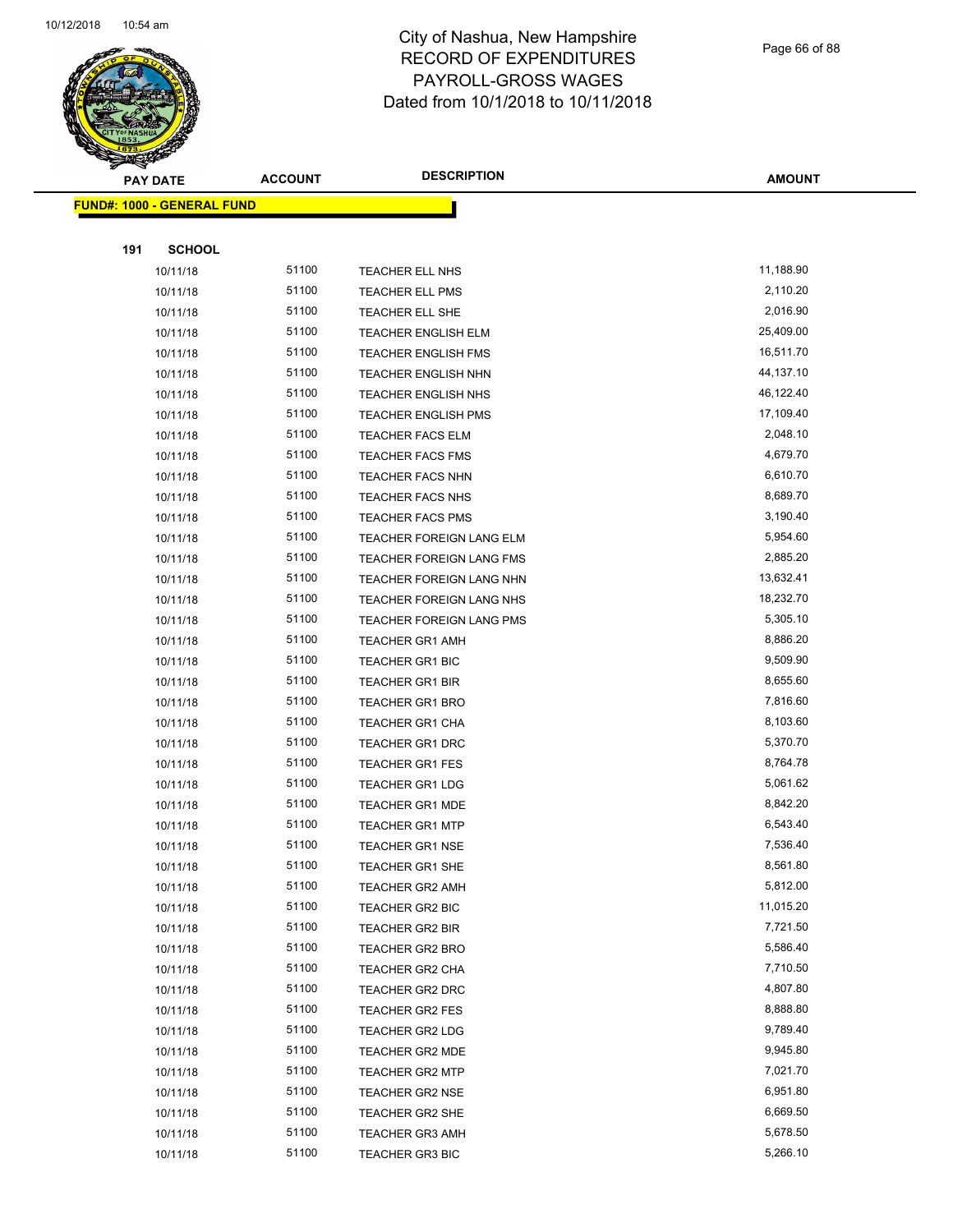

Page 67 of 88

|     | <b>PAY DATE</b>                   | <b>ACCOUNT</b> | <b>DESCRIPTION</b>            | <b>AMOUNT</b> |
|-----|-----------------------------------|----------------|-------------------------------|---------------|
|     | <b>FUND#: 1000 - GENERAL FUND</b> |                |                               |               |
|     |                                   |                |                               |               |
| 191 | <b>SCHOOL</b>                     |                |                               |               |
|     | 10/11/18                          | 51100          | <b>TEACHER GR3 BIR</b>        | 8,803.70      |
|     | 10/11/18                          | 51100          | <b>TEACHER GR3 BRO</b>        | 5,586.40      |
|     | 10/11/18                          | 51100          | <b>TEACHER GR3 CHA</b>        | 9,153.70      |
|     | 10/11/18                          | 51100          | <b>TEACHER GR3 DRC</b>        | 8,982.61      |
|     | 10/11/18                          | 51100          | <b>TEACHER GR3 FES</b>        | 9,365.80      |
|     | 10/11/18                          | 51100          | <b>TEACHER GR3 LDG</b>        | 10,370.90     |
|     | 10/11/18                          | 51100          | <b>TEACHER GR3 MDE</b>        | 10,005.20     |
|     | 10/11/18                          | 51100          | <b>TEACHER GR3 MTP</b>        | 6,678.60      |
|     | 10/11/18                          | 51100          | <b>TEACHER GR3 NSE</b>        | 7,576.91      |
|     | 10/11/18                          | 51100          | <b>TEACHER GR3 SHE</b>        | 7,704.80      |
|     | 10/11/18                          | 51100          | <b>TEACHER GR4 AMH</b>        | 4,052.20      |
|     | 10/11/18                          | 51100          | <b>TEACHER GR4 BIC</b>        | 11,154.20     |
|     | 10/11/18                          | 51100          | <b>TEACHER GR4 BIR</b>        | 7,832.10      |
|     | 10/11/18                          | 51100          | <b>TEACHER GR4 BRO</b>        | 5,192.20      |
|     | 10/11/18                          | 51100          | <b>TEACHER GR4 CHA</b>        | 10,653.50     |
|     | 10/11/18                          | 51100          | TEACHER GR4 DRC               | 5,372.10      |
|     | 10/11/18                          | 51100          | <b>TEACHER GR4 FES</b>        | 8,396.60      |
|     | 10/11/18                          | 51100          | <b>TEACHER GR4 LDG</b>        | 8,387.80      |
|     | 10/11/18                          | 51100          | <b>TEACHER GR4 MDE</b>        | 9,950.60      |
|     | 10/11/18                          | 51100          | <b>TEACHER GR4 MTP</b>        | 6,846.90      |
|     | 10/11/18                          | 51100          | <b>TEACHER GR4 NSE</b>        | 6,863.10      |
|     | 10/11/18                          | 51100          | <b>TEACHER GR4 SHE</b>        | 6,780.30      |
|     | 10/11/18                          | 51100          | <b>TEACHER GR5 AMH</b>        | 7,535.60      |
|     | 10/11/18                          | 51100          | <b>TEACHER GR5 BIC</b>        | 12,730.00     |
|     | 10/11/18                          | 51100          | <b>TEACHER GR5 BIR</b>        | 7,904.60      |
|     | 10/11/18                          | 51100          | <b>TEACHER GR5 BRO</b>        | 5,770.40      |
|     | 10/11/18                          | 51100          | <b>TEACHER GR5 CHA</b>        | 10,903.25     |
|     | 10/11/18                          | 51100          | <b>TEACHER GR5 DRC</b>        | 7,078.30      |
|     | 10/11/18                          | 51100          | <b>TEACHER GR5 FES</b>        | 10,035.20     |
|     | 10/11/18                          | 51100          | <b>TEACHER GR5 LDG</b>        | 10,548.49     |
|     | 10/11/18                          | 51100          | <b>TEACHER GR5 MDE</b>        | 11,538.50     |
|     | 10/11/18                          | 51100          | <b>TEACHER GR5 MTP</b>        | 6,845.40      |
|     | 10/11/18                          | 51100          | <b>TEACHER GR5 NSE</b>        | 8,563.60      |
|     | 10/11/18                          | 51100          | <b>TEACHER GR5 SHE</b>        | 8,506.00      |
|     | 10/11/18                          | 51100          | <b>TEACHER GR6 ELM</b>        | 37,840.60     |
|     | 10/11/18                          | 51100          | <b>TEACHER GR6 FMS</b>        | 23,668.40     |
|     | 10/11/18                          | 51100          | <b>TEACHER GR6 PMS</b>        | 19,384.70     |
|     | 10/11/18                          | 51100          | <b>TEACHER GRAPH NHS</b>      | 3,475.80      |
|     | 10/11/18                          | 51100          | <b>TEACHER GRAPHICS NHN</b>   | 5,893.50      |
|     | 10/11/18                          | 51100          | <b>TEACHER HEALTH NHN</b>     | 3,518.70      |
|     | 10/11/18                          | 51100          | <b>TEACHER HEALTH NHS</b>     | 2,701.20      |
|     | 10/11/18                          | 51100          | TEACHER HEALTHOC NHS          | 5,058.40      |
|     | 10/11/18                          | 51100          | TEACHER HVAC NHS              | 1,951.10      |
|     | 10/11/18                          | 51100          | TEACHER IN SCH SUSPENSION ELM | 1,805.70      |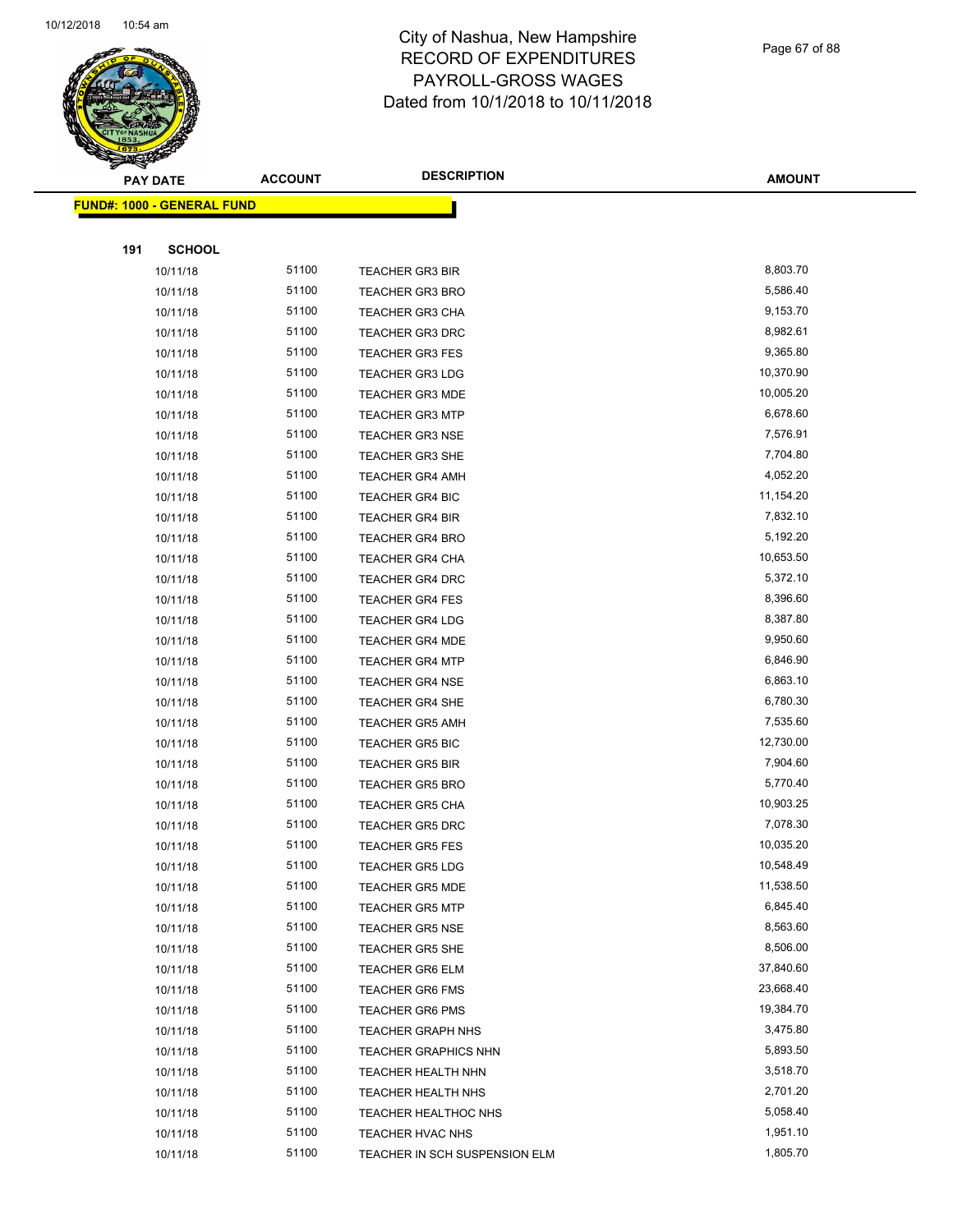

Page 68 of 88

|     | <b>PAY DATE</b>                   | <b>ACCOUNT</b> | <b>DESCRIPTION</b>                                   | <b>AMOUNT</b>        |
|-----|-----------------------------------|----------------|------------------------------------------------------|----------------------|
|     | <b>FUND#: 1000 - GENERAL FUND</b> |                |                                                      |                      |
|     |                                   |                |                                                      |                      |
| 191 | <b>SCHOOL</b>                     |                |                                                      |                      |
|     | 10/11/18                          | 51100          | TEACHER IN SCH SUSPENSION NHN                        | 2,885.20             |
|     | 10/11/18                          | 51100          | TEACHER IN SCH SUSPENSION NHS                        | 2,763.42             |
|     | 10/11/18                          | 51100          | TEACHER INST SPED WID                                | 2,885.20             |
|     | 10/11/18                          | 51100          | <b>TEACHER KIND AMH</b>                              | 5,770.40             |
|     | 10/11/18                          | 51100          | <b>TEACHER KIND BIC</b>                              | 10,337.40            |
|     | 10/11/18                          | 51100          | <b>TEACHER KIND BIR</b>                              | 7,070.00             |
|     | 10/11/18                          | 51100          | <b>TEACHER KIND BRO</b>                              | 5,678.50             |
|     | 10/11/18                          | 51100          | <b>TEACHER KIND CHA</b>                              | 8,691.90             |
|     | 10/11/18                          | 51100          | <b>TEACHER KIND DRC</b>                              | 9,760.50             |
|     | 10/11/18                          | 51100          | <b>TEACHER KIND FES</b>                              | 10,360.10            |
|     | 10/11/18                          | 51100          | <b>TEACHER KIND LDG</b>                              | 10,682.70            |
|     | 10/11/18                          | 51100          | TEACHER KIND MDE                                     | 8,719.20             |
|     | 10/11/18                          | 51100          | <b>TEACHER KIND MTP</b>                              | 6,034.41             |
|     | 10/11/18                          | 51100          | <b>TEACHER KIND NSE</b>                              | 5,064.60             |
|     | 10/11/18                          | 51100          | TEACHER KIND SHE                                     | 5,436.80             |
|     | 10/4/18                           | 51100          | <b>TEACHER MATH ELM</b>                              | 506.90               |
|     | 10/11/18                          | 51100          | <b>TEACHER MATH ELM</b>                              | 19,718.60            |
|     | 10/11/18                          | 51100          | <b>TEACHER MATH FMS</b>                              | 14,605.60            |
|     | 10/11/18                          | 51100          | <b>TEACHER MATH NHN</b>                              | 38,272.00            |
|     | 10/11/18                          | 51100          | TEACHER MATH NHS                                     | 49,069.50            |
|     | 10/11/18                          | 51100          | <b>TEACHER MATH PMS</b>                              | 13,915.60            |
|     | 10/11/18                          | 51100          | <b>TEACHER MUSIC AMH</b>                             | 1,819.70             |
|     | 10/11/18                          | 51100          | TEACHER MUSIC BIC                                    | 2,701.20             |
|     | 10/11/18                          | 51100          | <b>TEACHER MUSIC BIR</b>                             | 1,730.40             |
|     | 10/11/18                          | 51100          | <b>TEACHER MUSIC BRO</b>                             | 1,602.80             |
|     | 10/11/18                          | 51100          | <b>TEACHER MUSIC CHA</b>                             | 2,885.20             |
|     | 10/11/18                          | 51100          | TEACHER MUSIC DRC                                    | 2,793.20             |
|     | 10/11/18                          | 51100          | <b>TEACHER MUSIC ELM</b>                             | 4,615.60             |
|     | 10/11/18                          | 51100          | <b>TEACHER MUSIC FES</b>                             | 1,670.30             |
|     | 10/11/18                          | 51100          | TEACHER MUSIC FMS                                    | 5,770.40             |
|     | 10/11/18                          | 51100          | <b>TEACHER MUSIC LDG</b>                             | 1,794.50             |
|     | 10/11/18                          | 51100          | <b>TEACHER MUSIC MDE</b>                             | 2,110.20             |
|     | 10/11/18                          | 51100          | <b>TEACHER MUSIC NHN</b>                             | 4,690.89<br>5,402.40 |
|     | 10/11/18                          | 51100<br>51100 | <b>TEACHER MUSIC NHS</b>                             | 2,626.80             |
|     | 10/11/18<br>10/11/18              | 51100          | <b>TEACHER MUSIC NSE</b><br><b>TEACHER MUSIC PMS</b> | 4,250.60             |
|     | 10/11/18                          | 51100          | <b>TEACHER MUSIC SHE</b>                             | 2,701.20             |
|     | 10/11/18                          | 51100          | TEACHER PE BIC                                       | 2,491.00             |
|     | 10/11/18                          | 51100          | TEACHER PE BIR                                       | 2,977.30             |
|     | 10/11/18                          | 51100          | TEACHER PE BRO                                       | 2,793.20             |
|     | 10/11/18                          | 51100          | TEACHER PE CHA                                       | 2,674.40             |
|     | 10/11/18                          | 51100          | TEACHER PE DRC                                       | 2,885.20             |
|     | 10/11/18                          | 51100          | TEACHER PE ELM                                       | 9,537.00             |
|     | 10/11/18                          | 51100          | TEACHER PE FES                                       | 1,730.40             |
|     |                                   |                |                                                      |                      |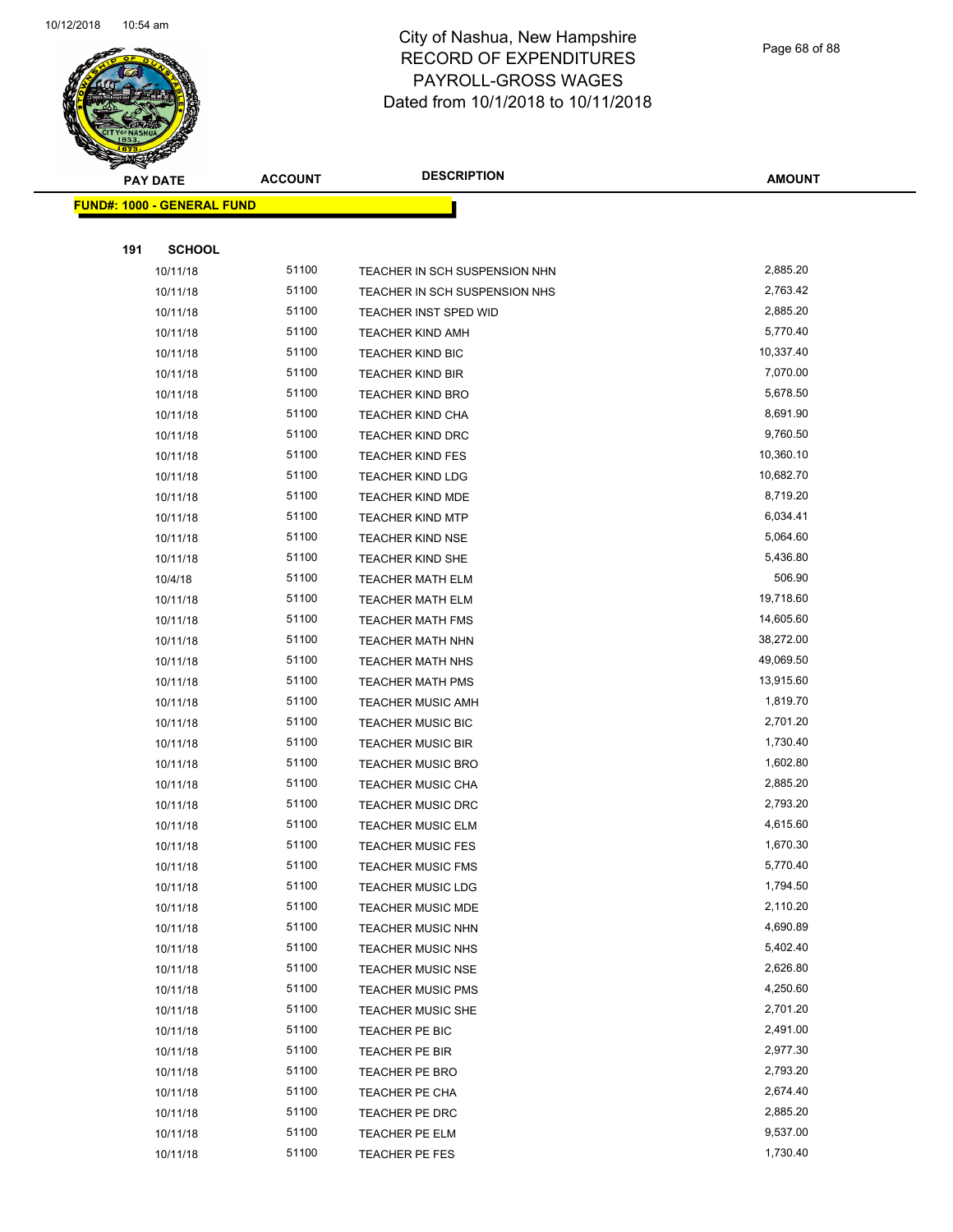

Page 69 of 88

| <b>PAY DATE</b>                   | <b>ACCOUNT</b> | <b>DESCRIPTION</b>                                       | <b>AMOUNT</b>          |
|-----------------------------------|----------------|----------------------------------------------------------|------------------------|
| <b>FUND#: 1000 - GENERAL FUND</b> |                |                                                          |                        |
|                                   |                |                                                          |                        |
| 191<br><b>SCHOOL</b>              |                |                                                          |                        |
| 10/11/18                          | 51100          | TEACHER PE FMS                                           | 5,402.40               |
| 10/11/18                          | 51100          | TEACHER PE LDG                                           | 1,974.30               |
| 10/11/18                          | 51100          | <b>TEACHER PE MDE</b>                                    | 2,977.30               |
| 10/11/18                          | 51100          | <b>TEACHER PE MTP</b>                                    | 1,737.70               |
| 10/11/18                          | 51100          | TEACHER PE NHN                                           | 8,887.40               |
| 10/11/18                          | 51100          | TEACHER PE NHS                                           | 11,628.18              |
| 10/11/18                          | 51100          | <b>TEACHER PE NSE</b>                                    | 2,943.90               |
| 10/11/18                          | 51100          | TEACHER PE PMS                                           | 3,597.50               |
| 10/11/18                          | 51100          | TEACHER PE SHE                                           | 2,735.60               |
| 10/11/18                          | 51100          | TEACHER PRE SCHOOL BIR                                   | 4,570.00               |
| 10/11/18                          | 51100          | TEACHER PRESCHOOL BIC                                    | 5,678.40               |
| 10/11/18                          | 51100          | <b>TEACHER PRESCHOOL BRO</b>                             | 11,100.93              |
| 10/11/18                          | 51100          | <b>TEACHER PRESCHOOL MTP</b>                             | 1,730.40               |
| 10/11/18                          | 51100          | TEACHER PRESCHOOL NHS                                    | 802.30                 |
| 10/11/18                          | 51100          | TEACHER PRESCHOOL NSE                                    | 8,904.20               |
| 10/11/18                          | 51100          | <b>TEACHER READ AMH</b>                                  | 2,977.30               |
| 10/11/18                          | 51100          | TEACHER READ BIC                                         | 2,885.20               |
| 10/11/18                          | 51100          | TEACHER READ BIR                                         | 2,885.20               |
| 10/11/18                          | 51100          | <b>TEACHER READ BRO</b>                                  | 2,885.20               |
| 10/11/18                          | 51100          | TEACHER READ CHA                                         | 2,085.00               |
| 10/11/18                          | 51100          | TEACHER READ DRC                                         | 2,977.30               |
| 10/11/18                          | 51100          | <b>TEACHER READ ELM</b>                                  | 5,862.50               |
| 10/11/18                          | 51100          | <b>TEACHER READ FES</b>                                  | 2,885.20               |
| 10/11/18                          | 51100          | TEACHER READ FMS                                         | 2,885.20               |
| 10/11/18                          | 51100          | <b>TEACHER READ LDG</b>                                  | 3,518.70               |
| 10/11/18                          | 51100          | TEACHER READ MDE                                         | 2,885.20               |
| 10/11/18                          | 51100          | <b>TEACHER READ MTP</b>                                  | 2,257.00               |
| 10/11/18                          | 51100          | <b>TEACHER READ NHN</b>                                  | 1,951.10               |
| 10/11/18                          | 51100          | <b>TEACHER READ NHS</b>                                  | 2,885.20               |
| 10/11/18                          | 51100          | TEACHER READ NSE                                         | 2,885.20               |
| 10/11/18                          | 51100          | <b>TEACHER READ PMS</b>                                  | 2,885.20               |
| 10/11/18                          | 51100          | TEACHER READ SHE                                         | 2,885.20               |
| 10/11/18                          | 51100          | <b>TEACHER ROTC NHN</b>                                  | 4,904.80               |
| 10/11/18                          | 51100          | TEACHER SCIENCE ELM                                      | 20,056.00<br>12,081.10 |
| 10/11/18                          | 51100<br>51100 | TEACHER SCIENCE FMS                                      | 30,772.70              |
| 10/11/18<br>10/11/18              | 51100          | <b>TEACHER SCIENCE NHN</b>                               | 35,641.10              |
|                                   | 51100          | TEACHER SCIENCE NHS                                      | 12,712.40              |
| 10/11/18<br>10/11/18              | 51100          | <b>TEACHER SCIENCE PMS</b><br>TEACHER SOCIAL STUDIES ELM | 16,957.30              |
|                                   | 51100          |                                                          | 12,469.90              |
| 10/11/18<br>10/11/18              | 51100          | TEACHER SOCIAL STUDIES FMS<br>TEACHER SOCIAL STUDIES NHN | 33,358.50              |
| 10/11/18                          | 51100          | TEACHER SOCIAL STUDIES NHS                               | 41,341.10              |
| 10/11/18                          | 51100          | TEACHER SOCIAL STUDIES PMS                               | 13,227.80              |
| 10/11/18                          | 51100          | TEACHER SPED AMH                                         | 9,014.00               |
|                                   |                |                                                          |                        |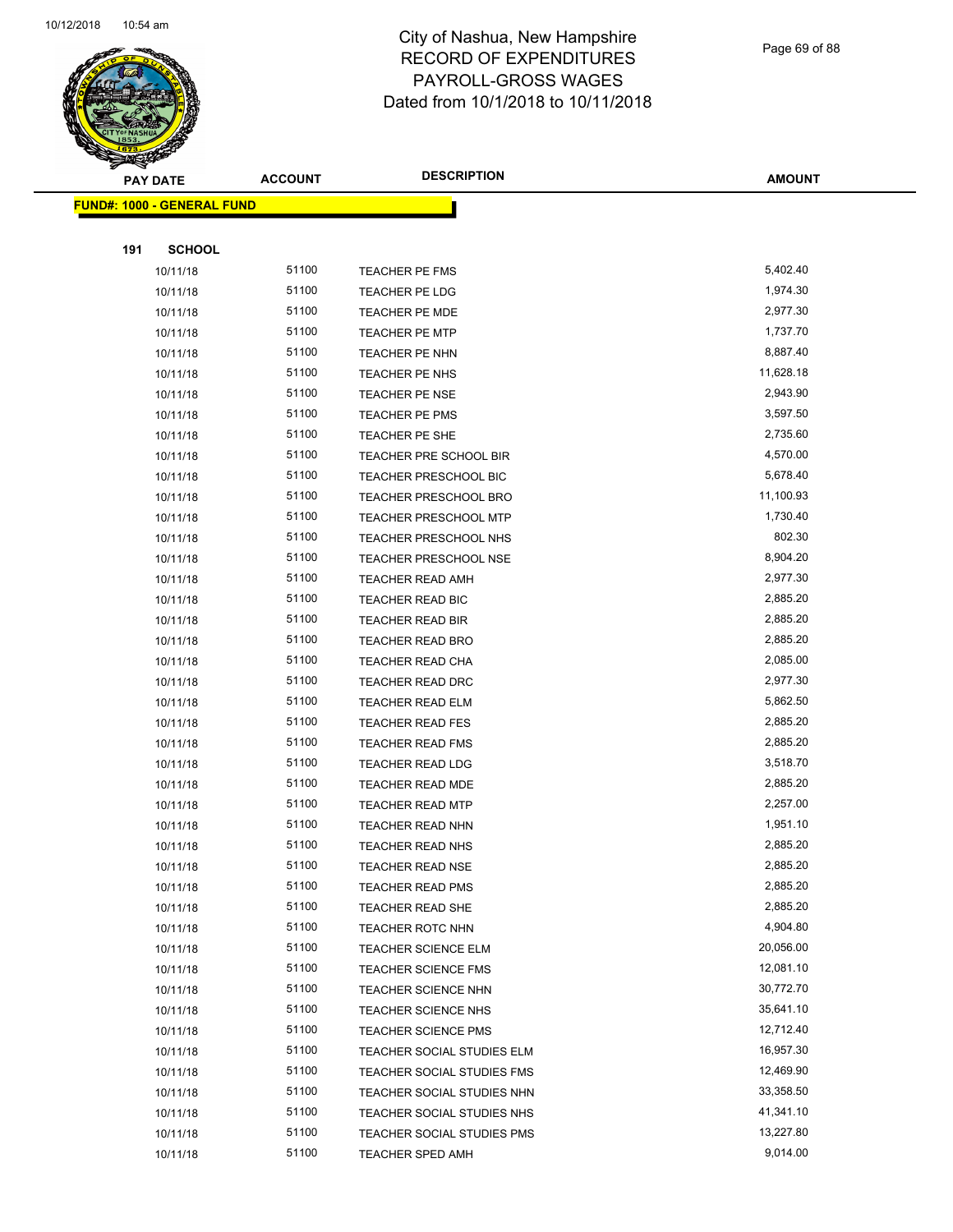

Page 70 of 88

|     | <b>PAY DATE</b>                   | <b>ACCOUNT</b> | <b>DESCRIPTION</b>                | <b>AMOUNT</b> |
|-----|-----------------------------------|----------------|-----------------------------------|---------------|
|     | <b>FUND#: 1000 - GENERAL FUND</b> |                |                                   |               |
|     |                                   |                |                                   |               |
| 191 | <b>SCHOOL</b>                     |                |                                   |               |
|     | 10/11/18                          | 51100          | TEACHER SPED BIC                  | 5,483.50      |
|     | 10/11/18                          | 51100          | <b>TEACHER SPED BIR</b>           | 5,586.40      |
|     | 10/11/18                          | 51100          | <b>TEACHER SPED BRO</b>           | 8,143.50      |
|     | 10/11/18                          | 51100          | TEACHER SPED CHA                  | 9,695.20      |
|     | 10/11/18                          | 51100          | <b>TEACHER SPED DRC</b>           | 5,483.40      |
|     | 10/11/18                          | 51100          | TEACHER SPED ELM                  | 17,277.80     |
|     | 10/11/18                          | 51100          | <b>TEACHER SPED FES</b>           | 5,247.10      |
|     | 10/11/18                          | 51100          | <b>TEACHER SPED FMS</b>           | 12,831.50     |
|     | 10/11/18                          | 51100          | <b>TEACHER SPED LDG</b>           | 6,428.60      |
|     | 10/11/18                          | 51100          | <b>TEACHER SPED MDE</b>           | 4,727.70      |
|     | 10/11/18                          | 51100          | TEACHER SPED MTP                  | 3,870.40      |
|     | 10/11/18                          | 51100          | <b>TEACHER SPED NHN</b>           | 23,809.50     |
|     | 10/11/18                          | 51100          | TEACHER SPED NHS                  | 37,055.74     |
|     | 10/11/18                          | 51100          | <b>TEACHER SPED PMS</b>           | 10,698.81     |
|     | 10/11/18                          | 51100          | <b>TEACHER SPED SHE</b>           | 7,256.70      |
|     | 10/11/18                          | 51100          | <b>TEACHER TECHED ELM</b>         | 8,536.90      |
|     | 10/11/18                          | 51100          | <b>TEACHER TECHED FMS</b>         | 3,532.20      |
|     | 10/11/18                          | 51100          | <b>TEACHER TECHED NHN</b>         | 6,837.31      |
|     | 10/11/18                          | 51100          | <b>TEACHER TECHED NHS</b>         | 11,264.90     |
|     | 10/11/18                          | 51100          | <b>TEACHER TECHED PMS</b>         | 5,770.40      |
|     | 10/11/18                          | 51100          | <b>TEACHER TTI AMH</b>            | 2,443.80      |
|     | 10/11/18                          | 51100          | TEACHER TV PROD NHS               | 2,885.20      |
|     | 10/11/18                          | 51100          | <b>TEACHER VISION WID</b>         | 5,324.40      |
|     | 10/4/18                           | 51100          | TECH INTERGRATION ASST AMH        | 671.93        |
|     | 10/11/18                          | 51100          | TECH INTERGRATION ASST AMH        | 709.54        |
|     | 10/4/18                           | 51100          | TECH INTERGRATION ASST BIC        | 577.38        |
|     | 10/11/18                          | 51100          | TECH INTERGRATION ASST BIC        | 665.93        |
|     | 10/4/18                           | 51100          | TECH INTERGRATION ASST CHA        | 540.00        |
|     | 10/11/18                          | 51100          | TECH INTERGRATION ASST CHA        | 540.00        |
|     | 10/4/18                           | 51100          | TECH INTERGRATION ASST FES        | 617.01        |
|     | 10/11/18                          | 51100          | TECH INTERGRATION ASST FES        | 607.46        |
|     | 10/4/18                           | 51100          | <b>TECH INTERGRATION ASST LDG</b> | 616.53        |
|     | 10/11/18                          | 51100          | TECH INTERGRATION ASST LDG        | 641.10        |
|     | 10/4/18                           | 51100          | TECH INTERGRATION ASST MDE        | 540.00        |
|     | 10/11/18                          | 51100          | TECH INTERGRATION ASST MDE        | 540.00        |
|     | 10/4/18                           | 51100          | TECH INTERGRATION ASST MTP        | 615.14        |
|     | 10/11/18                          | 51100          | <b>TECH INTERGRATION ASST MTP</b> | 645.48        |
|     | 10/4/18                           | 51100          | TECH INTERGRATION ASST SHE        | 592.94        |
|     | 10/11/18                          | 51100          | TECH INTERGRATION ASST SHE        | 569.21        |
|     | 10/11/18                          | 51200          | ATHLETIC EQUIPMENT MANAGER NHN    | 60.00         |
|     | 10/4/18                           | 51200          | ATHLETIC TRAINER NHN              | 260.00        |
|     | 10/4/18                           | 51200          | CLERICAL BOARD OF ED SUP          | 663.56        |
|     | 10/11/18                          | 51200          | CLERICAL BOARD OF ED SUP          | 870.14        |
|     | 10/4/18                           | 51200          | CLERICAL PRINCIPAL ELM            | 560.00        |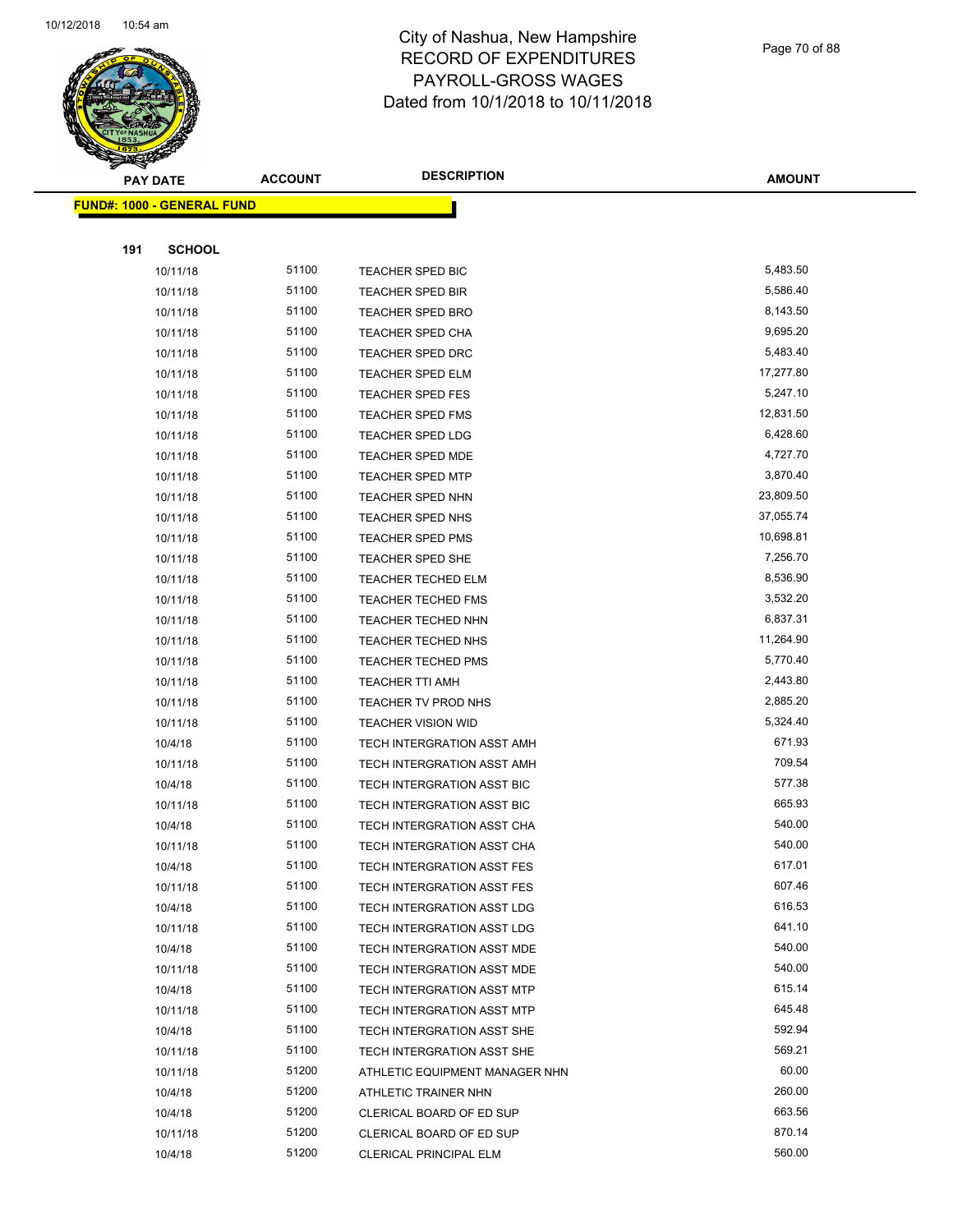

Page 71 of 88

**AMOUNT**

| <b>FUND#: 1000 - GENERAL FUND</b> |                |                                               |                  |  |
|-----------------------------------|----------------|-----------------------------------------------|------------------|--|
| 191<br><b>SCHOOL</b>              |                |                                               |                  |  |
|                                   | 51200          | <b>CROSSING GUARD WPO</b>                     | 2,449.75         |  |
| 10/4/18<br>10/11/18               | 51200          | <b>CROSSING GUARD WPO</b>                     | 2,130.04         |  |
| 10/11/18                          | 51200          | <b>CUSTODIAN HEAD CHA</b>                     | 15.59            |  |
| 10/11/18                          | 51200          | <b>CUSTODIAN HEAD DRC</b>                     | 62.36            |  |
| 10/4/18                           | 51200          | <b>CUSTODIAN NHN</b>                          | 79.07            |  |
| 10/11/18                          | 51200          | <b>CUSTODIAN NHN</b>                          | 158.13           |  |
| 10/4/18                           | 51200          | <b>CUSTODIAN NHS</b>                          | 158.14           |  |
| 10/11/18                          | 51200          | <b>CUSTODIAN NHS</b>                          | 79.07            |  |
| 10/11/18                          | 51200          | DIRECTOR ADULT ED                             | 2,520.40         |  |
| 10/4/18                           | 51200          | FOOD SERVICE ASST PT AMH                      | 50.00            |  |
| 10/11/18                          | 51200          | FOOD SERVICE ASST PT AMH                      | 50.00            |  |
| 10/4/18                           | 51200          | FOOD SERVICE ASST PT CHA                      | 50.00            |  |
| 10/11/18                          | 51200          | FOOD SERVICE ASST PT CHA                      | 50.00            |  |
| 10/4/18                           | 51200          | FOOD SERVICE ASST PT MDE                      | 12.50            |  |
| 10/11/18                          | 51200          | FOOD SERVICE ASST PT MDE                      | 12.50            |  |
| 10/4/18                           | 51200          | FOOD SERVICE ASST PT NHS                      | 38.98            |  |
| 10/11/18                          | 51200          | FOOD SERVICE ASST PT NHS                      | 31.18            |  |
| 10/11/18                          | 51200          | <b>GUIDANCE COUNSELOR NHS</b>                 | 1,704.90         |  |
| 10/4/18                           | 51200          | <b>INSTRUMENTAL MUSIC</b>                     | 862.50           |  |
| 10/11/18                          | 51200          | <b>INSTRUMENTAL MUSIC</b>                     | 850.00           |  |
| 10/4/18                           | 51200          | LUNCH MONITOR AMH                             | 583.30           |  |
| 10/11/18                          | 51200          | LUNCH MONITOR AMH                             | 496.66           |  |
| 10/4/18                           | 51200          | LUNCH MONITOR BIC                             | 733.37           |  |
| 10/11/18                          | 51200          | LUNCH MONITOR BIC                             | 666.96           |  |
| 10/4/18                           | 51200          | LUNCH MONITOR BIR                             | 564.46           |  |
| 10/11/18                          | 51200          | LUNCH MONITOR BIR                             | 573.13           |  |
| 10/4/18                           | 51200          | <b>LUNCH MONITOR BRO</b>                      | 751.63           |  |
| 10/11/18                          | 51200          | LUNCH MONITOR BRO                             | 695.05           |  |
| 10/4/18                           | 51200          | LUNCH MONITOR CHA                             | 854.72           |  |
| 10/11/18                          | 51200          | LUNCH MONITOR CHA                             | 840.27           |  |
| 10/4/18                           | 51200          | LUNCH MONITOR DRC                             | 570.62           |  |
| 10/11/18                          | 51200          | LUNCH MONITOR DRC                             | 562.77           |  |
| 10/4/18                           | 51200          | LUNCH MONITOR ELM                             | 89.52            |  |
| 10/11/18                          | 51200          | LUNCH MONITOR ELM                             | 25.99            |  |
| 10/4/18                           | 51200          | LUNCH MONITOR FES                             | 441.76           |  |
| 10/11/18                          | 51200          | LUNCH MONITOR FES                             | 412.88           |  |
| 10/4/18                           | 51200          | <b>LUNCH MONITOR FMS</b>                      | 223.60           |  |
| 10/11/18                          | 51200          | <b>LUNCH MONITOR FMS</b>                      | 276.61           |  |
| 10/4/18                           | 51200          | LUNCH MONITOR LDG                             | 830.95           |  |
| 10/11/18                          | 51200          | LUNCH MONITOR LDG                             | 864.45           |  |
| 10/4/18                           | 51200<br>51200 | LUNCH MONITOR MDE                             | 603.44<br>730.48 |  |
| 10/11/18<br>10/4/18               | 51200          | LUNCH MONITOR MDE                             | 311.88           |  |
| 10/11/18                          | 51200          | LUNCH MONITOR MTP<br><b>LUNCH MONITOR MTP</b> | 355.19           |  |
|                                   |                |                                               |                  |  |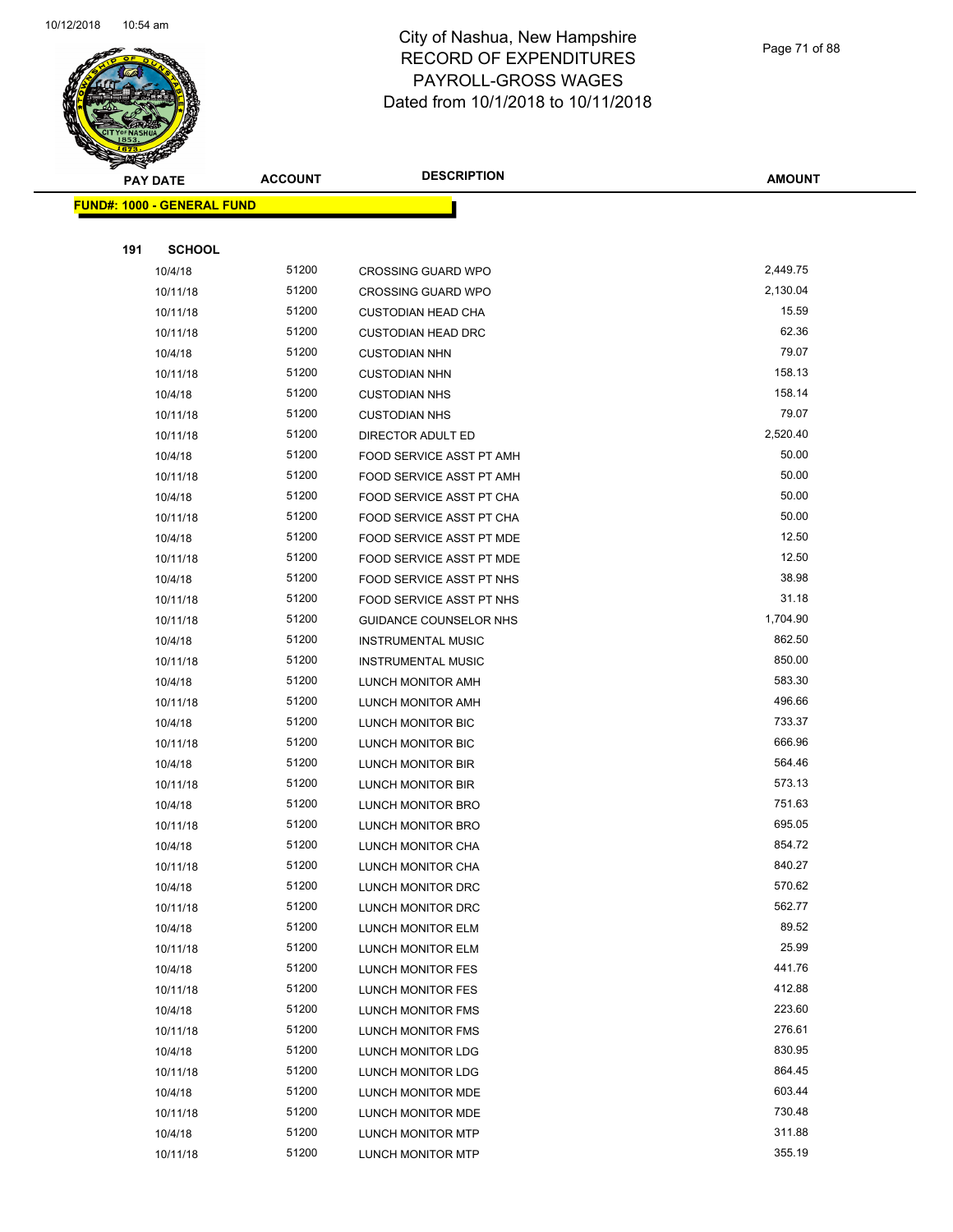

Page 72 of 88

**AMOUNT**

|     | <b>FUND#: 1000 - GENERAL FUND</b> |       |                     |        |
|-----|-----------------------------------|-------|---------------------|--------|
|     |                                   |       |                     |        |
| 191 | <b>SCHOOL</b>                     |       |                     |        |
|     | 10/4/18                           | 51200 | LUNCH MONITOR NHN   | 288.80 |
|     | 10/11/18                          | 51200 | LUNCH MONITOR NHN   | 285.91 |
|     | 10/4/18                           | 51200 | LUNCH MONITOR NHS   | 245.43 |
|     | 10/11/18                          | 51200 | LUNCH MONITOR NHS   | 231.00 |
|     | 10/4/18                           | 51200 | LUNCH MONITOR NSE   | 557.90 |
|     | 10/11/18                          | 51200 | LUNCH MONITOR NSE   | 502.11 |
|     | 10/4/18                           | 51200 | LUNCH MONITOR PMS   | 326.30 |
|     | 10/11/18                          | 51200 | LUNCH MONITOR PMS   | 326.30 |
|     | 10/4/18                           | 51200 | LUNCH MONITOR SHE   | 422.17 |
|     | 10/11/18                          | 51200 | LUNCH MONITOR SHE   | 569.46 |
|     | 10/4/18                           | 51200 | PARA PRE SCHOOL BIR | 719.04 |
|     | 10/11/18                          | 51200 | PARA PRE SCHOOL BIR | 715.20 |
|     | 10/4/18                           | 51200 | PARA ALT FMS        | 5.00   |
|     | 10/4/18                           | 51200 | PARA DW SPEC ED BIR | 907.24 |
|     | 10/11/18                          | 51200 | PARA DW SPEC ED BIR | 907.24 |
|     | 10/4/18                           | 51200 | PARA DW SPEC ED MDE | 216.60 |
|     | 10/11/18                          | 51200 | PARA DW SPEC ED MDE | 220.21 |
|     | 10/4/18                           | 51200 | PARA ELL FES        | 37.50  |
|     | 10/11/18                          | 51200 | PARA ELL FES        | 37.50  |
|     | 10/4/18                           | 51200 | PARA INST AMH       | 889.09 |
|     | 10/11/18                          | 51200 | PARA INST AMH       | 940.90 |
|     | 10/4/18                           | 51200 | PARA INST BIC       | 795.47 |
|     | 10/11/18                          | 51200 | PARA INST BIC       | 853.59 |
|     | 10/4/18                           | 51200 | PARA INST BIR       | 25.00  |
|     | 10/11/18                          | 51200 | PARA INST BIR       | 25.00  |
|     | 10/4/18                           | 51200 | PARA INST DRC       | 70.00  |
|     | 10/11/18                          | 51200 | PARA INST DRC       | 63.00  |
|     | 10/4/18                           | 51200 | PARA INST FES       | 37.50  |
|     | 10/11/18                          | 51200 | PARA INST FES       | 37.50  |
|     | 10/4/18                           | 51200 | PARA INST FMS       | 20.00  |
|     | 10/11/18                          | 51200 | PARA INST FMS       | 25.00  |
|     | 10/4/18                           | 51200 | PARA INST LDG       | 12.50  |
|     | 10/11/18                          | 51200 | PARA INST LDG       | 12.50  |
|     | 10/4/18                           | 51200 | PARA INST MTP       | 363.90 |
|     | 10/11/18                          | 51200 | PARA INST MTP       | 373.80 |
|     | 10/4/18                           | 51200 | PARA INST NHN       | 310.40 |
|     | 10/11/18                          | 51200 | PARA INST NHN       | 310.40 |
|     | 10/4/18                           | 51200 | PARA INST NSE       | 25.00  |
|     | 10/11/18                          | 51200 | PARA INST NSE       | 25.00  |
|     | 10/4/18                           | 51200 | PARA INST PMS       | 80.85  |
|     | 10/11/18                          | 51200 | PARA INST PMS       | 80.85  |
|     | 10/4/18                           | 51200 | PARA INST SHE       | 359.67 |
|     | 10/11/18                          | 51200 | PARA INST SHE       | 430.65 |
|     | 10/4/18                           | 51200 | PARA LIB PMS        | 295.84 |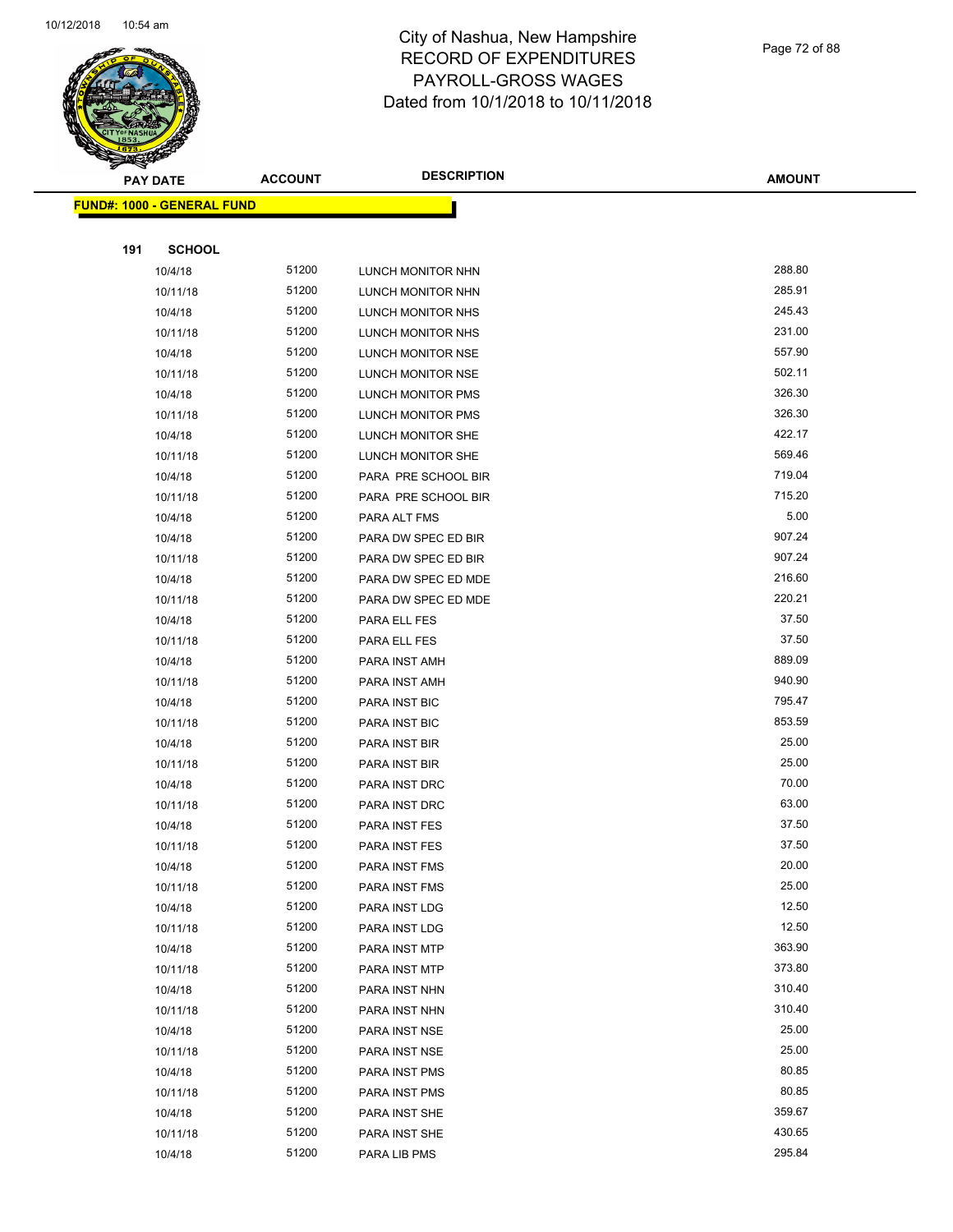

Page 73 of 88

|     | <b>PAY DATE</b>                   | <b>ACCOUNT</b> | <b>DESCRIPTION</b>          | <b>AMOUNT</b>      |
|-----|-----------------------------------|----------------|-----------------------------|--------------------|
|     | <b>FUND#: 1000 - GENERAL FUND</b> |                |                             |                    |
|     |                                   |                |                             |                    |
| 191 | <b>SCHOOL</b>                     |                |                             |                    |
|     | 10/11/18                          | 51200          | PARA LIB PMS                | 299.90             |
|     | 10/4/18                           | 51200          | PARA PRE SCH BIC            | 1,652.04           |
|     | 10/11/18                          | 51200          | PARA PRE SCH BIC            | 1,633.12           |
|     | 10/4/18                           | 51200          | PARA PRE SCH BRO            | 2,838.64           |
|     | 10/11/18                          | 51200          | PARA PRE SCH BRO            | 2,837.32           |
|     | 10/4/18                           | 51200          | PARA PRE SCH MTP            | 364.08             |
|     | 10/11/18                          | 51200          | PARA PRE SCH MTP            | 364.08             |
|     | 10/4/18                           | 51200          | PARA PRE SCH NSE            | 5,235.17           |
|     | 10/11/18                          | 51200          | PARA PRE SCH NSE            | 5,317.43           |
|     | 10/4/18                           | 51200          | PARA SCI NHS                | 50.00              |
|     | 10/11/18                          | 51200          | PARA SCI NHS                | 260.00             |
|     | 10/4/18                           | 51200          | PARA TTI LDG                | 77.95              |
|     | 10/11/18                          | 51200          | PARA TTI LDG                | 77.95              |
|     | 10/4/18                           | 51200          | PARA TTI NURSERY            | 562.36             |
|     | 10/11/18                          | 51200          | PARA TTI NURSERY            | 562.35             |
|     | 10/11/18                          | 51200          | SCHOOL PSYCHOLOGIST WID     | 3,880.00           |
|     | 10/11/18                          | 51200          | SPEECH LANG PATHOLOGIST WID | 7,110.02           |
|     | 10/11/18                          | 51200          | STUDENT ACTIVITY COORD NHS  | 1,108.21           |
|     | 10/4/18                           | 51200          | <b>SUB CLERICAL</b>         | 604.99             |
|     | 10/11/18                          | 51200          | SUB CLERICAL                | 383.36             |
|     | 10/11/18                          | 51200          | <b>SUB CROSSING GUARD</b>   | 15.59              |
|     | 10/4/18                           | 51200          | <b>SUB TEACHER</b>          | 275.00             |
|     | 10/11/18                          | 51200          | <b>SUB TEACHER</b>          | 219.50             |
|     | 10/4/18                           | 51200          | SUB TEACHER LONG TERM       | 550.00             |
|     | 10/11/18                          | 51200          | SUB TEACHER LONG TERM       | 662.50             |
|     | 10/11/18                          | 51200          | <b>TEACHER ART FMS</b>      | 2,846.10           |
|     | 10/11/18                          | 51200          | <b>TEACHER ART NHS</b>      | 975.50             |
|     | 10/11/18                          | 51200          | TEACHER BIO TEC NHN         | 551.30             |
|     | 10/11/18                          | 51200          | TEACHER ENGLISH NHN         | 250.00             |
|     | 10/11/18                          | 51200          | TEACHER FOREIGN LANG FMS    | 1,165.20           |
|     | 10/11/18                          | 51200          | <b>TEACHER MATH NHS</b>     | 50.00              |
|     | 10/11/18                          | 51200          | <b>TEACHER MUSIC AMH</b>    | 137.50             |
|     | 10/11/18                          | 51200          | <b>TEACHER MUSIC DRC</b>    | 350.00             |
|     | 10/11/18                          | 51200          | <b>TEACHER MUSIC ELM</b>    | 1,934.40           |
|     | 10/11/18                          | 51200          | <b>TEACHER MUSIC LDG</b>    | 75.00              |
|     | 10/11/18                          | 51200          | <b>TEACHER MUSIC MTP</b>    | 1,620.69           |
|     | 10/11/18                          | 51200          | TEACHER PE FMS              | 168.00             |
|     | 10/11/18                          | 51200          | TEACHER PE NHN              | 50.00              |
|     | 10/11/18                          | 51200          | TEACHER PE NHS              | 540.00             |
|     | 10/11/18                          | 51200          | <b>TEACHER READ ELM</b>     | 1,704.90<br>774.70 |
|     | 10/11/18                          | 51200<br>51200 | <b>TEACHER SCIENCE NHS</b>  | 1,143.75           |
|     | 10/11/18                          |                | TEACHER SOCIAL STUDIES NHN  | 1,786.40           |
|     | 10/11/18                          | 51200<br>51200 | <b>TEACHER SPED NHN</b>     | 1,442.61           |
|     | 10/11/18                          |                | TEACHER SPED NHS            |                    |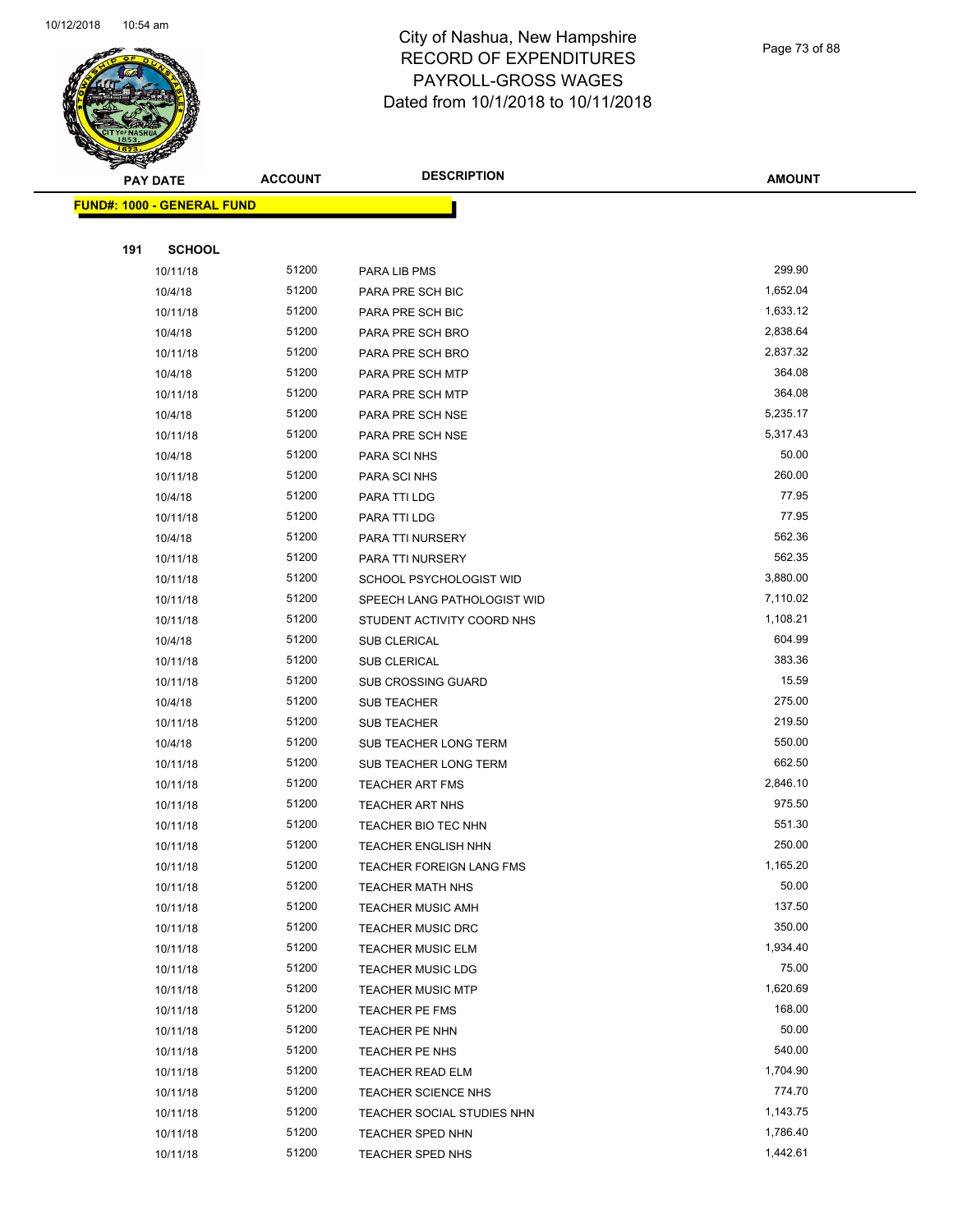

Page 74 of 88

| <b>FUND#: 1000 - GENERAL FUND</b><br><b>SCHOOL</b><br>191<br>802.30<br>51200<br>10/11/18<br><b>TEACHER VISION WID</b><br>50.00<br>51200<br>10/4/18<br><b>TICKETSELLER</b><br>140.00<br>51200<br><b>TICKETSELLER</b><br>10/11/18<br>8,498.89<br>51300<br>10/4/18<br><b>OVERTIME-REGULAR</b><br>51300<br>19,661.32<br>10/11/18<br>OVERTIME-REGULAR<br>51400<br>1,457.50<br>10/4/18<br><b>WAGES TEMPORARY-SEASONAL</b><br>51400<br>1,188.00<br>10/11/18<br><b>WAGES TEMPORARY-SEASONAL</b><br>32,003.55<br>10/4/18<br>51412<br><b>WAGES PER DIEM</b><br>51412<br>34,939.51<br>10/11/18<br><b>WAGES PER DIEM</b><br>(15.00)<br>51600<br>10/11/18<br><b>LONGEVITY</b><br>86.36<br>51650<br>10/4/18<br><b>ADDITIONAL HOURS</b> | <b>PAY DATE</b> | <b>DESCRIPTION</b><br><b>ACCOUNT</b> | <b>AMOUNT</b> |  |
|--------------------------------------------------------------------------------------------------------------------------------------------------------------------------------------------------------------------------------------------------------------------------------------------------------------------------------------------------------------------------------------------------------------------------------------------------------------------------------------------------------------------------------------------------------------------------------------------------------------------------------------------------------------------------------------------------------------------------|-----------------|--------------------------------------|---------------|--|
|                                                                                                                                                                                                                                                                                                                                                                                                                                                                                                                                                                                                                                                                                                                          |                 |                                      |               |  |
|                                                                                                                                                                                                                                                                                                                                                                                                                                                                                                                                                                                                                                                                                                                          |                 |                                      |               |  |
|                                                                                                                                                                                                                                                                                                                                                                                                                                                                                                                                                                                                                                                                                                                          |                 |                                      |               |  |
|                                                                                                                                                                                                                                                                                                                                                                                                                                                                                                                                                                                                                                                                                                                          |                 |                                      |               |  |
|                                                                                                                                                                                                                                                                                                                                                                                                                                                                                                                                                                                                                                                                                                                          |                 |                                      |               |  |
|                                                                                                                                                                                                                                                                                                                                                                                                                                                                                                                                                                                                                                                                                                                          |                 |                                      |               |  |
|                                                                                                                                                                                                                                                                                                                                                                                                                                                                                                                                                                                                                                                                                                                          |                 |                                      |               |  |
|                                                                                                                                                                                                                                                                                                                                                                                                                                                                                                                                                                                                                                                                                                                          |                 |                                      |               |  |
|                                                                                                                                                                                                                                                                                                                                                                                                                                                                                                                                                                                                                                                                                                                          |                 |                                      |               |  |
|                                                                                                                                                                                                                                                                                                                                                                                                                                                                                                                                                                                                                                                                                                                          |                 |                                      |               |  |
|                                                                                                                                                                                                                                                                                                                                                                                                                                                                                                                                                                                                                                                                                                                          |                 |                                      |               |  |
|                                                                                                                                                                                                                                                                                                                                                                                                                                                                                                                                                                                                                                                                                                                          |                 |                                      |               |  |
|                                                                                                                                                                                                                                                                                                                                                                                                                                                                                                                                                                                                                                                                                                                          |                 |                                      |               |  |
| 10/11/18                                                                                                                                                                                                                                                                                                                                                                                                                                                                                                                                                                                                                                                                                                                 |                 | 51650<br><b>ADDITIONAL HOURS</b>     | 3,625.66      |  |
| 51700<br>10/11/18<br><b>STIPENDS</b><br>2,732.54                                                                                                                                                                                                                                                                                                                                                                                                                                                                                                                                                                                                                                                                         |                 |                                      |               |  |
| 762.48<br>52800<br><b>EDUCATIONAL ASSISTANCE</b><br>10/11/18                                                                                                                                                                                                                                                                                                                                                                                                                                                                                                                                                                                                                                                             |                 |                                      |               |  |
| <b>TOTAL 191 - SCHOOL</b><br>\$3,361,778.43                                                                                                                                                                                                                                                                                                                                                                                                                                                                                                                                                                                                                                                                              |                 |                                      |               |  |

**TOTAL FUND 1000 - GENERAL FUND \$5,246,922.83** 

# **FUND#: 2100 - FOOD SERVICES FUND**

| 10/4/18  | 51100 | <b>CLERICAL FOOD SERVICE NHS</b>     | 773.25   |
|----------|-------|--------------------------------------|----------|
| 10/11/18 | 51100 | <b>CLERICAL FOOD SERVICE NHS</b>     | 773.25   |
| 10/4/18  | 51100 | DELIVERY DRIVER FOOD SERVICE         | 734.40   |
| 10/11/18 | 51100 | DELIVERY DRIVER FOOD SERVICE         | 774.71   |
| 10/11/18 | 51100 | <b>FOOD SERVICE BUSINESS MANAGER</b> | 2,132.50 |
| 10/4/18  | 51100 | <b>FOOD SERVICE COOK AMH</b>         | 493.50   |
| 10/11/18 | 51100 | <b>FOOD SERVICE COOK AMH</b>         | 493.50   |
| 10/4/18  | 51100 | <b>FOOD SERVICE COOK BIC</b>         | 506.10   |
| 10/11/18 | 51100 | <b>FOOD SERVICE COOK BIC</b>         | 506.10   |
| 10/4/18  | 51100 | <b>FOOD SERVICE COOK BIR</b>         | 511.00   |
| 10/11/18 | 51100 | FOOD SERVICE COOK BIR                | 511.00   |
| 10/4/18  | 51100 | <b>FOOD SERVICE COOK BRO</b>         | 506.10   |
| 10/11/18 | 51100 | <b>FOOD SERVICE COOK BRO</b>         | 506.10   |
| 10/4/18  | 51100 | <b>FOOD SERVICE COOK CHA</b>         | 507.35   |
| 10/11/18 | 51100 | <b>FOOD SERVICE COOK CHA</b>         | 511.00   |
| 10/4/18  | 51100 | FOOD SERVICE COOK DRC                | 511.00   |
| 10/11/18 | 51100 | <b>FOOD SERVICE COOK DRC</b>         | 511.00   |
| 10/4/18  | 51100 | <b>FOOD SERVICE COOK ELM</b>         | 521.50   |
| 10/11/18 | 51100 | <b>FOOD SERVICE COOK ELM</b>         | 521.50   |
| 10/4/18  | 51100 | <b>FOOD SERVICE COOK FES</b>         | 511.00   |
| 10/11/18 | 51100 | <b>FOOD SERVICE COOK FES</b>         | 511.00   |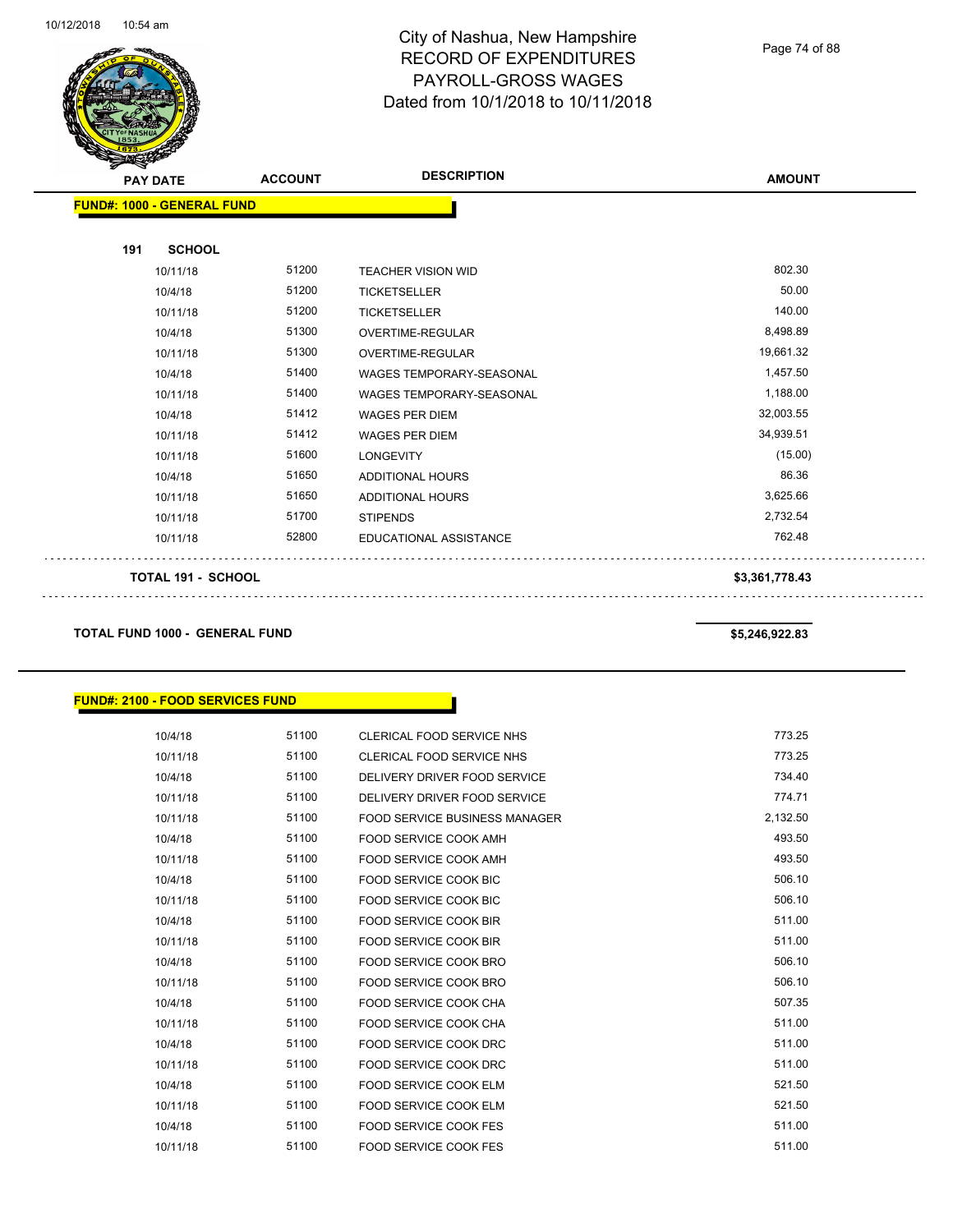

Page 75 of 88

| <b>PAY DATE</b>                         | <b>ACCOUNT</b> | <b>DESCRIPTION</b>           | <b>AMOUNT</b> |
|-----------------------------------------|----------------|------------------------------|---------------|
| <b>FUND#: 2100 - FOOD SERVICES FUND</b> |                |                              |               |
| 10/4/18                                 | 51100          | <b>FOOD SERVICE COOK FMS</b> | 499.11        |
| 10/11/18                                | 51100          | <b>FOOD SERVICE COOK FMS</b> | 499.10        |
| 10/4/18                                 | 51100          | FOOD SERVICE COOK LDG        | 465.11        |
| 10/11/18                                | 51100          | FOOD SERVICE COOK LDG        | 468.60        |
| 10/4/18                                 | 51100          | FOOD SERVICE COOK MDE        | 493.50        |
| 10/11/18                                | 51100          | FOOD SERVICE COOK MDE        | 493.50        |
| 10/4/18                                 | 51100          | FOOD SERVICE COOK NHN        | 1,092.70      |
| 10/11/18                                | 51100          | FOOD SERVICE COOK NHN        | 1,092.70      |
| 10/4/18                                 | 51100          | FOOD SERVICE COOK NHS        | 1,023.40      |
| 10/11/18                                | 51100          | FOOD SERVICE COOK NHS        | 1,023.40      |
| 10/4/18                                 | 51100          | FOOD SERVICE COOK NSE        | 506.10        |
| 10/11/18                                | 51100          | FOOD SERVICE COOK NSE        | 506.10        |
| 10/4/18                                 | 51100          | FOOD SERVICE COOK PMS        | 521.50        |
| 10/11/18                                | 51100          | FOOD SERVICE COOK PMS        | 521.50        |
| 10/4/18                                 | 51100          | FOOD SERVICE COOK SHE        | 493.50        |
| 10/11/18                                | 51100          | <b>FOOD SERVICE COOK SHE</b> | 493.50        |
| 10/11/18                                | 51100          | FOOD SERVICE SITE CORD       | 11,698.10     |
| 10/4/18                                 | 51100          | <b>FOOD SERVICECOOK MTP</b>  | 466.55        |
| 10/11/18                                | 51100          | <b>FOOD SERVICECOOK MTP</b>  | 466.55        |
| 10/4/18                                 | 51200          | FOOD SERVICE ASST PT AMH     | 349.00        |
| 10/11/18                                | 51200          | FOOD SERVICE ASST PT AMH     | 349.00        |
| 10/4/18                                 | 51200          | FOOD SERVICE ASST PT BIC     | 535.10        |
| 10/11/18                                | 51200          | FOOD SERVICE ASST PT BIC     | 535.10        |
| 10/4/18                                 | 51200          | FOOD SERVICE ASST PT BIR     | 533.10        |
| 10/11/18                                | 51200          | FOOD SERVICE ASST PT BIR     | 533.11        |
| 10/4/18                                 | 51200          | FOOD SERVICE ASST PT BRO     | 365.70        |
| 10/11/18                                | 51200          | FOOD SERVICE ASST PT BRO     | 365.70        |
| 10/4/18                                 | 51200          | FOOD SERVICE ASST PT CHA     | 430.18        |
| 10/11/18                                | 51200          | FOOD SERVICE ASST PT CHA     | 556.20        |
| 10/4/18                                 | 51200          | FOOD SERVICE ASST PT DRC     | 921.40        |
| 10/11/18                                | 51200          | FOOD SERVICE ASST PT DRC     | 974.05        |
| 10/4/18                                 | 51200          | FOOD SERVICE ASST PT ELM     | 2,042.79      |
| 10/11/18                                | 51200          | FOOD SERVICE ASST PT ELM     | 1,927.51      |
| 10/4/18                                 | 51200          | FOOD SERVICE ASST PT FES     | 570.40        |
| 10/11/18                                | 51200          | FOOD SERVICE ASST PT FES     | 570.40        |
| 10/4/18                                 | 51200          | FOOD SERVICE ASST PT FMS     | 2,227.20      |
| 10/11/18                                | 51200          | FOOD SERVICE ASST PT FMS     | 2,123.55      |
| 10/4/18                                 | 51200          | FOOD SERVICE ASST PT LDG     | 991.80        |
| 10/11/18                                | 51200          | FOOD SERVICE ASST PT LDG     | 983.09        |
| 10/4/18                                 | 51200          | FOOD SERVICE ASST PT MDE     | 565.55        |
| 10/11/18                                | 51200          | FOOD SERVICE ASST PT MDE     | 562.63        |
| 10/4/18                                 | 51200          | FOOD SERVICE ASST PT MTP     | 459.25        |
| 10/11/18                                | 51200          | FOOD SERVICE ASST PT MTP     | 456.31        |
| 10/4/18                                 | 51200          | FOOD SERVICE ASST PT NHN     | 3,915.48      |
| 10/11/18                                | 51200          | FOOD SERVICE ASST PT NHN     | 3,834.45      |
|                                         |                |                              |               |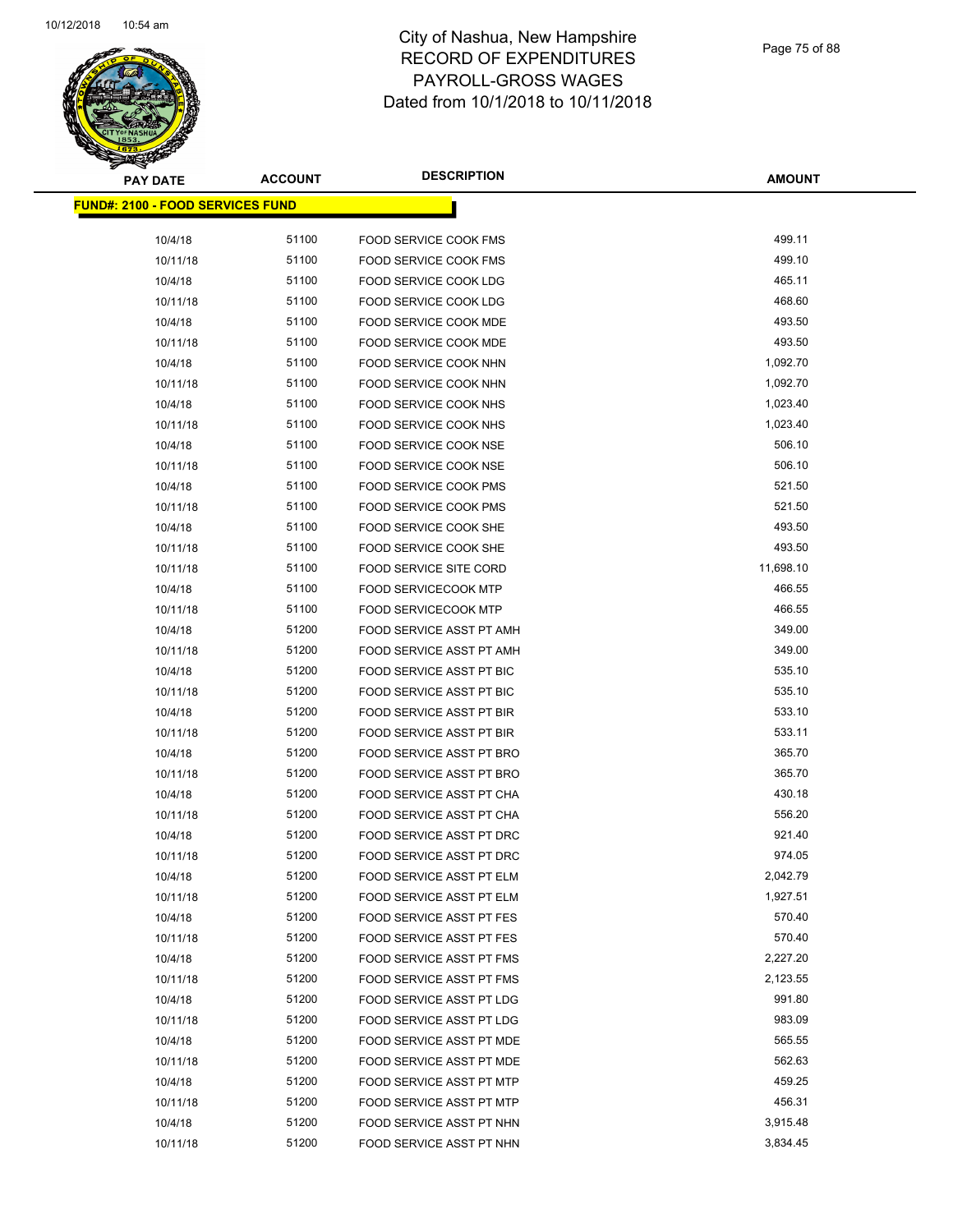

Page 76 of 88

| s<br>$\tilde{\phantom{a}}$              |                |                          |               |
|-----------------------------------------|----------------|--------------------------|---------------|
| <b>PAY DATE</b>                         | <b>ACCOUNT</b> | <b>DESCRIPTION</b>       | <b>AMOUNT</b> |
| <b>FUND#: 2100 - FOOD SERVICES FUND</b> |                |                          |               |
|                                         |                |                          |               |
| 10/4/18                                 | 51200          | FOOD SERVICE ASST PT NHS | 4,041.87      |
| 10/11/18                                | 51200          | FOOD SERVICE ASST PT NHS | 4,409.58      |
| 10/4/18                                 | 51200          | FOOD SERVICE ASST PT NSE | 327.80        |
| 10/11/18                                | 51200          | FOOD SERVICE ASST PT NSE | 327.80        |
| 10/4/18                                 | 51200          | FOOD SERVICE ASST PT PMS | 2,263.01      |
| 10/11/18                                | 51200          | FOOD SERVICE ASST PT PMS | 2,142.05      |
| 10/4/18                                 | 51200          | FOOD SERVICE ASST PT SHE | 689.93        |
| 10/11/18                                | 51200          | FOOD SERVICE ASST PT SHE | 671.65        |
| 10/4/18                                 | 51200          | FOOD SERVICE COOK ELM    | 456.40        |
| 10/11/18                                | 51200          | FOOD SERVICE COOK ELM    | 456.40        |
| 10/4/18                                 | 51300          | OVERTIME-REGULAR         | 500.65        |
| 10/11/18                                | 51300          | OVERTIME-REGULAR         | 122.52        |
| 10/4/18                                 | 51412          | <b>WAGES PER DIEM</b>    | 2,144.04      |
| 10/11/18                                | 51412          | <b>WAGES PER DIEM</b>    | 1,854.46      |
|                                         |                |                          |               |

#### TOTAL FUND 2100 - FOOD SERVICES FUND **\$84,237.59** \$84,237.59

| 10/4/18  | 51200 | DRIVER INSTRUCTOR  | 980.00 |
|----------|-------|--------------------|--------|
| 10/11/18 | 51200 | DRIVER INSTRUCTOR  | 980.00 |
| 10/4/18  | 51200 | <b>ELL TUTOR</b>   | 50.00  |
| 10/11/18 | 51200 | ELL TUTOR          | 100.00 |
| 10/11/18 | 51200 | TEACHER ELL FES    | 490.00 |
| 10/11/18 | 51200 | TEACHER TECHED ELM | 490.00 |
| 10/11/18 | 51200 | TEACHER TECHED PMS | 70.00  |
|          |       |                    |        |

#### **TOTAL FUND 2201 - DRIVERS EDUCATION FUND \$3,160.00**

#### **FUND#: 2207 - ADULT ED/CONTINUING ED**

| 10/4/18  | 51100 | CLERICAL ADULT ED NHN       | 780.00 |
|----------|-------|-----------------------------|--------|
| 10/11/18 | 51100 | CLERICAL ADULT ED NHN       | 779.75 |
| 10/4/18  | 51200 | ADULT ED ENRICHMENT INST    | 150.00 |
| 10/11/18 | 51200 | ADULT ED ENRICHMENT INST    | 325.00 |
| 10/4/18  | 51200 | ADULT ED ENRICHMENT TEACHER | 125.00 |
| 10/11/18 | 51200 | ADULT ED ENRICHMENT TEACHER | 200.00 |
| 10/11/18 | 51200 | ADULT ED INSTRUCTOR         | 62.50  |
| 10/11/18 | 51200 | <b>TEACHER ART NHN</b>      | 150.00 |
| 10/11/18 | 51200 | <b>TEACHER BUSINESS NHS</b> | 75.00  |
| 10/11/18 | 51200 | TEACHER ELL NHS             | 125.00 |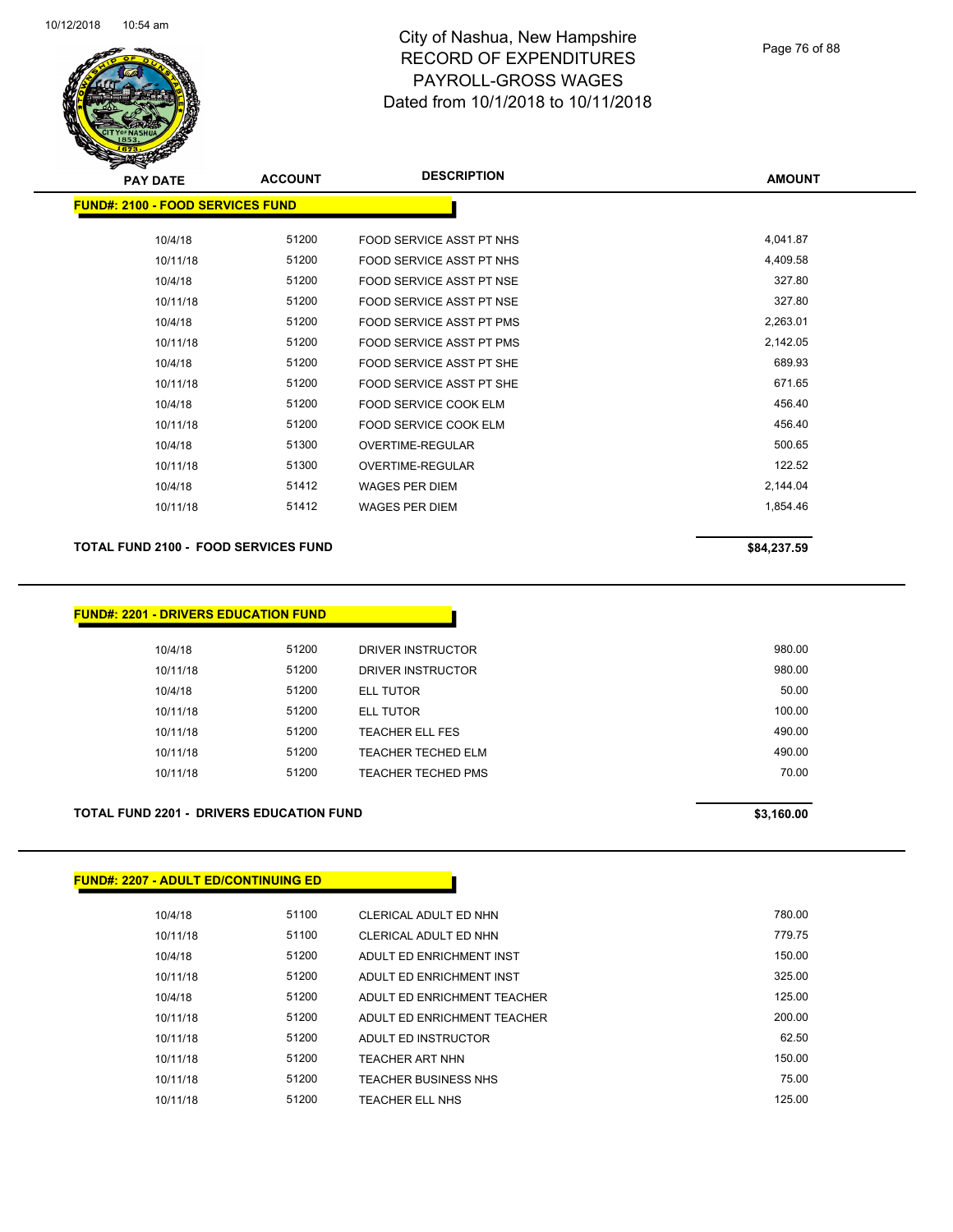Page 77 of 88

| <b>PAY DATE</b>                                                                                                     | <b>ACCOUNT</b> | <b>DESCRIPTION</b>            | <b>AMOUNT</b> |
|---------------------------------------------------------------------------------------------------------------------|----------------|-------------------------------|---------------|
| <b>TOTAL FUND 2207 - ADULT ED/CONTINUING ED</b>                                                                     |                |                               | \$2,772.25    |
| <b>FUND#: 2222 - AFTER SCHOOL PROGRAM</b>                                                                           |                |                               |               |
| 10/11/18                                                                                                            | 51100          | 21 CENTURY COORDINATOR        | 2,230.80      |
| 10/11/18                                                                                                            | 51650          | ADDITIONAL HOURS              | 169.32        |
| TOTAL FUND 2222 - AFTER SCHOOL PROGRAM                                                                              |                |                               | \$2,400.12    |
| <b>FUND#: 2252 - DAY CARE</b>                                                                                       |                |                               |               |
| 10/11/18                                                                                                            | 51100          | PANTHER PRESCHOOL DIRECTOR    | 965.53        |
| <b>TOTAL FUND 2252 - DAY CARE</b>                                                                                   |                |                               | \$965.53      |
| <b>FUND#: 2257 - SPECIAL ED LOCAL</b>                                                                               |                |                               |               |
| 10/4/18                                                                                                             | 51100          | PARA DW SPEC ED CHA           | 472.91        |
| 10/11/18                                                                                                            | 51100          | PARA DW SPEC ED CHA           | 469.30        |
| 10/4/18                                                                                                             | 51100          | PARA DW SPEC ED NHS           | 444.03        |
| 10/11/18                                                                                                            | 51100          | PARA DW SPEC ED NHS           | 440.42        |
| 10/4/18                                                                                                             | 51100          | PARA INST SHE                 | 630.18        |
| 10/11/18                                                                                                            | 51100          | PARA INST SHE                 | 610.65        |
| <b>TOTAL FUND 2257 - SPECIAL ED LOCAL</b>                                                                           |                |                               | \$3,067.49    |
| <b>FUND#: 2503 - PARKS &amp; REC PROGRAMS FUND</b>                                                                  |                |                               |               |
| 10/4/18                                                                                                             | 51100          | PROGRAM COORDINATOR           | 382.70        |
|                                                                                                                     | 51100          | PROGRAM COORDINATOR           | 382.70        |
| 10/11/18                                                                                                            |                |                               |               |
| 10/4/18                                                                                                             | 51300          | OVERTIME-REGULAR              | 43.05         |
|                                                                                                                     |                |                               | \$808.45      |
|                                                                                                                     |                |                               |               |
| 10/4/18                                                                                                             | 51100          | ECHANNEL ACCESS ADMINISTRATOR | 1,164.25      |
| <b>TOTAL FUND 2503 - PARKS &amp; REC PROGRAMS FUND</b><br><b>FUND#: 2505 - PEG ACCESS CHANNELS FUND</b><br>10/11/18 | 51100          | ECHANNEL ACCESS ADMINISTRATOR | 1,164.25      |
| 10/4/18                                                                                                             | 51100          | PEG PROGRAM MANAGER           | 1,261.25      |
| 10/11/18                                                                                                            | 51100          | PEG PROGRAM MANAGER           | 1,261.25      |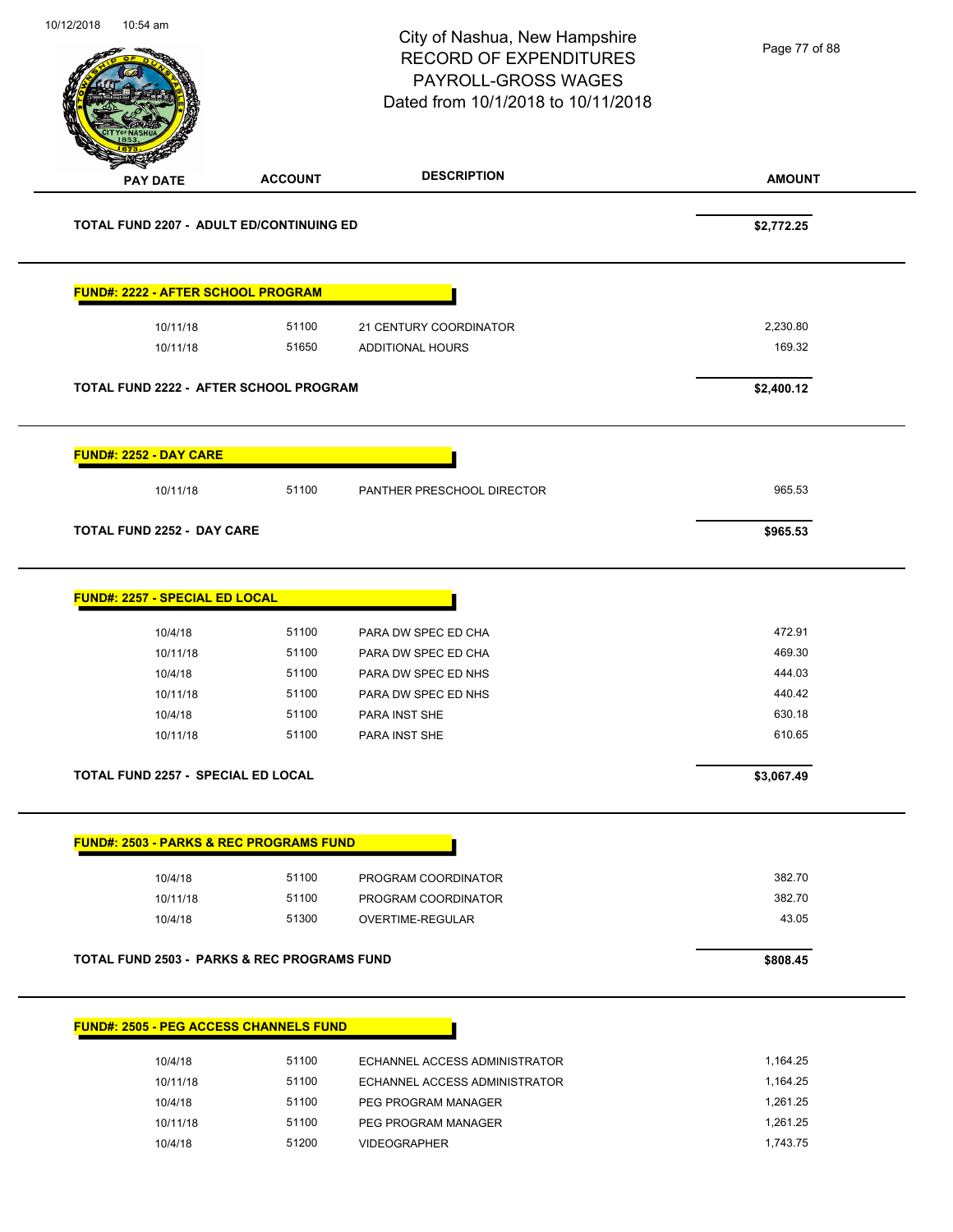

Page 78 of 88

| <b>PAY DATE</b>                                     | <b>ACCOUNT</b> | <b>DESCRIPTION</b>             | <b>AMOUNT</b> |
|-----------------------------------------------------|----------------|--------------------------------|---------------|
| <b>FUND#: 2505 - PEG ACCESS CHANNELS FUND</b>       |                |                                |               |
| 10/11/18                                            | 51200          | <b>VIDEOGRAPHER</b>            | 528.75        |
| <b>TOTAL FUND 2505 - PEG ACCESS CHANNELS FUND</b>   |                |                                | \$7,123.50    |
| <b>FUND#: 3030 - EMERGENCY MGMT GRANTS FUND</b>     |                |                                |               |
| 10/4/18                                             | 51200          | EMERGENCY MANAGEMENT COORDINAT | 718.16        |
| 10/11/18                                            | 51200          | EMERGENCY MANAGEMENT COORDINAT | 718.16        |
| TOTAL FUND 3030 - EMERGENCY MGMT GRANTS FUND        |                |                                | \$1,436.32    |
| <b>FUND#: 3050 - POLICE GRANTS FUND</b>             |                |                                |               |
| 10/4/18                                             | 51100          | DOMESTIC VIOLENCE ADVOCATE     | 863.00        |
| 10/11/18                                            | 51100          | DOMESTIC VIOLENCE ADVOCATE     | 863.00        |
| 10/4/18                                             | 51100          | PATROLMAN ALL RANKS            | 1,476.25      |
| 10/11/18                                            | 51100          | PATROLMAN ALL RANKS            | 1,476.25      |
| 10/4/18                                             | 51300          | OVERTIME-REGULAR               | 8,114.99      |
| 10/11/18                                            | 51300          | OVERTIME-REGULAR               | 8,083.19      |
| <b>TOTAL FUND 3050 - POLICE GRANTS FUND</b>         |                |                                | \$20,876.68   |
| <b>FUND#: 3068 - COMMUNITY SERVICES GRANTS FUND</b> |                |                                |               |
| 10/4/18                                             | 51100          | BILINGUAL COMM HEALTH WORKER   | 88.10         |
| 10/11/18                                            | 51100          | BILINGUAL COMM HEALTH WORKER   | 89.83         |
| 10/4/18                                             | 51100          | <b>EPIDEMIOLOGIST</b>          | 146.50        |
| 10/11/18                                            | 51100          | <b>EPIDEMIOLOGIST</b>          | 146.50        |
| 10/4/18                                             | 51100          | PHNS PROGRAM ASSISTANT         | 807.65        |
| 10/11/18                                            | 51100          | PHNS PROGRAM ASSISTANT         | 807.65        |
| 10/4/18                                             | 51100          | PROGRAM ASSISTANT              | 211.80        |
| 10/11/18                                            | 51100          | PROGRAM ASSISTANT              | 211.80        |
| 10/4/18                                             | 51100          | PUB HEALTH NET SVS COORD       | 1,317.40      |
| 10/11/18                                            | 51100          | PUB HEALTH NET SVS COORD       | 1,317.40      |
| 10/4/18                                             | 51100          | PUB HEALTH NURSE               | 252.25        |
| 10/11/18                                            | 51100          | PUB HEALTH NURSE               | 252.25        |
| 10/4/18                                             | 51100          | PUB HEALTH PREPAREDNESS COORD  | 1,033.40      |
| 10/11/18                                            | 51100          | PUB HEALTH PREPAREDNESS COORD  | 1,033.40      |
|                                                     |                |                                |               |
| 10/4/18                                             | 51100          | SMP PROGRAM COORDINATOR        | 975.35        |
| 10/11/18                                            | 51100          | SMP PROGRAM COORDINATOR        | 975.35        |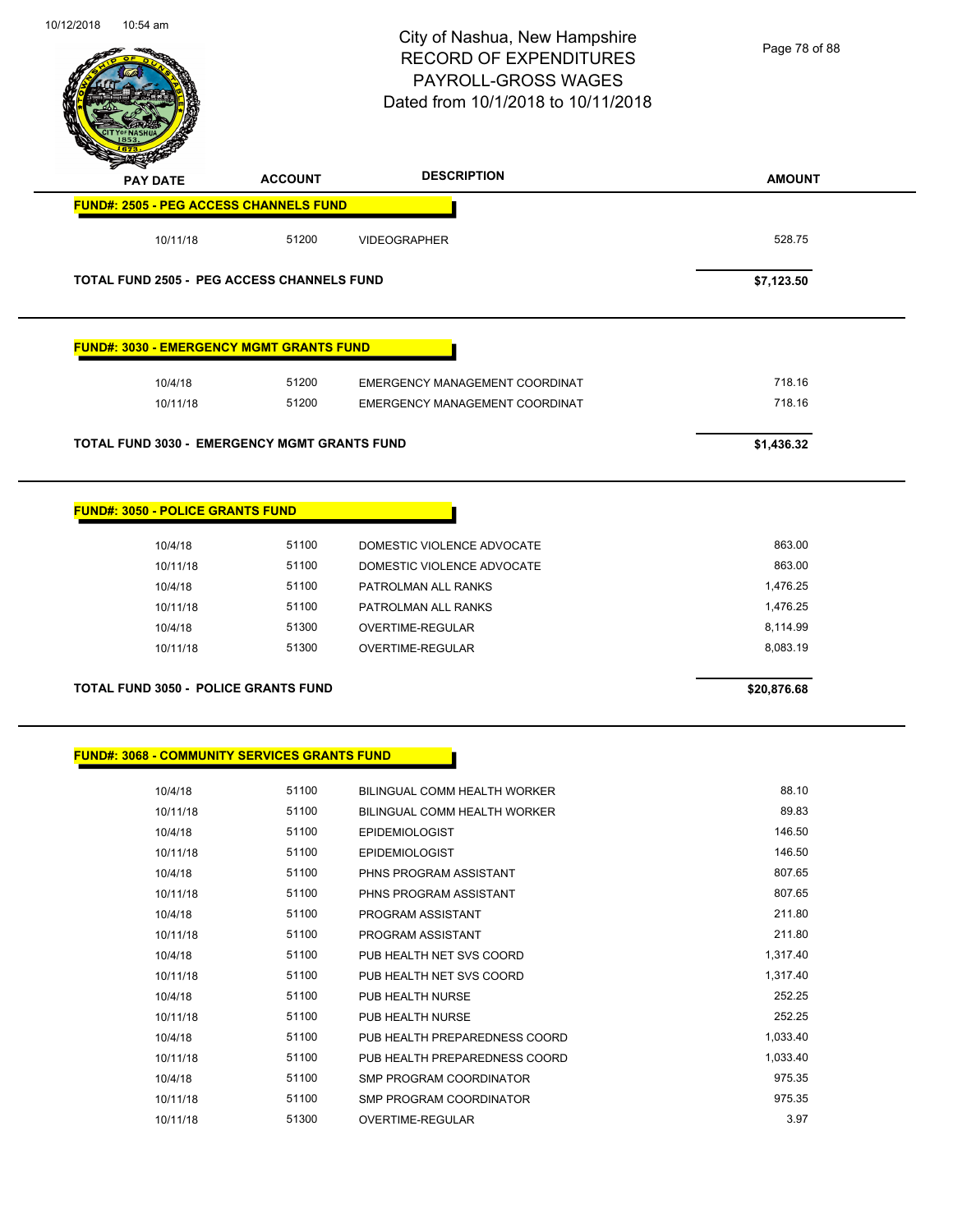

**AMOUNT PAY DATE ACCOUNT DESCRIPTION TOTAL FUND 3068 - COMMUNITY SERVICES GRANTS FUND \$9,670.60 FUND#: 3070 - COMMUNITY HEALTH GRANTS FUND** 10/4/18 51100 BILINGUAL COMM HEALTH WORKER 616.73 10/11/18 51100 BILINGUAL COMM HEALTH WORKER 628.81

| 8/31/18  | 51200 | PUB HEALTH NURSE | (1, 106.10) |
|----------|-------|------------------|-------------|
| 10/4/18  | 51200 | PUB HEALTH NURSE | 307.20      |
| 10/11/18 | 51300 | OVERTIME-REGULAR | 6.34        |
| 10/4/18  | 51412 | WAGES PER DIEM   | 123.00      |
| 10/11/18 | 51412 | WAGES PER DIEM   | 164.00      |
|          |       |                  |             |
|          |       |                  |             |

10/4/18 51100 PROGRAM ASSISTANT 635.40 10/11/18 51100 PROGRAM ASSISTANT 635.40 10/4/18 51100 PUB HEALTH NURSE 1,009.00 10/11/18 51100 PUB HEALTH NURSE 1,009.00

#### **TOTAL FUND 3070 - COMMUNITY HEALTH GRANTS FUND \$4,028.78**

#### **FUND#: 3090 - URBAN PROGRAM GRANTS FUND**

| 10/4/18  | 51100 | CODE ENFORCEMENT OFFICER II    | 498.20   |
|----------|-------|--------------------------------|----------|
| 10/11/18 | 51100 | CODE ENFORCEMENT OFFICER II    | 498.20   |
| 10/4/18  | 51100 | <b>GRANT MGMT SPECIALIST</b>   | 1,080.35 |
| 10/11/18 | 51100 | <b>GRANT MGMT SPECIALIST</b>   | 1,080.35 |
| 10/4/18  | 51100 | MANAGER URBAN PROGRAMS         | 1.649.35 |
| 10/11/18 | 51100 | <b>MANAGER URBAN PROGRAMS</b>  | 1,649.35 |
| 10/4/18  | 51100 | PROGRAM COORDINATOR LP&HH      | 1.255.30 |
| 10/11/18 | 51100 | PROGRAM COORDINATOR LP&HH      | 1,255.30 |
| 10/4/18  | 51100 | PROJECT ADMINISTRATOR          | 1,306.00 |
| 10/11/18 | 51100 | PROJECT ADMINISTRATOR          | 1,306.00 |
| 10/4/18  | 51100 | PROJECT ADMINISTRATOR LP&HH    | 1,230.70 |
| 10/11/18 | 51100 | PROJECT ADMINISTRATOR LP&HH    | 1,230.70 |
| 10/4/18  | 51100 | PROJECT SPECIALIST URBAN PROGR | 1,171.10 |
| 10/11/18 | 51100 | PROJECT SPECIALIST URBAN PROGR | 1,171.10 |
|          |       |                                |          |

#### **TOTAL FUND 3090 - URBAN PROGRAM GRANTS FUND \$16,382.00**

# **FUND#: 3120 - TRANSIT GRANTS FUND** 10/4/18 51100 COMMUNICATION SPEC 996.55 10/11/18 51100 COMMUNICATION SPEC 996.55 10/4/18 51100 TRANSIT FINANCE COORDINATOR 1,280.40 10/11/18 51100 TRANSIT FINANCE COORDINATOR 1,280.40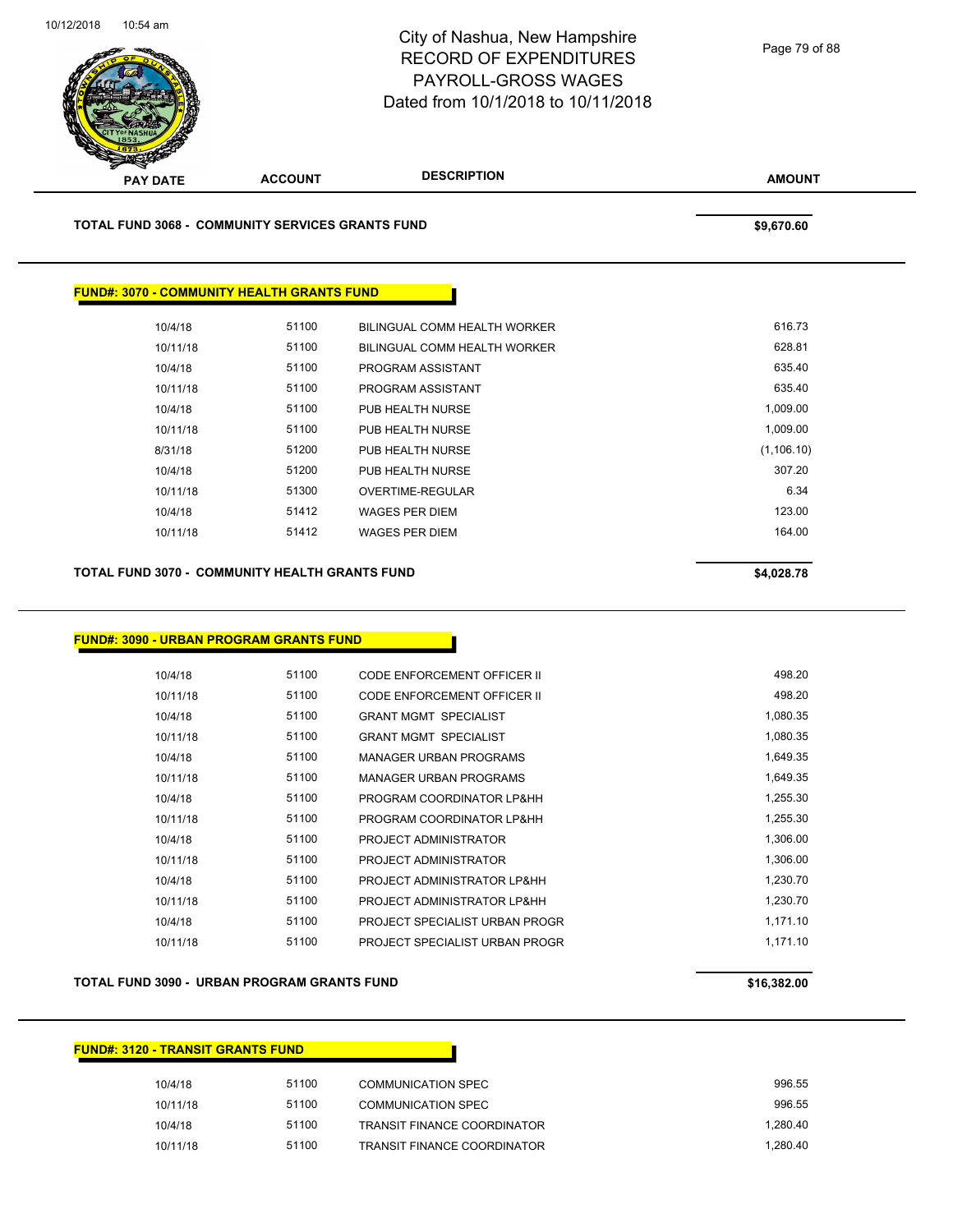

| <b>PAY DATE</b>                          | <b>ACCOUNT</b> | <b>DESCRIPTION</b>                    | <b>AMOUNT</b> |
|------------------------------------------|----------------|---------------------------------------|---------------|
| <b>FUND#: 3120 - TRANSIT GRANTS FUND</b> |                |                                       |               |
|                                          |                |                                       |               |
| 10/4/18                                  | 51100          | <b>TRANSIT FLEET FACILITIES SUPV</b>  | 1,080.35      |
| 10/11/18                                 | 51100          | <b>TRANSIT FLEET FACILITIES SUPV</b>  | 1,080.35      |
| 10/4/18                                  | 51100          | <b>TRANSIT MECHANICS</b>              | 1,959.40      |
| 10/11/18                                 | 51100          | <b>TRANSIT MECHANICS</b>              | 1,959.40      |
| 10/4/18                                  | 51100          | <b>TRANSIT OPERATIONS COORDINATOR</b> | 1,079.13      |
| 10/11/18                                 | 51100          | <b>TRANSIT OPERATIONS COORDINATOR</b> | 1,079.13      |
| 10/4/18                                  | 51100          | <b>TRANSIT OPERATIONS SUPERVISOR</b>  | 1,161.20      |
| 10/11/18                                 | 51100          | <b>TRANSIT OPERATIONS SUPERVISOR</b>  | 1,151.20      |
| 10/4/18                                  | 51100          | <b>TRANSIT UTILITY SERVICE WORKER</b> | 1,496.15      |
| 10/11/18                                 | 51100          | <b>TRANSIT UTILITY SERVICE WORKER</b> | 1,442.65      |
| 10/4/18                                  | 51100          | <b>TRANSPORTATION DEPT MANAGER</b>    | 1,746.35      |
| 10/11/18                                 | 51100          | <b>TRANSPORTATION DEPT MANAGER</b>    | 1,746.35      |
|                                          |                |                                       |               |

#### **TOTAL FUND 3120 - TRANSIT GRANTS FUND \$21,535.56**

#### **FUND#: 3800 - SCHOOL GRANTS FUND**

| 10/11/18 | 51100 | 21 CENTURY ELEM MFAM RES COORD | 7,080.56 |
|----------|-------|--------------------------------|----------|
| 10/11/18 | 51100 | ASSISTANT PRINCIPAL AMH        | 1,469.60 |
| 10/11/18 | 51100 | ASSISTANT PRINCIPAL BRO        | 1,659.60 |
| 10/11/18 | 51100 | ASSISTANT PRINCIPAL DR CRSP    | 1,614.10 |
| 10/11/18 | 51100 | ASSISTANT PRINCIPAL SHE        | 1,437.50 |
| 10/4/18  | 51100 | <b>CLERICAL 21 CENTURY</b>     | 752.65   |
| 10/11/18 | 51100 | <b>CLERICAL 21 CENTURY</b>     | 742.32   |
| 10/11/18 | 51100 | <b>DIRECTOR TITLE 1</b>        | 3,220.09 |
| 10/11/18 | 51100 | DW TECHNOLOGY PEER COACH       | 3,068.80 |
| 10/4/18  | 51100 | ELL OUTREACH WORKER HOURLY     | 1,256.25 |
| 10/11/18 | 51100 | ELL OUTREACH WORKER HOURLY     | 1,212.50 |
| 10/11/18 | 51100 | <b>INTRUCTIONAL LEADER FES</b> | 2,947.80 |
| 10/11/18 | 51100 | LICENSED PRACTICAL NURSE NHS   | 2,168.21 |
| 10/11/18 | 51100 | OFFICE MANAGER TITLE 1         | 1,619.30 |
| 10/4/18  | 51100 | PARA DW SPEC ED AMH            | 672.45   |
| 10/11/18 | 51100 | PARA DW SPEC ED AMH            | 677.62   |
| 10/4/18  | 51100 | PARA INST AMH                  | 911.80   |
| 10/11/18 | 51100 | PARA INST AMH                  | 547.12   |
| 10/4/18  | 51100 | PARA INST MTP                  | 412.91   |
| 10/11/18 | 51100 | <b>PARA INST MTP</b>           | 423.16   |
| 10/4/18  | 51100 | PARA TTI AMH                   | 409.50   |
| 10/11/18 | 51100 | PARA TTI AMH                   | 399.26   |
| 10/4/18  | 51100 | PARA TTI DRC                   | 1,014.10 |
| 10/11/18 | 51100 | PARA TTI DRC                   | 1,019.05 |
| 10/4/18  | 51100 | PARA TTI LDG                   | 2,403.03 |
| 10/11/18 | 51100 | PARA TTI LDG                   | 2,393.41 |
| 10/4/18  | 51100 | PARA TTI MTP                   | 836.59   |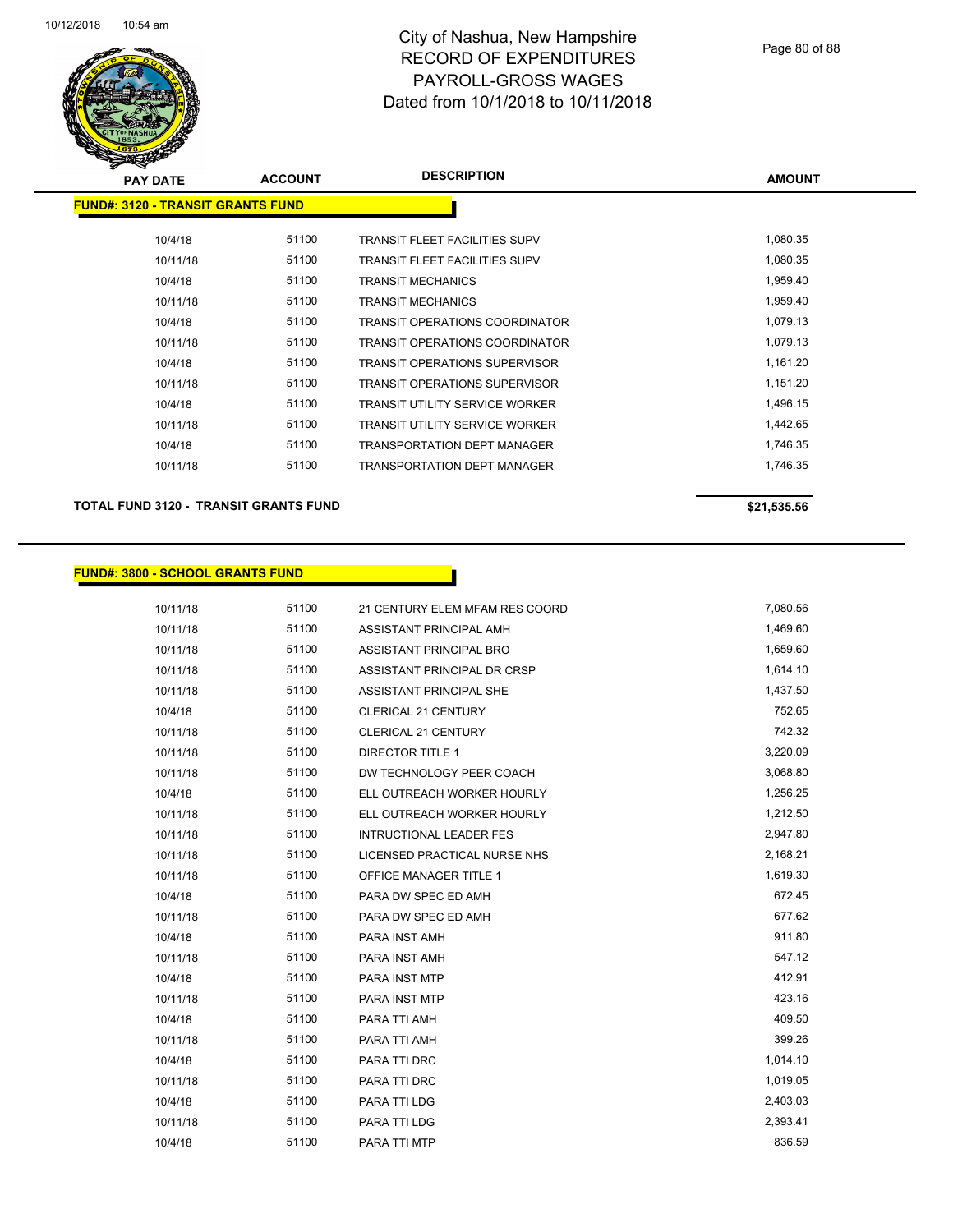

Page 81 of 88

| <b>PAY DATE</b>                  | <b>ACCOUNT</b> | <b>DESCRIPTION</b>            | <b>AMOUNT</b> |
|----------------------------------|----------------|-------------------------------|---------------|
| FUND#: 3800 - SCHOOL GRANTS FUND |                |                               |               |
| 10/11/18                         | 51100          | PARA TTI MTP                  | 850.41        |
| 10/11/18                         | 51100          | PEER COACH                    | 4,956.90      |
| 10/4/18                          | 51100          | SIGN LANGUAGE INTERPRETER     | 1,145.47      |
| 10/11/18                         | 51100          | SIGN LANGUAGE INTERPRETER     | 1,181.95      |
| 10/11/18                         | 51100          | SOCIAL WORKER                 | 2,885.20      |
| 10/11/18                         | 51100          | <b>TEACHER DWSE BRO</b>       | 1,794.50      |
| 10/11/18                         | 51100          | TEACHER DWSE CHA              | 3,976.00      |
| 10/11/18                         | 51100          | TEACHER DWSE NHS              | 2,674.40      |
| 10/11/18                         | 51100          | TEACHER PRESCHOOL NHS         | 1,872.10      |
| 10/11/18                         | 51100          | <b>TEACHER SPED AMH</b>       | 2,085.00      |
| 10/11/18                         | 51100          | TEACHER SPED BIC              | 1,949.20      |
| 10/11/18                         | 51100          | <b>TEACHER SPED DRC</b>       | 1,805.70      |
| 10/11/18                         | 51100          | TEACHER SPED ELM              | 1,737.50      |
| 10/11/18                         | 51100          | TEACHER SPED FES              | 1,561.40      |
| 10/11/18                         | 51100          | <b>TEACHER SPED FMS</b>       | 2,007.10      |
| 10/11/18                         | 51100          | <b>TEACHER SPED LDG</b>       | 1,797.20      |
| 10/11/18                         | 51100          | <b>TEACHER SPED MDE</b>       | 3,954.10      |
| 10/11/18                         | 51100          | TEACHER SPED NHN              | 9,525.74      |
| 10/11/18                         | 51100          | TEACHER SPED NHS              | 4,684.80      |
| 10/11/18                         | 51100          | <b>TEACHER SPED NSE</b>       | 6,713.00      |
| 10/11/18                         | 51100          | <b>TEACHER SPED PMS</b>       | 3,537.20      |
| 10/4/18                          | 51100          | TITLE ONE PARA FES            | 1,448.00      |
| 10/11/18                         | 51100          | TITLE ONE PARA FES            | 1,430.95      |
| 10/4/18                          | 51200          | 21 CENTURY PROGRAM ASSISTANT  | 711.60        |
| 10/11/18                         | 51200          | 21 CENTURY PROGRAM ASSISTANT  | 812.50        |
| 10/4/18                          | 51200          | 21ST CENTURY INSTRUCTOR       | 1,136.25      |
| 10/11/18                         | 51200          | 21ST CENTURY INSTRUCTOR       | 975.00        |
| 10/4/18                          | 51200          | <b>FAMILY LIAISON</b>         | 381.25        |
| 10/11/18                         | 51200          | <b>FAMILY LIAISON</b>         | 387.50        |
| 10/11/18                         | 51200          | <b>GUIDANCE COUNSELOR FES</b> | 481.25        |
| 10/4/18                          | 51200          | HOME SCHOOL CORD TTI          | 3,820.46      |
| 10/11/18                         | 51200          | HOME SCHOOL CORD TTI          | 4,123.55      |
| 10/11/18                         | 51200          | <b>INTERPRETER</b>            | 1,312.50      |
| 10/4/18                          | 51200          | LUNCH MONITOR DRC             | 175.00        |
| 10/11/18                         | 51200          | LUNCH MONITOR DRC             | 177.50        |
| 10/4/18                          | 51200          | LUNCH MONITOR FES             | 100.00        |
| 10/11/18                         | 51200          | <b>LUNCH MONITOR FES</b>      | 75.00         |
| 10/4/18                          | 51200          | PARA INST PMS                 | 17.50         |
| 10/11/18                         | 51200          | PARA INST PMS                 | 17.50         |
| 10/11/18                         | 51200          | <b>TEACHER ENGLISH NHN</b>    | 1,000.00      |
| 10/11/18                         | 51200          | <b>TEACHER ENGLISH NHS</b>    | 1,000.00      |
| 10/11/18                         | 51200          | TEACHER GR1 DRC               | 175.00        |
| 10/11/18                         | 51200          | <b>TEACHER GR1 LDG</b>        | 75.00         |
| 10/11/18                         | 51200          | <b>TEACHER GR2 FES</b>        | 212.50        |
| 10/11/18                         | 51200          | <b>TEACHER GR3 DRC</b>        | 100.00        |
|                                  |                |                               |               |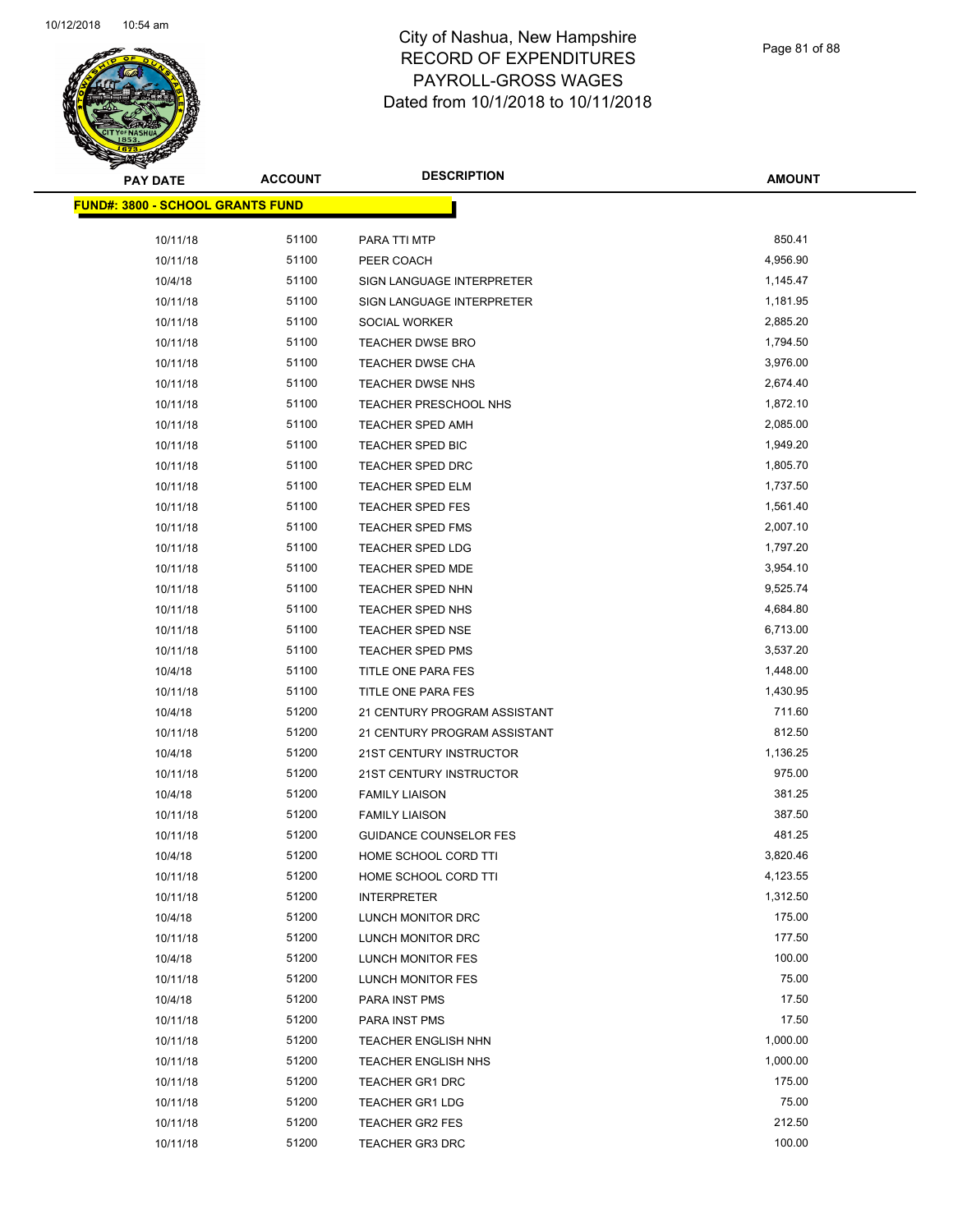

Page 82 of 88

| <b>PAY DATE</b>                         | <b>ACCOUNT</b> | <b>DESCRIPTION</b>         | <b>AMOUNT</b> |
|-----------------------------------------|----------------|----------------------------|---------------|
| <b>FUND#: 3800 - SCHOOL GRANTS FUND</b> |                |                            |               |
|                                         |                |                            |               |
| 10/11/18                                | 51200          | <b>TEACHER GR3 LDG</b>     | 75.00         |
| 10/11/18                                | 51200          | <b>TEACHER GR5 AMH</b>     | 100.00        |
| 10/11/18                                | 51200          | <b>TEACHER GR5 DRC</b>     | 100.00        |
| 10/11/18                                | 51200          | <b>TEACHER KIND AMH</b>    | 75.00         |
| 10/11/18                                | 51200          | <b>TEACHER KIND LDG</b>    | 175.00        |
| 10/11/18                                | 51200          | <b>TEACHER READ NHS</b>    | 200.00        |
| 10/11/18                                | 51200          | TEACHER SCIENCE NHS        | 225.00        |
| 10/11/18                                | 51200          | TEACHER SOCIAL STUDIES NHN | 600.00        |
| 10/11/18                                | 51200          | TEACHER SOCIAL STUDIES NHS | 362.50        |
| 10/11/18                                | 51200          | <b>TEACHER TTI AMH</b>     | 8,677.40      |
| 10/11/18                                | 51200          | <b>TEACHER TTI FES</b>     | 2,308.20      |
| 10/11/18                                | 51200          | <b>TEACHER TTI LDG</b>     | 8,368.36      |
| 10/11/18                                | 51200          | <b>TEACHER TTI MTP</b>     | 4,271.12      |
| 10/11/18                                | 51200          | <b>TEACHER TTI NURSERY</b> | 4,455.89      |
| 10/11/18                                | 51200          | <b>TEACHER TTIDRC</b>      | 6,107.54      |
| 10/4/18                                 | 51412          | <b>WAGES PER DIEM</b>      | 600.29        |
| 10/11/18                                | 51412          | <b>WAGES PER DIEM</b>      | 353.95        |
| 10/4/18                                 | 51650          | <b>ADDITIONAL HOURS</b>    | 2,825.00      |
| 10/11/18                                | 51650          | ADDITIONAL HOURS           | 10,175.00     |
|                                         |                |                            |               |

**TOTAL FUND 3800 - SCHOOL GRANTS FUND \$175,265.21** 

| <b>FUND#: 3810 - FOOD SERVICE GRANTS FUND</b> |       |                  |
|-----------------------------------------------|-------|------------------|
| 10/4/18                                       | 51300 | OVERTIME-REGULAR |
| 10/11/18                                      | 51300 | OVERTIME-REGULAR |

#### **TOTAL FUND 3810 - FOOD SERVICE GRANTS FUND \$1,059.16**

| <b>FUND#: 4005 - TRAFFIC VIOLATIONS FUND</b> |       |                                   |        |
|----------------------------------------------|-------|-----------------------------------|--------|
|                                              |       |                                   |        |
| 10/4/18                                      | 51100 | <b>MVR CLERK II</b>               | 320.50 |
| 10/11/18                                     | 51100 | <b>MVR CLERK II</b>               | 320.50 |
| 10/4/18                                      | 51100 | <b>PARKING MANAGER</b>            | 298.80 |
| 10/11/18                                     | 51100 | <b>PARKING MANAGER</b>            | 298.80 |
| 10/4/18                                      | 51200 | PARKING ENFORCEMENT SPECIALIST    | 287.46 |
| 10/11/18                                     | 51200 | PARKING ENFORCEMENT SPECIALIST    | 837.26 |
| 10/4/18                                      | 51200 | PARKING MAINTENANCE               | 86.24  |
| 10/4/18                                      | 51200 | <b>VEHICLE REGISTRATION CLERK</b> | 402.20 |
| 10/11/18                                     | 51200 | <b>VEHICLE REGISTRATION CLERK</b> | 394.40 |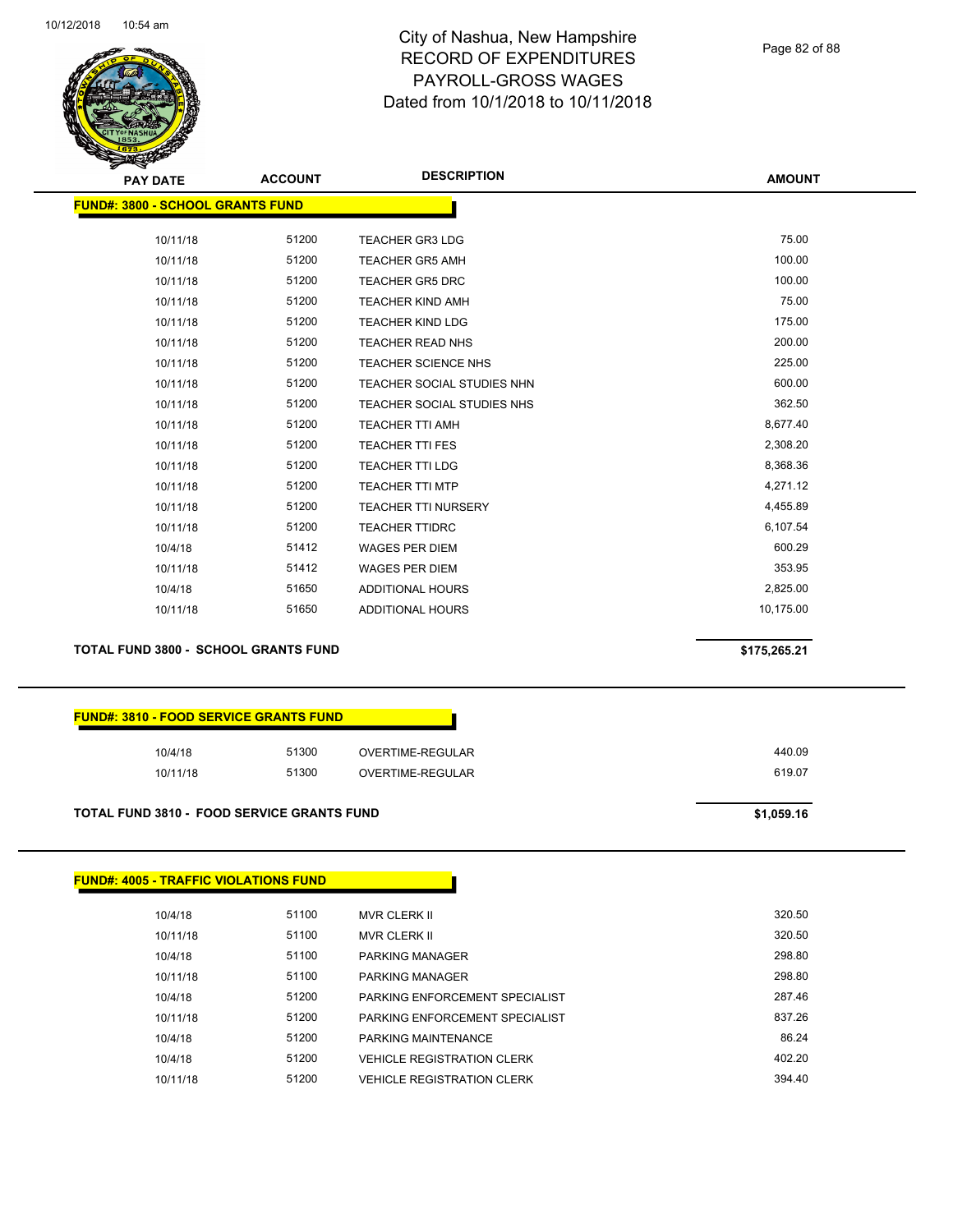**AMOUNT** City of Nashua, New Hampshire RECORD OF EXPENDITURES PAYROLL-GROSS WAGES Dated from 10/1/2018 to 10/11/2018 **PAY DATE ACCOUNT DESCRIPTION** 10/12/2018 10:54 am **TOTAL FUND 4005 - TRAFFIC VIOLATIONS FUND \$3,246.16 FUND#: 4030 - POLICE SPECIAL DETAILS FUND** 10/4/18 51710 SPECIAL DETAIL-NON PENSIONABLE 11,501.79 10/11/18 51710 SPECIAL DETAIL-NON PENSIONABLE 13,216.77 10/4/18 51712 SPECIAL DETAIL-PENSIONABLE 3,786.27 10/11/18 51712 SPECIAL DETAIL-PENSIONABLE 7,144.60 **TOTAL FUND 4030 - POLICE SPECIAL DETAILS FUND \$35,649.43 FUND#: 4035 - POLICE OVERTIME BILLING FUND** 10/4/18 51300 OVERTIME-REGULAR 3,894.81 10/11/18 51300 OVERTIME-REGULAR 1.078.00 1.078.00 **TOTAL FUND 4035 - POLICE OVERTIME BILLING FUND \$4,972.81 FUND#: 4065 - FIRE WATCHGUARDS FUND** 10/4/18 51712 SPECIAL DETAIL-PENSIONABLE 333.23 **TOTAL FUND 4065 - FIRE WATCHGUARDS FUND \$333.23 FUND#: 6000 - SOLID WASTE FUND** Page 83 of 88

| 10/4/18  | 51100 | ADMINISTRATIVE ASSISTANT I           | 721.95   |
|----------|-------|--------------------------------------|----------|
| 10/11/18 | 51100 | ADMINISTRATIVE ASSISTANT I           | 721.95   |
| 10/4/18  | 51100 | ADMINISTRATIVE ASSISTANT II          | 924.62   |
| 10/11/18 | 51100 | ADMINISTRATIVE ASSISTANT II          | 1,287.07 |
| 10/4/18  | 51100 | ASSIST DIRECTOR PUBLIC WORKS         | 202.40   |
| 10/11/18 | 51100 | ASSIST DIRECTOR PUBLIC WORKS         | 202.40   |
| 10/4/18  | 51100 | AUTOMATED TRASH COLLECTION OPR       | 4,898.00 |
| 10/11/18 | 51100 | AUTOMATED TRASH COLLECTION OPR       | 4,898.00 |
| 10/4/18  | 51100 | <b>CITY ENGINEER</b>                 | 343.40   |
| 10/11/18 | 51100 | <b>CITY ENGINEER</b>                 | 343.40   |
| 10/4/18  | 51100 | <b>COLLECTION EQUIP OPR</b>          | 8.341.73 |
| 10/11/18 | 51100 | <b>COLLECTION EQUIP OPR</b>          | 8,337.60 |
| 10/4/18  | 51100 | <b>COLLECTION EQUIP OPR LANDFILL</b> | 970.40   |
| 10/11/18 | 51100 | <b>COLLECTION EQUIP OPR LANDFILL</b> | 970.40   |
| 10/4/18  | 51100 | DEP TREASURER TAX COLLECTOR          | 261.95   |
| 10/11/18 | 51100 | DEP TREASURER TAX COLLECTOR          | 261.95   |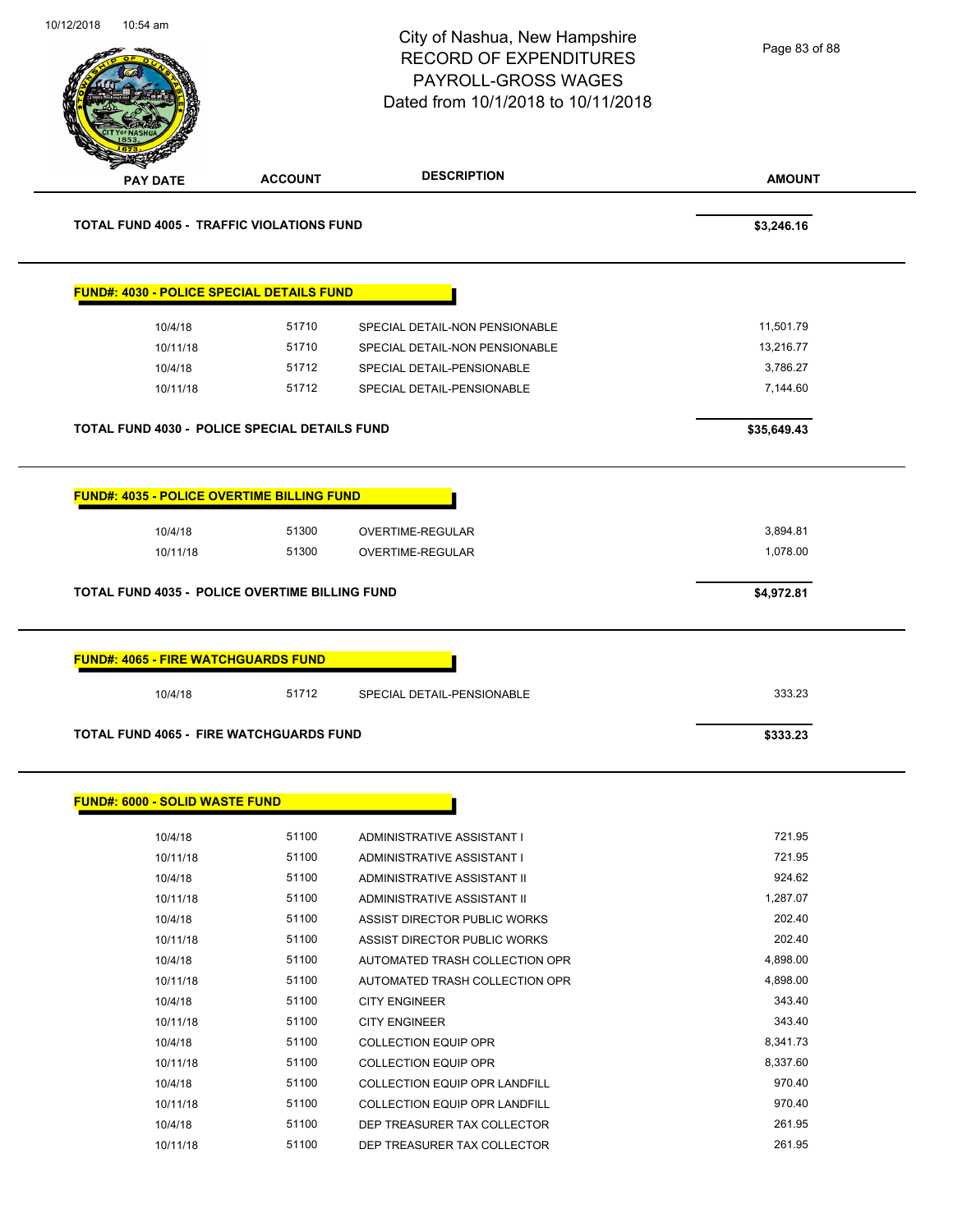

Page 84 of 88

| <b>PAY DATE</b>                       | <b>ACCOUNT</b> | <b>DESCRIPTION</b>             | AMOUNT   |
|---------------------------------------|----------------|--------------------------------|----------|
| <b>FUND#: 6000 - SOLID WASTE FUND</b> |                |                                |          |
| 10/4/18                               | 51100          | DEPUTY CITY ENGINEER           | 82.05    |
| 10/11/18                              | 51100          | DEPUTY CITY ENGINEER           | 82.05    |
| 10/4/18                               | 51100          | DIRECTOR PUBLIC WORKS          | 261.20   |
| 10/11/18                              | 51100          | <b>DIRECTOR PUBLIC WORKS</b>   | 261.20   |
| 10/4/18                               | 51100          | DPW BILLING ACCOUNTANT         | 499.05   |
| 10/11/18                              | 51100          | DPW BILLING ACCOUNTANT         | 499.05   |
| 10/4/18                               | 51100          | DPW COLLECTIONS SPEC III       | 406.05   |
| 10/11/18                              | 51100          | DPW COLLECTIONS SPEC III       | 406.05   |
| 10/4/18                               | 51100          | DPW CONTRACT ADMINISTRATOR     | 121.65   |
| 10/11/18                              | 51100          | DPW CONTRACT ADMINISTRATOR     | 121.63   |
| 10/4/18                               | 51100          | <b>ENVIRONMENTAL ENGINEER</b>  | 1,480.85 |
| 10/11/18                              | 51100          | <b>ENVIRONMENTAL ENGINEER</b>  | 1,480.85 |
| 10/4/18                               | 51100          | <b>EQUIPMENT OPR LANDFILL</b>  | 4,913.55 |
| 10/11/18                              | 51100          | <b>EQUIPMENT OPR LANDFILL</b>  | 4,932.00 |
| 10/4/18                               | 51100          | <b>EXECUTIVE ASSISTANT</b>     | 164.35   |
| 10/11/18                              | 51100          | <b>EXECUTIVE ASSISTANT</b>     | 164.35   |
| 10/4/18                               | 51100          | FINANCE AND ADMIN MANAGER      | 436.60   |
| 10/11/18                              | 51100          | FINANCE AND ADMIN MANAGER      | 436.60   |
| 10/4/18                               | 51100          | FLEET MANAGER STREET DEPT      | 346.35   |
| 10/11/18                              | 51100          | FLEET MANAGER STREET DEPT      | 346.35   |
| 10/4/18                               | 51100          | LICENSED SCALE OPERATOR        | 757.70   |
| 10/11/18                              | 51100          | LICENSED SCALE OPERATOR        | 757.70   |
| 10/4/18                               | 51100          | PUBLIC RELATIONS ADMINISTRATOR | 164.40   |
| 10/11/18                              | 51100          | PUBLIC RELATIONS ADMINISTRATOR | 164.40   |
| 10/4/18                               | 51100          | RECYCLING COORDINATOR          | 1,192.80 |
| 10/11/18                              | 51100          | RECYCLING COORDINATOR          | 1,192.80 |
| 10/4/18                               | 51100          | <b>SENIOR STAFF ENGINEER</b>   | 143.80   |
| 10/11/18                              | 51100          | <b>SENIOR STAFF ENGINEER</b>   | 143.80   |
| 10/4/18                               | 51100          | <b>SOLID WASTE FOREMAN</b>     | 2,593.31 |
| 10/11/18                              | 51100          | SOLID WASTE FOREMAN            | 2,593.32 |
| 10/4/18                               | 51100          | SOLID WASTE TECHNICIAN         | 1,128.30 |
| 10/11/18                              | 51100          | SOLID WASTE TECHNICIAN         | 1,128.31 |
| 10/4/18                               | 51100          | SR MGR ACCT FIN REPORTING      | 191.25   |
| 10/11/18                              | 51100          | SR MGR ACCT FIN REPORTING      | 191.25   |
| 10/4/18                               | 51100          | SUPERINTENDENT OF SOLID WASTE  | 1,804.30 |
| 10/11/18                              | 51100          | SUPERINTENDENT OF SOLID WASTE  | 1,804.30 |
| 10/4/18                               | 51300          | OVERTIME-REGULAR               | 4,412.38 |
| 10/11/18                              | 51300          | OVERTIME-REGULAR               | 1,699.74 |
| 10/4/18                               | 51400          | WAGES TEMPORARY-SEASONAL       | 4,342.50 |
| 10/11/18                              | 51400          | WAGES TEMPORARY-SEASONAL       | 5,055.00 |
| 10/4/18                               | 51600          | LONGEVITY                      | 2,000.00 |
|                                       |                |                                |          |

**TOTAL FUND 6000 - SOLID WASTE FUND \$84,590.41**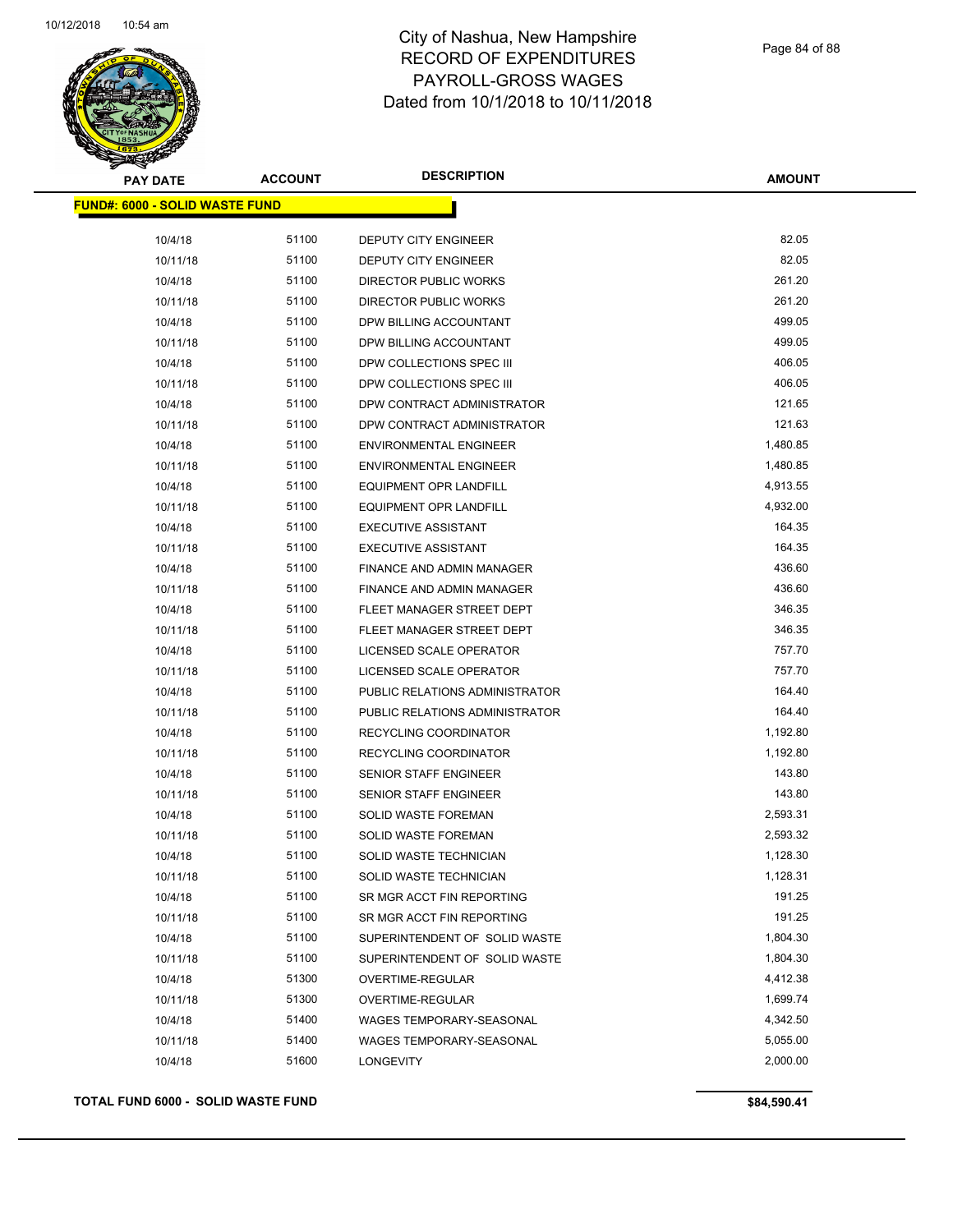

Page 85 of 88

| <b>PAY DATE</b>                      | <b>ACCOUNT</b> | <b>DESCRIPTION</b>                   | <b>AMOUNT</b> |
|--------------------------------------|----------------|--------------------------------------|---------------|
| <b>FUND#: 6200 - WASTEWATER FUND</b> |                |                                      |               |
| 10/4/18                              | 51100          | <b>ANALYTICAL CHEMIST</b>            | 861.95        |
| 10/11/18                             | 51100          | <b>ANALYTICAL CHEMIST</b>            | 861.95        |
| 10/4/18                              | 51100          | ASSIST DIRECTOR PUBLIC WORKS         | 202.35        |
| 10/11/18                             | 51100          | ASSIST DIRECTOR PUBLIC WORKS         | 202.36        |
| 10/4/18                              | 51100          | ASSISTANT CONSTRUCTION ENGINEER      | 1,339.75      |
| 10/11/18                             | 51100          | ASSISTANT CONSTRUCTION ENGINEER      | 1,339.75      |
| 10/4/18                              | 51100          | <b>CITY ENGINEER</b>                 | 801.30        |
| 10/11/18                             | 51100          | <b>CITY ENGINEER</b>                 | 801.30        |
| 10/4/18                              | 51100          | <b>COLLECTION SYSTEMS OPERATOR</b>   | 2,967.60      |
| 10/11/18                             | 51100          | <b>COLLECTION SYSTEMS OPERATOR</b>   | 2,977.96      |
| 10/4/18                              | 51100          | <b>COLLECTION SYSTEMS TECHNICIAN</b> | 2,103.20      |
| 10/11/18                             | 51100          | <b>COLLECTION SYSTEMS TECHNICIAN</b> | 2,103.21      |
| 10/4/18                              | 51100          | <b>COLLECTIONS SPEC II</b>           | 854.85        |
| 10/11/18                             | 51100          | <b>COLLECTIONS SPEC II</b>           | 854.85        |
| 10/4/18                              | 51100          | DEP TREASURER TAX COLLECTOR          | 261.95        |
| 10/11/18                             | 51100          | DEP TREASURER TAX COLLECTOR          | 261.95        |
| 10/4/18                              | 51100          | <b>DEPUTY CITY ENGINEER</b>          | 820.35        |
| 10/11/18                             | 51100          | DEPUTY CITY ENGINEER                 | 820.35        |
| 10/4/18                              | 51100          | DIRECTOR PUBLIC WORKS                | 522.40        |
| 10/11/18                             | 51100          | DIRECTOR PUBLIC WORKS                | 522.40        |
| 10/4/18                              | 51100          | DPW BILLING ACCOUNTANT               | 499.05        |
| 10/11/18                             | 51100          | DPW BILLING ACCOUNTANT               | 499.05        |
| 10/4/18                              | 51100          | DPW COLLECTIONS SPEC III             | 406.10        |
| 10/11/18                             | 51100          | DPW COLLECTIONS SPEC III             | 406.10        |
| 10/4/18                              | 51100          | DPW CONTRACT ADMINISTRATOR           | 730.00        |
| 10/11/18                             | 51100          | DPW CONTRACT ADMINISTRATOR           | 730.02        |
| 10/4/18                              | 51100          | ELECTRICAL DIAGNOSTIC TECH I         | 2,240.00      |
| 10/11/18                             | 51100          | ELECTRICAL DIAGNOSTIC TECH I         | 2,240.00      |
| 10/4/18                              | 51100          | <b>EXECUTIVE ASSISTANT</b>           | 164.40        |
| 10/11/18                             | 51100          | <b>EXECUTIVE ASSISTANT</b>           | 164.40        |
| 10/4/18                              | 51100          | FINANCE AND ADMIN MANAGER            | 436.60        |
| 10/11/18                             | 51100          | FINANCE AND ADMIN MANAGER            | 436.60        |
| 10/4/18                              | 51100          | FLEET MANAGER STREET DEPT            | 115.45        |
| 10/11/18                             | 51100          | FLEET MANAGER STREET DEPT            | 115.45        |
| 10/4/18                              | 51100          | MECHANIC WWTP 1ST CLASS              | 4,315.20      |
| 10/11/18                             | 51100          | MECHANIC WWTP 1ST CLASS              | 4,315.20      |
| 10/4/18                              | 51100          | OPERATOR II WWTP 1st                 | 4,293.60      |
| 10/11/18                             | 51100          | OPERATOR II WWTP 1st                 | 4,293.60      |
| 10/4/18                              | 51100          | OPERATOR II WWTP 2nd                 | 2,172.80      |
| 10/11/18                             | 51100          | OPERATOR II WWTP 2nd                 | 2,172.80      |
| 10/4/18                              | 51100          | OPERATOR II WWTP 3rd                 | 2,181.02      |
|                                      | 51100          |                                      | 2,180.84      |
| 10/11/18                             | 51100          | OPERATOR II WWTP 3rd                 | 3,390.80      |
| 10/4/18                              |                | OPERATOR III WWTP 1st                | 3,390.80      |
| 10/11/18                             | 51100          | OPERATOR III WWTP 1st                |               |
| 10/4/18                              | 51100          | PLANT OPERATIONS SUPERVISOR          | 1,490.15      |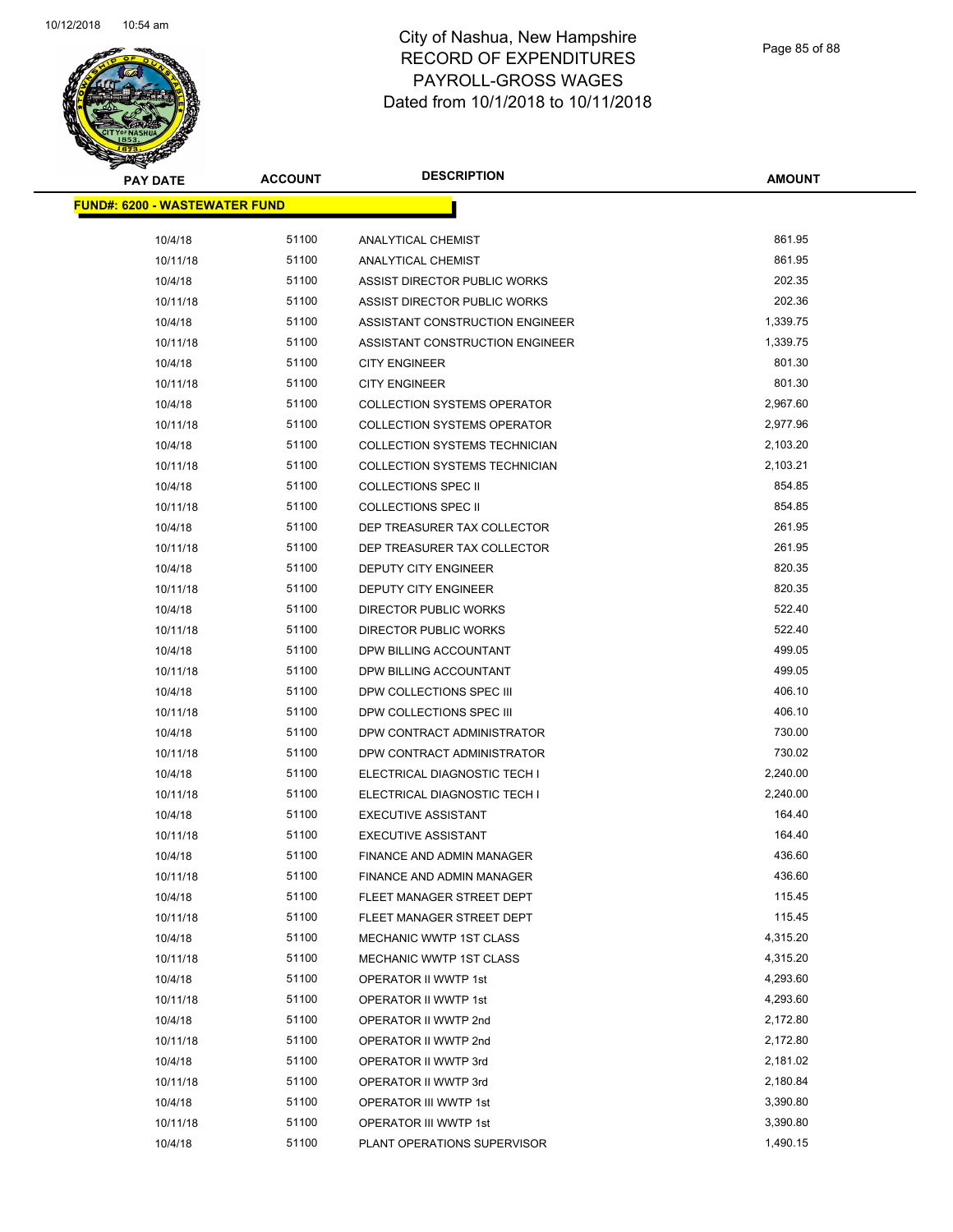

Page 86 of 88

| <b>PAY DATE</b>                      | <b>ACCOUNT</b> | <b>DESCRIPTION</b>                 | <b>AMOUNT</b> |
|--------------------------------------|----------------|------------------------------------|---------------|
| <b>FUND#: 6200 - WASTEWATER FUND</b> |                |                                    |               |
|                                      |                |                                    |               |
| 10/11/18                             | 51100          | PLANT OPERATIONS SUPERVISOR        | 1,490.15      |
| 10/4/18                              | 51100          | PROCESS CHEMIST                    | 994.75        |
| 10/11/18                             | 51100          | PROCESS CHEMIST                    | 1,001.00      |
| 10/4/18                              | 51100          | PUBLIC RELATIONS ADMINISTRATOR     | 219.15        |
| 10/11/18                             | 51100          | PUBLIC RELATIONS ADMINISTRATOR     | 219.15        |
| 10/4/18                              | 51100          | SENIOR STAFF ENGINEER              | 1,559.20      |
| 10/11/18                             | 51100          | <b>SENIOR STAFF ENGINEER</b>       | 1,559.20      |
| 10/4/18                              | 51100          | SR MGR ACCT FIN REPORTING          | 382.70        |
| 10/11/18                             | 51100          | SR MGR ACCT FIN REPORTING          | 382.70        |
| 10/4/18                              | 51100          | <b>STAFF ENGINEER</b>              | 1,595.90      |
| 10/11/18                             | 51100          | <b>STAFF ENGINEER</b>              | 1,595.90      |
| 10/4/18                              | 51100          | SUPERINTENDENT OF WASTEWATER       | 1,890.35      |
| 10/11/18                             | 51100          | SUPERINTENDENT OF WASTEWATER       | 1,890.35      |
| 10/4/18                              | 51100          | <b>SUPV LABORATORY</b>             | 1,211.50      |
| 10/11/18                             | 51100          | <b>SUPV LABORATORY</b>             | 1,211.50      |
| 10/4/18                              | 51100          | TRUCK DRIVER STREET REPAIR         | 918.40        |
| 10/11/18                             | 51100          | <b>TRUCK DRIVER STREET REPAIR</b>  | 912.40        |
| 10/4/18                              | 51100          | WASTEWATER ASSISTANT               | 2,689.22      |
| 10/11/18                             | 51100          | <b>WASTEWATER ASSISTANT</b>        | 2,689.20      |
| 10/4/18                              | 51100          | <b>WASTEWATER FOREMAN</b>          | 2,593.30      |
| 10/11/18                             | 51100          | <b>WASTEWATER FOREMAN</b>          | 2,593.30      |
| 10/4/18                              | 51100          | <b>WASTEWATER PROJECT ENGINEER</b> | 1,524.70      |
| 10/11/18                             | 51100          | <b>WASTEWATER PROJECT ENGINEER</b> | 1,524.70      |
| 10/4/18                              | 51300          | OVERTIME-REGULAR                   | 4,109.03      |
| 10/11/18                             | 51300          | OVERTIME-REGULAR                   | 3,929.45      |

#### **TOTAL FUND 6200 - WASTEWATER FUND \$105,549.01**

#### **FUND#: 6500 - PROPERTY & CASUALTY FUND**

| 10/4/18  | 51100 | ADMINISTRATIVE ASSISTANT I         | 695.60   |
|----------|-------|------------------------------------|----------|
| 10/11/18 | 51100 | ADMINISTRATIVE ASSISTANT I         | 695.60   |
| 10/4/18  | 51100 | <b>PROGRAM SUPV</b>                | 1,347.95 |
| 10/11/18 | 51100 | <b>PROGRAM SUPV</b>                | 1,347.95 |
| 10/4/18  | 51100 | PROPERTY AND CASUALTY ADJUSTER     | 2,356.80 |
| 10/11/18 | 51100 | PROPERTY AND CASUALTY ADJUSTER     | 2,356.80 |
| 10/4/18  | 51100 | <b>RISK MANAGER</b>                | 1,808.50 |
| 10/11/18 | 51100 | <b>RISK MANAGER</b>                | 1,808.50 |
| 10/4/18  | 51100 | SAFETY LOSS PREVENTION SPEC        | 1,136.95 |
| 10/11/18 | 51100 | SAFETY LOSS PREVENTION SPEC        | 1,136.94 |
| 10/4/18  | 59207 | <b>WORKERS COMPENSATION CLAIMS</b> | 7,415.79 |
| 10/11/18 | 59207 | WORKERS COMPENSATION CLAIMS        | 8,422.52 |
| 10/4/18  | 59290 | LONG TERM DISABILITY CLAIMS        | 1.319.79 |
| 10/11/18 | 59290 | LONG TERM DISABILITY CLAIMS        | 1.319.79 |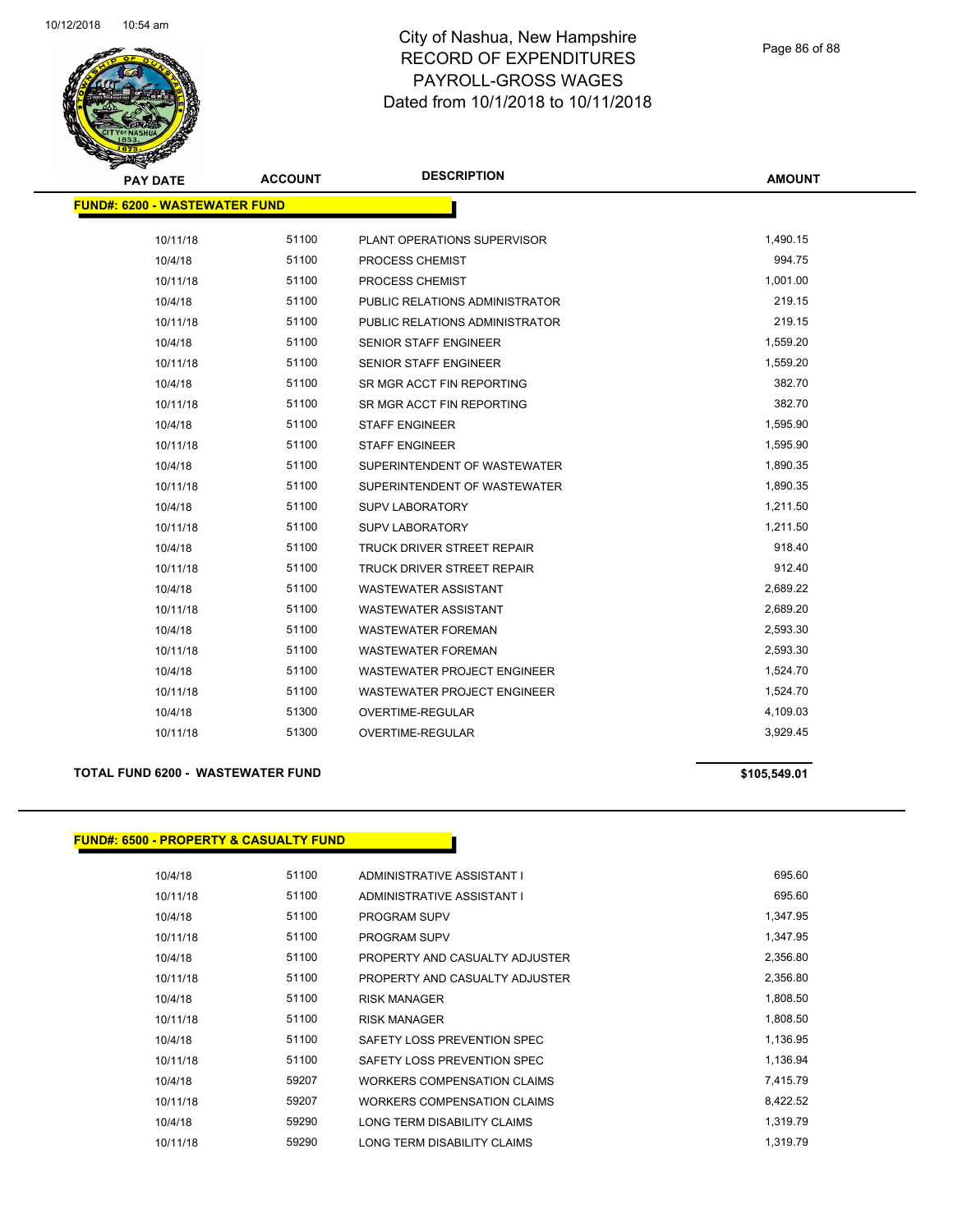

| <b>PAY DATE</b>                                                | <b>ACCOUNT</b> | <b>DESCRIPTION</b>                                             | <b>AMOUNT</b>          |
|----------------------------------------------------------------|----------------|----------------------------------------------------------------|------------------------|
| <b>TOTAL FUND 6500 - PROPERTY &amp; CASUALTY FUND</b>          |                |                                                                | \$33,169.48            |
| <b>FUND#: 6600 - BENEFITS SELF INSURANCE FUND</b>              |                |                                                                |                        |
| 10/4/18                                                        | 51100          | <b>EMPLOYEE BENEFITS ASSISTANT</b>                             | 728.22                 |
| 10/11/18                                                       | 51100          | <b>EMPLOYEE BENEFITS ASSISTANT</b>                             | 728.25                 |
| 10/4/18                                                        | 51100          | <b>EMPLOYEE BENEFITS MANAGER</b>                               | 1,438.15               |
| 10/11/18                                                       | 51100          | <b>EMPLOYEE BENEFITS MANAGER</b>                               | 1,438.16               |
| 10/4/18                                                        | 51100          | <b>EMPLOYEE BENEFITS SPEC</b>                                  | 1,033.41               |
| 10/11/18                                                       | 51100          | <b>EMPLOYEE BENEFITS SPEC</b>                                  | 1,033.40               |
| 10/4/18                                                        | 51100          | HUMAN RESOURCES DIRECTOR                                       | 318.20                 |
| 10/11/18                                                       | 51100          | <b>HUMAN RESOURCES DIRECTOR</b>                                | 318.20                 |
| 10/4/18                                                        | 51300          | OVERTIME-REGULAR                                               | 16.52                  |
| 10/11/18                                                       | 51300          | OVERTIME-REGULAR                                               | 9.69                   |
| TOTAL FUND 6600 - BENEFITS SELF INSURANCE FUND                 |                |                                                                | \$7,062.20             |
|                                                                |                |                                                                |                        |
| <b>FUND#: 7050 - HOLMAN STADIUM IMPROVEMNTS ETF</b><br>10/4/18 | 51400          | WAGES TEMPORARY-SEASONAL                                       | 716.00                 |
| 10/11/18                                                       | 51400          | WAGES TEMPORARY-SEASONAL                                       | 701.00                 |
| <b>TOTAL FUND 7050 - HOLMAN STADIUM IMPROVEMNTS ETF</b>        |                |                                                                | \$1,417.00             |
| <b>FUND#: 7052 - MINE FALLS PARK ETF</b>                       |                |                                                                |                        |
| 10/4/18                                                        | 51400          | WAGES TEMPORARY-SEASONAL                                       | 440.00                 |
| 10/11/18                                                       | 51400          | WAGES TEMPORARY-SEASONAL                                       | 431.75                 |
| TOTAL FUND 7052 - MINE FALLS PARK ETF                          |                |                                                                | \$871.75               |
| <b>FUND#: 7512 - FIRE RESCUE PEIPP ETF</b>                     |                |                                                                |                        |
| 10/11/18                                                       | 51300          | OVERTIME-REGULAR                                               | 1,532.89               |
| <b>TOTAL FUND 7512 - FIRE RESCUE PEIPP ETF</b>                 |                |                                                                | \$1,532.89             |
|                                                                |                |                                                                |                        |
| <b>FUND#: 8200 - BPW PENSION FUND</b>                          |                |                                                                |                        |
| 10/4/18<br>10/11/18                                            | 52120<br>52120 | PENSION BENEFIT DISTRIBUTIONS<br>PENSION BENEFIT DISTRIBUTIONS | 53,379.58<br>53,379.58 |